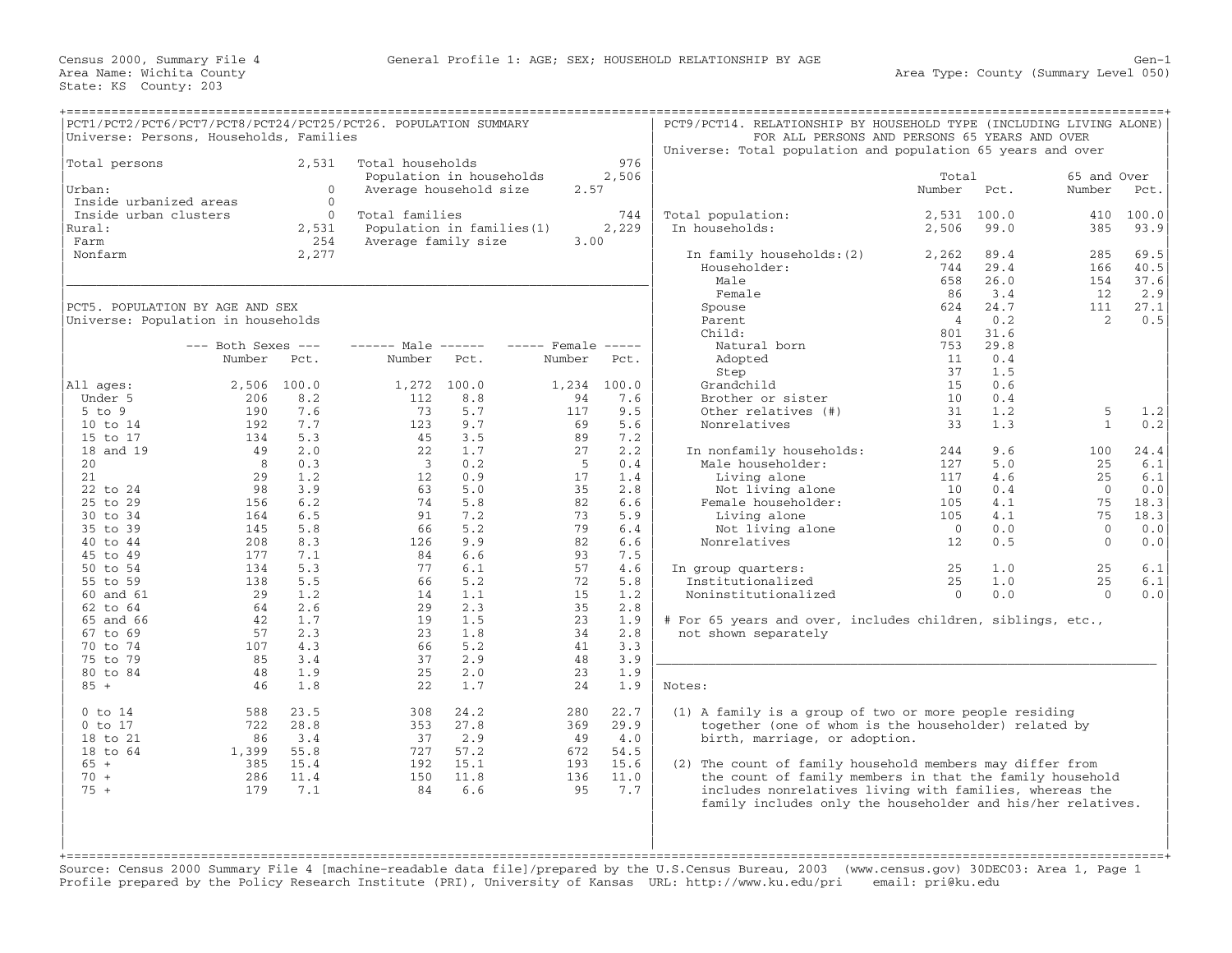| PCT3/PCT4<br>DETAILED AGE BY SEX (INCLUDING ) | MEDIANS) |  |  |  |
|-----------------------------------------------|----------|--|--|--|
| Universe: Total<br>Population                 |          |  |  |  |
|                                               |          |  |  |  |

|                | Total | Pct. | Male           | Female |          | Total | Pct. | Male            | Female   |             | Total           | Pct. | Male           | Female       |
|----------------|-------|------|----------------|--------|----------|-------|------|-----------------|----------|-------------|-----------------|------|----------------|--------------|
| $0$ to $4$     | 206   | 8.1  | 112            | 94     | 40 to 44 | 208   | 8.2  | 126             | 82       | 80 to 84    | 48              | 1.9  | 25             | 23           |
| $\mathbf{0}$   | 54    | 2.1  | 24             | 30     |          | 63    | 2.5  | 39              | 24       | 80          | 10              | 0.4  | 6              | 4            |
|                |       |      |                |        | 40       |       |      |                 |          |             |                 |      |                |              |
| 1              | 35    | 1.4  | 15             | 20     | 41       | 43    | 1.7  | 30              | 13       | 81          | 22              | 0.9  | 15             | 7            |
| 2              | 30    | 1.2  | 22             | 8      | 42       | 28    | 1.1  | 19              | 9        | 82          | 6               | 0.2  | $\sqrt{2}$     | $\sqrt{4}$   |
| 3              | 41    | 1.6  | 20             | 21     | 43       | 47    | 1.9  | 24              | 23       | 83          | 7               | 0.3  | $\sqrt{2}$     | 5            |
| $\overline{4}$ | 46    | 1.8  | 31             | 15     | 44       | 27    | 1.1  | 14              | 13       | 84          | 3               | 0.1  | $\Omega$       | 3            |
| $5$ to $9$     | 190   | 7.5  | 73             | 117    | 45 to 49 | 177   | 7.0  | 84              | 93       | 85 to 89    | 39              | 1.5  | 19             | 20           |
| 5              | 20    | 0.8  | 5              | 15     | 45       | 39    | 1.5  | 20              | 19       | 85          | 8               | 0.3  | 3              | 5            |
| 6              | 42    | 1.7  | 18             | 24     | 46       | 54    | 2.1  | 29              | 25       | 86          | $7\phantom{.0}$ | 0.3  | 3              | $\sqrt{4}$   |
| 7              | 47    | 1.9  | 15             | 32     | 47       | 23    | 0.9  | 11              | 12       | 87          | $7\phantom{.0}$ | 0.3  | 6              | $\mathbf{1}$ |
| $\mathsf{R}$   | 32    | 1.3  | 24             | 8      | 48       | 36    | 1.4  | 11              | 25       | 88          | 5               | 0.2  | 5              | $\mathbf{0}$ |
| 9              | 49    | 1.9  | 11             | 38     | 49       | 25    | 1.0  | 13              | 12       | 89          | 12              | 0.5  | $\overline{2}$ | 10           |
| 10 to 14       | 192   | 7.6  | 123            | 69     | 50 to 54 | 134   | 5.3  | 77              | 57       | 90 to 94    | 11              | 0.4  | $\Omega$       | 11           |
|                |       |      |                |        |          |       |      | $7\phantom{.0}$ |          |             | $\mathbf{0}$    |      | $\cap$         |              |
| 10             | 36    | 1.4  | 20             | 16     | 50       | 17    | 0.7  |                 | 10       | 90          |                 | 0.0  |                | $\mathbf 0$  |
| 11             | 36    | 1.4  | 28             | 8      | 51       | 24    | 0.9  | 14              | 10       | 91          | 9               | 0.4  | $\Omega$       | 9            |
| 12             | 34    | 1.3  | 18             | 16     | 52       | 28    | 1.1  | 18              | 10       | 92          | $\overline{2}$  | 0.1  | $\Omega$       | $\sqrt{2}$   |
| 13             | 62    | 2.4  | 42             | 20     | 53       | 38    | 1.5  | 24              | 14       | 93          | $\Omega$        | 0.0  | $\Omega$       | $\mathbf 0$  |
| 14             | 24    | 0.9  | 15             | 9      | 54       | 27    | 1.1  | 14              | 13       | 94          | $\mathbf{0}$    | 0.0  | $\Omega$       | $\mathbf 0$  |
| 19<br>$15$ to  | 183   | 7.2  | 67             | 116    | 55 to 59 | 138   | 5.5  | 66              | 72       | 95 to 99    | 16              | 0.6  | 3              | 13           |
| 15             | 34    | 1.3  | 8              | 26     | 55       | 38    | 1.5  | 18              | 20       | 95          | 10              | 0.4  | 3              | 7            |
| 16             | 50    | 2.0  | 23             | 27     | 56       | 18    | 0.7  | 8               | 10       | 96          | 6               | 0.2  | $\Omega$       | 6            |
| 17             | 50    | 2.0  | 14             | 36     | 57       | 39    | 1.5  | 18              | 21       | 97          | $\Omega$        | 0.0  | $\Omega$       | $\Omega$     |
| 18             | 44    | 1.7  | 22             | 22     | 58       | 16    | 0.6  | 10              | 6        | 98          | $\Omega$        | 0.0  | $\Omega$       | $\Omega$     |
| 19             | 5     | 0.2  | $\mathbf 0$    | 5      | 59       | 27    | 1.1  | 12              | 15       | 99          | $\Omega$        | 0.0  | $\Omega$       | $\Omega$     |
| 20 to 24       | 135   | 5.3  | 78             | 57     | 60 to 64 | 93    | 3.7  | 43              | 50       | $100 - 104$ | $\Omega$        | 0.0  | $\Omega$       | $\Omega$     |
| 20             | 8     | 0.3  | 3              | 5      | 60       | 21    | 0.8  | 11              | 10       | $105 - 109$ | $\Omega$        | 0.0  | $\Omega$       | $\Omega$     |
|                |       |      |                |        |          |       |      |                 |          |             | $\Omega$        |      | $\mathbf{0}$   |              |
| 21             | 29    | 1.1  | 12             | 17     | 61       | 8     | 0.3  | 3               | 5        | $110 +$     |                 | 0.0  |                |              |
| 22             | 26    | 1.0  | 13             | 13     | 62       | 15    | 0.6  | 11              | 4        |             |                 |      |                |              |
| 23             | 36    | 1.4  | 34             | 2      | 63       | 29    | 1.1  | 10              | 19       |             |                 |      |                |              |
| 24             | 36    | 1.4  | 16             | 20     | 64       | 20    | 0.8  | 8               | 12       | $0$ to $17$ | 722             | 28.5 | 353            | 369          |
| 25 to 29       | 156   | 6.2  | 74             | 82     | 65 to 69 | 99    | 3.9  | 42              | 57       | 5 to 17     | 516             | 20.4 | 241            | 275          |
| 25             | 25    | 1.0  | 17             | 8      | 65       | 19    | 0.8  | 8               | 11       | 18 to 21    | 86              | 3.4  | 37             | 49           |
| 26             | 35    | 1.4  | 17             | 18     | 66       | 23    | 0.9  | 11              | 12       | 18 to 24    | 184             | 7.3  | 100            | 84           |
| 27             | 33    | 1.3  | 19             | 14     | 67       | 21    | 0.8  | 3               | 18       | 18 to 64    | 1,399           | 55.3 | 727            | 672          |
| 28             | 29    | 1.1  | 12             | 17     | 68       | 25    | 1.0  | 11              | 14       | 25 to 64    | 1,215           | 48.0 | 627            | 588          |
| 29             | 34    | 1.3  | $\overline{9}$ | 25     | 69       | 11    | 0.4  | 9               | 2        | $60 +$      | 503             | 19.9 | 235            | 268          |
| 30 to 34       | 164   | 6.5  | 91             | 73     | 70 to 74 | 112   | 4.4  | 66              | 46       | $65 +$      | 410             | 16.2 | 192            | 218          |
| 30             | 31    | 1.2  | 15             | 16     | 70       | 26    | 1.0  | 13              | 13       | $70 +$      | 311             | 12.3 | 150            | 161          |
| 31             | 24    | 0.9  | 11             | 13     | 71       | 27    | 1.1  | 17              | 10       | $75 +$      | 199             | 7.9  | 84             | 115          |
| 32             | 36    | 1.4  | 23             | 13     | 72       | 27    | 1.1  | 16              | 11       | $80 +$      | 114             | 4.5  | 47             | 67           |
| 33             | 23    | 0.9  | 11             | 12     | 73       | 12    | 0.5  | 6               | 6        | $85 +$      | 66              | 2.6  | 22             | 44           |
| 34             | 50    | 2.0  | 31             | 19     | 74       | 20    | 0.8  | 14              | 6        | $90 +$      | 27              | 1.1  | 3              | 24           |
|                |       |      |                |        |          |       |      |                 |          |             |                 |      |                |              |
| 35 to 39       | 145   | 5.7  | 66             | 79     | 75 to 79 | 85    | 3.4  | 37              | 48       |             |                 |      |                |              |
| 35             | 26    | 1.0  | 8              | 18     | 75       | 14    | 0.6  | 7               | 7        |             |                 |      |                |              |
| 36             | 33    | 1.3  | 23             | 10     | 76       | 11    | 0.4  | 6               | 5        | All ages    | 2,531 100.0     |      | 1,272          | 1,259        |
| 37             | 34    | 1.3  | 11             | 23     | 77       | 34    | 1.3  | 7               | 27       |             |                 |      |                |              |
| 38             | 32    | 1.3  | 19             | 13     | 78       | 23    | 0.9  | 14              | 9        | Median age  | Both sexes      |      | Male           | Female       |
| 39             | 20    | 0.8  | 5              | 15     | 79       | 3     | 0.1  | 3               | $\Omega$ | By Sex      | 36.4            |      | 36.4           | 36.4         |
|                |       |      |                |        |          |       |      |                 |          |             |                 |      |                |              |
|                |       |      |                |        |          |       |      |                 |          |             |                 |      |                |              |
|                |       |      |                |        |          |       |      |                 |          |             |                 |      |                |              |
|                |       |      |                |        |          |       |      |                 |          |             |                 |      |                |              |

Source: Census 2000 Summary File 4 [machine−readable data file]/prepared by the U.S.Census Bureau, 2003 (www.census.gov) 30DEC03: Area 1, Page 2 Profile prepared by the Policy Research Institute (PRI), University of Kansas URL: http://www.ku.edu/pri email: pri@ku.edu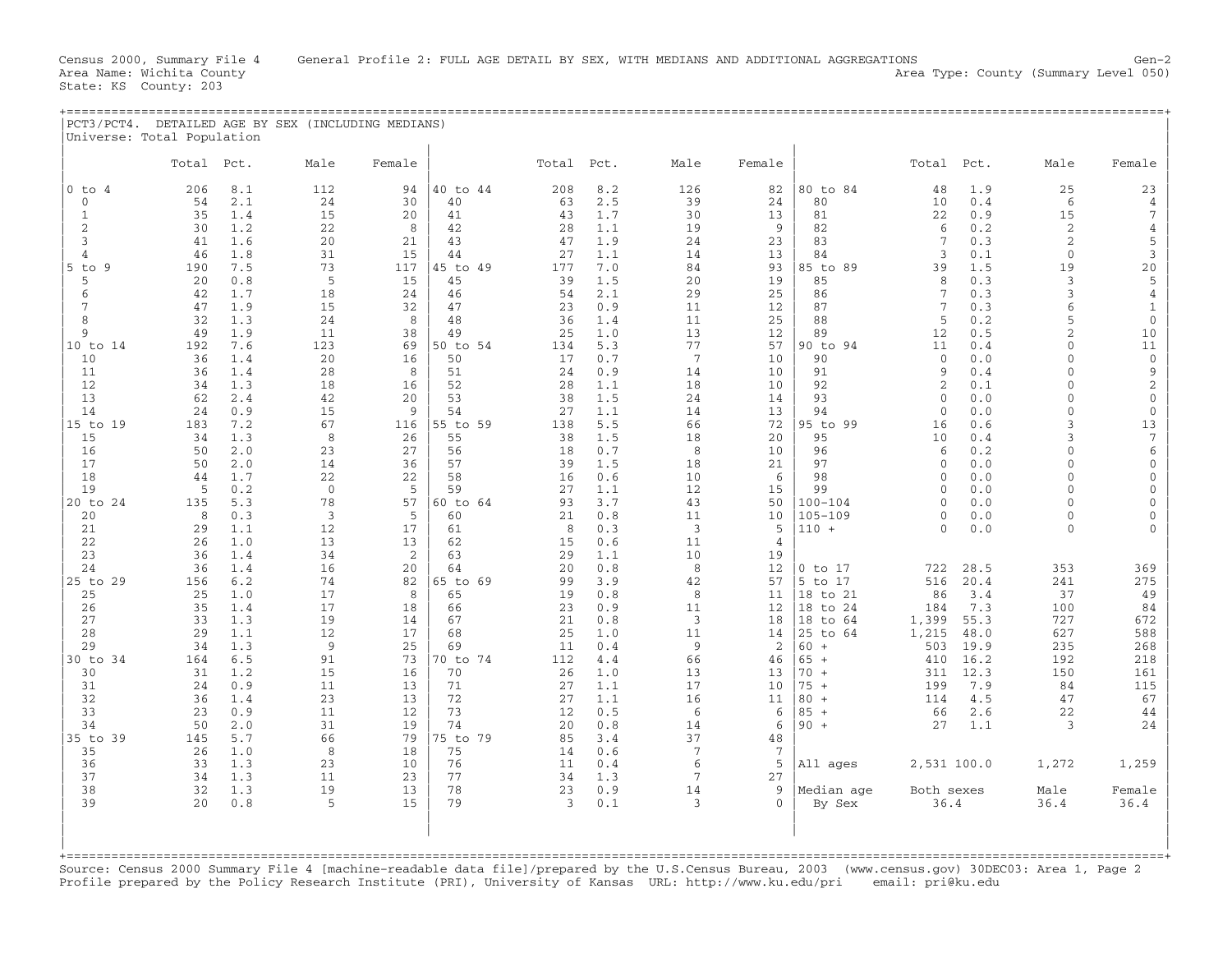Census 2000, Summary File 4 General Profile 3: RELATIONSHIP BY AGE BY HOUSEHOLD TYPE (UNDER 18); UNMARRIED PARTNERS Gen-3<br>Area Name: Wichita County General Profile 3: RELATIONSHIP BY AGE BY HOUSEHOLD TYPE (UNDER 18); UNMA Area Type: County (Summary Level 050) State: KS County: 203

| PCT13. RELATIONSHIP BY AGE FOR THE POPULATION UNDER 18 YEARS<br>Universe: Population under 18 years                                                                                                                                                                |       |                      |                |       |                                           |                               |                                                                                                          |              |                                                                        |                              |
|--------------------------------------------------------------------------------------------------------------------------------------------------------------------------------------------------------------------------------------------------------------------|-------|----------------------|----------------|-------|-------------------------------------------|-------------------------------|----------------------------------------------------------------------------------------------------------|--------------|------------------------------------------------------------------------|------------------------------|
|                                                                                                                                                                                                                                                                    |       |                      |                |       |                                           |                               |                                                                                                          |              |                                                                        |                              |
|                                                                                                                                                                                                                                                                    |       |                      |                |       | ---- Related Child ----<br>Other          |                               |                                                                                                          |              |                                                                        |                              |
|                                                                                                                                                                                                                                                                    |       | Total in Householder |                |       |                                           |                               |                                                                                                          |              |                                                                        | Institution- Noninstitution- |
|                                                                                                                                                                                                                                                                    | Total | Households           |                |       |                                           |                               | or Spouse Own Child Relatives Nonrelatives Total alized Pop.                                             |              |                                                                        | alized Pop.                  |
| Under 18 years:                                                                                                                                                                                                                                                    |       |                      |                |       |                                           |                               |                                                                                                          | $\mathbf{0}$ | $\mathbf{0}$                                                           | $\mathbf{0}$                 |
|                                                                                                                                                                                                                                                                    |       |                      |                |       |                                           |                               |                                                                                                          | $\Omega$     | $\Omega$                                                               | $\mathbf{0}$                 |
|                                                                                                                                                                                                                                                                    |       |                      |                |       |                                           |                               |                                                                                                          |              | $0 \qquad \qquad$<br>$\mathbf{0}$                                      | $\mathbf{0}$                 |
|                                                                                                                                                                                                                                                                    |       |                      |                |       |                                           |                               |                                                                                                          |              | $\Omega$                                                               | $\mathbf{0}$                 |
|                                                                                                                                                                                                                                                                    |       |                      |                |       |                                           |                               |                                                                                                          |              | $\mathbf{0}$                                                           | $\mathbf 0$                  |
|                                                                                                                                                                                                                                                                    |       |                      |                |       |                                           |                               |                                                                                                          |              | $\mathbf{0}$                                                           | $\mathsf{O}\xspace$          |
|                                                                                                                                                                                                                                                                    |       |                      |                |       |                                           |                               |                                                                                                          |              | $\Omega$                                                               | $\mathsf{O}\xspace$          |
|                                                                                                                                                                                                                                                                    |       |                      |                |       |                                           |                               |                                                                                                          |              | $\begin{bmatrix} 0 \\ 0 \\ 0 \\ 0 \\ 0 \\ 0 \end{bmatrix}$<br>$\Omega$ | $\mathbf{O}$                 |
| % Under 3 years<br>% 3 and 4 years<br>% 5 years<br>% 5 years<br>% 6 to 11 years<br>% 12 and 13 years<br>% 12 and 13 years<br>% 13.3%<br>% 14 years<br>% 15 to 17 years<br>% 18.6%<br>18.6%<br>18.6%<br>18.6%<br>18.6%<br>18.6%<br>18.6%<br>18.6%<br>18.6%<br>18.6% |       |                      |                |       |                                           |                               |                                                                                                          |              |                                                                        | . %                          |
|                                                                                                                                                                                                                                                                    |       |                      |                |       |                                           |                               |                                                                                                          |              |                                                                        | . $%$                        |
|                                                                                                                                                                                                                                                                    |       |                      |                |       |                                           |                               |                                                                                                          |              |                                                                        | . %                          |
|                                                                                                                                                                                                                                                                    |       |                      |                |       |                                           |                               |                                                                                                          |              |                                                                        | . $\,$ 8                     |
|                                                                                                                                                                                                                                                                    |       |                      |                |       |                                           |                               |                                                                                                          |              |                                                                        | . $%$                        |
|                                                                                                                                                                                                                                                                    |       |                      |                |       |                                           |                               |                                                                                                          |              |                                                                        | . $\frac{6}{6}$              |
|                                                                                                                                                                                                                                                                    |       |                      |                |       |                                           |                               |                                                                                                          |              |                                                                        | . %                          |
| UNDER 18 YEARS<br>Universe: Population under 18 years                                                                                                                                                                                                              |       |                      |                |       | Universe: Households                      |                               |                                                                                                          |              | People                                                                 | Households With<br>No People |
|                                                                                                                                                                                                                                                                    |       |                      | Number         | Pct.  |                                           |                               |                                                                                                          | Total        | Under 18                                                               | Under 18                     |
| Total population under 18 years:                                                                                                                                                                                                                                   |       |                      | 722 100.0      |       | Total households:                         |                               |                                                                                                          | 976          |                                                                        | 366<br>610                   |
|                                                                                                                                                                                                                                                                    |       |                      |                |       | Family households:                        |                               |                                                                                                          | 744          | 366                                                                    | 378                          |
| In households:                                                                                                                                                                                                                                                     |       |                      | 722            | 100.0 |                                           | Married-couple families       |                                                                                                          | 633          | 286                                                                    | 347                          |
| Householder or spouse                                                                                                                                                                                                                                              |       |                      | $\overline{4}$ | 0.6   | Other families:                           |                               | Other families: 111<br>Male householder, no wife present 50<br>Female householder, no husband present 61 |              | 80                                                                     | 31                           |
| Related child:                                                                                                                                                                                                                                                     |       |                      | 714            | 98.9  |                                           |                               | Male householder, no wife present                                                                        |              |                                                                        | 27<br>23                     |
| Own child:<br>wn child:<br>In married-couple family                                                                                                                                                                                                                |       |                      | 691            | 95.7  |                                           |                               |                                                                                                          |              | 53                                                                     | 8                            |
|                                                                                                                                                                                                                                                                    |       |                      | 565            | 78.3  |                                           |                               |                                                                                                          |              | $\overline{0}$                                                         |                              |
|                                                                                                                                                                                                                                                                    |       |                      | 126            | 17.5  | Nonfamily households:<br>Male householder |                               |                                                                                                          | 127          | 232                                                                    | 232<br>$\Omega$<br>127       |
|                                                                                                                                                                                                                                                                    |       |                      |                |       | Female householder                        |                               |                                                                                                          | 105          |                                                                        | $\Omega$<br>105              |
| Male householder, no wife<br>Female householder, no husband<br>$\begin{array}{cccc}\n & 34 & 4.7 \\ 92 & 12.7 \\ \text{Pr} \text{ relatives:} & 92 & 12.7\n\end{array}$<br>Other relatives:                                                                        |       |                      | 23             | 3.2   |                                           |                               |                                                                                                          |              |                                                                        |                              |
| Grandchild                                                                                                                                                                                                                                                         |       |                      | 9              | 1.2   |                                           |                               |                                                                                                          |              |                                                                        |                              |
| Other relatives                                                                                                                                                                                                                                                    |       |                      | 14             | 1.9   |                                           |                               | PCT21. HOUSEHOLDS BY SEX OF UNMARRIED PARTNERS                                                           |              |                                                                        |                              |
| Nonrelatives                                                                                                                                                                                                                                                       |       |                      | $\overline{4}$ | 0.6   | Universe: Households                      |                               |                                                                                                          |              |                                                                        |                              |
|                                                                                                                                                                                                                                                                    |       |                      |                |       |                                           |                               |                                                                                                          |              | Number                                                                 | Pct.                         |
| In group quarters:                                                                                                                                                                                                                                                 |       |                      | $\Omega$       | 0.0   |                                           |                               |                                                                                                          |              |                                                                        |                              |
| Institutionalized                                                                                                                                                                                                                                                  |       |                      | $\overline{0}$ | 0.0   | Total households:                         |                               |                                                                                                          |              |                                                                        | 100.0<br>976                 |
| Noninstitutionalized                                                                                                                                                                                                                                               |       |                      | $\Omega$       | 0.0   |                                           | Unmarried-partner households: |                                                                                                          |              |                                                                        | 17<br>1.7                    |
|                                                                                                                                                                                                                                                                    |       |                      |                |       |                                           |                               | Male householder and male partner                                                                        |              |                                                                        | 0.0<br>$\bigcirc$            |
|                                                                                                                                                                                                                                                                    |       |                      |                |       |                                           |                               | Male householder and female partner                                                                      |              |                                                                        | 15<br>1.5<br>$\Omega$        |
|                                                                                                                                                                                                                                                                    |       |                      |                |       |                                           |                               | Female householder and female partner<br>Female householder and male partner                             |              |                                                                        | 0.0<br>2<br>0.2              |
|                                                                                                                                                                                                                                                                    |       |                      |                |       | All other households                      |                               |                                                                                                          |              | 959                                                                    | 98.3                         |
|                                                                                                                                                                                                                                                                    |       |                      |                |       |                                           |                               |                                                                                                          |              |                                                                        |                              |

+===================================================================================================================================================+ Source: Census 2000 Summary File 4 [machine−readable data file]/prepared by the U.S.Census Bureau, 2003 (www.census.gov) 30DEC03: Area 1, Page 3 Profile prepared by the Policy Research Institute (PRI), University of Kansas URL: http://www.ku.edu/pri email: pri@ku.edu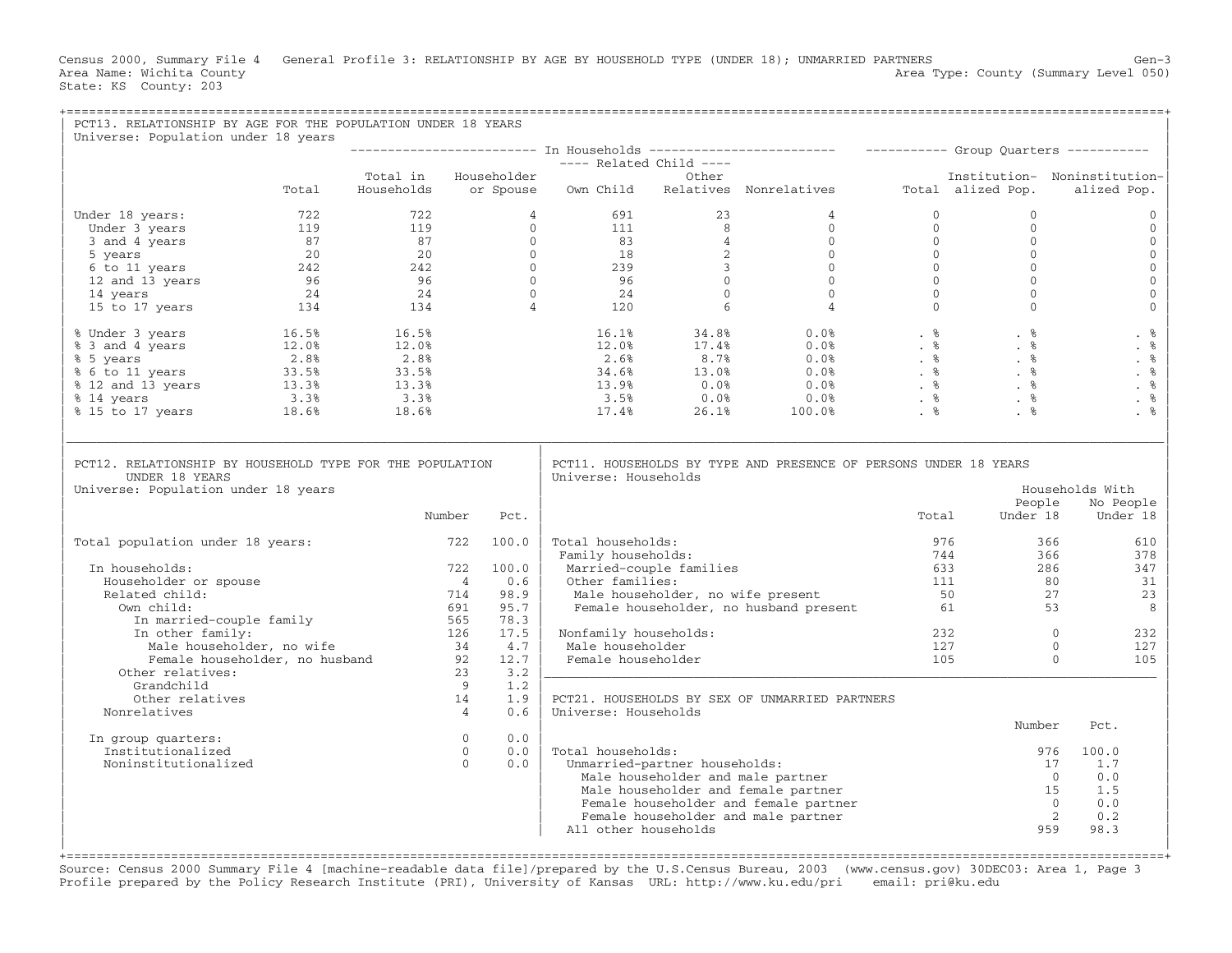Census 2000, Summary File 4 General Profile 4: HOUSEHOLD TYPE BY PRESENCE OF OWN CHILDREN; HOUSEHOLD SIZE; NONRELATIVES Gen−4 Area Name: Wichita County  $\blacksquare$  Area Type: County (Summary Level 050) State: KS County: 203

| PCT10/PCT15. HOUSEHOLDS BY AGE OF HOUSEHOLDER BY HOUSEHOLD TYPE (INCLUDING LIVING ALONE)<br>BY PRESENCE OF OWN CHILDREN UNDER 18 YEARS                                                                                                                                                                                                                                                                                                            |                                                |                                                                |                                                                                                                 |                                                                                                       |                                                                 |                                                                                                  |                                                                                              |                                                                                                                         | PCT10. HOUSEHOLD SIZE BY TYPE BY PRESENCE OF OWN CHILDREN<br>UNDER 18 YEARS                                                                                                                                                                                                                                                                                                            |                                            |                                                                            |                                                         |                  |                                                                                                   |
|---------------------------------------------------------------------------------------------------------------------------------------------------------------------------------------------------------------------------------------------------------------------------------------------------------------------------------------------------------------------------------------------------------------------------------------------------|------------------------------------------------|----------------------------------------------------------------|-----------------------------------------------------------------------------------------------------------------|-------------------------------------------------------------------------------------------------------|-----------------------------------------------------------------|--------------------------------------------------------------------------------------------------|----------------------------------------------------------------------------------------------|-------------------------------------------------------------------------------------------------------------------------|----------------------------------------------------------------------------------------------------------------------------------------------------------------------------------------------------------------------------------------------------------------------------------------------------------------------------------------------------------------------------------------|--------------------------------------------|----------------------------------------------------------------------------|---------------------------------------------------------|------------------|---------------------------------------------------------------------------------------------------|
| Universe: Households                                                                                                                                                                                                                                                                                                                                                                                                                              |                                                |                                                                |                                                                                                                 |                                                                                                       |                                                                 |                                                                                                  |                                                                                              |                                                                                                                         | Universe: Households (Total households: 976)                                                                                                                                                                                                                                                                                                                                           |                                            |                                                                            |                                                         |                  |                                                                                                   |
|                                                                                                                                                                                                                                                                                                                                                                                                                                                   |                                                |                                                                | Total Households Householder<br>Number                                                                          | Pct.                                                                                                  |                                                                 | 15 to 64                                                                                         |                                                                                              | Householder<br>65 and Over                                                                                              | 1-person households:<br>Male householder<br>Female householder                                                                                                                                                                                                                                                                                                                         |                                            |                                                                            |                                                         |                  | 222<br>117<br>105                                                                                 |
| All types of households:                                                                                                                                                                                                                                                                                                                                                                                                                          |                                                |                                                                |                                                                                                                 | 976 100.0                                                                                             |                                                                 | 710                                                                                              |                                                                                              | 266                                                                                                                     |                                                                                                                                                                                                                                                                                                                                                                                        |                                            |                                                                            |                                                         |                  |                                                                                                   |
| Family households:<br>Married-couple families:<br>With own children under 18 years<br>No own children under 18 years<br>Other families:<br>Male householder, no wife present:<br>With own children under 18 years<br>No own children under 18 years<br>Female householder, no husband:<br>With own children under 18 years<br>No own children under 18 years<br>Nonfamily households:<br>Householder living alone<br>Householder not living alone |                                                |                                                                | 744<br>633<br>279<br>354<br>111<br>50<br>23<br>27<br>61<br>53<br>$\overline{\phantom{0}}$ 8<br>232<br>222<br>10 | 76.2<br>64.9<br>28.6<br>36.3<br>11.4<br>5.1<br>2.4<br>2.8<br>6.3<br>5.4<br>0.8<br>23.8<br>22.7<br>1.0 |                                                                 | 578<br>485<br>274<br>211<br>93<br>39<br>23<br>16<br>54<br>53<br>$\mathbf{1}$<br>132<br>122<br>10 |                                                                                              | 166<br>148<br>5<br>143<br>18<br>11<br>$\overline{0}$<br>11<br>7<br>$\Omega$<br>$7\phantom{.}$<br>100<br>100<br>$\Omega$ | 2-or-more-person households:<br>Family households:<br>Married-couple family:<br>With own children under 18<br>No own children under 18<br>Other families:<br>Male householder, no wife present:<br>With own children under 18<br>No own children under 18<br>With own children under 18<br>No own children under 18<br>Nonfamily households:<br>Male Householder<br>Female Householder |                                            |                                                                            | Female householder, no husband present:                 |                  | 754<br>744<br>633<br>279<br>354<br>111<br>50<br>23<br>27<br>61<br>53<br>8<br>10<br>10<br>$\Omega$ |
| PCT17. HOUSEHOLDS BY TYPE BY HOUSEHOLD SIZE<br>Universe: Households                                                                                                                                                                                                                                                                                                                                                                               |                                                |                                                                |                                                                                                                 |                                                                                                       |                                                                 |                                                                                                  |                                                                                              |                                                                                                                         | PCT16. HOUSEHOLD TYPE BY AGE OF HOUSEHOLDER<br>Universe: Households                                                                                                                                                                                                                                                                                                                    |                                            |                                                                            |                                                         |                  |                                                                                                   |
|                                                                                                                                                                                                                                                                                                                                                                                                                                                   | Total                                          | Pct.                                                           |                                                                                                                 | Family<br>Households                                                                                  | Pct.                                                            |                                                                                                  | Nonfamily<br>Households                                                                      | Pct.                                                                                                                    | Age of<br>Householder                                                                                                                                                                                                                                                                                                                                                                  | Total                                      | Pct.                                                                       | Family<br>Households                                    |                  | Nonfamily<br>Households                                                                           |
| All households:<br>1-person households<br>2-person households<br>3-person households<br>4-person households<br>5-person households<br>6-person households<br>7-or-more person<br>households                                                                                                                                                                                                                                                       | 222<br>360<br>141<br>134<br>79<br>16<br>24     | 976 100.0<br>22.7<br>36.9<br>14.4<br>13.7<br>8.1<br>1.6<br>2.5 |                                                                                                                 | 744<br>354<br>137<br>134<br>79<br>16<br>24                                                            | 76.2<br>36.3<br>14.0<br>13.7<br>8.1<br>1.6<br>2.5               |                                                                                                  | 232<br>222<br>6<br>$\overline{4}$<br>$\Omega$<br>$\mathbf 0$<br>$\mathbf{0}$<br>$\mathbf{0}$ | 23.8<br>22.7<br>0.6<br>0.4<br>0.0<br>0.0<br>0.0<br>0.0                                                                  | All ages:<br>15 to 24<br>25 to 34<br>35 to 44<br>45 to 54<br>55 to 64<br>65 to 74<br>75 to 84<br>85 & over                                                                                                                                                                                                                                                                             | 51<br>167<br>200<br>172<br>129<br>97<br>40 | 976 100.0<br>5.2<br>17.1<br>20.5<br>17.6<br>120 12.3<br>13.2<br>9.9<br>4.1 | 744<br>32<br>143<br>172<br>138<br>93<br>103<br>49<br>14 |                  | 232<br>19<br>24<br>28<br>34<br>27<br>26<br>48<br>26                                               |
| PCT23. NONRELATIVES BY HOUSEHOLD TYPE<br>Universe: Nonrelatives                                                                                                                                                                                                                                                                                                                                                                                   | Total                                          | Pct.                                                           |                                                                                                                 | Family<br>Households                                                                                  | Pct.                                                            |                                                                                                  | Nonfamily<br>Households                                                                      | Pct.                                                                                                                    | PCT22. HOUSEHOLDS BY PRESENCE OF NONRELATIVES<br>Universe: Households                                                                                                                                                                                                                                                                                                                  |                                            |                                                                            |                                                         | Number           | Pct.                                                                                              |
| Total nonrelatives:<br>Roomer or boarder<br>Housemate or roommate<br>Unmarried partner<br>Foster child<br>Other nonrelatives                                                                                                                                                                                                                                                                                                                      | 13<br>$\bigcirc$<br>16<br>$\overline{0}$<br>16 | 45 100.0<br>28.9<br>0.0<br>35.6<br>0.0<br>35.6                 |                                                                                                                 | 33<br>$\Omega$<br>16                                                                                  | 73.3<br>$6 \t 13.3$<br>0.0<br>11 24.4<br>$0 \qquad 0.0$<br>35.6 |                                                                                                  | 12<br>7<br>$\Omega$<br>5<br>$\Omega$<br>$\Omega$                                             | 26.7<br>15.6<br>0.0<br>11.1<br>0.0<br>0.0                                                                               | Total households:<br>Households with one or more<br>nonrelatives<br>Households with no nonrelatives                                                                                                                                                                                                                                                                                    |                                            |                                                                            |                                                         | 976<br>40<br>936 | 100.0<br>4.1<br>95.9                                                                              |

Source: Census 2000 Summary File 4 [machine−readable data file]/prepared by the U.S.Census Bureau, 2003 (www.census.gov) 30DEC03: Area 1, Page 4 Profile prepared by the Policy Research Institute (PRI), University of Kansas URL: http://www.ku.edu/pri email: pri@ku.edu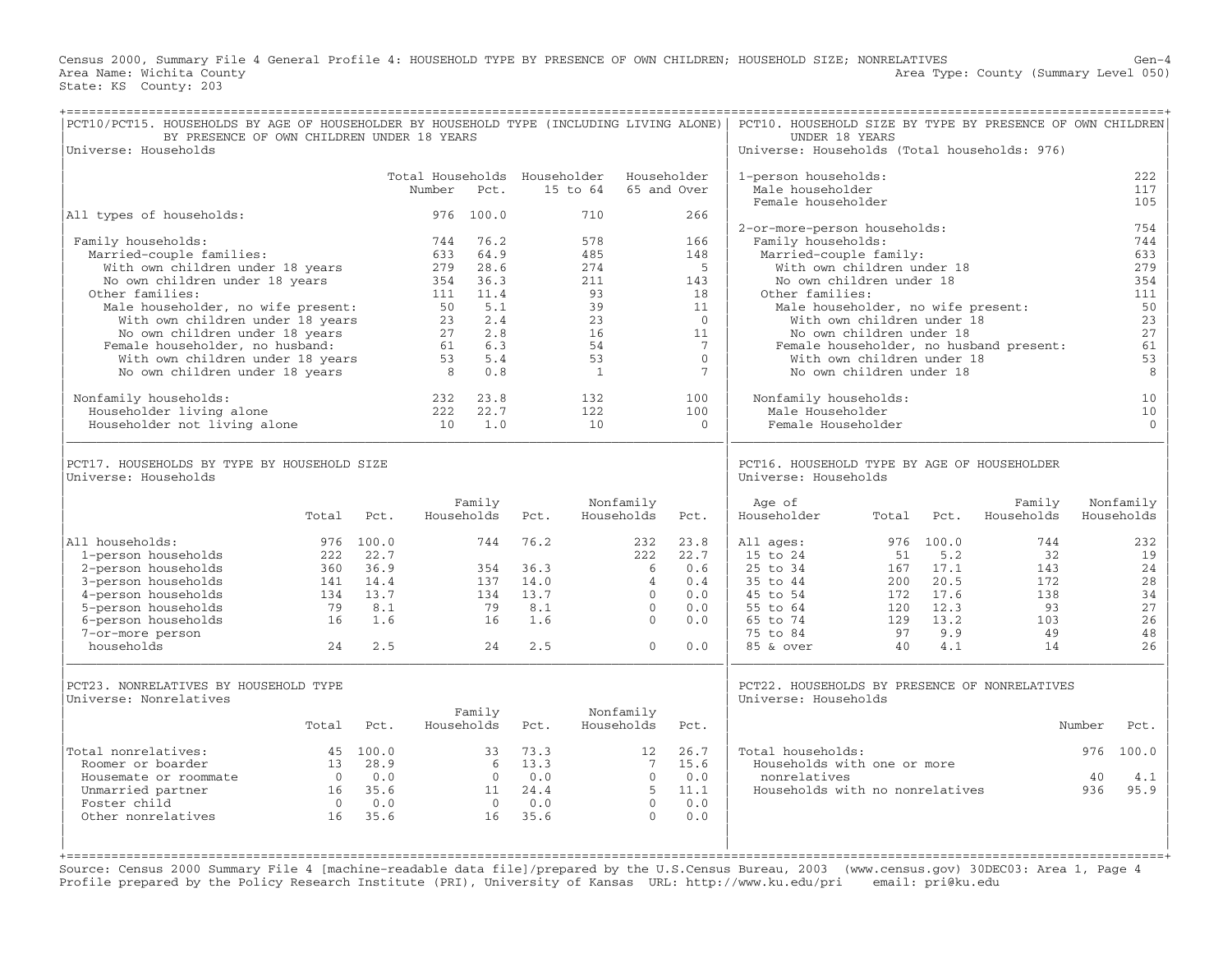| PCT27/PCT29. FAMILY TYPE BY PRESENCE AND AGE OF OWN OR RELATED CHILDREN |                 |              |                |              |                  |                | PCT18/PCT19. HOUSEHOLDS BY PRESENCE OF PEOPLE (60/65) YEARS |       |          |                                             |                                                                                                                                                                                                                                                                                                                                                                                                                  |
|-------------------------------------------------------------------------|-----------------|--------------|----------------|--------------|------------------|----------------|-------------------------------------------------------------|-------|----------|---------------------------------------------|------------------------------------------------------------------------------------------------------------------------------------------------------------------------------------------------------------------------------------------------------------------------------------------------------------------------------------------------------------------------------------------------------------------|
| Universe: Families                                                      |                 |              |                |              |                  |                |                                                             |       |          | AND OVER, HOUSEHOLD SIZE AND HOUSEHOLD TYPE |                                                                                                                                                                                                                                                                                                                                                                                                                  |
|                                                                         |                 |              |                |              |                  |                | Universe: Households (Total households:                     |       |          | 976)                                        |                                                                                                                                                                                                                                                                                                                                                                                                                  |
|                                                                         | By Presence of: |              | Own Children   |              | Related Children |                |                                                             |       |          |                                             |                                                                                                                                                                                                                                                                                                                                                                                                                  |
|                                                                         |                 |              | Families       | Pct.         | Families         | Pct.           |                                                             |       |          | 60+ Years                                   | 65+ Years                                                                                                                                                                                                                                                                                                                                                                                                        |
|                                                                         |                 |              |                |              |                  |                |                                                             |       |          |                                             |                                                                                                                                                                                                                                                                                                                                                                                                                  |
| All families:                                                           |                 |              |                | 744 100.0    |                  | 744 100.0      | Households w/ one or more over 60/65:                       |       |          | 331                                         | 278                                                                                                                                                                                                                                                                                                                                                                                                              |
| Married-couple families:                                                |                 |              | 633            | 85.1         | 633              | 85.1           | 1-person households                                         |       |          | 107                                         | 100                                                                                                                                                                                                                                                                                                                                                                                                              |
| With own/related children < 18:                                         |                 |              | 279            | 37.5         | 283              | 38.0           | 2-or-more person households:                                |       |          | 2.2.4                                       | 178                                                                                                                                                                                                                                                                                                                                                                                                              |
| Under 6 years only                                                      |                 |              | 72             | 9.7          | 76               | 10.2           | Family households                                           |       |          | 224                                         | 178                                                                                                                                                                                                                                                                                                                                                                                                              |
|                                                                         |                 |              | 69             | 9.3          | 71               | 9.5            |                                                             |       |          | $\bigcirc$                                  |                                                                                                                                                                                                                                                                                                                                                                                                                  |
| Under 6 and 6 to 17 years                                               |                 |              |                |              |                  |                | Nonfamily households                                        |       |          |                                             | $\mathbf{0}$                                                                                                                                                                                                                                                                                                                                                                                                     |
| 6 to 17 years only                                                      |                 |              | 138            | 18.5         | 136              | 18.3           |                                                             |       |          |                                             |                                                                                                                                                                                                                                                                                                                                                                                                                  |
| No own/related children under 18                                        |                 |              | 354            | 47.6         | 350              | 47.0           | Households with no people over 60/65:                       |       |          | 645                                         | 698                                                                                                                                                                                                                                                                                                                                                                                                              |
| Other families (No spouse present):                                     |                 |              | 111            | 14.9         | 111              | 14.9           | 1-person households                                         |       |          | 115                                         | 122                                                                                                                                                                                                                                                                                                                                                                                                              |
| Male householder, no wife:                                              |                 |              | 50             | 6.7          | 50               | 6.7            | 2-or-more person households:                                |       |          | 530                                         | 576                                                                                                                                                                                                                                                                                                                                                                                                              |
| With $own/related children < 18$ :                                      |                 |              | 23             | 3.1          | 27               | 3.6            | Family households                                           |       |          | 520                                         | 566                                                                                                                                                                                                                                                                                                                                                                                                              |
| Under 6 years only                                                      |                 |              | $\overline{4}$ | 0.5          | 6                | 0.8            | Nonfamily households                                        |       |          | 10                                          | 10                                                                                                                                                                                                                                                                                                                                                                                                               |
| Under 6 and 6 to 17 years                                               |                 |              | $\overline{4}$ | 0.5          | $7\overline{ }$  | 0.9            |                                                             |       |          |                                             |                                                                                                                                                                                                                                                                                                                                                                                                                  |
| 6 to 17 years only                                                      |                 |              | 15             | 2.0          | 14               | 1.9            |                                                             |       |          |                                             |                                                                                                                                                                                                                                                                                                                                                                                                                  |
| No own/related children under 18                                        |                 |              | 27             | 3.6          | 23               | 3.1            | PCT28. OWN CHILDREN UNDER 18 YEARS BY FAMILY TYPE AND AGE   |       |          |                                             |                                                                                                                                                                                                                                                                                                                                                                                                                  |
| Female householder, no husband:                                         |                 |              | 61             | 8.2          | 61               | 8.2            | Universe: Own children under 18 years                       |       |          |                                             |                                                                                                                                                                                                                                                                                                                                                                                                                  |
| With own/related children < 18:                                         |                 |              | 53             | 7.1          | 53               | 7.1            |                                                             |       |          |                                             |                                                                                                                                                                                                                                                                                                                                                                                                                  |
| Under 6 years only                                                      |                 |              | 13             | 1.7          | 13               | 1.7            |                                                             |       |          | In Male                                     | In Female                                                                                                                                                                                                                                                                                                                                                                                                        |
| Under 6 and 6 to 17 years                                               |                 |              | 10             | 1.3          | 10               | 1.3            |                                                             |       |          | In Married Householder Householder          |                                                                                                                                                                                                                                                                                                                                                                                                                  |
| 6 to 17 years only                                                      |                 |              | 30             | 4.0          | 30               | 4.0            | Own Children                                                |       | Couple   | No Wife                                     | No Husband                                                                                                                                                                                                                                                                                                                                                                                                       |
| No own/related children under 18                                        |                 |              | $\overline{8}$ |              | 8                | 1.1            | Age $--$                                                    | Total | Families | Families                                    | Families                                                                                                                                                                                                                                                                                                                                                                                                         |
|                                                                         |                 |              |                | 1.1          |                  |                |                                                             |       |          |                                             |                                                                                                                                                                                                                                                                                                                                                                                                                  |
|                                                                         |                 |              |                |              |                  |                | Under 18:                                                   | 691   | 565      |                                             |                                                                                                                                                                                                                                                                                                                                                                                                                  |
|                                                                         |                 |              |                |              |                  |                |                                                             |       | 96       | 34<br>8                                     | 92<br>7                                                                                                                                                                                                                                                                                                                                                                                                          |
| PCT30. FAMILY TYPE BY AGE OF HOUSEHOLDER                                |                 |              |                |              |                  |                | Under 3                                                     | 111   |          |                                             |                                                                                                                                                                                                                                                                                                                                                                                                                  |
| Universe: Families                                                      |                 |              |                |              |                  |                | $3$ and $4$                                                 | 83    | 63       | $\overline{4}$                              | 16                                                                                                                                                                                                                                                                                                                                                                                                               |
|                                                                         |                 |              |                |              | Male             | Female         | 5                                                           | 18    | 15       | $\Omega$                                    | $\mathbf{3}$                                                                                                                                                                                                                                                                                                                                                                                                     |
|                                                                         |                 |              | Married        | Householder  |                  | Householder    | 6 to 11                                                     | 239   | 192      | $\overline{7}$                              | $4\,0$                                                                                                                                                                                                                                                                                                                                                                                                           |
| Age of                                                                  |                 |              | Couple         | No Wife      |                  | No Husband     | 12 and 13                                                   | 96    | 83       | 8                                           | 5                                                                                                                                                                                                                                                                                                                                                                                                                |
| Householder                                                             | Total           | Pct.         | Families       | Families     |                  | Families       | 14                                                          | 24    | 18       | $\Omega$                                    | 6                                                                                                                                                                                                                                                                                                                                                                                                                |
|                                                                         |                 |              |                |              |                  |                | 15 to 17                                                    | 120   | 98       | $7\phantom{.0}$                             | 15                                                                                                                                                                                                                                                                                                                                                                                                               |
| All ages:                                                               |                 | 744 100.0    | 633            |              | 50               | 61             |                                                             |       |          |                                             |                                                                                                                                                                                                                                                                                                                                                                                                                  |
| 15 to 24                                                                | 32              | 4.3          | 23             |              | 6                | $\overline{3}$ |                                                             |       |          |                                             |                                                                                                                                                                                                                                                                                                                                                                                                                  |
| 25 to 34                                                                | 143             | 19.2         | 111            |              | 12               | 20             | PCT31. NONFAMILY HOUSEHOLDS BY HOUSEHOLDER'S SEX AND AGE    |       |          |                                             |                                                                                                                                                                                                                                                                                                                                                                                                                  |
| 35 to 44                                                                |                 | $172$ $23.1$ | 137            |              | 9                | 26             | Universe: Nonfamily households                              |       |          |                                             |                                                                                                                                                                                                                                                                                                                                                                                                                  |
| 45 to 54                                                                | 138             | 18.5         | 124            |              | 10               | $\overline{4}$ |                                                             |       |          |                                             |                                                                                                                                                                                                                                                                                                                                                                                                                  |
| 55 to 59                                                                | 53              | 7.1          | 53             |              | $\Omega$         | $\Omega$       |                                                             |       |          |                                             | ---- Householder<br>$\frac{1}{2} \frac{1}{2} \frac{1}{2} \frac{1}{2} \frac{1}{2} \frac{1}{2} \frac{1}{2} \frac{1}{2} \frac{1}{2} \frac{1}{2} \frac{1}{2} \frac{1}{2} \frac{1}{2} \frac{1}{2} \frac{1}{2} \frac{1}{2} \frac{1}{2} \frac{1}{2} \frac{1}{2} \frac{1}{2} \frac{1}{2} \frac{1}{2} \frac{1}{2} \frac{1}{2} \frac{1}{2} \frac{1}{2} \frac{1}{2} \frac{1}{2} \frac{1}{2} \frac{1}{2} \frac{1}{2} \frac{$ |
| 60 to 64                                                                | 40              | 5.4          | 37             |              | 2                | $\mathbf{1}$   |                                                             |       | Total    | Male                                        | Female                                                                                                                                                                                                                                                                                                                                                                                                           |
| 65 to 74                                                                | 103             | 13.8         | 96             |              | 2                | 5              |                                                             |       |          |                                             |                                                                                                                                                                                                                                                                                                                                                                                                                  |
| 75 and over                                                             | 63              | 8.5          | 52             |              | $\circ$          | 2              | Total nonfamily households:                                 |       |          | 232<br>127                                  | 105                                                                                                                                                                                                                                                                                                                                                                                                              |
|                                                                         |                 |              |                |              |                  |                |                                                             |       |          |                                             |                                                                                                                                                                                                                                                                                                                                                                                                                  |
|                                                                         |                 |              |                |              |                  |                | Living alone:                                               |       |          | 222<br>117                                  | 105                                                                                                                                                                                                                                                                                                                                                                                                              |
| PCT34. HOUSEHOLDS BY NUMBER OF SUBFAMILIES                              |                 |              |                |              |                  |                |                                                             |       |          | 122                                         | 92<br>30                                                                                                                                                                                                                                                                                                                                                                                                         |
|                                                                         |                 |              |                |              |                  |                | Householder 15 to 64 years                                  |       |          |                                             |                                                                                                                                                                                                                                                                                                                                                                                                                  |
| Universe: Households                                                    |                 |              |                |              |                  |                | Householder 65 years & over                                 |       |          | 100                                         | 75<br>25                                                                                                                                                                                                                                                                                                                                                                                                         |
|                                                                         |                 |              |                | Number       | Pct.             |                | Not living alone:                                           |       |          | 10                                          | 10<br>$\mathbf{0}$                                                                                                                                                                                                                                                                                                                                                                                               |
|                                                                         |                 |              |                |              |                  |                | Householder 15 to 64 years                                  |       |          | 10                                          | 10<br>$\mathbf{0}$                                                                                                                                                                                                                                                                                                                                                                                               |
| Total:                                                                  |                 |              |                | 976          | 100.0            |                | Householder 65 years & over                                 |       |          | $\mathbf{0}$                                | $\mathbf{0}$<br>$\Omega$                                                                                                                                                                                                                                                                                                                                                                                         |
|                                                                         |                 |              |                | 968          | 99.2             |                |                                                             |       |          |                                             |                                                                                                                                                                                                                                                                                                                                                                                                                  |
| No subfamilies                                                          |                 |              |                |              |                  |                |                                                             |       |          |                                             |                                                                                                                                                                                                                                                                                                                                                                                                                  |
| 1 subfamily                                                             |                 |              |                | 8            | 0.8              |                |                                                             |       |          |                                             |                                                                                                                                                                                                                                                                                                                                                                                                                  |
| 2 subfamilies                                                           |                 |              |                | $\Omega$     | 0.0              |                |                                                             |       |          |                                             |                                                                                                                                                                                                                                                                                                                                                                                                                  |
| 3 subfamilies                                                           |                 |              |                | $\mathbf{0}$ | 0.0              |                |                                                             |       |          |                                             |                                                                                                                                                                                                                                                                                                                                                                                                                  |

+===================================================================================================================================================+ Source: Census 2000 Summary File 4 [machine−readable data file]/prepared by the U.S.Census Bureau, 2003 (www.census.gov) 30DEC03: Area 1, Page 5 Profile prepared by the Policy Research Institute (PRI), University of Kansas URL: http://www.ku.edu/pri email: pri@ku.edu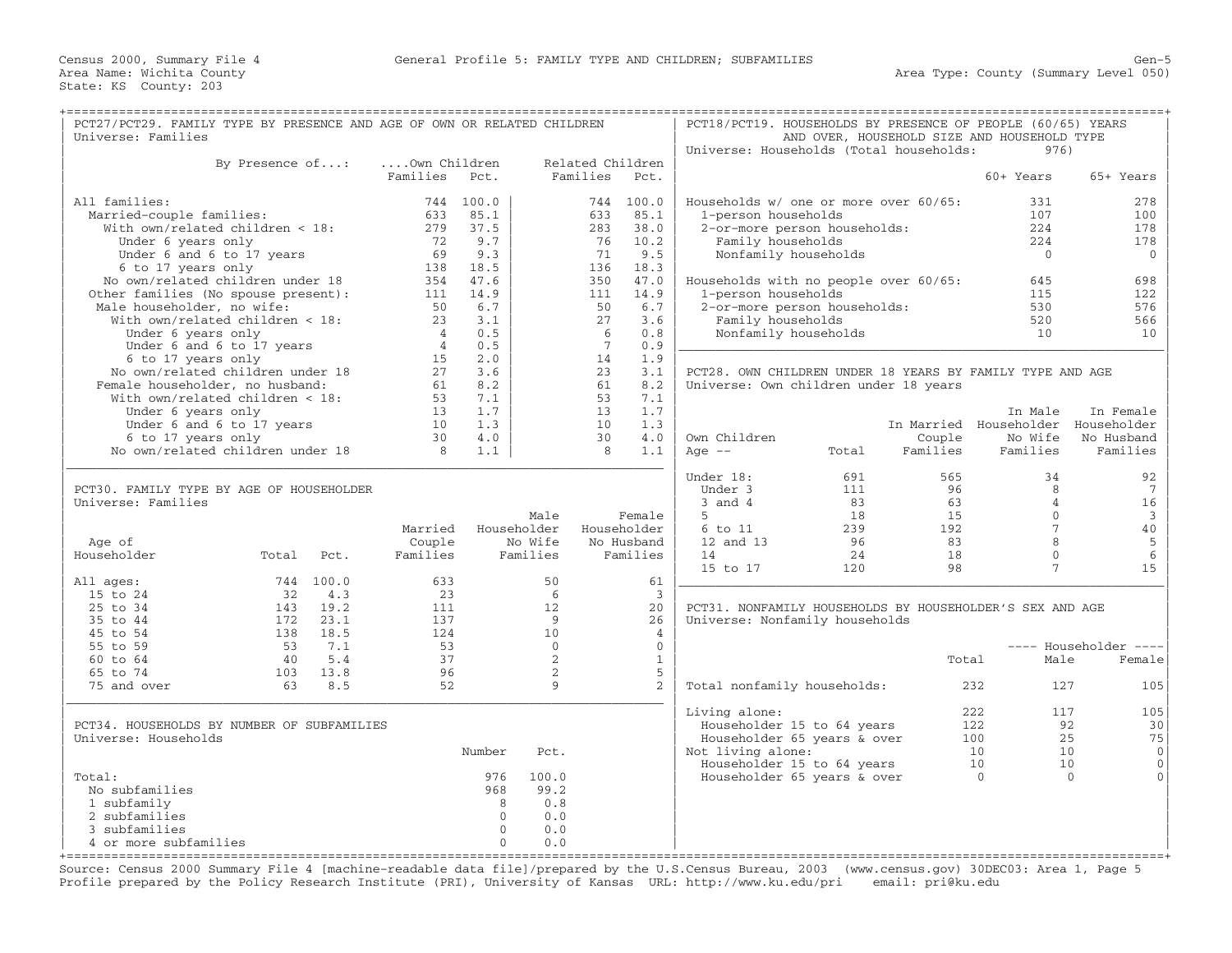| PCT35. MARITAL STATUS BY SEX BY AGE                                                |                   |                                                                        |                                                                                                                    |                                                                                            |                     |                          | PCT32. SUBFAMILY TYPE BY PRESENCE OF OWN CHILDREN    |                                            |
|------------------------------------------------------------------------------------|-------------------|------------------------------------------------------------------------|--------------------------------------------------------------------------------------------------------------------|--------------------------------------------------------------------------------------------|---------------------|--------------------------|------------------------------------------------------|--------------------------------------------|
| Universe: Population 15 years and over                                             |                   |                                                                        |                                                                                                                    |                                                                                            |                     |                          | UNDER 18 YEARS                                       |                                            |
|                                                                                    |                   |                                                                        | ---------- Now Married ----------                                                                                  |                                                                                            |                     |                          | Universe: Subfamilies                                |                                            |
|                                                                                    | Never             | Spouse                                                                 | --- Spouse Absent ---                                                                                              |                                                                                            |                     |                          | Total subfamilies:                                   | $7\phantom{.0}$                            |
|                                                                                    | Married           | Present                                                                | Separated                                                                                                          | Other                                                                                      | Widowed             | Divorced                 | Married-couple subfamilies:                          | $\mathbf{0}$                               |
|                                                                                    |                   |                                                                        |                                                                                                                    |                                                                                            |                     |                          | With own children under 18 years                     | $\mathbb O$                                |
| Total pop. 15+:                                                                    | 352               | 1,257                                                                  | 22                                                                                                                 | 65                                                                                         | 113                 | 134                      | No own children under 18 years                       | $\mathbf 0$                                |
|                                                                                    |                   |                                                                        |                                                                                                                    |                                                                                            |                     |                          | Mother-child subfamilies                             | 5                                          |
| Male:                                                                              | 193               |                                                                        | 16                                                                                                                 | 28                                                                                         | 22                  | 72                       | Father-child subfamilies                             | $\overline{2}$                             |
| 15 to 17 years                                                                     |                   |                                                                        |                                                                                                                    | 2                                                                                          | $\Omega$            | $\Omega$                 |                                                      |                                            |
| 18 and 19 years                                                                    |                   |                                                                        |                                                                                                                    | $\Omega$                                                                                   | $\mathbf{0}$        | $\Omega$                 |                                                      |                                            |
| 20 to 24 years                                                                     |                   |                                                                        | $3^{\circ}$                                                                                                        | $\overline{0}$                                                                             | $\overline{0}$      | 2                        | PCT33. POPULATION IN SUBFAMILIES BY SUBFAMILY TYPE   |                                            |
| $25$ to $29$ years                                                                 |                   |                                                                        |                                                                                                                    | $3^{\circ}$                                                                                | $\Omega$            | 2                        | Universe: Population in subfamilies                  |                                            |
| 30 to 34 years                                                                     |                   |                                                                        |                                                                                                                    | $\begin{bmatrix} 0 \\ 0 \end{bmatrix}$                                                     | $\overline{0}$      | 8                        |                                                      |                                            |
| 35 to 44 years                                                                     |                   |                                                                        |                                                                                                                    |                                                                                            | 2                   | 23                       | Total population in subfamilies:                     | 17                                         |
| 45 to 54 years                                                                     |                   |                                                                        |                                                                                                                    | $\overline{2}$                                                                             | $\overline{3}$      | 17                       |                                                      |                                            |
| 55 to 59 years                                                                     |                   |                                                                        |                                                                                                                    | 2                                                                                          | $\Omega$            | 11                       | In Married-couple subfamilies:                       | $\overline{0}$                             |
| 60 to 64 years                                                                     |                   |                                                                        |                                                                                                                    | 2<br>8                                                                                     | $\overline{0}$<br>2 | $\overline{4}$           | Husband/wife in a childless subfamily                | $\mathbf{0}$<br>$\mathbf{0}$               |
| 65 to 74 years                                                                     |                   |                                                                        |                                                                                                                    | 9                                                                                          | $7\overline{ }$     | 2                        | Husband/wife in a subfamily with children            |                                            |
| 75 to 84 years                                                                     | $\overline{0}$    |                                                                        | $\circ$                                                                                                            | $\overline{0}$                                                                             | 8                   | $\mathbf{3}$<br>$\Omega$ | Child                                                | $\mathbf 0$<br>10                          |
| 85 years & over                                                                    |                   | 14                                                                     |                                                                                                                    |                                                                                            |                     |                          | In mother-child subfamilies:<br>Parent.              |                                            |
| Female:                                                                            | 159               | 624                                                                    | 6                                                                                                                  | 37                                                                                         | 91                  | 62                       | Child                                                | $\begin{array}{c} 5 \\ 5 \\ 7 \end{array}$ |
| 15 to 17 years                                                                     | 80                |                                                                        |                                                                                                                    | $\overline{\mathbf{3}}$                                                                    | $\overline{0}$      | $\Omega$                 | In father-child subfamilies:                         |                                            |
| 18 and 19 years                                                                    | 27                |                                                                        | $\overline{0}$                                                                                                     | $\Omega$                                                                                   | $\Omega$            | $\Omega$                 | Parent.                                              | $\overline{c}$                             |
| 20 to 24 years                                                                     | $\frac{27}{16}$   |                                                                        |                                                                                                                    | $\overline{0}$                                                                             | $\circ$             | $2^{\circ}$              | Child                                                | 5                                          |
| 25 to 29 years                                                                     | 12                |                                                                        |                                                                                                                    | 5                                                                                          | $\Omega$            | $7^{\circ}$              |                                                      |                                            |
| 30 to 34 years                                                                     | 10                |                                                                        |                                                                                                                    | $\overline{2}$                                                                             | $\overline{3}$      | 8                        |                                                      |                                            |
| 35 to 44 years                                                                     | $\overline{7}$    |                                                                        |                                                                                                                    | $\overline{0}$                                                                             | $\overline{4}$      | 20                       | PCT37. HOUSEHOLD RELATIONSHIP BY GRANDPARENTS LIVING |                                            |
| 45 to 54 years                                                                     | $\overline{3}$    |                                                                        |                                                                                                                    | $\Omega$                                                                                   | 6                   | 12                       | WITH OWN GRANDCHILDREN UNDER 18 YEARS BY             |                                            |
| 55 to 59 years                                                                     | $\overline{0}$    |                                                                        | $\begin{array}{ccc} 0 & & & \\ 36 & & & \\ -8 & & & 0 \\ & & & 0 \\ & & & & 0 \\ & & & & 1 \\ & & & & \end{array}$ | $\begin{bmatrix} 3 \\ 0 \\ 0 \\ 1 \\ 0 \end{bmatrix}$<br>$\overline{0}$ and $\overline{0}$ | $\overline{0}$      | 6                        | RESPONSIBILITY FOR OWN GRANDCHILDREN                 |                                            |
| 60 to 64 years                                                                     | $0 \qquad \qquad$ | $\begin{bmatrix} 3 \\ 5 \\ 130 \\ 128 \\ 66 \\ 44 \\ 72 \end{bmatrix}$ | $0 \qquad \qquad$                                                                                                  | $\overline{0}$                                                                             | $\overline{4}$      | 2                        | Universe: Population 30 years and over in            |                                            |
| 65 to 74 years                                                                     | $\overline{4}$    |                                                                        | $\Omega$                                                                                                           | $-5$                                                                                       | 17                  | $5^{\circ}$              | households                                           |                                            |
| 75 to 84 years                                                                     | $\overline{0}$    | 31                                                                     | $\mathbf{0}$                                                                                                       | 2                                                                                          | 38                  | $\overline{0}$           |                                                      |                                            |
| 85 years & over                                                                    | $\Omega$          | 5                                                                      | $\Omega$                                                                                                           | 20                                                                                         | 19                  | $\Omega$                 | Total pop. 30 years & over in households:            | 1,444                                      |
|                                                                                    |                   |                                                                        |                                                                                                                    |                                                                                            |                     |                          | Householder or spouse:                               | 1,380                                      |
| PCT36. GRANDPARENTS BY LENGTH OF TIME RESPONSIBLE FOR GRANDCHILDREN UNDER 18 YEARS |                   |                                                                        |                                                                                                                    |                                                                                            |                     |                          | Living with own grandchild under 18:                 | 14                                         |
| Universe: Population 30 years and over in households                               |                   |                                                                        |                                                                                                                    |                                                                                            |                     |                          | Responsible for own grandchild                       | $7\overline{ }$                            |
|                                                                                    |                   |                                                                        |                                                                                                                    |                                                                                            |                     |                          | Not responsible for own grandchild                   | $7\phantom{.0}$                            |
| Total Population 30 years and over in households:                                  |                   |                                                                        |                                                                                                                    |                                                                                            |                     | 1,444                    | Not living with own grandchild under 18              | 1,366                                      |
| Living with own grandchildren under 18 years                                       |                   |                                                                        |                                                                                                                    |                                                                                            |                     | 22                       | Parent or parent-in-law of householder:              | 9                                          |
| Grandparents responsible for own grandchildren under 18 years:                     |                   |                                                                        |                                                                                                                    |                                                                                            |                     | 8                        | Living with own grandchild under 18:                 | $\boldsymbol{7}$                           |
| Length of time $-$ -                                                               |                   |                                                                        |                                                                                                                    |                                                                                            |                     |                          | Responsible for own grandchild                       | $\circ$                                    |
| Less than 6 months                                                                 |                   |                                                                        |                                                                                                                    |                                                                                            |                     | $\Omega$                 | Not responsible for own grandchild                   | $7\phantom{.0}$                            |
| 6 to 11 months                                                                     |                   |                                                                        |                                                                                                                    |                                                                                            |                     | 5                        | Not living with own grandchild under 18              | $\overline{a}$                             |
| 1 to 2 years                                                                       |                   |                                                                        |                                                                                                                    |                                                                                            |                     | $\Omega$                 |                                                      |                                            |
| 3 to 4 years                                                                       |                   |                                                                        |                                                                                                                    |                                                                                            |                     | $\mathbf{3}$             | Other relatives or nonrelatives of                   |                                            |
| 5 years or more                                                                    |                   |                                                                        |                                                                                                                    |                                                                                            |                     | $\Omega$                 | householder:                                         | 55                                         |
| Grandparents not responsible for own grandchildren under 18 years                  |                   |                                                                        |                                                                                                                    |                                                                                            |                     | 14                       | Living with own grandchild under 18:                 | $\mathbf{1}$                               |
|                                                                                    |                   |                                                                        |                                                                                                                    |                                                                                            |                     |                          | Responsible for own grandchild                       | $\mathbf{1}$                               |
| Not living with own grandchildren under 18 years                                   |                   |                                                                        |                                                                                                                    |                                                                                            |                     | 1,422                    | Not responsible for own grandchild                   | $\mathbf{0}$                               |
|                                                                                    |                   |                                                                        |                                                                                                                    |                                                                                            |                     |                          | Not living with own grandchild under 18              | 54                                         |
|                                                                                    |                   |                                                                        |                                                                                                                    |                                                                                            |                     |                          |                                                      |                                            |

+===================================================================================================================================================+ Source: Census 2000 Summary File 4 [machine−readable data file]/prepared by the U.S.Census Bureau, 2003 (www.census.gov) 30DEC03: Area 1, Page 6 Profile prepared by the Policy Research Institute (PRI), University of Kansas URL: http://www.ku.edu/pri email: pri@ku.edu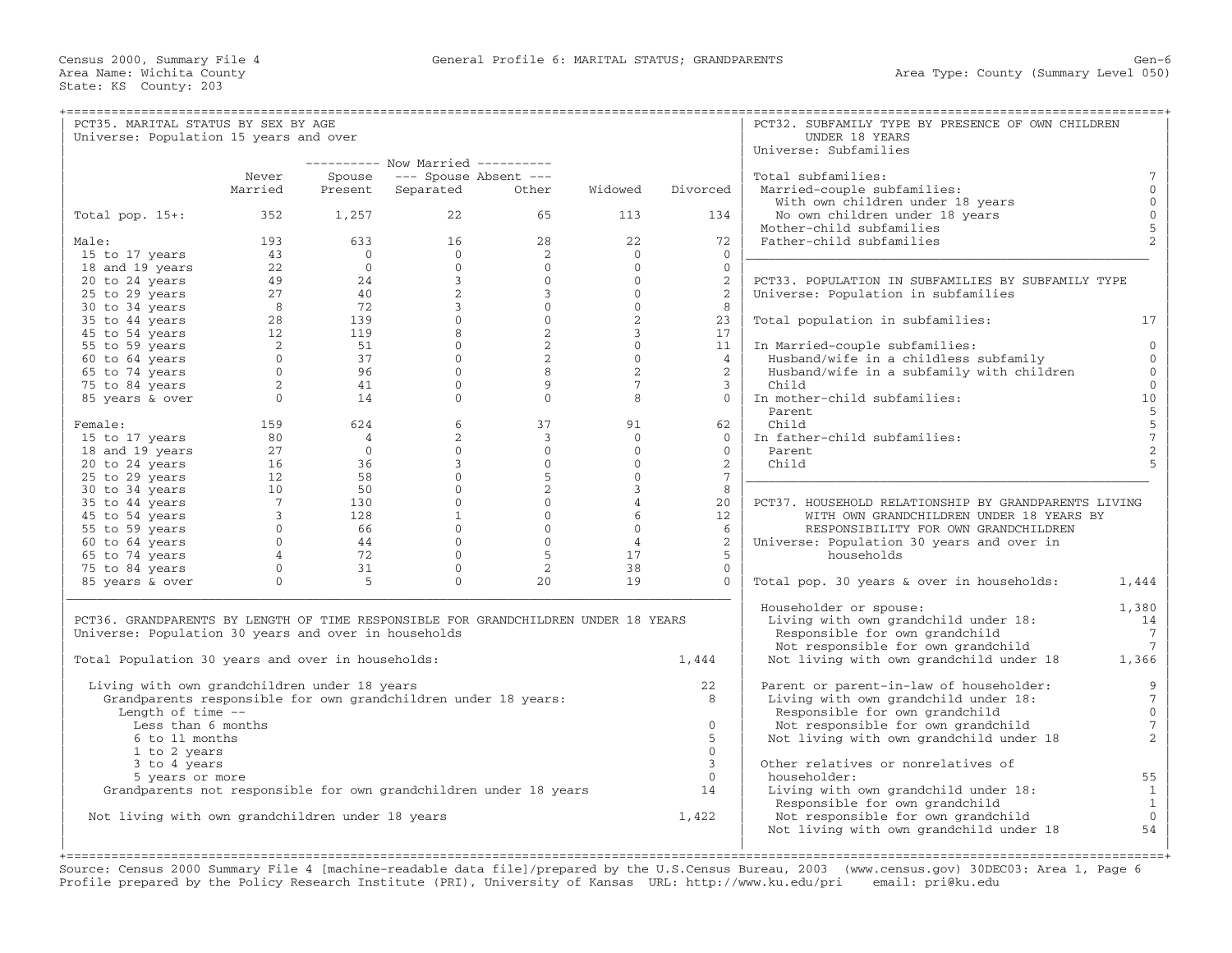| PCT38/PCT39. LANGUAGE SPOKEN AT HOME AND ABILITY TO SPEAK ENGLISH BY AGE AND NATIVITY<br>Universe: Population 5 years old and over |                                |                  |                                                 |                   |                      |                                      |                                                                     |                                  |                            |                              |                    |
|------------------------------------------------------------------------------------------------------------------------------------|--------------------------------|------------------|-------------------------------------------------|-------------------|----------------------|--------------------------------------|---------------------------------------------------------------------|----------------------------------|----------------------------|------------------------------|--------------------|
|                                                                                                                                    | $---$ All Ages $---$<br>Number | Pct.             | $--- 5$ to 17 ---- ---- 18 to 64 ----<br>Number | Pct.              | Number               | Pct.                                 | $--- 65$ & Over $---$<br>Number                                     | Pct.                             | Native                     | -- Foreign born --<br>Number | Pct.               |
| Total population 5 and over:<br>Speak only English                                                                                 | 2,325 100.0<br>1,947           | 83.7             | 406                                             | 516 100.0<br>78.7 | 1,168                | 1,399 100.0<br>83.5                  | 373                                                                 | 410 100.0<br>91.0                | 2,125<br>1,932             | 200<br>15                    | 100.0<br>7.5       |
|                                                                                                                                    |                                |                  |                                                 |                   |                      |                                      |                                                                     |                                  |                            |                              |                    |
| Speak Spanish:                                                                                                                     | 342                            | 14.7             | 97                                              | 18.8              | 216                  | 15.4                                 | 29                                                                  | 7.1                              | 163                        | 179                          | 89.5               |
| Speak English "very well"<br>Speak English "well"                                                                                  | 170<br>95                      | 7.3<br>4.1       | 76<br>15                                        | 14.7<br>2.9       | 86<br>71             | 6.1<br>5.1                           | 8<br>9                                                              | 2.0<br>2.2                       | 132<br>21                  | 38<br>74                     | 19.0<br>37.0       |
| Speak English "not well"                                                                                                           | 48                             | 2.1              | -6                                              | 1.2               | 35                   | 2.5                                  | $7^{\circ}$                                                         | 1.7                              | 10                         | 38                           | 19.0               |
| Speak English "not at all"                                                                                                         | 29                             | 1.2              | $\Omega$                                        | 0.0               | 24                   | 1.7                                  | -5                                                                  | 1.2                              | $\Omega$                   | 2.9                          | 14.5               |
| Speak other Indo-European lang.:                                                                                                   | 32                             | 1.4              | 13                                              | 2.5               | 15                   | 1.1                                  | $\overline{4}$                                                      | 1.0                              | 26                         | 6                            | 3.0                |
| Speak English "very well"                                                                                                          | 19                             | 0.8              | 2                                               | 0.4               | 13                   | 0.9                                  | $\overline{4}$<br>$\Omega$                                          | 1.0<br>0.0                       | 15                         | $\overline{4}$               | 2.0                |
| Speak English "well"<br>Speak English "not well"                                                                                   | 13<br>$\overline{0}$           | 0.6<br>0.0       | 11<br>$\Omega$                                  | 2.1<br>0.0        | 2<br>$\Omega$        | 0.1<br>0.0                           | $\Omega$                                                            | 0.0                              | 11<br>$\Omega$             | 2<br>$\Omega$                | 1.0<br>0.0         |
| Speak English "not at all"                                                                                                         | $\sim$ 0                       | 0.0              | $\Omega$                                        | 0.0               | $\Omega$             | 0.0                                  | $\circ$                                                             | 0.0                              | $\mathbf{0}$               | $\mathbf{0}$                 | 0.0                |
| Speak Asian/Pacific Island lang.:                                                                                                  | $\overline{0}$                 | 0.0              | $\mathbf{0}$                                    | 0.0               | $\Omega$             | 0.0                                  | $\circ$                                                             | 0.0                              | $\Omega$                   | $\mathbf{0}$                 | 0.0                |
| Speak English "very well"                                                                                                          | $\overline{0}$                 | 0.0              | $\overline{0}$                                  | 0.0               | $\circ$              | 0.0                                  | $\circ$                                                             | 0.0                              | $\Omega$                   | $\Omega$                     | 0.0                |
| Speak English "well"                                                                                                               | $\Omega$                       | 0.0              | $\Omega$                                        | 0.0               | $\Omega$             | 0.0                                  | $\Omega$                                                            | 0.0                              | $\Omega$                   | $\Omega$                     | 0.0                |
| Speak English "not well"                                                                                                           | $\overline{0}$<br>$\Omega$     | 0.0<br>0.0       | $\overline{0}$<br>$\Omega$                      | 0.0               | $\Omega$<br>$\Omega$ | 0.0<br>0.0                           | $\circ$<br>$\Omega$                                                 | 0.0<br>0.0                       | $\mathbf{0}$<br>$\Omega$   | $\mathbf{0}$<br>$\Omega$     | 0.0                |
| Speak English "not at all"                                                                                                         |                                |                  |                                                 | 0.0               |                      |                                      |                                                                     |                                  |                            |                              | 0.0                |
| Speak other language:                                                                                                              | $\overline{4}$                 | 0.2              | $\circ$                                         | 0.0               | $\Omega$             | 0.0                                  | $\overline{4}$                                                      | 1.0                              | $\overline{4}$             | $\Omega$                     | 0.0                |
| Speak English "very well"                                                                                                          | $\overline{4}$<br>$\Omega$     | 0.2<br>0.0       | $\Omega$<br>$\Omega$                            | 0.0<br>0.0        | $\Omega$<br>$\Omega$ | 0.0<br>0.0                           | $\overline{4}$<br>$\Omega$                                          | 1.0<br>0.0                       | $\overline{4}$<br>$\Omega$ | $\Omega$<br>$\Omega$         | 0.0                |
| Speak English "well"<br>Speak English "not well"                                                                                   | $\overline{0}$                 | 0.0              | $\overline{0}$                                  | 0.0               | $\Omega$             | 0.0                                  | $\mathbf{0}$                                                        | 0.0                              | $\mathbf{0}$               | $\Omega$                     | 0.0<br>0.0         |
| Speak English "not at all"                                                                                                         | $\Omega$                       | 0.0              | $\Omega$                                        | 0.0               | $\Omega$             | 0.0                                  | $\Omega$                                                            | 0.0                              | $\Omega$                   | $\Omega$                     | 0.0                |
|                                                                                                                                    |                                |                  |                                                 |                   |                      |                                      |                                                                     |                                  |                            |                              |                    |
| PCT43. PLACE OF BIRTH BY CITIZENSHIP STATUS AND SEX<br>Universe: Total Population                                                  |                                |                  |                                                 |                   |                      |                                      | P44. CITIZENSHIP STATUS BY SEX BY AGE<br>Universe: Total Population |                                  |                            |                              |                    |
|                                                                                                                                    |                                | Total            | Male                                            | Female            |                      |                                      |                                                                     |                                  |                            | Male                         |                    |
| Total population:                                                                                                                  |                                | 2,531            | 1,272                                           | 1,259             |                      |                                      |                                                                     | Total                            | Pct.                       |                              | Female             |
| Native:                                                                                                                            |                                | 2,328            | 1,152                                           | 1,176             |                      | Total Population:                    |                                                                     |                                  | 2,531 100.0                | 1,272                        | 1,259              |
| Born in state of residence                                                                                                         |                                | 1,762            | 892                                             | 870               | Native               |                                      |                                                                     | 2,328                            | 92.0                       | 1,152                        | 1,176              |
| Born in other state in the U.S.:<br>Northeast                                                                                      |                                | 554<br>9         | 250<br>$\overline{1}$                           | 304<br>8          | Foreign born:        | Naturalized citizen                  |                                                                     | 203<br>52                        | 8.0<br>2.1                 | 120<br>37                    | 83<br>15           |
| Midwest                                                                                                                            |                                | 129              | 53                                              | 76                |                      | Not a citizen                        |                                                                     | 151                              | 6.0                        | 83                           | 68                 |
| South                                                                                                                              |                                | 180              | 82                                              | 98                |                      |                                      |                                                                     |                                  |                            |                              |                    |
| West                                                                                                                               |                                | 236              | 114                                             | 122               |                      | Under 18 years:                      |                                                                     | 722                              | 28.5                       | 353                          | 369                |
| Born outside the United States:                                                                                                    |                                | 12               | 10                                              | 2                 | Native               |                                      |                                                                     | 697                              | 27.5                       | 340                          | 357                |
| Puerto Rico                                                                                                                        |                                | $\overline{0}$   | $\overline{0}$                                  | $\overline{0}$    | Foreign born:        |                                      |                                                                     | 25                               | 1.0                        | 13                           | 12                 |
| U.S. Island Areas<br>Born abroad of American parent(s)                                                                             |                                | $\bigcirc$<br>12 | $\overline{0}$<br>10                            | $\Omega$<br>2     |                      | Naturalized citizen<br>Not a citizen |                                                                     | $\overline{\phantom{a}}$ 3<br>22 | 0.1<br>0.9                 | $\overline{2}$<br>11         | $\mathbf{1}$<br>11 |
| Foreign born:                                                                                                                      |                                | 203              | 120                                             | 83                |                      | 18 years and over:                   |                                                                     | 1,809                            | 71.5                       | 919                          | 890                |
| Naturalized citizen                                                                                                                |                                | 52               | 37                                              | 15                | Native               |                                      |                                                                     | 1,631                            | 64.4                       | 812                          | 819                |
| Not a citizen                                                                                                                      |                                | 151              | 83                                              | 68                |                      | Foreign born:                        |                                                                     | 178                              | 7.0                        | 107                          | 71                 |
|                                                                                                                                    |                                |                  |                                                 |                   |                      | Naturalized citizen                  |                                                                     | 49                               | 1.9                        | 35                           | 14                 |
|                                                                                                                                    |                                |                  |                                                 |                   |                      | Not a citizen                        |                                                                     | 129                              | 5.1                        | 72                           | 57                 |

+===================================================================================================================================================+ Source: Census 2000 Summary File 4 [machine−readable data file]/prepared by the U.S.Census Bureau, 2003 (www.census.gov) 30DEC03: Area 1, Page 7 Profile prepared by the Policy Research Institute (PRI), University of Kansas URL: http://www.ku.edu/pri email: pri@ku.edu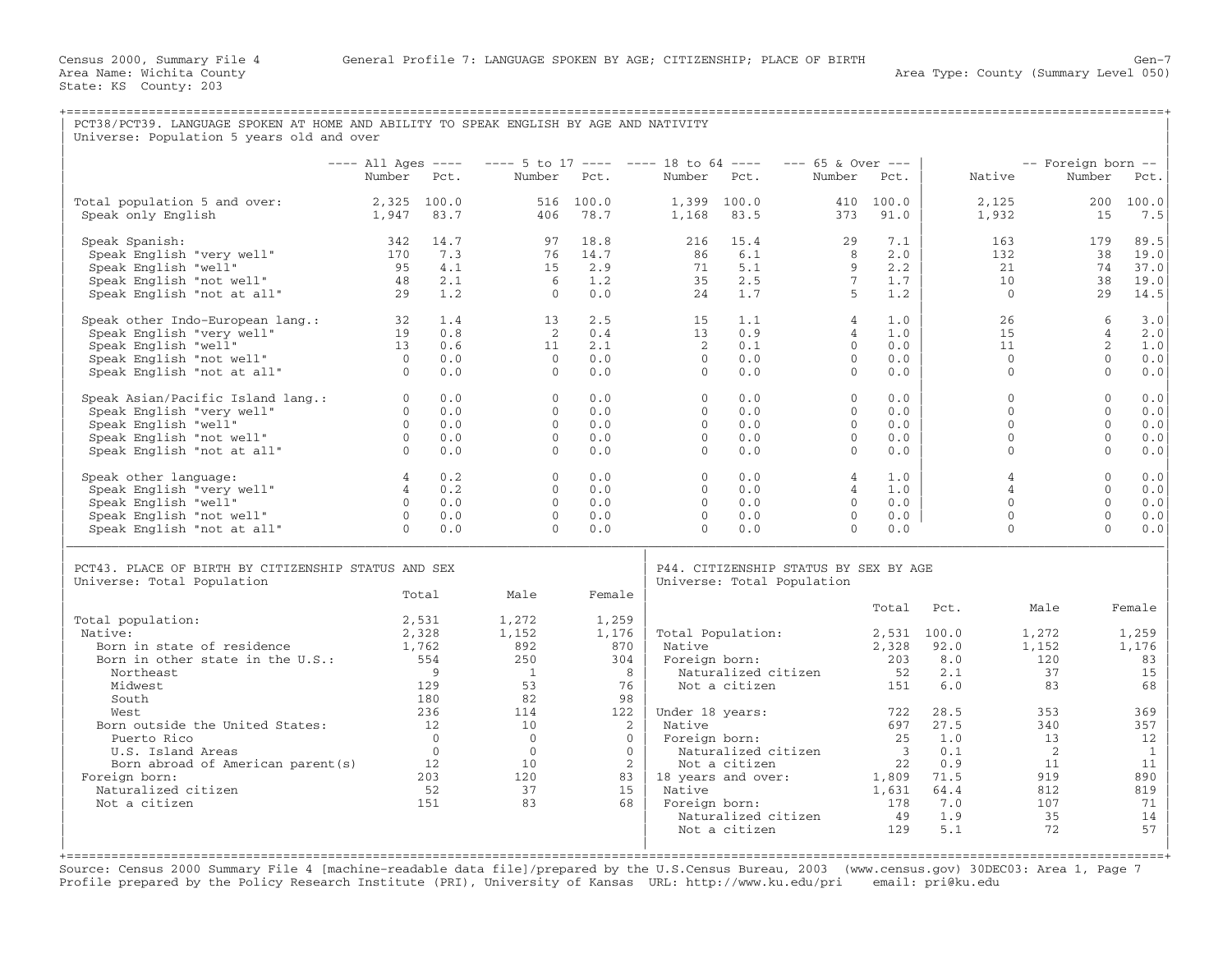| PCT45. YEAR OF ENTRY BY SEX<br>Universe: Foreign-born Population                                                                                                        |                                                                                             |                                                                             |                                                                                       | Universe: Foreign-born population                                                                                                                                                                                   |                                                       | PCT46. YEAR OF ENTRY BY CITIZENSHIP STATUS BY SEX                             |                                                          |                                                                        |                                                                        |                                                                               |
|-------------------------------------------------------------------------------------------------------------------------------------------------------------------------|---------------------------------------------------------------------------------------------|-----------------------------------------------------------------------------|---------------------------------------------------------------------------------------|---------------------------------------------------------------------------------------------------------------------------------------------------------------------------------------------------------------------|-------------------------------------------------------|-------------------------------------------------------------------------------|----------------------------------------------------------|------------------------------------------------------------------------|------------------------------------------------------------------------|-------------------------------------------------------------------------------|
|                                                                                                                                                                         | Total Pct.                                                                                  | Male                                                                        | Female                                                                                |                                                                                                                                                                                                                     |                                                       |                                                                               | Total                                                    | Pct.                                                                   | Male                                                                   | Female                                                                        |
| Total foreign-born pop.:<br>1995 to March 2000<br>1990 to 1994<br>1985 to 1989<br>1980 to 1984<br>1975 to 1979<br>1970 to 1974<br>1965 to 1969<br>Before 1965           | 203 100.0<br>50 24.6<br>43 21.2<br>43 21.2<br>24 11.8<br>19 9.4<br>7 3.4<br>2 1.0<br>15 7.4 | 120<br>29<br>22<br>2.6<br>17<br>12<br>$\overline{4}$<br>$\overline{1}$<br>9 | 83<br>21<br>21<br>17<br>7<br>$7\overline{ }$<br>$\overline{3}$<br>$\overline{1}$<br>6 | Total foreign-born population:<br>Naturalized citizen<br>Not a citizen<br>Year of entry 1980 to 1989:<br>Naturalized citizen<br>Not a citizen<br>Year of entry before 1980:<br>Naturalized citizen<br>Not a citizen |                                                       | Year of entry 1990 to March 2000:                                             | 203 100.0<br>$\overline{1}$<br>67 33.0<br>27<br>43<br>19 | 93 45.8<br>0.5<br>92 45.3<br>13.3<br>40 19.7<br>21.2<br>24 11.8<br>9.4 | 120<br>51<br>$\overline{0}$<br>51<br>43<br>24<br>19<br>2.6<br>13<br>13 | 83<br>42<br>$\mathbf{1}$<br>41<br>24<br>$\overline{3}$<br>21<br>17<br>11<br>6 |
| PCT48. PLACE OF BIRTH BY YEAR OF ENTRY BY CITIZENSHIP STATUS<br>Universe: Foreign-born population                                                                       |                                                                                             |                                                                             |                                                                                       |                                                                                                                                                                                                                     |                                                       |                                                                               |                                                          |                                                                        |                                                                        |                                                                               |
|                                                                                                                                                                         |                                                                                             |                                                                             |                                                                                       |                                                                                                                                                                                                                     |                                                       | $--$ 1990 to March 2000 -- $---$ 1980 to 1989 ----- Year of Entry Before 1980 |                                                          |                                                                        |                                                                        |                                                                               |
|                                                                                                                                                                         | Total                                                                                       | Naturalized<br>Citizen                                                      | Citizen                                                                               | Not a Naturalized<br>Citizen                                                                                                                                                                                        |                                                       | Not a Naturalized<br>Citizen Citizen                                          | Citizen                                                  | Not a                                                                  | Naturalized<br>Citizen                                                 | Not a<br>Citizen                                                              |
| Total foreign-born pop.:                                                                                                                                                | 203                                                                                         | 52                                                                          | 151                                                                                   | $\mathbf{1}$                                                                                                                                                                                                        | 92                                                    | 2.7                                                                           |                                                          | 40                                                                     | 24                                                                     | 19                                                                            |
| Europe                                                                                                                                                                  | - 6                                                                                         | $\Omega$                                                                    | 6                                                                                     | $\Omega$                                                                                                                                                                                                            | 4                                                     | $\Omega$                                                                      |                                                          | $\Omega$                                                               | $\Omega$                                                               | 2                                                                             |
| Asia                                                                                                                                                                    | $\overline{3}$                                                                              | $\overline{3}$                                                              | $\circ$                                                                               | $\overline{0}$                                                                                                                                                                                                      | $\overline{0}$                                        | $\Omega$                                                                      |                                                          | $\overline{0}$                                                         | $\mathbf{3}$                                                           | $\mathbf 0$                                                                   |
| Africa                                                                                                                                                                  | $\Omega$<br>$\Omega$                                                                        | $\Omega$<br>$\Omega$                                                        | $\overline{0}$<br>$\Omega$                                                            | $0 \qquad \qquad$<br>$\Omega$                                                                                                                                                                                       | $\overline{0}$<br>$\bigcirc$                          | $\Omega$<br>$\bigcirc$                                                        |                                                          | $\overline{0}$<br>$\Omega$                                             | $\Omega$<br>$\Omega$                                                   | $\mathbf 0$                                                                   |
| Oceania<br>Americas:                                                                                                                                                    | 194                                                                                         | 49                                                                          | 145                                                                                   | $\mathbf{1}$                                                                                                                                                                                                        | 88                                                    | 27                                                                            |                                                          | 40                                                                     | 21                                                                     | $\mathbf 0$<br>17                                                             |
| Latin America:                                                                                                                                                          | 191                                                                                         | 49                                                                          | 142                                                                                   | $1 \quad \blacksquare$                                                                                                                                                                                              | 86 —                                                  | 27                                                                            |                                                          | 40                                                                     | 21                                                                     | 16                                                                            |
| Caribbean                                                                                                                                                               | $\bigcap$                                                                                   | $\Omega$                                                                    | $\bigcap$                                                                             | $\Omega$                                                                                                                                                                                                            | $\bigcap$                                             | $\bigcap$                                                                     |                                                          | $\overline{0}$                                                         | $\bigcap$                                                              | $\mathbf{0}$                                                                  |
| Central America:                                                                                                                                                        | 191                                                                                         | 49                                                                          | 142                                                                                   | 1                                                                                                                                                                                                                   | 86                                                    | 27                                                                            |                                                          | 40                                                                     | 21                                                                     | 16                                                                            |
| Mexico                                                                                                                                                                  | 189                                                                                         | 47                                                                          | 142                                                                                   | 1                                                                                                                                                                                                                   | 86                                                    | 25                                                                            |                                                          | 40                                                                     | 21                                                                     | 16                                                                            |
| Other Central America                                                                                                                                                   | 2                                                                                           | $\overline{2}$                                                              | $\Omega$                                                                              | $\overline{0}$                                                                                                                                                                                                      | $\overline{0}$                                        | 2                                                                             |                                                          | $\Omega$                                                               | $\Omega$                                                               | $\mathbf{0}$                                                                  |
| South America                                                                                                                                                           | $\Omega$                                                                                    | $\Omega$                                                                    | $\Omega$                                                                              | $\overline{0}$                                                                                                                                                                                                      | $\Omega$                                              | $\Omega$                                                                      |                                                          | $\Omega$                                                               | $\Omega$                                                               | $\mathbb O$                                                                   |
| Northern America                                                                                                                                                        | $\overline{\mathbf{3}}$                                                                     | $\Omega$                                                                    | $\overline{3}$                                                                        | $\Omega$                                                                                                                                                                                                            | 2                                                     | $\Omega$                                                                      |                                                          | $\Omega$                                                               | $\Omega$                                                               | $\mathbf{1}$                                                                  |
| Born at sea                                                                                                                                                             | $\Omega$                                                                                    | $\Omega$                                                                    | $\Omega$                                                                              | $\Omega$                                                                                                                                                                                                            | $\Omega$                                              | $\Omega$                                                                      |                                                          | $\Omega$                                                               | $\Omega$                                                               | $\Omega$                                                                      |
| PCT51. PLACE OF WORK - STATE AND COUNTY LEVEL<br>Universe: Workers 16 years and over                                                                                    |                                                                                             |                                                                             |                                                                                       | PCT52. PLACE OF WORK - PLACE LEVEL<br>Universe: Workers 16 years and over                                                                                                                                           |                                                       |                                                                               |                                                          |                                                                        |                                                                        |                                                                               |
|                                                                                                                                                                         |                                                                                             | Number                                                                      | Pct.                                                                                  |                                                                                                                                                                                                                     |                                                       |                                                                               |                                                          |                                                                        | Number                                                                 | Pct.                                                                          |
| Total workers 16 and over:<br>Worked in state of residence:<br>Worked in county of residence<br>Worked outside county of residence<br>Worked outside state of residence |                                                                                             | 1,132<br>994<br>138<br>$\overline{4}$                                       | 1,136 100.0<br>99.6<br>87.5<br>12.1<br>0.4                                            | Total workers 16 and over:<br>Living in a Place:                                                                                                                                                                    | Worked in Place of Residence<br>Not Living in a Place | Worked Outside Place of Residence                                             |                                                          |                                                                        | 1,136<br>698<br>435<br>263<br>438                                      | 100.0<br>61.4<br>38.3<br>23.2<br>38.6                                         |

Source: Census 2000 Summary File 4 [machine−readable data file]/prepared by the U.S.Census Bureau, 2003 (www.census.gov) 30DEC03: Area 1, Page 8 Profile prepared by the Policy Research Institute (PRI), University of Kansas URL: http://www.ku.edu/pri email: pri@ku.edu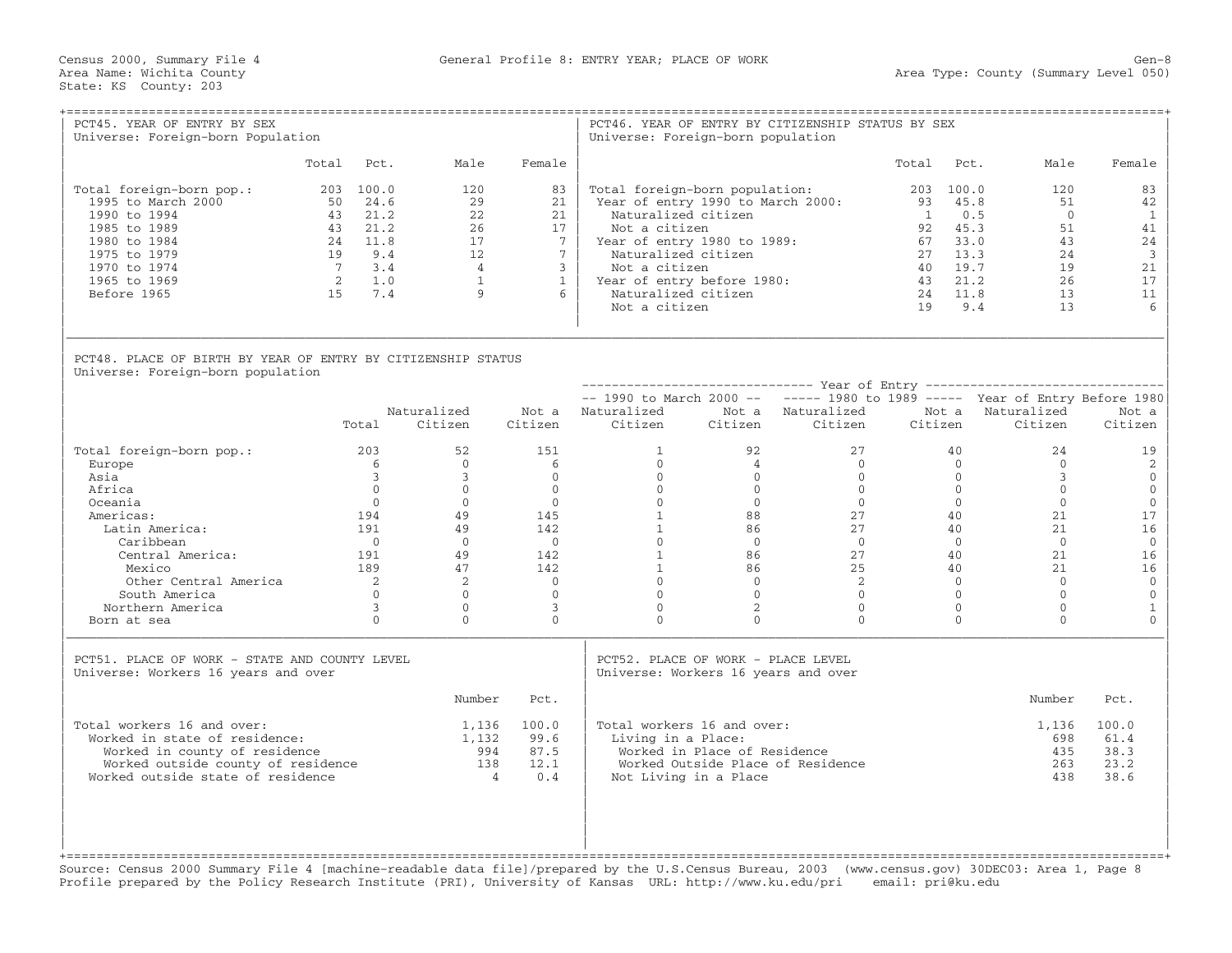Census 2000, Summary File 4 General Profile 9: RESIDENCE IN 1995; MEANS OF TRANS.; VEHICLE OCCUPANCY; COMMUTE TIME<br>Area Name: Wichita County Level 050) Area Type: County (Summary Level 050) Area Type: County (Summary Level 050) State: KS County: 203

| PCT49. RESIDENCE IN 1995 - STATE AND COUNTY LEVEL<br>Universe: Population 5 years old and over                                                                                                                                                                                                                                                                                      |                     |      | PCT55. MEANS OF TRANSPORTATION TO WORK<br>Universe: Workers 16 years and over                                                                                                                                                                                                      |                                              |                                       | PCT60. PRIVATE VEHICLE OCCUPANCY<br>Universe: Workers 16 years old and over                                                                                                                                                 |                                      |                           |
|-------------------------------------------------------------------------------------------------------------------------------------------------------------------------------------------------------------------------------------------------------------------------------------------------------------------------------------------------------------------------------------|---------------------|------|------------------------------------------------------------------------------------------------------------------------------------------------------------------------------------------------------------------------------------------------------------------------------------|----------------------------------------------|---------------------------------------|-----------------------------------------------------------------------------------------------------------------------------------------------------------------------------------------------------------------------------|--------------------------------------|---------------------------|
|                                                                                                                                                                                                                                                                                                                                                                                     | Total               | Pct. |                                                                                                                                                                                                                                                                                    |                                              | Total Pct.                            |                                                                                                                                                                                                                             | Total                                | Pct.                      |
| Total population 5 and over: 2,325 100.0                                                                                                                                                                                                                                                                                                                                            |                     |      | Total workers 16 and over: 1,136 100.0                                                                                                                                                                                                                                             |                                              |                                       | Total workers 16 and over:                                                                                                                                                                                                  | 1,136 100.0                          |                           |
| Same house in 1995<br>Different house in 1995:                                                                                                                                                                                                                                                                                                                                      | 1,412<br>913 39.3   | 60.7 | Car, truck, or van: 983 86.5<br>Drove alone                                                                                                                                                                                                                                        |                                              | 866 76.2                              | Car, truck, or van:<br>Carr, Liuck, Of van:<br>Drove alone<br>Carpooled:<br>2-person carpool 84 7.4<br>3-person carpool 84 7.4<br>4-person carpool 9 0.8<br>5- or 6-person carpool 5 0.4<br>7- or more person carpool 0 0.0 | 983                                  | 86.5                      |
| In United States in 1995: 876 37.7                                                                                                                                                                                                                                                                                                                                                  |                     |      | Carpooled                                                                                                                                                                                                                                                                          |                                              | 117 10.3                              |                                                                                                                                                                                                                             |                                      |                           |
| Same county                                                                                                                                                                                                                                                                                                                                                                         | 480                 | 20.6 |                                                                                                                                                                                                                                                                                    |                                              |                                       |                                                                                                                                                                                                                             |                                      |                           |
|                                                                                                                                                                                                                                                                                                                                                                                     |                     |      |                                                                                                                                                                                                                                                                                    |                                              | 0.9                                   |                                                                                                                                                                                                                             |                                      |                           |
|                                                                                                                                                                                                                                                                                                                                                                                     |                     |      |                                                                                                                                                                                                                                                                                    |                                              | 0.9                                   |                                                                                                                                                                                                                             |                                      |                           |
| Different county:<br>Same state<br>Different state:<br>234 10.1<br>Northernt state:<br>162 7.0                                                                                                                                                                                                                                                                                      |                     |      |                                                                                                                                                                                                                                                                                    |                                              | 0.0                                   |                                                                                                                                                                                                                             |                                      |                           |
| Northeast                                                                                                                                                                                                                                                                                                                                                                           | $\overline{4}$      | 0.2  |                                                                                                                                                                                                                                                                                    |                                              | 0.0                                   |                                                                                                                                                                                                                             |                                      |                           |
| Midwest                                                                                                                                                                                                                                                                                                                                                                             | 40                  | 1.7  |                                                                                                                                                                                                                                                                                    |                                              | 0.0                                   |                                                                                                                                                                                                                             |                                      |                           |
| South                                                                                                                                                                                                                                                                                                                                                                               | 39                  | 1.7  |                                                                                                                                                                                                                                                                                    |                                              | 0.0                                   | Other means (including<br>Other means (including<br>those who worked at home) 153 13.5                                                                                                                                      |                                      |                           |
| West                                                                                                                                                                                                                                                                                                                                                                                | 79                  | 3.4  | Public transportation: 10<br>Bus or trolley bus<br>fireetcar or trolley car<br>Subway or elevated 0<br>Railroad 0<br>Ferryboat 0<br>Taxicab 0<br>(1                                                                                                                                |                                              | 0.0                                   |                                                                                                                                                                                                                             |                                      |                           |
| In Puerto Rico in 1995: 0                                                                                                                                                                                                                                                                                                                                                           |                     | 0.0  | Motorcycle                                                                                                                                                                                                                                                                         | $\overline{0}$                               | 0.0                                   |                                                                                                                                                                                                                             |                                      |                           |
| Same municipio different municipio different municipio different municipio di different different different di<br>0                                                                                                                                                                                                                                                                 |                     | 0.0  | Bicycle                                                                                                                                                                                                                                                                            | $\bigcirc$                                   | 0.0                                   |                                                                                                                                                                                                                             |                                      |                           |
|                                                                                                                                                                                                                                                                                                                                                                                     |                     | 0.0  | Walked                                                                                                                                                                                                                                                                             | 37                                           | 3.3                                   |                                                                                                                                                                                                                             |                                      |                           |
|                                                                                                                                                                                                                                                                                                                                                                                     |                     |      | Other means                                                                                                                                                                                                                                                                        | 12                                           | 1.1                                   |                                                                                                                                                                                                                             |                                      |                           |
| Elsewhere in 1995: 37 1.6<br>U.S. Island Areas 6 0 0.0<br>Foreign country or at sea 37 1.6                                                                                                                                                                                                                                                                                          |                     |      |                                                                                                                                                                                                                                                                                    |                                              |                                       |                                                                                                                                                                                                                             |                                      |                           |
|                                                                                                                                                                                                                                                                                                                                                                                     |                     |      | Worked at home                                                                                                                                                                                                                                                                     | 94                                           | 8.3                                   |                                                                                                                                                                                                                             |                                      |                           |
|                                                                                                                                                                                                                                                                                                                                                                                     |                     |      |                                                                                                                                                                                                                                                                                    |                                              |                                       |                                                                                                                                                                                                                             |                                      |                           |
| PCT59. TIME LEAVING HOME TO GO TO WORK<br>Universe: Workers 16 years old and over<br>Total workers 16 and over: 1,136 100.0<br>Did not work at home:<br>12.00 a.m. to 4:59 a.m.<br>5:00 a.m. to 5:29 a.m.<br>5:30 a.m. to 5:59 a.m.<br>6:00 a.m. to 6:29 a.m.<br>46 4.0<br>6:30 a.m. to 6:59 a.m.<br>46 4.0<br>6:30 a.m. to 6:59 a.m.<br>119 10.5                                   | Total<br>1,042 91.7 | Pct. | PCT56. TRAVEL TIME TO WORK<br>Universe: Workers 16 years and over<br>Total workers 16 and over:<br>Did not work at home:<br>Less than 5 minutes<br>5 to 9 minutes<br>10 to 14 minutes<br>10 to 14 minutes 173<br>15 to 19 minutes 86<br>20 to 24 minutes 80<br>25 to 29 minutes 30 | 1,136 100.0<br>1,042 91.7<br>259 22.8<br>173 | Total Pct.<br>260 22.9<br>15.2<br>7.6 | PCT57. TRAVEL TIME TO WORK BY MEANS OF<br>TRANSPORTATION TO WORK<br>Universe: Workers 16 years old and over who<br>did not work at home<br>Total workers 16 and over<br>who did not work at home:<br>Less than 30 minutes:  | 1,042 100.0<br>888<br>$\overline{0}$ | Total Pct.<br>85.2<br>0.0 |
|                                                                                                                                                                                                                                                                                                                                                                                     |                     |      |                                                                                                                                                                                                                                                                                    | 80                                           | 7.0                                   | Public transportation<br>Other means                                                                                                                                                                                        |                                      |                           |
| 7:00 a.m. to 7:29 a.m.                                                                                                                                                                                                                                                                                                                                                              | 167                 | 14.7 |                                                                                                                                                                                                                                                                                    |                                              | 2.6                                   |                                                                                                                                                                                                                             | 888                                  | 85.2                      |
| 7:30 a.m. to 7:59 a.m.                                                                                                                                                                                                                                                                                                                                                              | 252                 | 22.2 |                                                                                                                                                                                                                                                                                    |                                              |                                       | 30 to 44 minutes:<br>30 to 44 minutes:<br>Public transportation 5<br>94                                                                                                                                                     |                                      | 9.5                       |
|                                                                                                                                                                                                                                                                                                                                                                                     |                     |      | 30 to 34 minutes<br>35 to 39 minutes<br>40 to 44 minutes<br>45 to 59 minutes<br>60 to 89 minutes<br>90 minutes or more<br>50 to 89 minutes                                                                                                                                         |                                              | 7.6                                   |                                                                                                                                                                                                                             |                                      | 0.5                       |
|                                                                                                                                                                                                                                                                                                                                                                                     |                     |      |                                                                                                                                                                                                                                                                                    |                                              | 0.5                                   | Other means                                                                                                                                                                                                                 | 94                                   | 9.0                       |
|                                                                                                                                                                                                                                                                                                                                                                                     |                     |      |                                                                                                                                                                                                                                                                                    |                                              | 0.6                                   |                                                                                                                                                                                                                             |                                      |                           |
|                                                                                                                                                                                                                                                                                                                                                                                     |                     |      |                                                                                                                                                                                                                                                                                    |                                              | 2.0                                   | 45 to 59 minutes:                                                                                                                                                                                                           | 23                                   | 2.2                       |
|                                                                                                                                                                                                                                                                                                                                                                                     |                     |      |                                                                                                                                                                                                                                                                                    |                                              | 2.6                                   | 15 to 59 minutes:<br>Public transportation                                                                                                                                                                                  | $\overline{0}$                       | 0.0                       |
|                                                                                                                                                                                                                                                                                                                                                                                     |                     |      |                                                                                                                                                                                                                                                                                    |                                              | 0.2                                   | Other means                                                                                                                                                                                                                 | 23                                   | 2.2                       |
| $\begin{array}{lllllllllllllllllllllllllllllllll} \end{array} \begin{array}{lllllllllllll} \text{3:0 a.m. to } 0:59 \text{ a.m.} & \text{2.52} & \text{2.53} \\ \text{8:00 a.m. to } 8:29 \text{ a.m.} & 182 & 16.0 \\ \text{9:00 a.m. to } 8:59 \text{ a.m.} & 56 & 4.9 \\ \text{9:00 a.m. to } 9:59 \text{ a.m.} & 38 & 3.3 \\ \text{10:00 a.m. to } 10:59 \text{ a.m.} & 7 & 0.$ |                     |      |                                                                                                                                                                                                                                                                                    |                                              |                                       |                                                                                                                                                                                                                             |                                      |                           |
| Worked at home                                                                                                                                                                                                                                                                                                                                                                      |                     |      | Mean travel time: 13.0 minutes                                                                                                                                                                                                                                                     |                                              |                                       |                                                                                                                                                                                                                             |                                      |                           |
|                                                                                                                                                                                                                                                                                                                                                                                     |                     |      |                                                                                                                                                                                                                                                                                    |                                              |                                       |                                                                                                                                                                                                                             |                                      |                           |
|                                                                                                                                                                                                                                                                                                                                                                                     | $\sim$ 94           | 8.3  | Worked at home 94                                                                                                                                                                                                                                                                  |                                              | 8.3                                   | 60 or more minutes: $32 \t 3.1$<br>Public transportation $5 \t 0.5$<br>Other means $27 \t 2.6$<br>Other means                                                                                                               |                                      | 2.6                       |

+===================================================================================================================================================+ Source: Census 2000 Summary File 4 [machine−readable data file]/prepared by the U.S.Census Bureau, 2003 (www.census.gov) 30DEC03: Area 1, Page 9 Profile prepared by the Policy Research Institute (PRI), University of Kansas URL: http://www.ku.edu/pri email: pri@ku.edu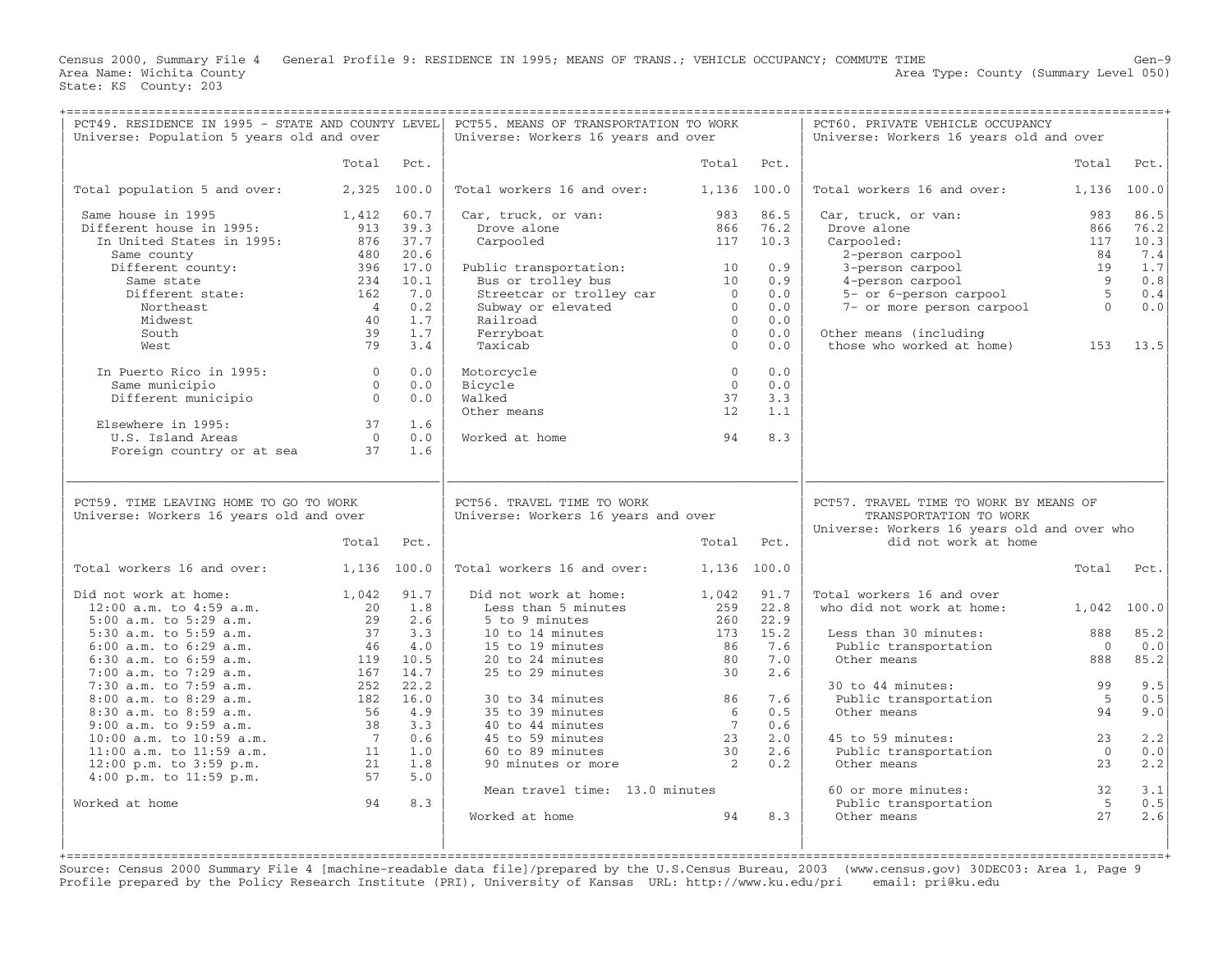| PCT61. SCHOOL ENROLLMENT BY SEX BY LEVEL AND SCHOOL TYPE<br>Universe: Population 3 years old and over                                                                                            |                                                                |                                                                                                                            |                                                                             |                                |                      |                                                                                                                                                                                             |                                                          |                                                                                           |                                                                                                |
|--------------------------------------------------------------------------------------------------------------------------------------------------------------------------------------------------|----------------------------------------------------------------|----------------------------------------------------------------------------------------------------------------------------|-----------------------------------------------------------------------------|--------------------------------|----------------------|---------------------------------------------------------------------------------------------------------------------------------------------------------------------------------------------|----------------------------------------------------------|-------------------------------------------------------------------------------------------|------------------------------------------------------------------------------------------------|
|                                                                                                                                                                                                  |                                                                |                                                                                                                            |                                                                             |                                |                      | -------------- Total --------------- --------------- Male ---------------- -------------- Female --------------                                                                             |                                                          |                                                                                           |                                                                                                |
|                                                                                                                                                                                                  | Total                                                          | Public                                                                                                                     | Private                                                                     | Total                          |                      | Public Private                                                                                                                                                                              | Total                                                    | Public                                                                                    | Private                                                                                        |
| Total pop. 3 and over<br>enrolled in school:                                                                                                                                                     | 617                                                            | 563                                                                                                                        | 54                                                                          | 283                            | 261                  | 22                                                                                                                                                                                          | 334                                                      | 302                                                                                       | 32                                                                                             |
| In nursery/preschool<br>In kindergarten<br>In grade 1 to grade 4<br>In grade 5 to grade 8<br>In grade 9 to grade 12<br>College: undergraduate<br>Graduate/professional<br>Not enrolled in school | 34<br>40<br>$\frac{171}{159}$<br>33<br>$\overline{4}$<br>1,795 | 22<br>29<br>$\begin{array}{r} 151 \\ 155 \\ 176 \\ 28 \\ 2 \end{array}$<br>$\overline{\phantom{0}}^2$                      | 12<br>11<br>20<br>$\begin{array}{c} 4 \\ 0 \end{array}$<br>$5^{\circ}$<br>2 | 15<br>18<br>928                | $\overline{7}$<br>14 | 8<br>$\frac{4}{ }$<br>$\begin{array}{cccc} 18 & & & 14 & & & 4 \\ 78 & & & 74 & & & 4 \\ 100 & & & 96 & & & 4 \\ 64 & & & 64 & & & 0 \\ 8 & & & 6 & & & 2 \\ 0 & & & 0 & & & 0 \end{array}$ | 19<br>22<br>25<br>$\overline{4}$<br>867                  | 15<br>15<br>$\begin{array}{cc} 93 & 77 \\ 59 & 59 \\ 112 & 112 \\ \end{array}$<br>22<br>2 | $\overline{4}$<br>7<br>16<br>$\mathbf{0}$<br>$\mathbf 0$<br>$\mathbf{3}$<br>$\overline{2}$     |
| PCT62. SCHOOL ENROLLMENT BY SEX BY AGE<br>Universe: Population 3 years old and over                                                                                                              |                                                                |                                                                                                                            |                                                                             |                                |                      |                                                                                                                                                                                             |                                                          |                                                                                           |                                                                                                |
|                                                                                                                                                                                                  |                                                                |                                                                                                                            |                                                                             |                                |                      | -------------- Total --------------- --------------- Male ---------------- --------------- Female ---------------                                                                           |                                                          |                                                                                           |                                                                                                |
|                                                                                                                                                                                                  | Total                                                          | Enrolled                                                                                                                   | Not<br>Enrolled                                                             | Total                          |                      | Not<br>Enrolled Enrolled                                                                                                                                                                    | Total                                                    | Enrolled                                                                                  | Not<br>Enrolled                                                                                |
| Total pop. 3 and over:<br>3 and 4 years<br>5 to 9 years<br>10 to 14 years<br>15 to 17 years<br>18 and 19 years<br>20 to 24 years<br>25 to 34 years<br>35 years and over 1,305                    | 2,412<br>$\frac{190}{2}$<br>192<br>134<br>49<br>135<br>320     | 617<br>26<br>$\begin{array}{r} 185 \\ 192 \\ 130 \\ 37 \end{array}$<br>37<br>$\begin{array}{c} 16 \\ 18 \end{array}$<br>13 | 1,795<br>61<br>$\frac{5}{0}$<br>$\frac{4}{12}$<br>12<br>119<br>302<br>1,292 | 1,211                          |                      | $\begin{array}{cccc} 11 & & 283 \\ 51 & & 15 \\ 73 & & 71 \\ 45 & & 45 \\ 22 & & 17 \\ 78 & & 4 \\ 78 & & 6 \\ 22 & & 159 \\ 2 & & 652 \\ \end{array}$                                      | 1,201<br>36<br>117<br>69<br>89<br>27<br>57<br>155<br>651 | 334<br>11<br>114<br>69<br>85<br>20<br>12<br>12<br>11                                      | 867<br>25<br>$\overline{\mathbf{3}}$<br>$\mathbf 0$<br>$\overline{4}$<br>7<br>45<br>143<br>640 |
| PCT63. COLLEGE OR GRADUATE SCHOOL ENROLLMENT BY SEX BY AGE<br>Universe: Population 15 years old and over                                                                                         |                                                                |                                                                                                                            |                                                                             |                                |                      |                                                                                                                                                                                             |                                                          |                                                                                           |                                                                                                |
|                                                                                                                                                                                                  |                                                                |                                                                                                                            |                                                                             |                                |                      | --------------- Total --------------- ---------------- Male ---------------- --------------- Female ---------------                                                                         |                                                          |                                                                                           |                                                                                                |
|                                                                                                                                                                                                  | Total                                                          | Enrolled                                                                                                                   | Not<br>Enrolled                                                             |                                | Total Enrolled       | Not<br>Enrolled                                                                                                                                                                             |                                                          | Total Enrolled                                                                            | Not<br>Enrolled                                                                                |
| Total pop. 15 and over:<br>15 to 17 years<br>18 to 24 years<br>25 to 34 years<br>35 years and over                                                                                               | 134<br>1,305                                                   | $1,943$ $37$ $1,906$<br>$134$ $0$ $134$<br>$\begin{array}{ccc} 184 & & 17 \\ 320 & & 8 \end{array}$<br>$\overline{12}$     | $\frac{134}{8}$<br>1,293                                                    | 964<br>45<br>100<br>165<br>654 | $\Omega$             | 8 <sup>1</sup><br>956<br>45<br>$\begin{array}{ccc} 4 & & 96 \\ 3 & & 162 \\ 1 & & 653 \end{array}$                                                                                          | 979<br>89<br>84<br>155<br>651                            | 29<br>$\Omega$<br>13<br>5<br>11                                                           | 950<br>89<br>71<br>150<br>640                                                                  |

Source: Census 2000 Summary File 4 [machine−readable data file]/prepared by the U.S.Census Bureau, 2003 (www.census.gov) 30DEC03: Area 1, Page 10 Profile prepared by the Policy Research Institute (PRI), University of Kansas URL: http://www.ku.edu/pri email: pri@ku.edu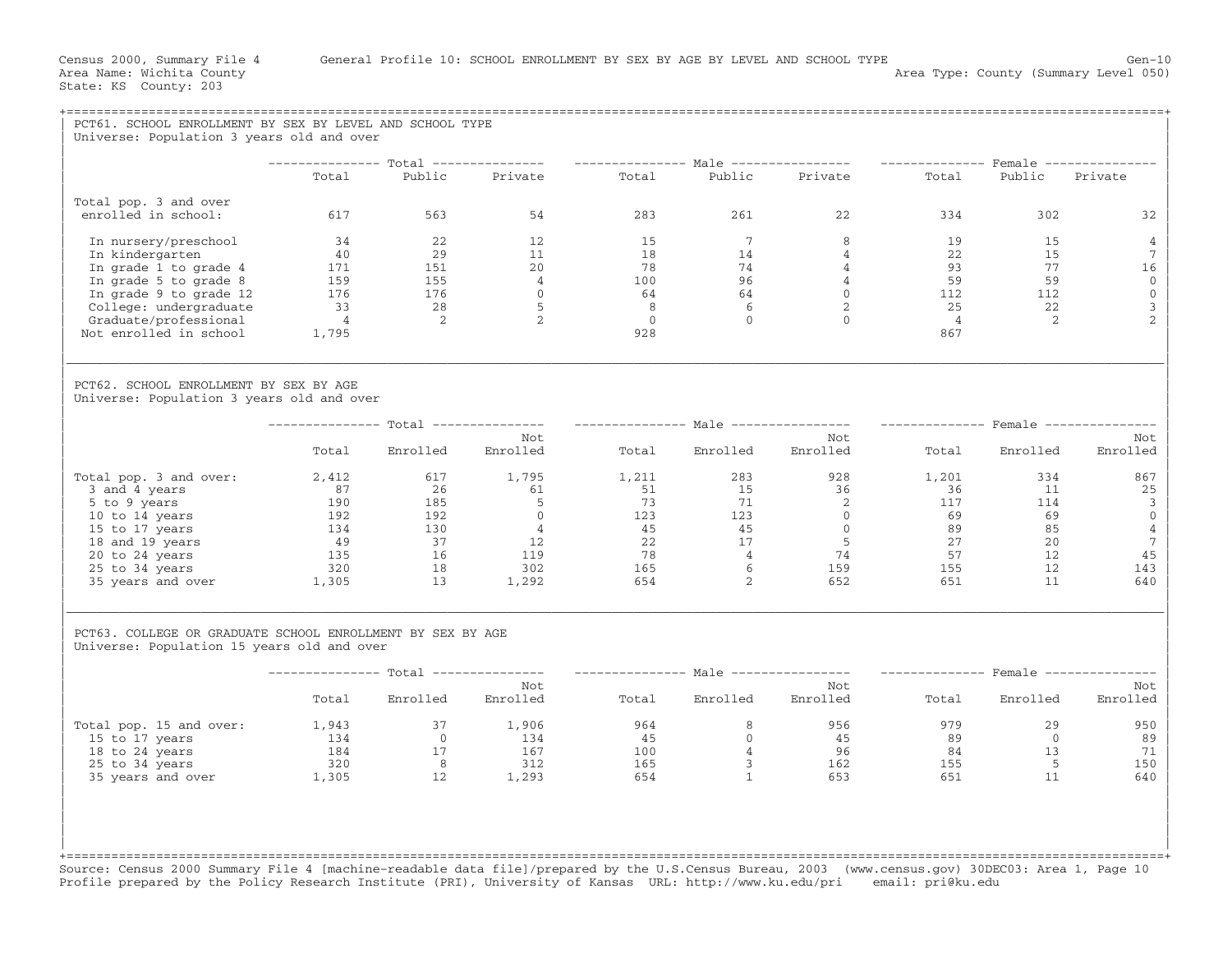| Total population 18 and over: |  |                                                            |                                                                                                                                                                                                                                 |                  |
|-------------------------------|--|------------------------------------------------------------|---------------------------------------------------------------------------------------------------------------------------------------------------------------------------------------------------------------------------------|------------------|
|                               |  |                                                            |                                                                                                                                                                                                                                 |                  |
|                               |  | Total Pct. 18 to 24 25 to 34 35 to 44 45 to 64 65 and Over |                                                                                                                                                                                                                                 |                  |
|                               |  |                                                            |                                                                                                                                                                                                                                 | 410              |
|                               |  |                                                            |                                                                                                                                                                                                                                 | 98               |
|                               |  |                                                            |                                                                                                                                                                                                                                 | 29               |
|                               |  |                                                            |                                                                                                                                                                                                                                 | 175              |
|                               |  |                                                            |                                                                                                                                                                                                                                 | 61               |
|                               |  |                                                            |                                                                                                                                                                                                                                 | 13               |
|                               |  |                                                            |                                                                                                                                                                                                                                 | 21<br>13         |
|                               |  |                                                            |                                                                                                                                                                                                                                 |                  |
|                               |  | Total Pct. 18 to 24 25 to 34 35 to 44 45 to 64 65 and Over |                                                                                                                                                                                                                                 |                  |
|                               |  |                                                            |                                                                                                                                                                                                                                 |                  |
| Total males 18 and over:      |  |                                                            | $\begin{array}{c} 270 \\ 36 \end{array}$                                                                                                                                                                                        | 192              |
|                               |  |                                                            |                                                                                                                                                                                                                                 | 64               |
|                               |  |                                                            | $\frac{32}{62}$                                                                                                                                                                                                                 | 19               |
|                               |  |                                                            |                                                                                                                                                                                                                                 | 76               |
|                               |  |                                                            |                                                                                                                                                                                                                                 | 15<br>$\bigcirc$ |
|                               |  |                                                            |                                                                                                                                                                                                                                 | 12               |
|                               |  |                                                            |                                                                                                                                                                                                                                 | 6                |
|                               |  |                                                            |                                                                                                                                                                                                                                 |                  |
|                               |  | Total Pct. 18 to 24 25 to 34 35 to 44 45 to 64 65 and Over |                                                                                                                                                                                                                                 |                  |
|                               |  |                                                            | 272 — 272 — 272 — 272 — 272 — 272 — 272 — 272 — 272 — 272 — 272 — 272 — 272 — 272 — 272 — 272 — 272 — 272 — 272 — 272 — 272 — 272 — 272 — 272 — 272 — 272 — 272 — 272 — 272 — 272 — 272 — 272 — 272 — 272 — 272 — 272 — 272 — 2 | 218              |
|                               |  |                                                            |                                                                                                                                                                                                                                 | 34               |
|                               |  |                                                            |                                                                                                                                                                                                                                 | 10               |
|                               |  |                                                            |                                                                                                                                                                                                                                 | 99               |
|                               |  |                                                            |                                                                                                                                                                                                                                 | 46               |
|                               |  |                                                            |                                                                                                                                                                                                                                 | 13               |
|                               |  |                                                            |                                                                                                                                                                                                                                 | 9<br>7           |
|                               |  |                                                            |                                                                                                                                                                                                                                 |                  |

+===================================================================================================================================================+ Source: Census 2000 Summary File 4 [machine−readable data file]/prepared by the U.S.Census Bureau, 2003 (www.census.gov) 30DEC03: Area 1, Page 11 Profile prepared by the Policy Research Institute (PRI), University of Kansas URL: http://www.ku.edu/pri email: pri@ku.edu

| | | | | | | | | |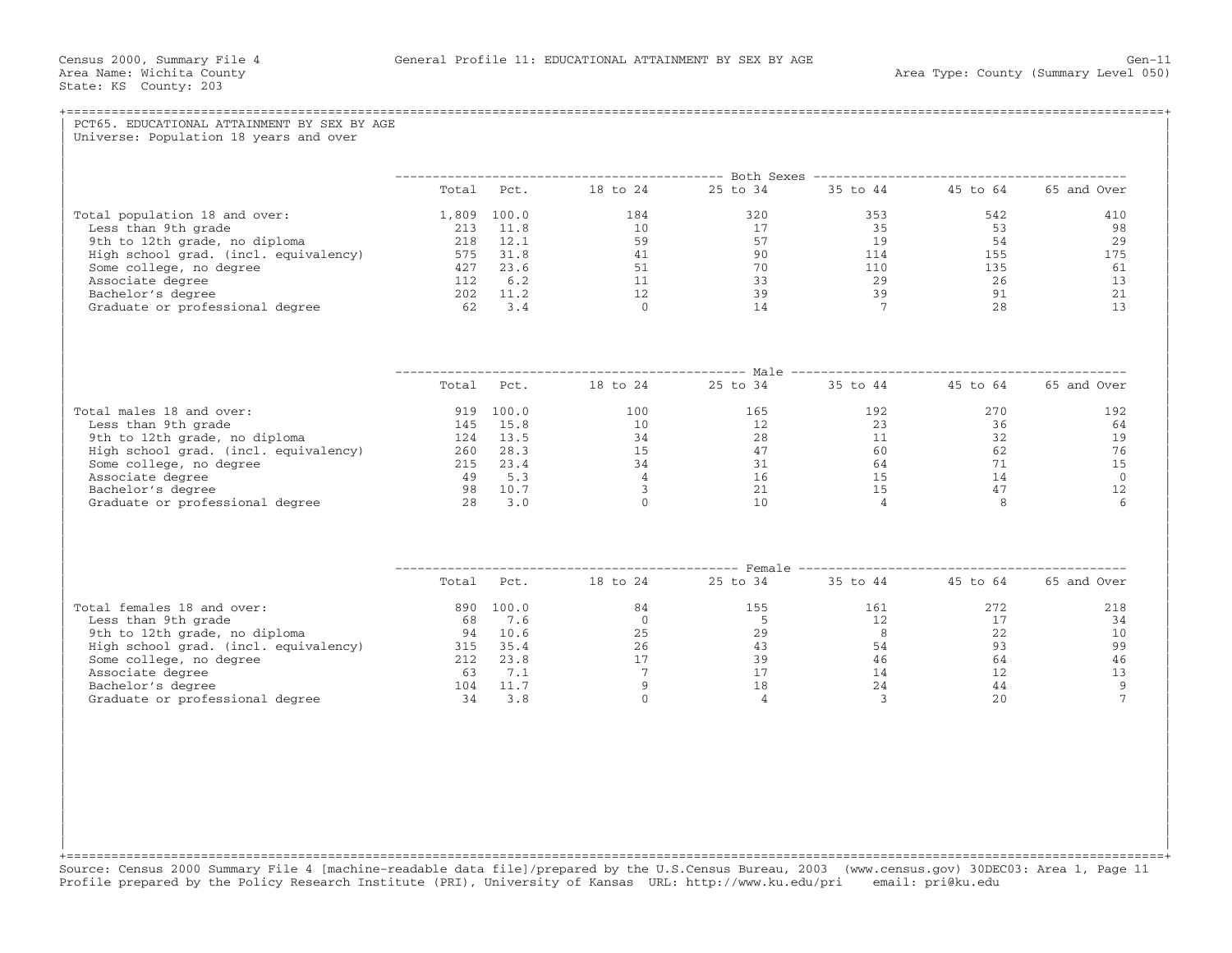| PCT64. EDUCATIONAL ATTAINMENT BY SEX<br>Universe: Population 25 years and over                       |                                                                           |             |                                                  |                                                                                                                   |                |                                                                 |                |                          | PCT68. PERIOD OF MILITARY SERVICE<br>Universe: Civilian veterans 18 years and over |                |
|------------------------------------------------------------------------------------------------------|---------------------------------------------------------------------------|-------------|--------------------------------------------------|-------------------------------------------------------------------------------------------------------------------|----------------|-----------------------------------------------------------------|----------------|--------------------------|------------------------------------------------------------------------------------|----------------|
|                                                                                                      |                                                                           |             | Total                                            | Pct.                                                                                                              |                | Male Pct.                                                       | Female Pct.    |                          | Total civilian veterans 18 & over:                                                 | 220            |
| Total population 25 and over:                                                                        |                                                                           |             |                                                  | 1,625 100.0                                                                                                       |                | 819 100.0                                                       |                | 806 100.0                | August 1990 or later<br>(including Persian Gulf War):                              | 25             |
| No schooling completed                                                                               |                                                                           |             | 24                                               | 1.5                                                                                                               | 15             | 1.8                                                             | 9              | 1.1                      | Served in Vietnam era                                                              | $\overline{3}$ |
| Nursery to 4th grade                                                                                 |                                                                           |             | 18                                               | 1.1                                                                                                               |                | 9 1.1                                                           | 9              | 1.1                      | No Vietnam era service:                                                            | 22             |
| 5th and 6th grade                                                                                    |                                                                           |             | 25                                               | 1.5                                                                                                               |                | $17 \quad 2.1$                                                  | 8 <sup>1</sup> | 1.0                      | Served September 1980 or later:                                                    | 22             |
| 7th and 8th grade                                                                                    |                                                                           |             | 136                                              | 8.4                                                                                                               |                | 94 11.5                                                         |                | 42<br>5.2                | Served under 2 years                                                               | 9              |
| 9th grade                                                                                            |                                                                           |             | 40                                               | 2.5                                                                                                               |                | 21 2.6                                                          | 19             | 2.4                      | Served 2 or more years                                                             | 13             |
| 10th grade                                                                                           |                                                                           |             | 3.5                                              | 2.2                                                                                                               |                | 20 2.4                                                          | 15             | 1.9                      | Served prior to September 1980                                                     | $\overline{0}$ |
| 1th grade                                                                                            |                                                                           |             | 28                                               | 1.7                                                                                                               |                | 12 1.5                                                          | 16             | 2.0                      |                                                                                    |                |
| 12th grade, no diploma                                                                               |                                                                           |             | 56                                               | $3 \cdot 4$                                                                                                       |                | 37 4.5                                                          | 19             | 2.4                      | May 1975-July 1990 only:                                                           | 21             |
| High school graduate                                                                                 |                                                                           |             |                                                  |                                                                                                                   |                |                                                                 |                |                          | September 1980-July 1990 only:                                                     | 18             |
| (includes equivalency)                                                                               |                                                                           |             | 534 32.9                                         |                                                                                                                   |                | 245 29.9                                                        | 289            | 35.9                     | Served under 2 years                                                               | $\overline{3}$ |
| Some college, less than 1 year                                                                       |                                                                           |             | 182 11.2                                         |                                                                                                                   |                | 65 7.9                                                          |                | 117 14.5                 | Served 2 or more years                                                             | 15             |
| Some college, 1 or more years                                                                        |                                                                           |             |                                                  |                                                                                                                   |                |                                                                 |                |                          | Other May 1975-July 1990 service                                                   | $\mathbf{3}$   |
| no degree                                                                                            |                                                                           |             |                                                  | 194 11.9                                                                                                          |                | 116 14.2                                                        | 78             | 9.7                      |                                                                                    |                |
| Associate degree                                                                                     |                                                                           |             | 101                                              | 6.2                                                                                                               |                | 45 5.5                                                          |                | 56 6.9                   | Vietnam era, no Korean War,                                                        |                |
| Bachelor's degree                                                                                    |                                                                           |             |                                                  | 190 11.7                                                                                                          |                | 95 11.6                                                         |                | 95 11.8                  | no World War II,                                                                   |                |
| Master's degree                                                                                      |                                                                           |             |                                                  | 45 2.8                                                                                                            |                | 24 2.9                                                          |                | 21 2.6                   | no August 1990 or later                                                            | 55             |
| Professional school degree                                                                           |                                                                           |             |                                                  | 11 0.7                                                                                                            |                |                                                                 |                | 9 1.1                    | Vietnam era and Korean War,                                                        |                |
| Doctorate degree                                                                                     |                                                                           |             |                                                  | 6 0.4                                                                                                             |                | $\begin{array}{ccc} 2 & \quad 0.2 \\ 2 & \quad 0.2 \end{array}$ | $\overline{4}$ | 0.5                      | no World War II,                                                                   |                |
|                                                                                                      |                                                                           |             |                                                  |                                                                                                                   |                |                                                                 |                |                          | no August 1990 or later                                                            | $\overline{0}$ |
|                                                                                                      |                                                                           |             |                                                  |                                                                                                                   |                |                                                                 |                |                          | Vietnam era, Korean War,                                                           |                |
|                                                                                                      |                                                                           |             |                                                  |                                                                                                                   |                |                                                                 |                |                          | and World War II,                                                                  |                |
| PCT67. ARMED FORCES STATUS BY VETERAN STATUS BY SEX BY AGE<br>Universe: Population 18 years and over |                                                                           |             |                                                  |                                                                                                                   |                |                                                                 |                |                          | no August 1990 or later                                                            | $\overline{0}$ |
|                                                                                                      |                                                                           |             |                                                  | --------------- Total 18 Years and Over -----------------                                                         |                |                                                                 |                |                          | February 1955-July 1964 only                                                       | 26             |
|                                                                                                      |                                                                           |             |                                                  | ----- Total ----- ------ Male------ ----- Female -----                                                            |                |                                                                 |                |                          | Korean War, no Vietnam era,                                                        |                |
|                                                                                                      |                                                                           |             |                                                  | Number Pct. Number Pct.                                                                                           |                | Number Pct.                                                     |                |                          | no World War II                                                                    | 35             |
|                                                                                                      |                                                                           |             |                                                  |                                                                                                                   |                |                                                                 |                |                          | Korean War and World War II,                                                       |                |
| Total pop. 18+:                                                                                      |                                                                           |             | 1,809 100.0                                      |                                                                                                                   | 919 50.8       |                                                                 | 890 49.2       |                          | no Vietnam era                                                                     | $\mathbf{0}$   |
| In armed forces                                                                                      |                                                                           |             | $\begin{array}{ccc} & & 0 & & 0 & 0 \end{array}$ |                                                                                                                   | $0 \qquad 0.0$ |                                                                 | $0 \qquad 0.0$ |                          |                                                                                    |                |
| Civilian:                                                                                            |                                                                           | 1,809 100.0 |                                                  | $919$ $50.8$                                                                                                      |                |                                                                 | 890 49.2       |                          | World War II, no Korean War,                                                       |                |
| Veteran                                                                                              |                                                                           |             |                                                  |                                                                                                                   |                |                                                                 |                |                          | no Vietnam era                                                                     | 58             |
| Nonveteran                                                                                           |                                                                           |             |                                                  | $220$ $12.2$ $212$ $11.7$ $8$ $0.4$<br>$1,589$ $87.8$ $707$ $39.1$ $882$ $48.8$                                   |                |                                                                 |                |                          |                                                                                    |                |
|                                                                                                      |                                                                           |             |                                                  |                                                                                                                   |                |                                                                 |                |                          | Other service only                                                                 | $\Omega$       |
|                                                                                                      | --------- 18 to 64 Years ---------- --------- 65 Years and over --------- |             |                                                  |                                                                                                                   |                |                                                                 |                |                          |                                                                                    |                |
|                                                                                                      | Total                                                                     |             | Male                                             | Female                                                                                                            | Total          |                                                                 | Male           | Female                   |                                                                                    |                |
| Total pop. $18+:$                                                                                    | 1,399                                                                     |             | 727                                              | 672                                                                                                               | 410            |                                                                 | 192            | 218                      |                                                                                    |                |
| In armed force                                                                                       | $\overline{0}$                                                            |             | $\overline{0}$                                   | $\overline{0}$                                                                                                    | $\overline{0}$ |                                                                 | $\bigcap$      | $\bigcirc$               |                                                                                    |                |
| Civilian:                                                                                            |                                                                           |             |                                                  |                                                                                                                   |                |                                                                 | 192            | 218                      |                                                                                    |                |
| Veteran                                                                                              |                                                                           |             |                                                  |                                                                                                                   |                | $\frac{410}{103}$<br>$\overline{103}$                           | 100            | $\overline{\phantom{a}}$ |                                                                                    |                |
| Nonveteran                                                                                           | 1,282                                                                     |             |                                                  | $\begin{array}{cccc} 1,399 & & & 727 & & & 672 \\ 117 & & & 112 & & & 5 \\ 1,282 & & & 615 & & & 667 \end{array}$ |                | 307                                                             | 92             | 215                      |                                                                                    |                |
|                                                                                                      |                                                                           |             |                                                  |                                                                                                                   |                |                                                                 |                |                          |                                                                                    |                |
|                                                                                                      |                                                                           |             |                                                  |                                                                                                                   |                |                                                                 |                |                          |                                                                                    |                |

+===================================================================================================================================================+ Source: Census 2000 Summary File 4 [machine−readable data file]/prepared by the U.S.Census Bureau, 2003 (www.census.gov) 30DEC03: Area 1, Page 12 Profile prepared by the Policy Research Institute (PRI), University of Kansas URL: http://www.ku.edu/pri email: pri@ku.edu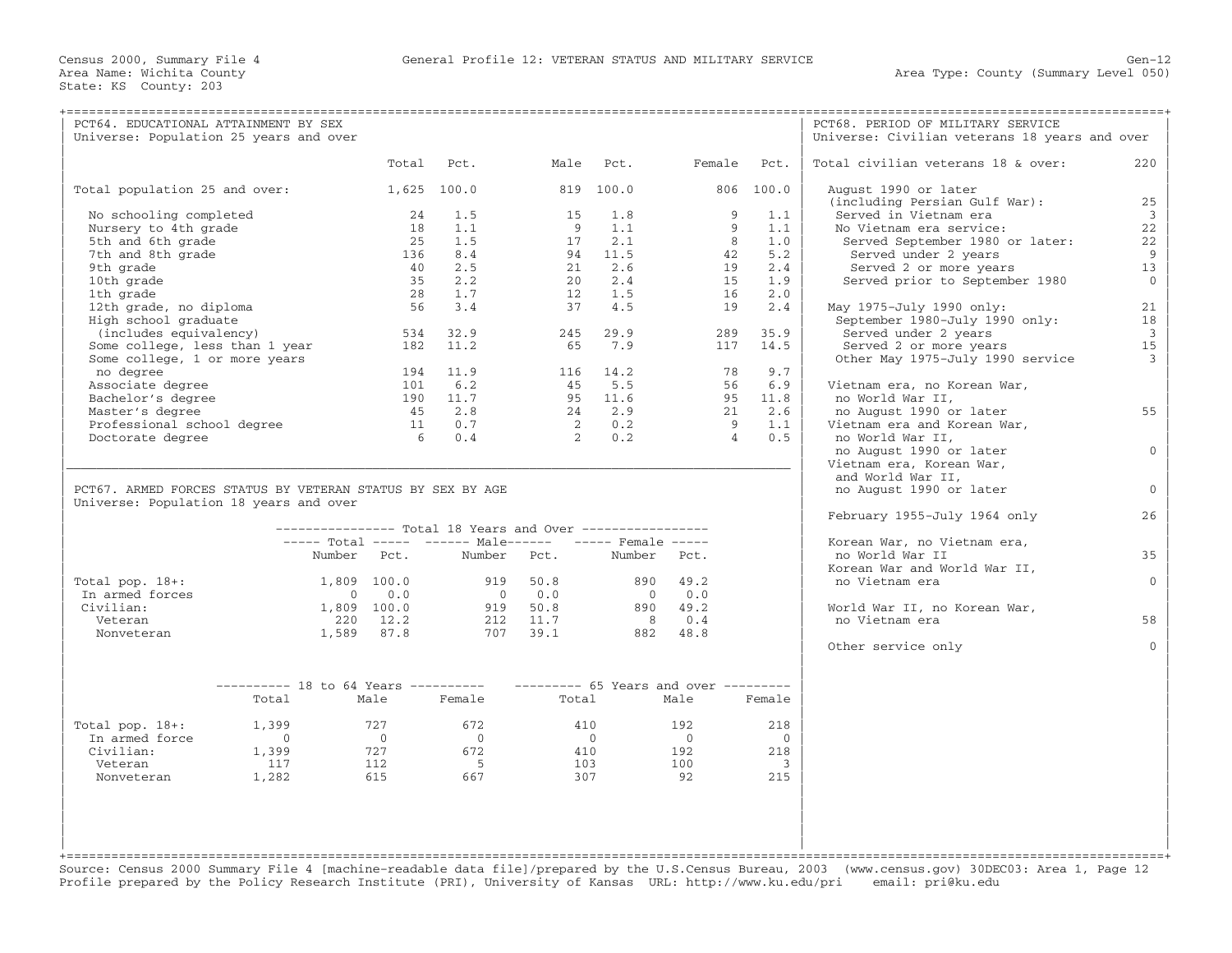| PCT70. DISABILITY STATUS BY EMPLOYMENT STATUS(*) BY AGE BY SEX                                                                                                 |                                                                           |                                                       |                | PCT69. TYPES OF DISABILITY BY SEX BY AGE                                     |                |                |                     |  |  |
|----------------------------------------------------------------------------------------------------------------------------------------------------------------|---------------------------------------------------------------------------|-------------------------------------------------------|----------------|------------------------------------------------------------------------------|----------------|----------------|---------------------|--|--|
| Universe: Civilian noninstitutionalized population 5 years & over                                                                                              |                                                                           |                                                       |                | Universe: Civilian noninstitutionalized population 5 years and over          |                |                |                     |  |  |
|                                                                                                                                                                | Total                                                                     | Male                                                  | Female         |                                                                              | Total          | Male           | Female              |  |  |
| Age 5 years and over:                                                                                                                                          | 2,300                                                                     | 1,160                                                 | 1,140          | Age 5 to 15 years:                                                           | 416            | 204            | 212                 |  |  |
| With a disability                                                                                                                                              | 415                                                                       | 208                                                   | 207            | With one type of disability:                                                 | 6              | -5             | $\mathbf{1}$        |  |  |
| No disability                                                                                                                                                  | 1,885                                                                     | 952                                                   | 933            | Sensory disability                                                           | 2              | 2              | $\mathbf{0}$        |  |  |
|                                                                                                                                                                |                                                                           |                                                       |                | Physical disability                                                          | $\Omega$       | $\mathbf{0}$   | $\mathbf 0$         |  |  |
| Age 16 to 64 years:                                                                                                                                            | 1,499                                                                     | 764                                                   | 735            | Mental disability                                                            | $\overline{4}$ | 3              | $\mathbf{1}$        |  |  |
| With a disability:                                                                                                                                             |                                                                           | 126                                                   | 115            | Self-care disability                                                         | $\Omega$       | $\mathbf{0}$   | $\mathbb O$         |  |  |
| Employed                                                                                                                                                       | $\begin{array}{c} 241 \\ 144 \end{array}$                                 | 91                                                    | 53             | With two or more types of disability:                                        | $\Omega$       | $\mathbf{0}$   | $\mathbf 0$         |  |  |
| Not employed                                                                                                                                                   | $\begin{array}{c}\n 144 \\  \hline\n 97 \\  1,258 \\  0.17\n \end{array}$ | $\begin{array}{r} 35 \\ 35 \\ 638 \\ 539 \end{array}$ | 62             | Includes self-care disability                                                | $\Omega$       | $\Omega$       | $\mathbf{0}$        |  |  |
| No disability:                                                                                                                                                 |                                                                           |                                                       | 620            | Does not include self-care dis.                                              | $\overline{0}$ | $\mathbf{0}$   | $\mathbf 0$         |  |  |
| Employed                                                                                                                                                       |                                                                           |                                                       | 378            | No disability                                                                | 410            | 199            | 211                 |  |  |
| Not employed                                                                                                                                                   | 341                                                                       | 99                                                    | 242            |                                                                              |                |                |                     |  |  |
|                                                                                                                                                                |                                                                           |                                                       |                | Age 16 to 20 years:                                                          | 157            | 62             | 95                  |  |  |
|                                                                                                                                                                |                                                                           |                                                       |                | With one type of disability:                                                 | $\overline{4}$ | $\mathbf 0$    | 4                   |  |  |
|                                                                                                                                                                |                                                                           |                                                       |                | Sensory disability                                                           | $\mathbf{0}$   | $\mathbf{0}$   | $\mathbf 0$         |  |  |
| Age 65 years and over: $\begin{array}{cccc} 385 & 192 & 193 \\ \text{With a disability} & 168 & 77 & 91 \\ \text{No disability} & 217 & 115 & 102 \end{array}$ |                                                                           |                                                       |                | Physical disability                                                          | $\Omega$       | $\mathbf{0}$   | $\mathbf 0$         |  |  |
|                                                                                                                                                                |                                                                           |                                                       |                | Mental disability                                                            | $\overline{4}$ | $\Omega$       | $\sqrt{4}$          |  |  |
|                                                                                                                                                                |                                                                           |                                                       |                | Self-care disability                                                         | $\mathbf{0}$   | $\mathbf{0}$   | $\mathsf{O}\xspace$ |  |  |
| Age 5 to 15 years:                                                                                                                                             |                                                                           | 204                                                   | 212            | Go-outside-home disability**                                                 | $\Omega$       | $\mathbf{0}$   | $\mathsf{O}\xspace$ |  |  |
| With a disability                                                                                                                                              | 416                                                                       | $5^{\circ}$                                           | $\overline{1}$ | Employment disability*                                                       | $\Omega$       | $\Omega$       | $\mathbf 0$         |  |  |
|                                                                                                                                                                | $410$<br>410                                                              | 199                                                   |                |                                                                              | 2              | $\mathbf{0}$   | $\overline{c}$      |  |  |
| No disability                                                                                                                                                  |                                                                           |                                                       | $211$          | With two or more types of disability:                                        |                |                |                     |  |  |
|                                                                                                                                                                |                                                                           |                                                       |                | Includes self-care disability                                                |                | $\mathbf{0}$   | $\sqrt{2}$          |  |  |
| Age 16 to 20 years:                                                                                                                                            | 157                                                                       | 62                                                    | 95             | Does not include self-care dis.                                              | $\overline{0}$ | $\mathbf{0}$   | $\mathbb O$         |  |  |
| With a disability:                                                                                                                                             |                                                                           | $\begin{matrix}0\\0\end{matrix}$                      | 6              | No disability                                                                | 151            | 62             | 89                  |  |  |
| Employed                                                                                                                                                       | $\begin{array}{c} 6 \\ 0 \\ 6 \end{array}$                                |                                                       | $\bigcap$      |                                                                              |                |                |                     |  |  |
| Not employed                                                                                                                                                   |                                                                           | $\overline{0}$<br>$\begin{array}{c}0\\62\end{array}$  | 6              | Age 21 to 64 years:                                                          | 1,342          | 702            | 640                 |  |  |
| No disability:                                                                                                                                                 | 151                                                                       |                                                       | 89             | With one type of disability:                                                 | 114            | 54             | 60                  |  |  |
| Employed                                                                                                                                                       | 40                                                                        | 22                                                    | 18             | Sensory disability                                                           | 16             | 12             | $\overline{4}$      |  |  |
| Not employed                                                                                                                                                   | 111                                                                       | 40                                                    | 71             | Physical disability                                                          | 22             | 8              | 14                  |  |  |
|                                                                                                                                                                |                                                                           |                                                       |                | Mental disability                                                            | $\overline{0}$ | $\mathbf 0$    | $\mathbf 0$         |  |  |
| Age 21 to 64 years:                                                                                                                                            | 1,342                                                                     | 702                                                   | 640            | Self-care disability                                                         | 10             | $\mathbf{0}$   | 10                  |  |  |
| With a disability:                                                                                                                                             | $\begin{array}{c} 235 \\ 144 \end{array}$                                 | 126                                                   | 109            | Go-outside-home disability**                                                 | $\overline{7}$ | $\overline{0}$ | $7\phantom{.0}$     |  |  |
| Employed                                                                                                                                                       |                                                                           | 91                                                    | 53             | Employment disability*                                                       | 59             | 34             | 25                  |  |  |
| Not employed                                                                                                                                                   | $\begin{array}{c} 111 \\ 91 \\ 1,107 \end{array}$                         | 35                                                    |                | 56 With two or more types of disability: 121                                 |                | 72             | 49                  |  |  |
| No disability:                                                                                                                                                 |                                                                           | 576                                                   | 531            | Includes self-care disability                                                | 18             | 11             | $\overline{7}$      |  |  |
| Employed                                                                                                                                                       | 877                                                                       | 517                                                   | 360            |                                                                              |                | 61             | 42                  |  |  |
| Not employed                                                                                                                                                   | 230                                                                       | 59                                                    | 171            | Does not include self-care dis.: 103<br>Go-outside home & employment only 39 |                | 2.8            | 11                  |  |  |
|                                                                                                                                                                |                                                                           |                                                       |                | Other combination                                                            | 64             | 33             | 31                  |  |  |
| Age 65 to 74 years:                                                                                                                                            | $\begin{array}{c} 206 \\ 49 \\ 157 \end{array}$                           | 108                                                   | 98             | No disability                                                                | 1,107          | 576            | 531                 |  |  |
| With a disability                                                                                                                                              |                                                                           | 27                                                    | 22             |                                                                              |                |                |                     |  |  |
| No disability                                                                                                                                                  |                                                                           | 81                                                    | 76             | Age 65 years and over:                                                       | 385            | 192            | 193                 |  |  |
|                                                                                                                                                                |                                                                           |                                                       |                | With one type of disability:                                                 | 91             | 41             | 50                  |  |  |
| Age 75 years and over:                                                                                                                                         |                                                                           |                                                       | 95             | Sensory disability                                                           | 12             | $\overline{7}$ | 5                   |  |  |
| ye /5 years and over: 179<br>With a disability 119<br>No disability 119                                                                                        |                                                                           | $\begin{array}{c} 84 \\ 50 \end{array}$               | 69             | Physical disability                                                          | 45             | 23             | 22                  |  |  |
| No disability                                                                                                                                                  | 60                                                                        | 34                                                    | 26             | Mental disability                                                            | $\overline{7}$ | - 5            | $\sqrt{2}$          |  |  |
|                                                                                                                                                                |                                                                           |                                                       |                | Self-care disability                                                         | $5^{\circ}$    | $\overline{0}$ | $\sqrt{5}$          |  |  |
|                                                                                                                                                                |                                                                           |                                                       |                | Go-outside-home disability**                                                 | 22             | 6              | 16                  |  |  |
| * Employment status by disability status was determined only                                                                                                   |                                                                           |                                                       |                |                                                                              |                | 36             | 41                  |  |  |
| for the 16 to 64 year old population.                                                                                                                          |                                                                           |                                                       |                | With two or more types of disability: 77<br>Includes self-care disability 27 | 27             | 10             | 17                  |  |  |
| ** Go-outside-home disability status was determined for the                                                                                                    |                                                                           |                                                       |                | Does not include self-care dis.                                              | 50             | 26             | 24                  |  |  |
| 16 year old and over population.                                                                                                                               |                                                                           |                                                       |                | No disability                                                                | 217            | 115            | 102                 |  |  |
|                                                                                                                                                                |                                                                           |                                                       |                |                                                                              |                |                |                     |  |  |

+===================================================================================================================================================+ Source: Census 2000 Summary File 4 [machine−readable data file]/prepared by the U.S.Census Bureau, 2003 (www.census.gov) 30DEC03: Area 1, Page 13 Profile prepared by the Policy Research Institute (PRI), University of Kansas URL: http://www.ku.edu/pri email: pri@ku.edu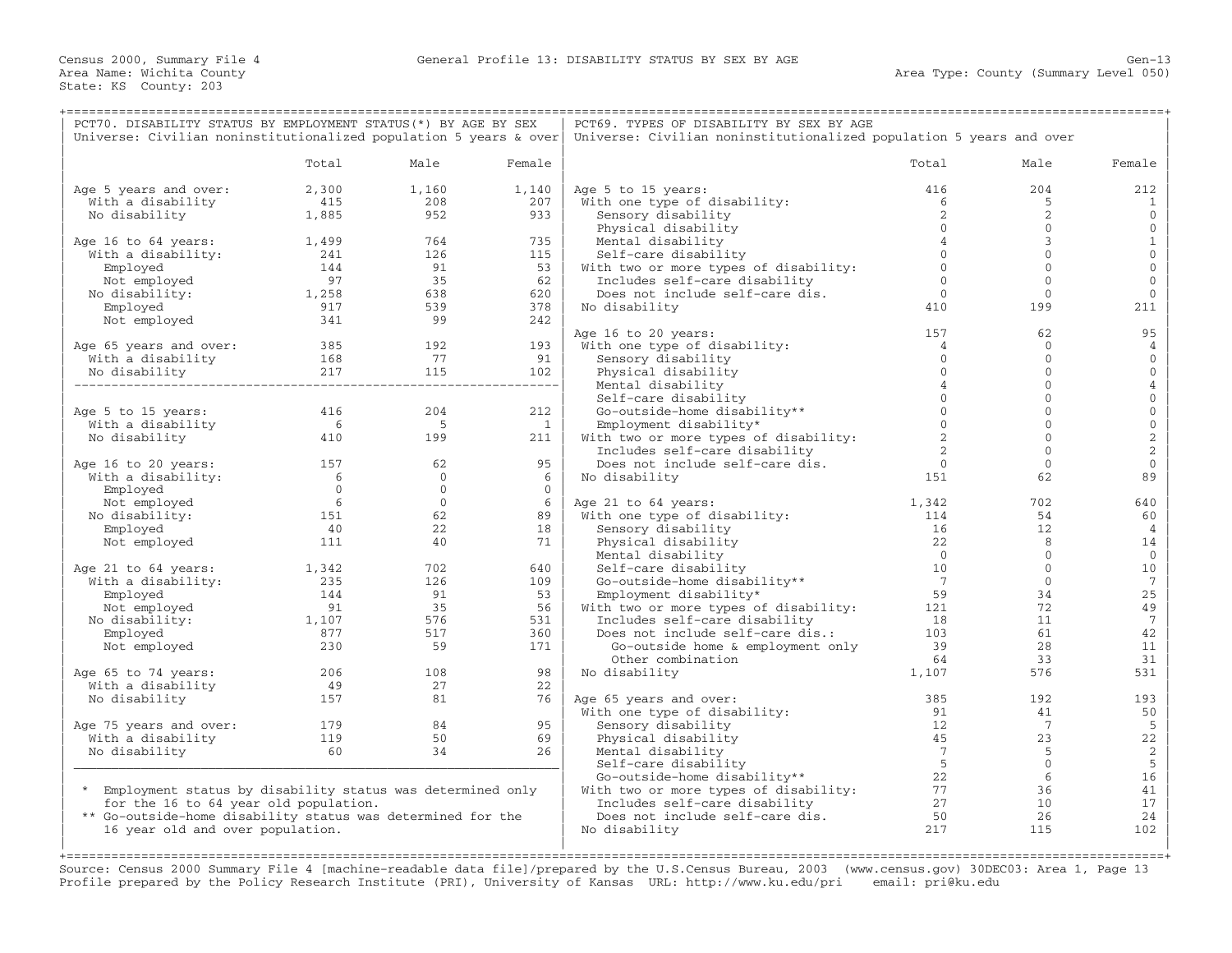| P79. EMPLOYMENT STATUS BY SEX BY AGE                                                                                                                                                          |                |          |                 |                         |                |                                                                                                   |                          |                                         |                |                      |                |
|-----------------------------------------------------------------------------------------------------------------------------------------------------------------------------------------------|----------------|----------|-----------------|-------------------------|----------------|---------------------------------------------------------------------------------------------------|--------------------------|-----------------------------------------|----------------|----------------------|----------------|
| Universe: Population 16 years and over                                                                                                                                                        |                |          |                 |                         |                |                                                                                                   |                          |                                         |                |                      |                |
|                                                                                                                                                                                               | Total Pct.     |          | 16 to 21        | 22 to 24                | 25 to 34       | 35 to 44                                                                                          | 45 to 54                 | 55 to 61                                | 62 to 64       | 65 to 69             | 70 & Over      |
| Total 16 and over:                                                                                                                                                                            | 1,909 100.0    |          | 186             | 98                      | 320            | 353                                                                                               | 311                      | 167                                     | 64             | 99                   | 311            |
| In labor force:                                                                                                                                                                               | 1,188 62.2     |          | 80              | 84                      | 217            | 316                                                                                               | 254                      | 103                                     | 43             | 30                   | 61             |
| In armed forces                                                                                                                                                                               | $\mathbf{0}$   | 0.0      | $\mathbf{0}$    | $\Omega$                | $\bigcirc$     | $\bigcirc$                                                                                        | $\bigcirc$               | $\bigcirc$                              | $\overline{0}$ | $\mathbf{0}$         | $\mathbf{0}$   |
| Civilian:                                                                                                                                                                                     | 1,188          | 62.2     | 80              | 84                      | 217            | 316                                                                                               | 254                      | 103                                     | 43             | 30                   | 61             |
| Employed                                                                                                                                                                                      | 1,152          | 60.3     | 66              | 84                      | 205            | 310                                                                                               | 254                      | 99                                      | 43             | 30                   | 61             |
| Unemployed                                                                                                                                                                                    | 36             | 1.9      | 14              | $\overline{0}$          | 12             | 6                                                                                                 | $\overline{0}$           | $\overline{4}$                          | $\overline{0}$ | $\mathbf{0}$         | $\Omega$       |
| Not in labor force                                                                                                                                                                            |                | 721 37.8 | 106             | 14                      | 103            | 37                                                                                                | 57                       | 64                                      | 21             | 69                   | 250            |
| Male:                                                                                                                                                                                         | 956            | 50.1     | 74              | 63                      | 165            | 192                                                                                               | 161                      | 80                                      | 29             | 42                   | 150            |
| In labor force:                                                                                                                                                                               |                | 708 37.1 | 40              | 61                      | 133            | 183                                                                                               | 140                      | 65                                      | 27             | 14                   | 45             |
| In armed forces                                                                                                                                                                               | $\overline{0}$ | 0.0      | $\Omega$        | $\Omega$                | $\bigcirc$     | $\bigcirc$                                                                                        | $\bigcirc$               | $\overline{0}$                          | $\overline{0}$ | $\overline{0}$       | $\overline{0}$ |
| Civilian:                                                                                                                                                                                     | 708            | 37.1     | 40              | 61                      | 133            | 183                                                                                               | 140                      | 65                                      | 27             | 14                   | 45             |
| Employed                                                                                                                                                                                      | 689            | 36.1     | 33              | 61                      | 127            | 177                                                                                               | 140                      | 65                                      | 27             | 14                   | 45             |
| Unemployed                                                                                                                                                                                    | 19             | 1.0      | $7\overline{ }$ | $\Omega$                | - 6            | - 6                                                                                               | $\bigcap$                | $\bigcirc$                              | $\Omega$       | $\Omega$             | $\Omega$       |
| Not in labor force                                                                                                                                                                            |                | 248 13.0 | 34              | 2                       | 32             | 9                                                                                                 | 21                       | 15                                      | 2              | 28                   | 105            |
| Female:                                                                                                                                                                                       |                | 953 49.9 | 112             | 35                      | 155            | 161                                                                                               | 150                      | 87                                      | 35             | 57                   | 161            |
| In labor force:                                                                                                                                                                               |                | 480 25.1 | 40              | 23                      | 84             | 133                                                                                               | 114                      | 38                                      | 16             | 16                   | 16             |
| In armed forces                                                                                                                                                                               | $\circ$        | 0.0      | $\overline{0}$  | $\overline{0}$          | $\overline{0}$ | $\bigcirc$                                                                                        | $\overline{0}$           | $\circ$                                 | $\overline{0}$ | $\overline{0}$       | $\overline{0}$ |
| Civilian:                                                                                                                                                                                     |                | 480 25.1 | 40              | 23                      | 84             | 133                                                                                               | 114                      | 38                                      | 16             | 16                   | 16             |
| Employed                                                                                                                                                                                      |                | 463 24.3 | 33              | 23                      | 78             | 133                                                                                               | 114                      | 34                                      | 16             | 16                   | 16             |
| Unemployed                                                                                                                                                                                    | 17             | 0.9      | $7\overline{ }$ | $\overline{0}$          | - 6            | $\Omega$                                                                                          | $\Omega$                 | $\overline{4}$                          | $\overline{0}$ | $\mathbf{0}$         | $\Omega$       |
| Not in labor force                                                                                                                                                                            |                | 473 24.8 | 72              | 12                      | 71             | 28                                                                                                | 36                       | 49                                      | 19             | 41                   | 145            |
| PCT81. LIVING ARRANGEMENTS OF OWN CHILDREN UNDER 18 YEARS IN FAMILIES AND<br>SUBFAMILIES BY EMPLOYMENT STATUS OF PARENTS<br>Universe: Own children under 18 years in families and subfamilies |                |          |                 |                         |                | PCT84. FAMILY TYPE BY NUMBER OF WORKERS IN FAMILY IN 1999<br>Universe: Families<br>Number<br>Pct. |                          |                                         |                |                      |                |
|                                                                                                                                                                                               |                |          | Total           | Under 6                 | 6 to 17        | Total families:                                                                                   |                          |                                         |                | 744                  | 100.0          |
|                                                                                                                                                                                               |                |          |                 |                         |                |                                                                                                   | Married-couple families: |                                         |                | 633                  | 85.1           |
| Total children in universe:                                                                                                                                                                   |                |          | 701             | 222                     | 479            | No workers                                                                                        |                          |                                         |                | 68                   | 9.1            |
|                                                                                                                                                                                               |                |          |                 |                         |                | 1 worker                                                                                          |                          |                                         |                | 191                  | 25.7           |
| Living with two parents:                                                                                                                                                                      |                |          | 565             | 174                     | 391            | 2 workers:                                                                                        |                          |                                         |                | 298                  | 40.1           |
| Both parents in labor force                                                                                                                                                                   |                |          | 361             | 97                      | 264            |                                                                                                   | Husband and wife worked  |                                         |                | 284                  | 38.2           |
| Father only in labor force                                                                                                                                                                    |                |          | 165             | 62                      | 103            | Other                                                                                             |                          |                                         |                | 14                   | 1.9            |
| Mother only in labor force                                                                                                                                                                    |                |          | $\overline{7}$  | $\overline{\mathbf{3}}$ | $\overline{4}$ |                                                                                                   | 3 or more workers:       |                                         |                | 76                   | 10.2           |
| Neither parent in labor force                                                                                                                                                                 |                |          | 32              | 12                      | 2.0            | Other                                                                                             | Husband and wife worked  |                                         |                | 73<br>$\overline{3}$ | 9.8<br>0.4     |
| Living with one parent:                                                                                                                                                                       |                |          | 136             | 48                      | 88             |                                                                                                   |                          |                                         |                |                      |                |
| Living with father:                                                                                                                                                                           |                |          | 39              | 17                      | 22             | Other families:                                                                                   |                          |                                         |                | 111                  | 14.9           |
| In labor force                                                                                                                                                                                |                |          | 29              | 11                      | 18             |                                                                                                   |                          | Male householder, no wife present:      |                | 50                   | 6.7            |
| Not in labor force                                                                                                                                                                            |                |          | 10              | 6                       | $\overline{4}$ | No workers                                                                                        |                          |                                         |                | $\overline{0}$       | 0.0            |
| Living with mother:                                                                                                                                                                           |                |          | 97              | 31                      | 66             | 1 worker                                                                                          |                          |                                         |                | 2.5                  | 3.4            |
| In labor force                                                                                                                                                                                |                |          | 61              | 17                      | 44             | 2 workers                                                                                         |                          |                                         |                | 19                   | 2.6            |
| Not in labor force                                                                                                                                                                            |                |          | 36              | 14                      | 2.2.           |                                                                                                   | 3 or more workers        |                                         |                | 6                    | 0.8            |
|                                                                                                                                                                                               |                |          |                 |                         |                |                                                                                                   |                          | Female householder, no husband present: |                | 61                   | 8.2            |
|                                                                                                                                                                                               |                |          |                 |                         |                | No workers                                                                                        |                          |                                         |                | 9                    | 1.2            |
|                                                                                                                                                                                               |                |          |                 |                         |                | 1 worker                                                                                          |                          |                                         |                | 38                   | 5.1            |
|                                                                                                                                                                                               |                |          |                 |                         |                | 2 workers                                                                                         |                          |                                         |                | 9                    | 1.2            |
|                                                                                                                                                                                               |                |          |                 |                         |                |                                                                                                   | 3 or more workers        |                                         |                | 5                    | 0.7            |

+===================================================================================================================================================+ Source: Census 2000 Summary File 4 [machine−readable data file]/prepared by the U.S.Census Bureau, 2003 (www.census.gov) 30DEC03: Area 1, Page 14 Profile prepared by the Policy Research Institute (PRI), University of Kansas URL: http://www.ku.edu/pri email: pri@ku.edu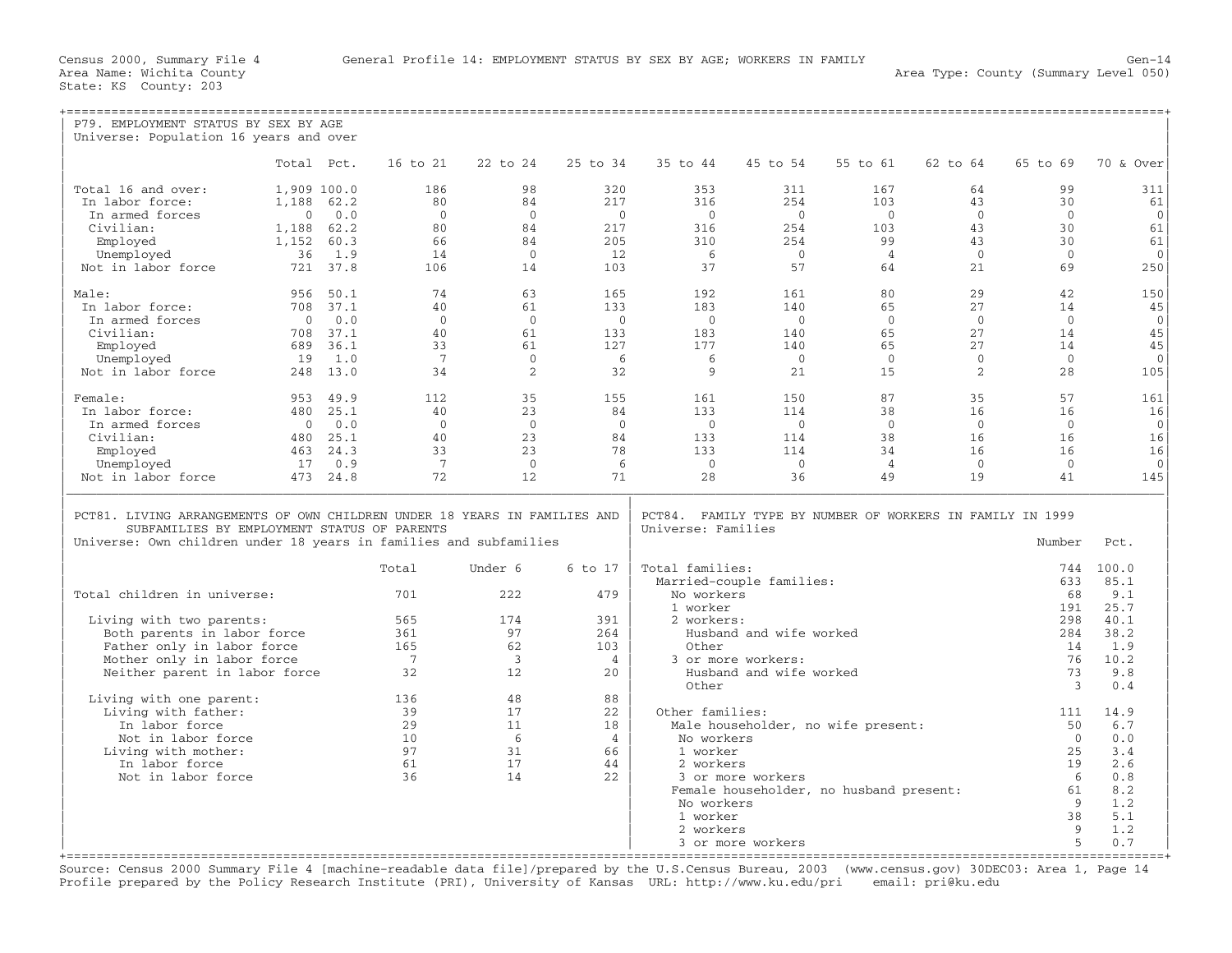| PCT80. EMPLOYMENT STATUS OF WOMEN BY PRESENCE<br>OF OWN CHILDREN UNDER 18 YEARS BY AGE |                         |                                                 | PCT82. WORK STATUS IN 1999 BY USUAL HOURS WORKED<br>PER WEEK BY WEEKS WORKED BY SEX |                 |                |                 | PCT83. FAMILY TYPE BY EMPLOYMENT STATUS<br>Universe: Families |                     |
|----------------------------------------------------------------------------------------|-------------------------|-------------------------------------------------|-------------------------------------------------------------------------------------|-----------------|----------------|-----------------|---------------------------------------------------------------|---------------------|
| OF OWN CHILDREN                                                                        |                         | Universe: Population 16 years and over          |                                                                                     |                 |                |                 |                                                               |                     |
| Universe: Females 16 years and over                                                    |                         |                                                 |                                                                                     |                 |                |                 | Total families:                                               | 744                 |
|                                                                                        | 953                     |                                                 |                                                                                     | Total           | Male           | Female          |                                                               |                     |
| Total females 16 and over:                                                             |                         |                                                 |                                                                                     |                 | 956            |                 | Married-couple families:                                      | 633                 |
|                                                                                        | 339                     | Total pop. $16+:$                               |                                                                                     | 1,909           |                | 953             | Husband in labor force:                                       | 475                 |
| With own children under 18 years:<br>Under 6 years only:                               | 85                      | Worked in 1999:                                 |                                                                                     | 1,365           | 795            | 570             | Husband employed or                                           |                     |
| In labor lorce:                                                                        | 53                      | 35+ hours/week                                  |                                                                                     | 1,061           | 699            | 362             | in armed forces:                                              | 475                 |
| Employed or in armed forces                                                            | 50                      | 50-52 weeks                                     |                                                                                     | 768             | 539            | 229             | Wife in labor force:                                          | 296                 |
| Unemployed                                                                             | $\overline{\mathbf{3}}$ | 48-49 weeks                                     |                                                                                     | 54              | 41             | 13              | Wife employed or in                                           |                     |
| Not in labor force                                                                     | 32                      | $40-47$ weeks                                   |                                                                                     | 75              | 43             | 32              | armed forces                                                  | 290                 |
| Under 6 and 6 to 17 years:                                                             | 70                      | $27-39$ weeks                                   |                                                                                     | 54              | 24             | 30              | Wife unemployed                                               | 6                   |
| In labor force:                                                                        | 31                      | $14-26$ weeks                                   |                                                                                     | 57              | 23             | 34              | Wife not in labor force                                       | 179                 |
| Employed or in armed forces                                                            | 31                      | 1-13 weeks                                      |                                                                                     | 53              | 29             | 24              |                                                               |                     |
| Unemployed                                                                             | $\bigcirc$              |                                                 |                                                                                     |                 |                |                 | Husband unemployed:                                           | $\mathbf{0}$        |
|                                                                                        | 39                      |                                                 |                                                                                     |                 | 57             |                 |                                                               | $\mathsf{O}\xspace$ |
| Not in labor force                                                                     | 184                     | 15-34 hours/week                                |                                                                                     | 206<br>77       | 26             | 149<br>51       | Wife in labor force:                                          |                     |
| 6 to 17 years only:<br>In labor force:                                                 | 138                     | 50-52 weeks<br>48-49 weeks                      |                                                                                     | $7\phantom{.0}$ | $\Omega$       | $7\phantom{.0}$ | Wife employed or in<br>armed forces                           | $\mathbf{0}$        |
| Employed or in armed forces                                                            | 138                     | $40-47$ weeks                                   |                                                                                     | 17              | $\overline{3}$ | 14              |                                                               | $\mathbf{0}$        |
| Unemployed                                                                             | $\overline{0}$          | $27-39$ weeks                                   |                                                                                     | 42              | 12.            | 30              | Wife unemployed<br>Wife not in labor force                    | $\mathbf{0}$        |
|                                                                                        |                         |                                                 |                                                                                     |                 | 6              |                 |                                                               |                     |
| Not in labor force                                                                     | 46                      | $14-26$ weeks<br>$1-13$ weeks                   |                                                                                     | 22<br>41        | 10             | 16<br>31        | Husband not in labor force:                                   | 158                 |
|                                                                                        | 614                     |                                                 |                                                                                     |                 |                |                 | Wife in labor force:                                          | 35                  |
| No own children under 18 years:<br>In labor force:                                     | 258                     | 1-14 hours/week                                 |                                                                                     | 98              | 39             | 59              | Wife employed or in                                           |                     |
| Employed or in armed forces                                                            | 244                     | 50-52 weeks                                     |                                                                                     | 24              | 10             | 14              | armed forces                                                  | 35                  |
| Unemployed                                                                             | 14                      | $48-49$ weeks                                   |                                                                                     | 9               | 7              | 2               | Wife unemployed                                               | $\overline{0}$      |
| Not in labor force                                                                     | 356                     | $40-47$ weeks                                   |                                                                                     | 10              | $\Omega$       | 10              | Wife not in labor force                                       | 123                 |
|                                                                                        |                         | $27-39$ weeks                                   |                                                                                     | 15              | 2              | 13              |                                                               |                     |
|                                                                                        |                         |                                                 |                                                                                     | 18              | 12             | -6              | Other families:                                               | 111                 |
|                                                                                        |                         | $14-26$ weeks<br>1-13 weeks                     |                                                                                     | 22              | 8              | 14              | Male householder,                                             |                     |
|                                                                                        |                         |                                                 |                                                                                     |                 |                |                 | no wife present:                                              | 50                  |
|                                                                                        |                         | Did not work                                    |                                                                                     |                 |                |                 | In labor force:                                               | 39                  |
|                                                                                        |                         | in 1999                                         |                                                                                     | 544             | 161            | 383             | Employed or in                                                |                     |
|                                                                                        |                         |                                                 |                                                                                     |                 |                |                 |                                                               | 39                  |
|                                                                                        |                         |                                                 |                                                                                     |                 |                |                 | armed forces<br>Unemployed                                    | $\overline{0}$      |
| PCT76. EMPLOYMENT DISABILITY BY EMPLOYMENT STATUS* BY SEX BY AGE                       |                         |                                                 |                                                                                     |                 |                |                 |                                                               | 11                  |
| Universe: Civilian noninstitutionalized population 16 to 64 Years                      |                         |                                                 |                                                                                     |                 |                |                 | Not in labor force                                            |                     |
|                                                                                        |                         |                                                 |                                                                                     |                 |                |                 | Female householder,                                           |                     |
|                                                                                        |                         | -------- Male -------- -------- Female -------- |                                                                                     |                 |                |                 | no husband present:                                           | 61                  |
|                                                                                        | Total                   | 16 to 20 21 to 64                               |                                                                                     |                 | 16 to 20       | 21 to 64        | In labor force:                                               | 41                  |
|                                                                                        |                         |                                                 |                                                                                     |                 |                |                 | Employed or in                                                |                     |
| Total universe:                                                                        | 1,499                   | 62 6                                            | 702                                                                                 |                 | 95             | 640             | armed forces                                                  | 41                  |
|                                                                                        |                         |                                                 |                                                                                     |                 |                |                 | Unemployed                                                    | $\overline{0}$      |
| With an employment disability:                                                         | 164                     | $\Omega$                                        | 100                                                                                 |                 | $\Omega$       | 64              | Not in labor force                                            | 20                  |
| Employed                                                                               | 113                     | $\overline{0}$                                  | 77                                                                                  |                 | $\mathbf{0}$   | 36              |                                                               |                     |
| Unemployed                                                                             | 51                      | $\Omega$                                        | 23                                                                                  |                 | $\Omega$       | 28              |                                                               |                     |
|                                                                                        |                         |                                                 |                                                                                     |                 |                |                 |                                                               |                     |
| No employment disability:                                                              | 1,335                   | 62                                              | 602                                                                                 |                 | 95             | 576             |                                                               |                     |
| Emploved                                                                               | 948                     | 22                                              | 531                                                                                 |                 | 18             | 377             |                                                               |                     |
|                                                                                        | 387                     | 40                                              | 71                                                                                  |                 | 77             | 199             |                                                               |                     |
|                                                                                        |                         |                                                 |                                                                                     |                 |                |                 |                                                               |                     |
| Unemployed                                                                             |                         |                                                 |                                                                                     |                 |                |                 |                                                               |                     |
|                                                                                        |                         |                                                 |                                                                                     |                 |                |                 |                                                               |                     |

+===================================================================================================================================================+ Source: Census 2000 Summary File 4 [machine−readable data file]/prepared by the U.S.Census Bureau, 2003 (www.census.gov) 30DEC03: Area 1, Page 15 Profile prepared by the Policy Research Institute (PRI), University of Kansas URL: http://www.ku.edu/pri email: pri@ku.edu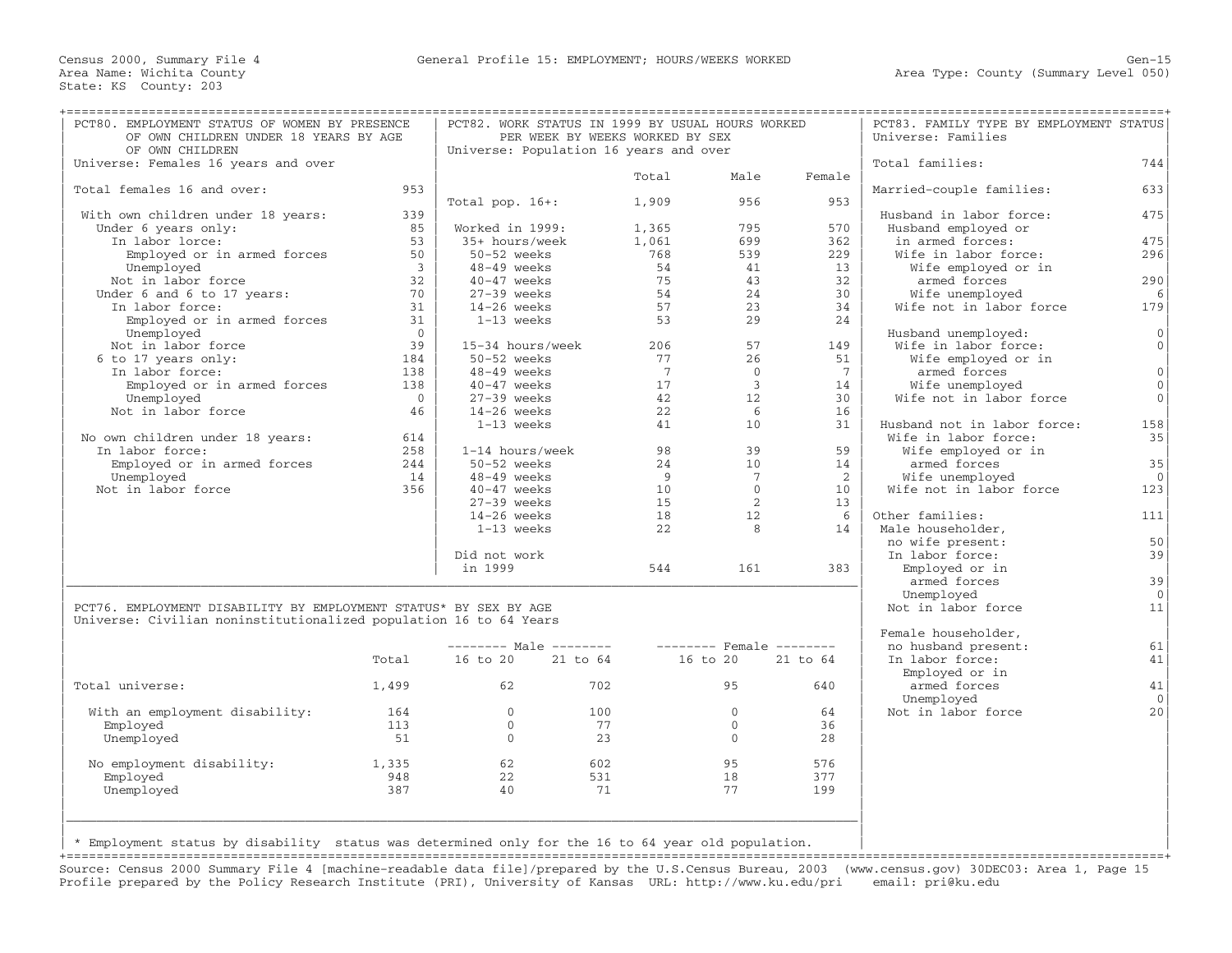| PCT85. INDUSTRY (PART 1 OF 3 - TOTAL)                    |                 |                                                              |                     |
|----------------------------------------------------------|-----------------|--------------------------------------------------------------|---------------------|
| Universe: Employed civilian population 16 years and over |                 | Pharmacies and drug stores                                   | 6                   |
|                                                          |                 | Other health and personal care stores                        | $\mathbf{0}$        |
| Total employed civilians 16 years and over:              | 1,152           | Gasoline stations                                            | $\mathbf{3}$        |
| Agriculture, forestry, fishing and hunting, & mining:    | 397             | Clothing and apparel including shoes                         | $\mathsf{O}\xspace$ |
| Agriculture, forestry, fishing and hunting               | 395             | Jewelry, luggage and leather goods                           | $\mathbf{0}$        |
| Mining                                                   | 2               | Sporting goods, cameras, and hobby and toy stores            | $\overline{0}$      |
| Construction                                             | 68              | Sewing, needlework, and piece goods                          | $\mathbf 0$         |
| Manufacturing:                                           | 50              | Music stores                                                 | $\mathbf{0}$        |
| Food                                                     | 30              | Book stores and news dealers                                 | $\mathbf{0}$        |
| Beverage and tobacco products                            | $\Omega$        | Department and other general stores                          | 12                  |
| Textile mills and textile products                       | $\overline{4}$  | Florists                                                     | $\overline{0}$      |
| Apparel                                                  | $\Omega$        | Office supplies and stationery                               | $\overline{0}$      |
| Leather and allied products                              | $\Omega$        | Used merchandise, gift, novelty, souvenir, & miscellaneous   | $\mathsf{O}\xspace$ |
| Wood products                                            | $\mathbf{0}$    | Electronic shopping and mail order houses                    | $\mathbf 1$         |
| Paper                                                    | $\Omega$        | Vending machine operators                                    | $\mathbf{0}$        |
|                                                          | $\Omega$        | Fuel dealers                                                 | $\overline{0}$      |
| Printing and related support activities                  |                 |                                                              |                     |
| Petroleum and coal products                              | $\Omega$        | Other direct selling establishments                          | $\overline{0}$      |
| Chemical                                                 | 10 <sup>°</sup> | Transportation and warehousing, and utilities:               | 103                 |
| Plastics and rubber products                             | $\Omega$        | Transportation and warehousing:                              | 88                  |
| Nonmetallic mineral products                             | $\overline{0}$  | Air transportation                                           | $\overline{0}$      |
| Metal                                                    | $\Omega$        | Rail transportation                                          | $\mathbf{1}$        |
| Machinery                                                | $\Omega$        | Water transportation                                         | $\overline{0}$      |
| Computer and electronic products                         | $\Omega$        | Truck transportation                                         | 43                  |
| Electrical equipment, appliances, and components         | $\Omega$        | U.S. Postal Service                                          | 12                  |
| Transportation equipment                                 | 5               | Other transportation                                         | $\mathbf{1}$        |
| Furniture and related products                           | $\mathbf{1}$    | Warehousing and storage                                      | 31                  |
| Miscellaneous manufacturing                              | $\overline{0}$  | Utilities                                                    | 15                  |
| Wholesale trade:                                         | 24              | Information:                                                 | 11                  |
| Motor vehicles, parts and supplies                       | $\Omega$        | Publishing, and motion picture & sound recording industries  | $\overline{a}$      |
| Furniture and home furnishings                           | $\Omega$        | Broadcasting and telecommunications                          | $\overline{7}$      |
| Lumber and construction materials                        | $\Omega$        | Information services and data processing services            | $\overline{a}$      |
| Professional and commercial equipment and supplies       | $\Omega$        | Finance, insurance, real estate and rental leasing:          | 45                  |
| Metals and minerals, except petroleum                    | $\Omega$        | Finance and insurance                                        | 36                  |
| Electrical goods                                         | $\Omega$        | Real estate and rental and leasing                           | 9                   |
|                                                          | $\Omega$        | Professional, scientific, management, administrative,        |                     |
| Hardware, plumbing and heating equipment, & supplies     | 9               |                                                              |                     |
| Machinery, equipment, and supplies                       |                 | and waste management services:                               | 17                  |
| Recyclable materials                                     | $\Omega$        | Professional, scientific, and technical services             | 13                  |
| Miscellaneous durable goods                              | $\Omega$        | Management of companies and enterprises                      | $\mathbf 0$         |
| Paper and paper products                                 | $\Omega$        | Administrative and support and waste management services     | $\overline{4}$      |
| Drugs, druggist sundries, chemicals & allied products    | $\Omega$        | Educational, health, and social services:                    | 214                 |
| Apparel, piece goods and notions                         | $\Omega$        | Educational services                                         | 127                 |
| Groceries and related products                           | $\Omega$        | Health care and social assistance:                           | 87                  |
| Farm product raw materials                               | 9               | Health care                                                  | 64                  |
| Petroleum and petroleum products                         | $\Omega$        | Social assistance                                            | 23                  |
| Alcoholic beverages                                      | $\mathbf{0}$    | Arts, entertainment, recreation, accommodation & food serv.: | 33                  |
| Farm supplies                                            | 6               | Arts, entertainment, and recreation                          | 2                   |
| Miscellaneous nondurable goods                           | $\Omega$        | Accommodation and food services                              | 31                  |
| Retail trade:                                            | 99              | Other services (except public administration):               | 48                  |
| Motor vehicle and parts dealers                          | 14              | Repair and maintenance                                       | 16                  |
| Furniture & home furnishings & household appliances      | $\Omega$        | Personal and laundry services                                | 10 <sub>1</sub>     |
| Radio, TV and computer stores                            | $\overline{2}$  | Religious, grantmaking, civic, professional, & similar org.  | 21                  |
| Building materials, hardware, lawn & garden equipment    | 33              | Private households                                           | $\mathbf{1}$        |
| Food and beverage stores                                 | 28              | Public administration                                        | 43                  |
|                                                          |                 |                                                              |                     |
|                                                          |                 |                                                              |                     |

+===================================================================================================================================================+ Source: Census 2000 Summary File 4 [machine−readable data file]/prepared by the U.S.Census Bureau, 2003 (www.census.gov) 30DEC03: Area 1, Page 16 Profile prepared by the Policy Research Institute (PRI), University of Kansas URL: http://www.ku.edu/pri email: pri@ku.edu

| | |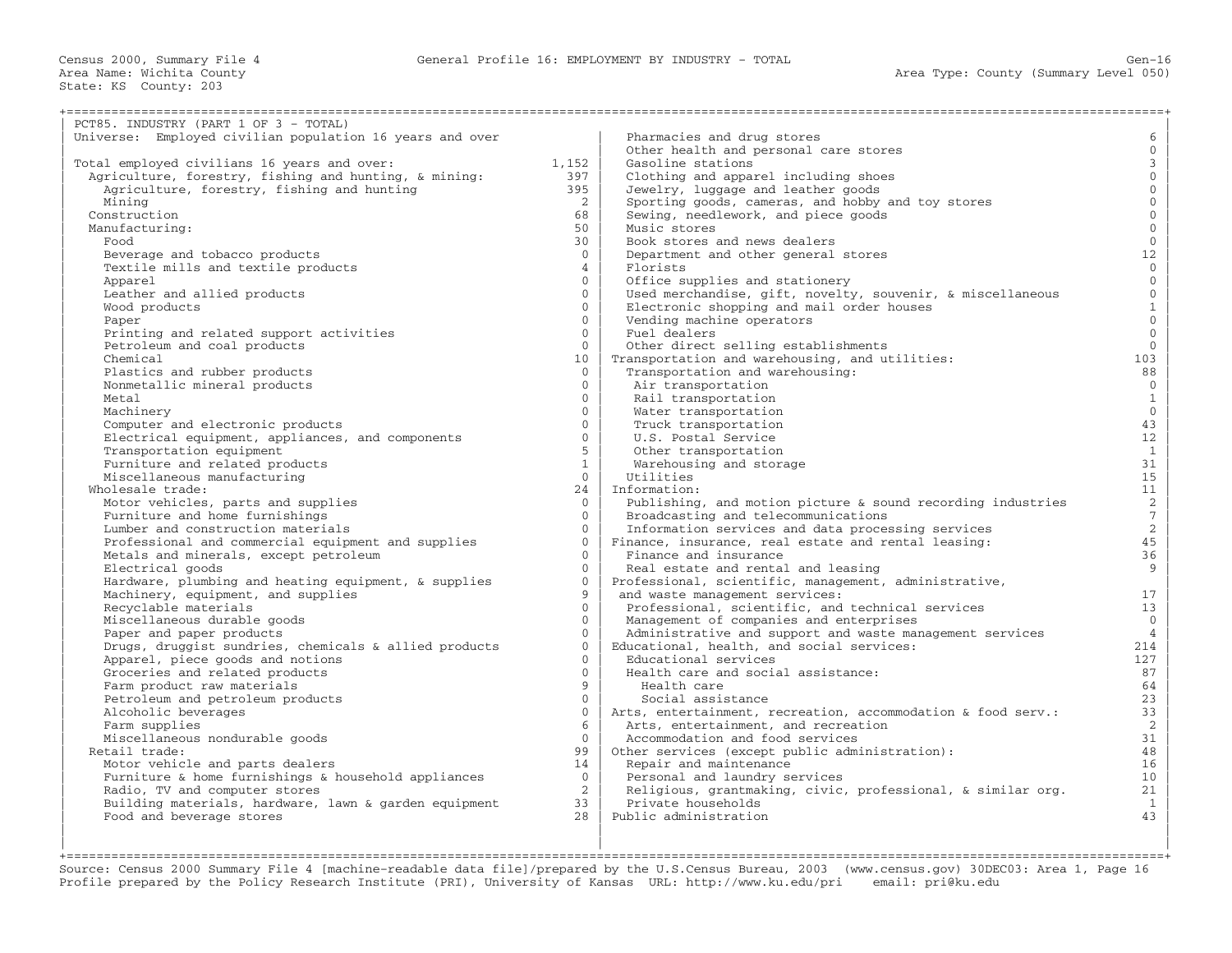| PCT85. INDUSTRY BY SEX (PART 2 OF 3 - MALES)             |                            |                                                              |                                       |
|----------------------------------------------------------|----------------------------|--------------------------------------------------------------|---------------------------------------|
| Universe: Employed civilian population 16 years and over |                            | Pharmacies and drug stores                                   | $\mathbf{0}$                          |
|                                                          |                            | Other health and personal care stores                        | $\Omega$                              |
| Males:                                                   | 689                        | Gasoline stations                                            | $\mathbf{0}$                          |
| Agriculture, forestry, fishing and hunting, & mining:    | 342                        | Clothing and apparel including shoes                         | $\mathbf{0}$                          |
| Agriculture, forestry, fishing and hunting               | 340                        | Jewelry, luggage and leather goods                           | $\mathbf{0}$                          |
| Mining                                                   | 2                          | Sporting goods, cameras, and hobby and toy stores            | $\mathbf{0}$                          |
| Construction                                             |                            | Sewing, needlework, and piece goods                          | $\mathbf 0$                           |
| Manufacturing:                                           | 61<br>41                   | Music stores                                                 | $\mathbf{0}$                          |
| Food                                                     | 25                         | Book stores and news dealers                                 | $\overline{0}$                        |
|                                                          | $\Omega$                   |                                                              |                                       |
| Beverage and tobacco products                            |                            | Department and other general stores                          | $\begin{array}{c} 5 \\ 0 \end{array}$ |
| Textile mills and textile products                       | $\overline{4}$<br>$\Omega$ | Florists                                                     |                                       |
| Apparel                                                  |                            | Office supplies and stationery                               | $\mathbf 0$                           |
| Leather and allied products                              | $\Omega$                   | Used merchandise, gift, novelty, souvenir, & miscellaneous   | $\mathsf{O}\xspace$                   |
| Wood products                                            | $\mathbf{0}$               | Electronic shopping and mail order houses                    | $\mathbf{1}$                          |
| Paper                                                    | $\Omega$                   | Vending machine operators                                    | $\mathbf{0}$                          |
| Printing and related support activities                  | $\Omega$                   | Fuel dealers                                                 | $\mathbf{0}$                          |
| Petroleum and coal products                              | $\Omega$                   | Other direct selling establishments                          | $\mathbf{0}$                          |
| Chemical                                                 | 6                          | Transportation and warehousing, and utilities:               | 71                                    |
| Plastics and rubber products                             | $\Omega$                   | Transportation and warehousing:                              | 58                                    |
| Nonmetallic mineral products                             | $\Omega$                   | Air transportation                                           | $\overline{0}$                        |
| Metal                                                    | $\Omega$                   | Rail transportation                                          | $\mathbf{1}$                          |
| Machinery                                                | $\Omega$                   | Water transportation                                         | $\overline{0}$                        |
| Computer and electronic products                         | $\Omega$                   | Truck transportation                                         | 34                                    |
| Electrical equipment, appliances, and components         | $\Omega$                   | U.S. Postal Service                                          | $\overline{3}$                        |
| Transportation equipment                                 | 5                          | Other transportation                                         | $\,1\,$                               |
| Furniture and related products                           | $\mathbf{1}$               | Warehousing and storage                                      | 19                                    |
| Miscellaneous manufacturing                              | $\overline{0}$             | Utilities                                                    | 13                                    |
| Wholesale trade:                                         | 17                         | Information:                                                 | $6\overline{6}$                       |
| Motor vehicles, parts and supplies                       | $\Omega$                   | Publishing, and motion picture & sound recording industries  | $\mathbf 0$                           |
| Furniture and home furnishings                           | $\Omega$                   | Broadcasting and telecommunications                          | 6                                     |
| Lumber and construction materials                        | $\Omega$                   | Information services and data processing services            | $\overline{0}$                        |
| Professional and commercial equipment and supplies       | $\Omega$                   | Finance, insurance, real estate and rental leasing:          | 14                                    |
| Metals and minerals, except petroleum                    | $\Omega$                   | Finance and insurance                                        | 10                                    |
| Electrical goods                                         | $\Omega$                   | Real estate and rental and leasing                           | $\overline{4}$                        |
| Hardware, plumbing and heating equipment, & supplies     | $\Omega$                   | Professional, scientific, management, administrative,        |                                       |
| Machinery, equipment, and supplies                       | 6                          | and waste management services:                               | $\mathbf{3}$                          |
| Recyclable materials                                     | $\Omega$                   | Professional, scientific, and technical services             | $\overline{c}$                        |
| Miscellaneous durable goods                              | $\Omega$                   | Management of companies and enterprises                      | $\mathbb O$                           |
| Paper and paper products                                 | $\Omega$                   | Administrative and support and waste management services     | $\mathbf{1}$                          |
| Drugs, druggist sundries, chemicals & allied products    | $\Omega$                   | Educational, health, and social services:                    | 36                                    |
| Apparel, piece goods and notions                         | $\Omega$                   | Educational services                                         | 21                                    |
| Groceries and related products                           | $\Omega$                   | Health care and social assistance:                           | 15                                    |
| Farm product raw materials                               | $7^{\circ}$                | Health care                                                  | 15                                    |
| Petroleum and petroleum products                         | $\Omega$                   | Social assistance                                            | $\mathbf{0}$                          |
| Alcoholic beverages                                      | $\mathbf{0}$               | Arts, entertainment, recreation, accommodation & food serv.: | 14                                    |
| Farm supplies                                            | $\overline{4}$             | Arts, entertainment, and recreation                          | 2                                     |
| Miscellaneous nondurable goods                           | $\Omega$                   | Accommodation and food services                              | 12 <sup>°</sup>                       |
| Retail trade:                                            | 47                         | Other services (except public administration):               | 17                                    |
| Motor vehicle and parts dealers                          | 13 <sup>1</sup>            | Repair and maintenance                                       | $\overline{9}$                        |
| Furniture & home furnishings & household appliances      | $\Omega$                   | Personal and laundry services                                | $\overline{0}$                        |
| Radio, TV and computer stores                            | $\Omega$                   | Religious, grantmaking, civic, professional, & similar org.  | 8                                     |
| Building materials, hardware, lawn & garden equipment    | 20                         | Private households                                           | $\overline{0}$                        |
| Food and beverage stores                                 | $\mathcal{R}$              | Public administration                                        | 20                                    |
|                                                          |                            |                                                              |                                       |
|                                                          |                            |                                                              |                                       |

+===================================================================================================================================================+ Source: Census 2000 Summary File 4 [machine−readable data file]/prepared by the U.S.Census Bureau, 2003 (www.census.gov) 30DEC03: Area 1, Page 17 Profile prepared by the Policy Research Institute (PRI), University of Kansas URL: http://www.ku.edu/pri email: pri@ku.edu

| | |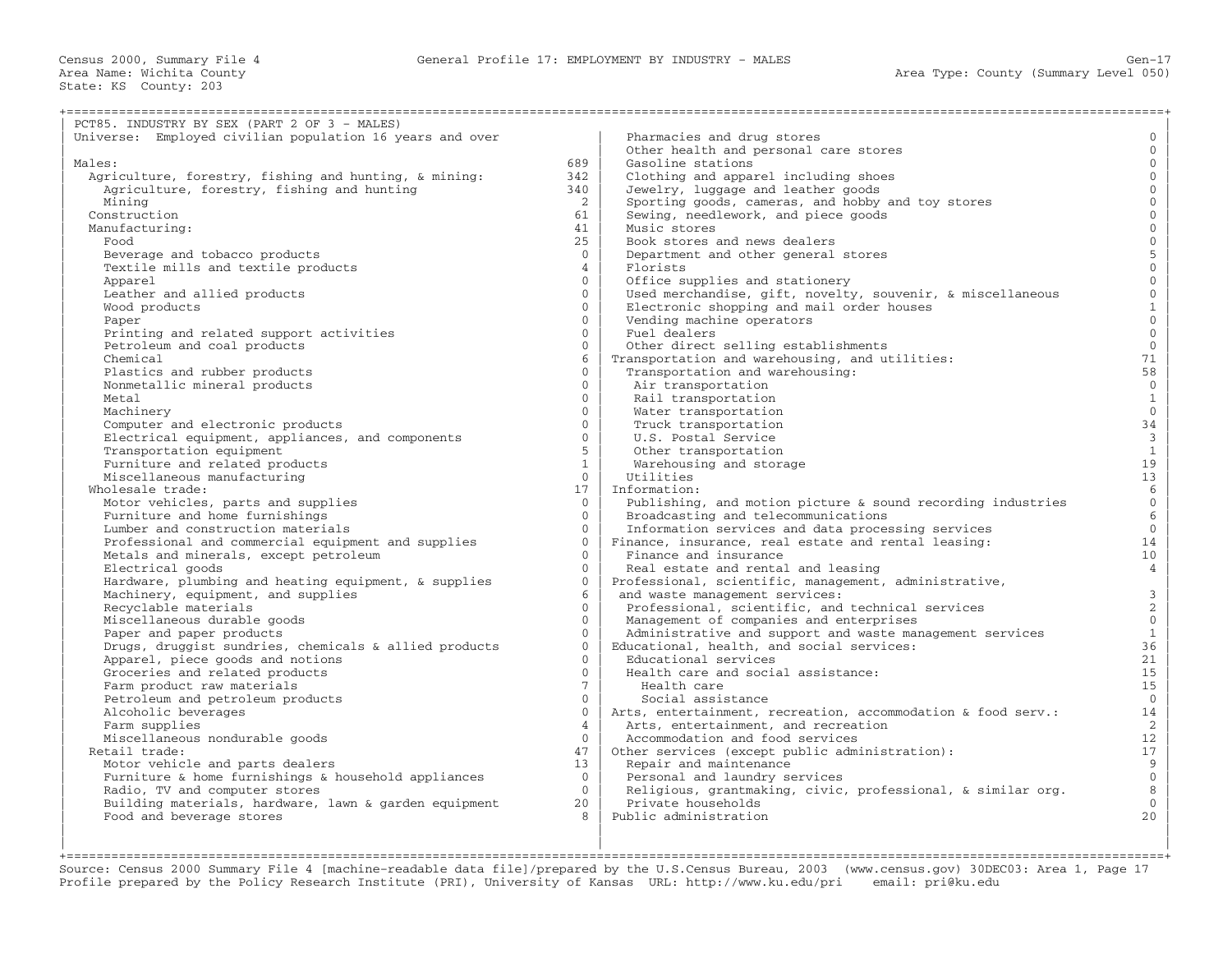| PCT85. INDUSTRY BY SEX (PART 3 OF 3 - FEMALES)                                             |                            |                                                                                                     |                                                 |
|--------------------------------------------------------------------------------------------|----------------------------|-----------------------------------------------------------------------------------------------------|-------------------------------------------------|
| Universe: Employed civilian population 16 years and over                                   |                            | Pharmacies and drug stores                                                                          | 6                                               |
|                                                                                            |                            | Other health and personal care stores                                                               | $\mathbf 0$                                     |
| Females:                                                                                   | 463                        | Gasoline stations                                                                                   | $\mathbf{3}$                                    |
| Agriculture, forestry, fishing and hunting, & mining:                                      | 55                         | Clothing and apparel including shoes                                                                | $\mathbf{0}$                                    |
| Agriculture, forestry, fishing and hunting                                                 | 55                         | Jewelry, luggage and leather goods                                                                  | $\mathbf{0}$                                    |
| Mining                                                                                     | $\overline{0}$             | Sporting goods, cameras, and hobby and toy stores                                                   | $\overline{0}$                                  |
| Construction                                                                               | $7\phantom{.0}$            | Sewing, needlework, and piece goods                                                                 | $\overline{0}$                                  |
| Manufacturing:                                                                             | 9                          | Music stores                                                                                        | $\overline{0}$                                  |
| Food                                                                                       | 5                          | Book stores and news dealers                                                                        | $\mathsf{O}\xspace$                             |
| Beverage and tobacco products                                                              | $\Omega$                   | Department and other general stores                                                                 | $\overline{7}$                                  |
| Textile mills and textile products                                                         | $\Omega$                   | Florists                                                                                            | $\mathbf 0$                                     |
| Apparel                                                                                    | $\Omega$                   | Office supplies and stationery                                                                      | $\overline{0}$                                  |
| Leather and allied products                                                                | $\Omega$                   | Used merchandise, gift, novelty, souvenir, & miscellaneous                                          | $\mathbf 0$                                     |
| Wood products                                                                              | $\Omega$                   | Electronic shopping and mail order houses                                                           | $\mathbf{0}$                                    |
| Paper                                                                                      | $\Omega$                   | Vending machine operators                                                                           | $\overline{0}$                                  |
| Printing and related support activities                                                    | $\Omega$                   | Fuel dealers                                                                                        | $\mathbf{0}$                                    |
| Petroleum and coal products                                                                | $\Omega$                   | Other direct selling establishments                                                                 | $\mathbb O$                                     |
| Chemical                                                                                   | $\overline{4}$             | Transportation and warehousing, and utilities:                                                      | 32                                              |
| Plastics and rubber products                                                               | $\Omega$                   | Transportation and warehousing:                                                                     | 30                                              |
| Nonmetallic mineral products                                                               | $\Omega$                   | Air transportation                                                                                  | $\overline{0}$                                  |
| Metal                                                                                      | $\Omega$                   | Rail transportation                                                                                 | $\overline{0}$                                  |
| Machinery                                                                                  | $\Omega$                   | Water transportation                                                                                | $\mathsf{O}\xspace$                             |
| Computer and electronic products                                                           | $\Omega$                   | Truck transportation                                                                                |                                                 |
| Electrical equipment, appliances, and components                                           | $\Omega$                   | U.S. Postal Service                                                                                 | $\frac{9}{9}$                                   |
| Transportation equipment                                                                   | $\Omega$                   | Other transportation                                                                                | $\,0\,$                                         |
| Furniture and related products                                                             | $\Omega$                   | Warehousing and storage                                                                             | $12\,$                                          |
| Miscellaneous manufacturing                                                                | $\Omega$                   | Utilities                                                                                           |                                                 |
| Wholesale trade:                                                                           | $7\overline{ }$            | Information:                                                                                        | $\begin{array}{c} 2 \\ 5 \\ 2 \\ 1 \end{array}$ |
| Motor vehicles, parts and supplies                                                         | $\Omega$                   | Publishing, and motion picture $\&$ sound recording industries                                      |                                                 |
| Furniture and home furnishings                                                             | $\Omega$                   | Broadcasting and telecommunications                                                                 |                                                 |
| Lumber and construction materials                                                          | $\Omega$                   | Information services and data processing services                                                   | $\overline{c}$                                  |
| Professional and commercial equipment and supplies                                         | $\Omega$                   | Finance, insurance, real estate and rental leasing:                                                 | 31                                              |
| Metals and minerals, except petroleum                                                      | $\Omega$                   | Finance and insurance                                                                               | 26                                              |
| Electrical goods                                                                           | $\Omega$                   | Real estate and rental and leasing                                                                  | 5 <sup>5</sup>                                  |
|                                                                                            | $\Omega$                   | Professional, scientific, management, administrative,                                               |                                                 |
| Hardware, plumbing and heating equipment, & supplies<br>Machinery, equipment, and supplies | 3                          | and waste management services:                                                                      | 14                                              |
| Recyclable materials                                                                       | $\Omega$                   |                                                                                                     | 11                                              |
|                                                                                            | $\Omega$                   | Professional, scientific, and technical services                                                    | $\mathbb O$                                     |
| Miscellaneous durable goods                                                                | $\Omega$                   | Management of companies and enterprises<br>Administrative and support and waste management services | $\overline{3}$                                  |
| Paper and paper products                                                                   | $\Omega$                   | Educational, health, and social services:                                                           | 178                                             |
| Drugs, druggist sundries, chemicals & allied products                                      | $\Omega$                   | Educational services                                                                                | 106                                             |
| Apparel, piece goods and notions                                                           | $\Omega$                   |                                                                                                     |                                                 |
| Groceries and related products                                                             |                            | Health care and social assistance:                                                                  | 72                                              |
| Farm product raw materials                                                                 | $\overline{2}$<br>$\Omega$ | Health care                                                                                         | 49<br>23                                        |
| Petroleum and petroleum products                                                           | $\Omega$                   | Social assistance                                                                                   |                                                 |
| Alcoholic beverages                                                                        | $\overline{2}$             | Arts, entertainment, recreation, accommodation & food serv.:                                        | 19<br>$\overline{0}$                            |
| Farm supplies                                                                              | $\Omega$                   | Arts, entertainment, and recreation                                                                 |                                                 |
| Miscellaneous nondurable goods                                                             |                            | Accommodation and food services                                                                     | 19                                              |
| Retail trade:                                                                              | 52                         | Other services (except public administration):                                                      | 31                                              |
| Motor vehicle and parts dealers                                                            | $\mathbf{1}$               | Repair and maintenance                                                                              | $7\phantom{.0}$                                 |
| Furniture & home furnishings & household appliances                                        | $\Omega$                   | Personal and laundry services                                                                       | 10 <sup>°</sup>                                 |
| Radio, TV and computer stores                                                              | $\overline{2}$             | Religious, grantmaking, civic, professional, & similar org.                                         | 13                                              |
| Building materials, hardware, lawn & garden equipment                                      | 13                         | Private households                                                                                  | $\mathbf{1}$                                    |
| Food and beverage stores                                                                   | 2.0                        | Public administration                                                                               | 23                                              |
|                                                                                            |                            |                                                                                                     |                                                 |
|                                                                                            |                            |                                                                                                     |                                                 |

+===================================================================================================================================================+ Source: Census 2000 Summary File 4 [machine−readable data file]/prepared by the U.S.Census Bureau, 2003 (www.census.gov) 30DEC03: Area 1, Page 18 Profile prepared by the Policy Research Institute (PRI), University of Kansas URL: http://www.ku.edu/pri email: pri@ku.edu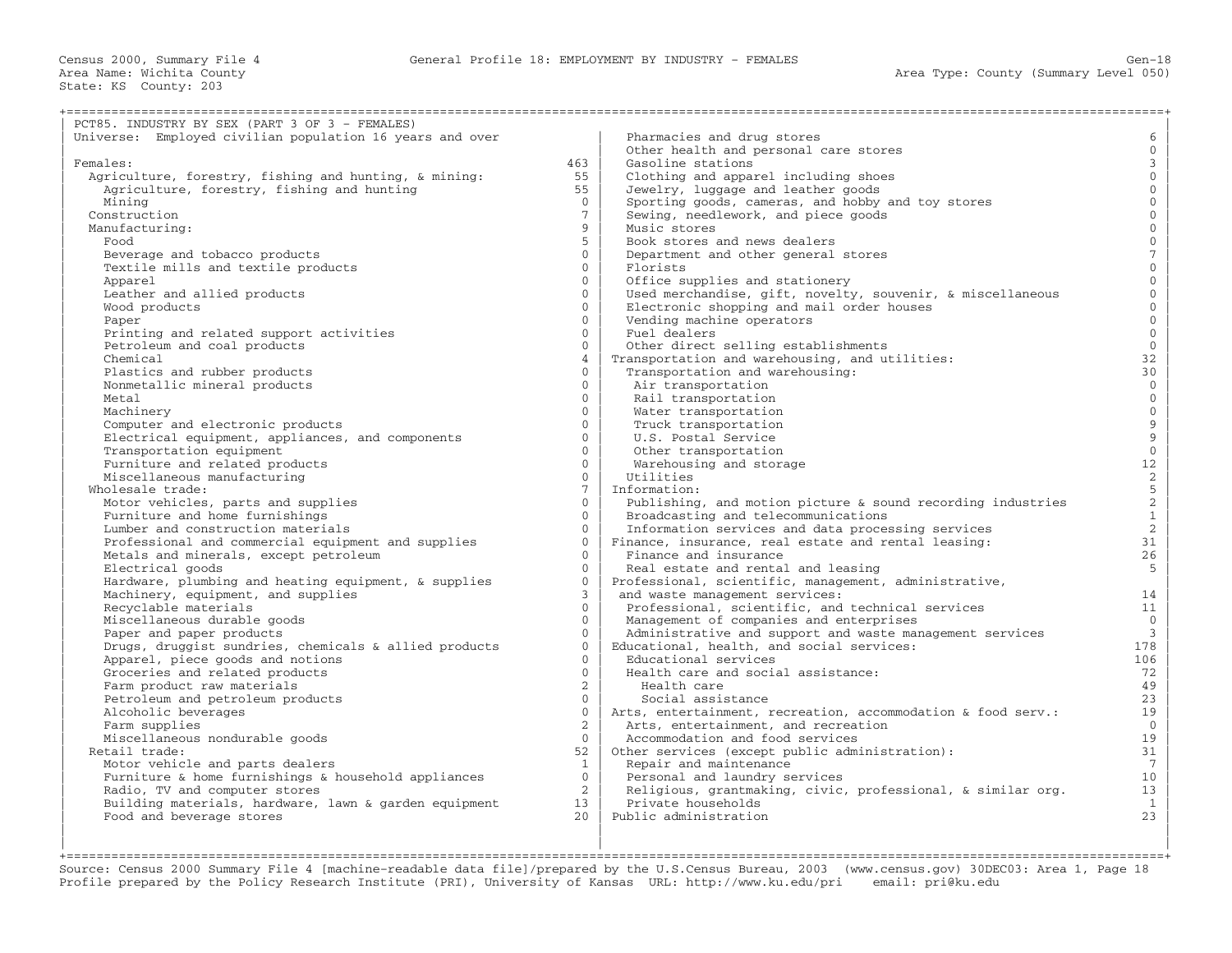| PCT86. OCCUPATION BY SEX (PART 1 OF 3)                         |                 |       |                 |       |                |       |
|----------------------------------------------------------------|-----------------|-------|-----------------|-------|----------------|-------|
| Universe: Employed civilian population 16 years and over       | Total           | Pct.  | Males           | Pct.  | Females        | Pct.  |
|                                                                |                 |       |                 |       |                |       |
| Total employed civilians 16 years and over:                    | 1,152           | 100.0 | 689             | 100.0 | 463            | 100.0 |
| Management, professional, and related occupations:             | 363             | 31.5  | 235             | 34.1  | 128            | 27.6  |
| Management, business, and financial operations occupations:    | 223             | 19.4  | 205             | 29.8  | 18             | 3.9   |
| Management occupations:                                        | 208             | 18.1  | 200             | 29.0  | 8              | 1.7   |
| Top executives                                                 | $7^{\circ}$     | 0.6   | $7\phantom{.0}$ | 1.0   | $\Omega$       | 0.0   |
| Advertising, marketing, promotions, public relations,          |                 |       |                 |       |                |       |
| and sales managers                                             | 5               | 0.4   | 5               | 0.7   | $\mathbf{0}$   | 0.0   |
| Financial managers                                             | $\mathbf{3}$    | 0.3   | $\overline{2}$  | 0.3   | $\mathbf{1}$   | 0.2   |
| Operations specialties managers, except financial managers     | $\overline{4}$  | 0.3   | $\overline{4}$  | 0.6   | $\Omega$       | 0.0   |
| Farmers and farm managers                                      | 165             | 14.3  | 165             | 23.9  | $\Omega$       | 0.0   |
| Other management occupations, except farmers and farm managers | 24              | 2.1   | 17              | 2.5   | $7^{\circ}$    | 1.5   |
| Business and financial operations occupations:                 | 15              | 1.3   | -5              | 0.7   | 10             | 2.2   |
| Business operations specialists                                | -5              | 0.4   | 5               | 0.7   | $\Omega$       | 0.0   |
| Financial specialists:                                         | 10 <sup>1</sup> | 0.9   | $\Omega$        | 0.0   | 10             | 2.2   |
| Accountants and auditors                                       | .5              | 0.4   | $\Omega$        | 0.0   | .5             | 1.1   |
| Other financial specialists                                    | 5               | 0.4   | $\circ$         | 0.0   | $-5$           | 1.1   |
| Professional and related occupations:                          | 140             | 12.2  | 30              | 4.4   | 110            | 23.8  |
| Computer and mathematical occupations:                         | 1               | 0.1   | $\Omega$        | 0.0   | 1              | 0.2   |
| Computer specialists                                           | $\mathbf{1}$    | 0.1   | $\Omega$        | 0.0   | $\overline{1}$ | 0.2   |
| Mathematical science occupations                               | $\Omega$        | 0.0   | $\Omega$        | 0.0   | $\Omega$       | 0.0   |
| Architecture and engineering occupations:                      | $\Omega$        | 0.0   | $\Omega$        | 0.0   | $\Omega$       | 0.0   |
| Architects, surveyors, and cartographers                       | $\Omega$        | 0.0   | $\circ$         | 0.0   | $\Omega$       | 0.0   |
| Engineers                                                      | $\Omega$        | 0.0   | $\Omega$        | 0.0   | $\Omega$       | 0.0   |
| Drafters, engineering, and mapping technicians                 | $\Omega$        | 0.0   | $\Omega$        | 0.0   | $\Omega$       | 0.0   |
| Life, physical, and social science occupations:                | $\mathbf{0}$    | 0.0   | $\circ$         | 0.0   | $\mathbf{0}$   | 0.0   |
| Life and physical scientists                                   | $\Omega$        | 0.0   | $\Omega$        | 0.0   | $\Omega$       | 0.0   |
| Social scientists and related workers                          | $\Omega$        | 0.0   | $\Omega$        | 0.0   | $\Omega$       | 0.0   |
| Life, physical, and social science technicians                 | $\Omega$        | 0.0   | $\Omega$        | 0.0   | $\Omega$       | 0.0   |
| Community and social services occupations:                     | 15              | 1.3   | 6               | 0.9   | 9              | 1.9   |
| Counselors, social workers, and other                          |                 |       |                 |       |                |       |
| community and social service specialists                       | $\overline{4}$  | 0.3   | $\mathbf{0}$    | 0.0   | $\overline{4}$ | 0.9   |
| Religious workers                                              | 11              | 1.0   | 6               | 0.9   | 5              | 1.1   |
| Legal occupations:                                             | 3               | 0.3   | $\Omega$        | 0.0   | 3              | 0.6   |
| Lawyers                                                        | $\Omega$        | 0.0   | $\Omega$        | 0.0   | $\Omega$       | 0.0   |
| Judges, magistrates, and other judicial workers                | $\Omega$        | 0.0   | $\circ$         | 0.0   | $\Omega$       | 0.0   |
|                                                                | $\mathbf{3}$    | 0.3   | $\Omega$        | 0.0   | $\mathbf{3}$   | 0.6   |
| Legal support workers                                          | 82              | 7.1   | 13              | 1.9   | 69             | 14.9  |
| Education, training, and library occupations:                  |                 |       |                 |       |                |       |
| Postsecondary teachers                                         | 5               | 0.4   | $\Omega$        | 0.0   | -5             | 1.1   |
| Teachers, primary, secondary, and special education:           | 59              | 5.1   | 13              | 1.9   | 46             | 9.9   |
| Teachers, preschool, kindergarten,                             |                 |       |                 |       |                |       |
| elementary, and middle school                                  | 34              | 3.0   | $\overline{4}$  | 0.6   | 30             | 6.5   |
| Teachers, secondary school                                     | 23              | 2.0   | 9               | 1.3   | 14             | 3.0   |
| Teachers, special education                                    | $\overline{2}$  | 0.2   | $\Omega$        | 0.0   | $\overline{2}$ | 0.4   |
| Librarians, curators, and archivists                           | 10 <sup>°</sup> | 0.9   | $\Omega$        | 0.0   | 10             | 2.2   |
| Other teachers, instructors, education,                        |                 |       |                 |       |                |       |
| training, and library occupations                              | 8               | 0.7   | $\Omega$        | 0.0   | 8              | 1.7   |
| Arts, design, entertainment, sports, and media occupations:    | $\overline{2}$  | 0.2   | $\Omega$        | 0.0   | $2^{1}$        | 0.4   |
| Art and design workers                                         | $\mathbf{2}$    | 0.2   | $\Omega$        | 0.0   | $\overline{2}$ | 0.4   |
| Entertainers and performers, sports, and related workers       | $\Omega$        | 0.0   | $\Omega$        | 0.0   | $\mathbf{0}$   | 0.0   |
| Media and communications workers                               | $\Omega$        | 0.0   | $\Omega$        | 0.0   | $\Omega$       | 0.0   |
|                                                                |                 |       |                 |       |                |       |

+===================================================================================================================================================+ Source: Census 2000 Summary File 4 [machine−readable data file]/prepared by the U.S.Census Bureau, 2003 (www.census.gov) 30DEC03: Area 1, Page 19 Profile prepared by the Policy Research Institute (PRI), University of Kansas URL: http://www.ku.edu/pri email: pri@ku.edu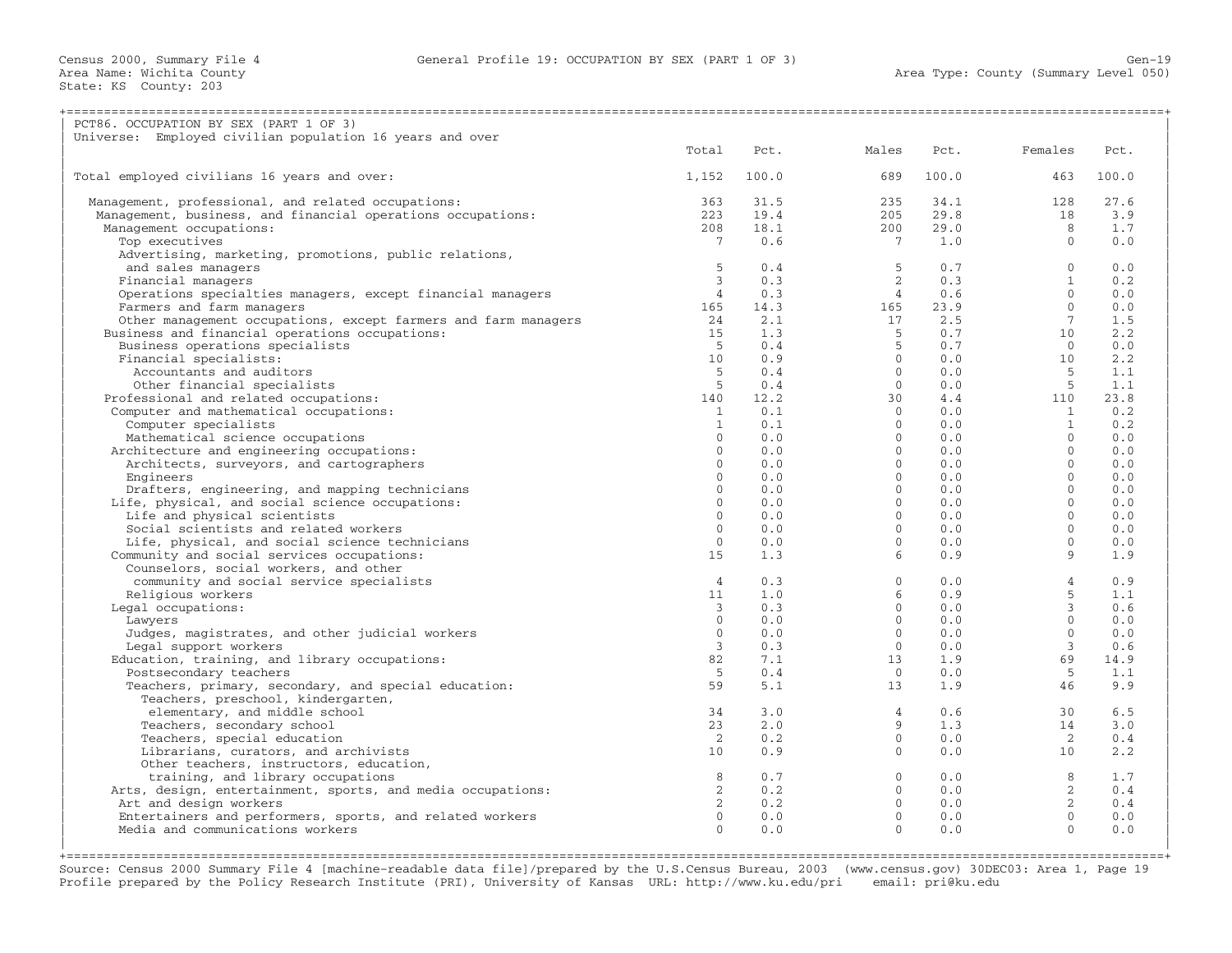| PCT86. OCCUPATION BY SEX (PART 2 OF 3)                      |                 |      |                 |      |                         |             |
|-------------------------------------------------------------|-----------------|------|-----------------|------|-------------------------|-------------|
| Universe: Employed civilian population 16 years and over    |                 |      |                 |      |                         |             |
|                                                             | Total           | Pct. | Males           | Pct. | Females                 | Pct.        |
|                                                             | 37              | 3.2  | 11              | 1.6  | 26                      | 5.6         |
| Healthcare practitioners and technical occupations:         |                 |      |                 |      |                         |             |
| Health diagnosing and treating practitioners                | 26              | 2.3  |                 | 1.0  |                         |             |
| and technical occupations:                                  |                 |      | $7\overline{ }$ |      | 19                      | 4.1         |
| Physicians and surgeons                                     | $\overline{2}$  | 0.2  | $\overline{2}$  | 0.3  | $\Omega$                | 0.0         |
| Registered nurses                                           | 16              | 1.4  | $\mathbf{3}$    | 0.4  | 13 <sup>°</sup>         | 2.8         |
| Therapists                                                  | $\overline{3}$  | 0.3  | $\Omega$        | 0.0  | $\overline{\mathbf{3}}$ | 0.6         |
| Other health diagnosing and treating                        |                 |      |                 |      |                         |             |
| practitioners and technical occupations                     | 5               | 0.4  | 2               | 0.3  | $\mathbf{3}$            | 0.6         |
| Health technologists and technicians                        | 11              | 1.0  | $\overline{4}$  | 0.6  | $7\phantom{.0}$         | 1.5         |
| Service occupations:                                        | 138             | 12.0 | 38              | 5.5  | 100                     | 21.6        |
| Healthcare support occupations:                             | 25              | 2.2  | $\Omega$        | 0.0  | 25                      | 5.4         |
| Nursing, psychiatric, and home health aides                 | 18              | 1.6  | $\Omega$        | 0.0  | 18                      | 3.9         |
| Occupational & physical therapist assistants & aides        | $\circ$         | 0.0  | $\Omega$        | 0.0  | $\bigcirc$              | 0.0         |
| Other healthcare support occupations                        | $7^{\circ}$     | 0.6  | $\overline{0}$  | 0.0  | $7\overline{ }$         | 1.5         |
| Protective service occupations:                             | 15              | 1.3  | 15              | 2.2  | $\Omega$                | 0.0         |
| Fire fighting and prevention workers, including             |                 |      |                 |      |                         |             |
| supervisors                                                 | $\Omega$        | 0.0  | $\overline{0}$  | 0.0  | $\Omega$                | 0.0         |
| Law enforcement workers, including supervisors              | 11              | 1.0  | 11              | 1.6  | $\Omega$                | 0.0         |
| Other protective service workers, including                 |                 |      |                 |      |                         |             |
| supervisors                                                 | $\overline{4}$  | 0.3  | $\overline{4}$  | 0.6  | $\Omega$                | 0.0         |
| Food preparation and serving related occupations:           | 39              | 3.4  | 9               | 1.3  | 30                      | 6.5         |
| Cooks and food preparation workers                          | 15              | 1.3  | $\mathcal{E}$   | 0.4  | 12                      | 2.6         |
| Waiters and waitresses                                      | 17              | 1.5  | $\overline{4}$  | 0.6  | 13                      | 2.8         |
| Food and beverage serving workers, except                   |                 |      |                 |      |                         |             |
| waiters and waitresses                                      | $\mathbf{3}$    | 0.3  | $\mathbf{0}$    | 0.0  | $\mathbf{3}$            | 0.6         |
| Other food preparation and serving workers,                 |                 |      |                 |      |                         |             |
| including supervisors                                       | $\overline{4}$  | 0.3  | $2^{\circ}$     | 0.3  | $\overline{2}$          | 0.4         |
| Building $\&$ grounds cleaning $\&$ maintenance occupations | 24              | 2.1  | 14              | 2.0  | 10                      | 2.2         |
| Personal care and service occupations:                      | 35              | 3.0  | $\Omega$        | 0.0  | 35                      | 7.6         |
| Personal appearance workers                                 | 10              | 0.9  | $\Omega$        | 0.0  | 10                      | 2.2         |
|                                                             | $\Omega$        | 0.0  | $\Omega$        | 0.0  | $\bigcirc$              | 0.0         |
| Transportation, tourism, and lodging attendants             |                 |      | $\Omega$        |      |                         |             |
| Child care workers                                          | 18              | 1.6  |                 | 0.0  | 18                      | 3.9         |
| Supervisors and other personal care and service             |                 |      |                 |      |                         |             |
| workers, except child care workers                          | $7\phantom{.0}$ | 0.6  | $\Omega$        | 0.0  | $7\phantom{.0}$         | 1.5         |
| Sales and office occupations:                               | 225             | 19.5 | 57              | 8.3  | 168                     | 36.3        |
| Sales and related occupations:                              | 87              | 7.6  | 39              | 5.7  | 48                      | 10.4        |
| Cashiers                                                    | 19              | 1.6  | $\overline{0}$  | 0.0  | 19                      | 4.1         |
| Retail sales workers, except cashiers                       | 21              | 1.8  | 10              | 1.5  | 11                      | $2 \cdot 4$ |
| Sales representatives, services, wholesale and              |                 |      |                 |      |                         |             |
| manufacturing                                               | 10              | 0.9  | 5               | 0.7  | 5                       | 1.1         |
| Other sales and related occupations, including              |                 |      |                 |      |                         |             |
| supervisors                                                 | 37              | 3.2  | 24              | 3.5  | 13                      | 2.8         |
| Office and administrative support occupations:              | 138             | 12.0 | 18              | 2.6  | 120                     | 25.9        |
| Communications equipment operators                          | $\mathbf{0}$    | 0.0  | $\Omega$        | 0.0  | $\Omega$                | 0.0         |
| Financial clerks, except bookkeeping,                       |                 |      |                 |      |                         |             |
| accounting and auditing clerks                              | 9               | 0.8  | $\overline{0}$  | 0.0  | 9                       | 1.9         |
| Bookkeeping, accounting, and auditing clerks                | 20              | 1.7  | $\mathbf{1}$    | 0.1  | 19                      | 4.1         |
| Information and record clerks, except customer              |                 |      |                 |      |                         |             |
| service representatives                                     | 11              | 1.0  | $\mathbf{0}$    | 0.0  | 11                      | 2.4         |
| Customer service representatives                            | $\mathbf{0}$    | 0.0  | $\Omega$        | 0.0  | $\overline{0}$          | 0.0         |
|                                                             |                 |      |                 |      |                         |             |
|                                                             |                 |      |                 |      |                         |             |

+===================================================================================================================================================+ Source: Census 2000 Summary File 4 [machine−readable data file]/prepared by the U.S.Census Bureau, 2003 (www.census.gov) 30DEC03: Area 1, Page 20 Profile prepared by the Policy Research Institute (PRI), University of Kansas URL: http://www.ku.edu/pri email: pri@ku.edu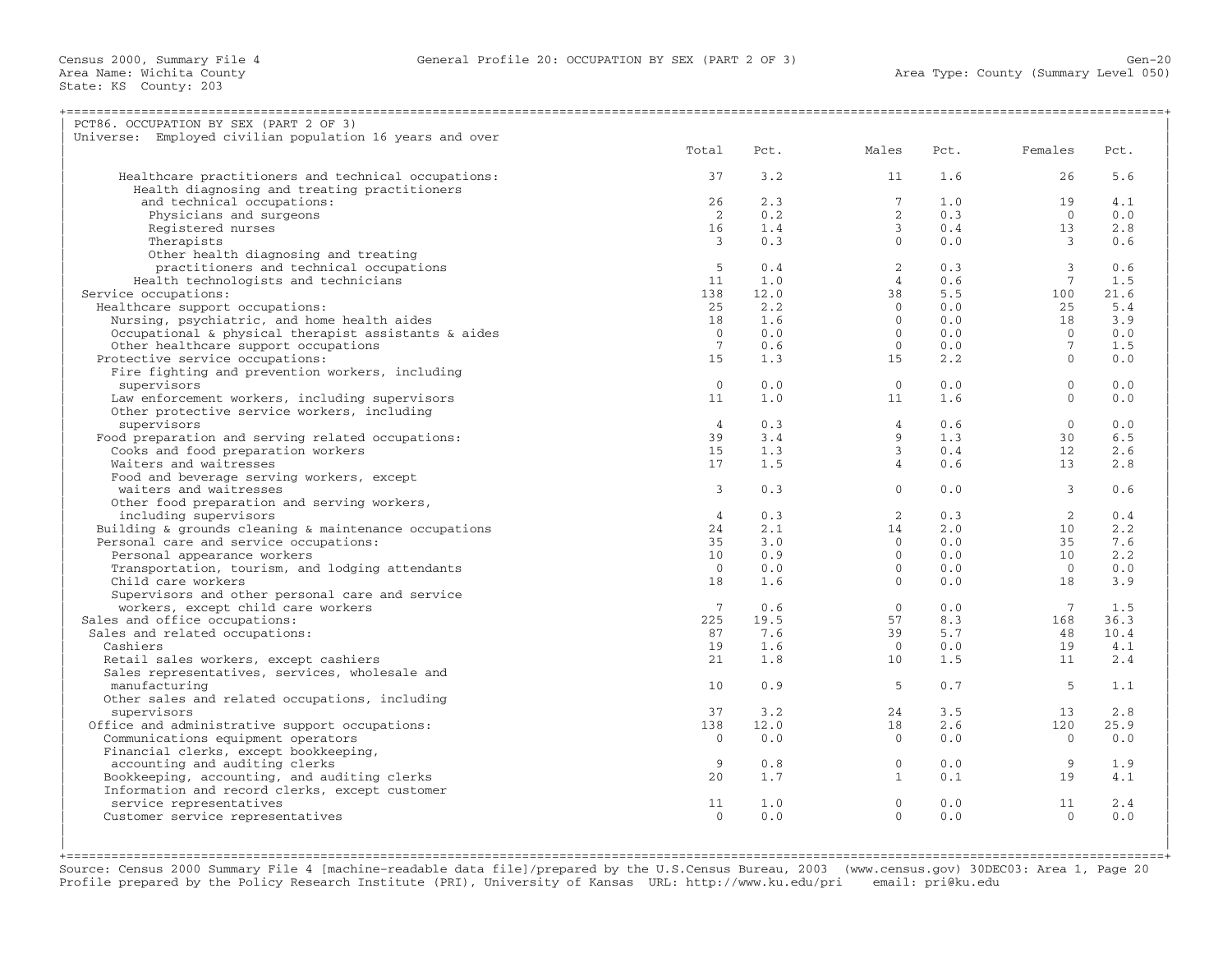| PCT86. OCCUPATION BY SEX (PART 3 OF 3)                       |                 |      |                 |      |                  |      |
|--------------------------------------------------------------|-----------------|------|-----------------|------|------------------|------|
| Universe: Employed civilian population 16 years and over     |                 |      |                 |      |                  |      |
|                                                              | Total           | Pct. | Males           | Pct. | Females          | Pct. |
|                                                              |                 |      |                 |      |                  |      |
| Office and administrative support occupations (continued):   |                 |      |                 |      |                  |      |
| Material recording, scheduling, dispatching,                 |                 |      |                 |      |                  |      |
| and distributing workers                                     | 25              | 2.2  | $7^{\circ}$     | 1.0  | 18               | 3.9  |
| Secretaries and administrative assistants                    | 46              | 4.0  | $\overline{4}$  | 0.6  | 42               | 9.1  |
| Other office and administrative support workers,             |                 |      |                 |      |                  |      |
| including supervisors                                        | 27              | 2.3  | 6               | 0.9  | 21               | 4.5  |
| Farming, fishing, and forestry occupations:                  | 165             | 14.3 | 134             | 19.4 | 31               | 6.7  |
| Agricultural workers, including supervisors                  | 165             | 14.3 | 134             | 19.4 | 31               | 6.7  |
| Fishing, hunting, and forestry occupations                   | $\overline{0}$  | 0.0  | $\bigcirc$      | 0.0  | $\Omega$         | 0.0  |
| Construction, extraction, and maintenance occupations:       | 103             | 8.9  | 95              | 13.8 | 8                | 1.7  |
| Construction and extraction occupations:                     | 37              | 3.2  | 36              | 5.2  | $\mathbf{1}$     | 0.2  |
| Supervisors, construction and extraction workers             | $\overline{7}$  | 0.6  | $7\phantom{.0}$ | 1.0  | $\Omega$         | 0.0  |
| Carpenters                                                   | 10 <sup>°</sup> | 0.9  | 10              | 1.5  | $\mathbf{0}$     | 0.0  |
| Construction laborers                                        | 6               | 0.5  | 6               | 0.9  | $\Omega$         | 0.0  |
| Electricians                                                 | 6               | 0.5  | 6               | 0.9  | $\Omega$         | 0.0  |
|                                                              | 2               | 0.2  | $\overline{2}$  | 0.3  | $\Omega$         | 0.0  |
| Painters and paperhangers                                    | $\bigcap$       |      | $\Omega$        |      | $\Omega$         | 0.0  |
| Pipelayers, plumbers, pipefitters, and steamfitters          |                 | 0.0  |                 | 0.0  |                  |      |
| Construction traders workers except carpenters,              |                 |      |                 |      |                  |      |
| electricians, painters, plumbers, and                        |                 |      |                 |      |                  |      |
| construction laborers                                        | $\overline{4}$  | 0.3  | $\overline{4}$  | 0.6  | $\mathbf{0}$     | 0.0  |
| Other construction workers and helpers                       | $\overline{2}$  | 0.2  | $\mathbf{1}$    | 0.1  | $\mathbf{1}$     | 0.2  |
| Extraction workers                                           | $\Omega$        | 0.0  | $\Omega$        | 0.0  | $\Omega$         | 0.0  |
| Installation, maintenance, and repair occupations:           | 66              | 5.7  | 59              | 8.6  | $7^{\circ}$      | 1.5  |
| Vehicle and mobile equipment mechanics,                      |                 |      |                 |      |                  |      |
| installers, and repairers                                    | 36              | 3.1  | 34              | 4.9  | $\overline{2}$   | 0.4  |
| Electrical equipment mechanics and other installation,       |                 |      |                 |      |                  |      |
| maintenance, and repair workers, including supervisors       | 30              | 2.6  | 2.5             | 3.6  | $5^{\circ}$      | 1.1  |
| Production, transportation, and material moving occupations: | 158             | 13.7 | 130             | 18.9 | 28               | 6.0  |
| Production occupations:                                      | 59              | 5.1  | 45              | 6.5  | 14               | 3.0  |
| Assemblers and fabricators                                   | $\mathbf{1}$    | 0.1  | $\overline{1}$  | 0.1  | $\Omega$         | 0.0  |
| Food processing workers                                      | 8               | 0.7  | $7^{\circ}$     | 1.0  | $\mathbf{1}$     | 0.2  |
| Metal workers and plastic workers                            | $7^{\circ}$     | 0.6  | $7^{\circ}$     | 1.0  | $\Omega$         | 0.0  |
| Printing workers                                             | $\Omega$        | 0.0  | $\Omega$        | 0.0  | $\Omega$         | 0.0  |
| Textile, apparel, and furnishings workers                    | 10              | 0.9  | 5 <sup>1</sup>  | 0.7  | $5^{\circ}$      | 1.1  |
| Woodworkers                                                  | $\Omega$        | 0.0  | $\Omega$        | 0.0  | $\Omega$         | 0.0  |
| Plant and system operators                                   | $\overline{0}$  | 0.0  | $\overline{0}$  | 0.0  | $\Omega$         | 0.0  |
| Other production occupations, including supervisors          | 33              | 2.9  | 2.5             | 3.6  | 8                | 1.7  |
| Transportation and material moving occupations:              | 99              | 8.6  | 85              | 12.3 | 14               | 3.0  |
| Supervisors, transportation, and material                    |                 |      |                 |      |                  |      |
| moving workers                                               | $\Omega$        | 0.0  | $\Omega$        | 0.0  | $\Omega$         | 0.0  |
| Aircraft and traffic control occupations                     | $\Omega$        | 0.0  | $\Omega$        | 0.0  | $\Omega$         | 0.0  |
| Rail and water transportation workers                        | $\Omega$        | 0.0  | $\Omega$        | 0.0  | $\Omega$         | 0.0  |
| Bus drivers                                                  | 8               | 0.7  | $\overline{a}$  | 0.3  | $6 \overline{6}$ | 1.3  |
| Driver/sales workers and truck drivers                       | 60              | 5.2  | 58              | 8.4  | 2                | 0.4  |
| Motor vehicle operators, except bus and truck drivers        | 5               | 0.4  | 5               | 0.7  | $\Omega$         | 0.0  |
| Other transportation occupations                             | $\Omega$        | 0.0  | $\Omega$        | 0.0  | $\Omega$         | 0.0  |
| Material moving workers:                                     | 26              | 2.3  | 20              | 2.9  | 6                | 1.3  |
| Laborers and material movers, hand                           | 19              | 1.6  | 13              | 1.9  | 6                | 1.3  |
| Other material moving workers, except laborers               | $7\phantom{.0}$ | 0.6  | $7\overline{ }$ | 1.0  | $\cap$           | 0.0  |
|                                                              |                 |      |                 |      |                  |      |
|                                                              |                 |      |                 |      |                  |      |

+===================================================================================================================================================+ Source: Census 2000 Summary File 4 [machine−readable data file]/prepared by the U.S.Census Bureau, 2003 (www.census.gov) 30DEC03: Area 1, Page 21 Profile prepared by the Policy Research Institute (PRI), University of Kansas URL: http://www.ku.edu/pri email: pri@ku.edu

| |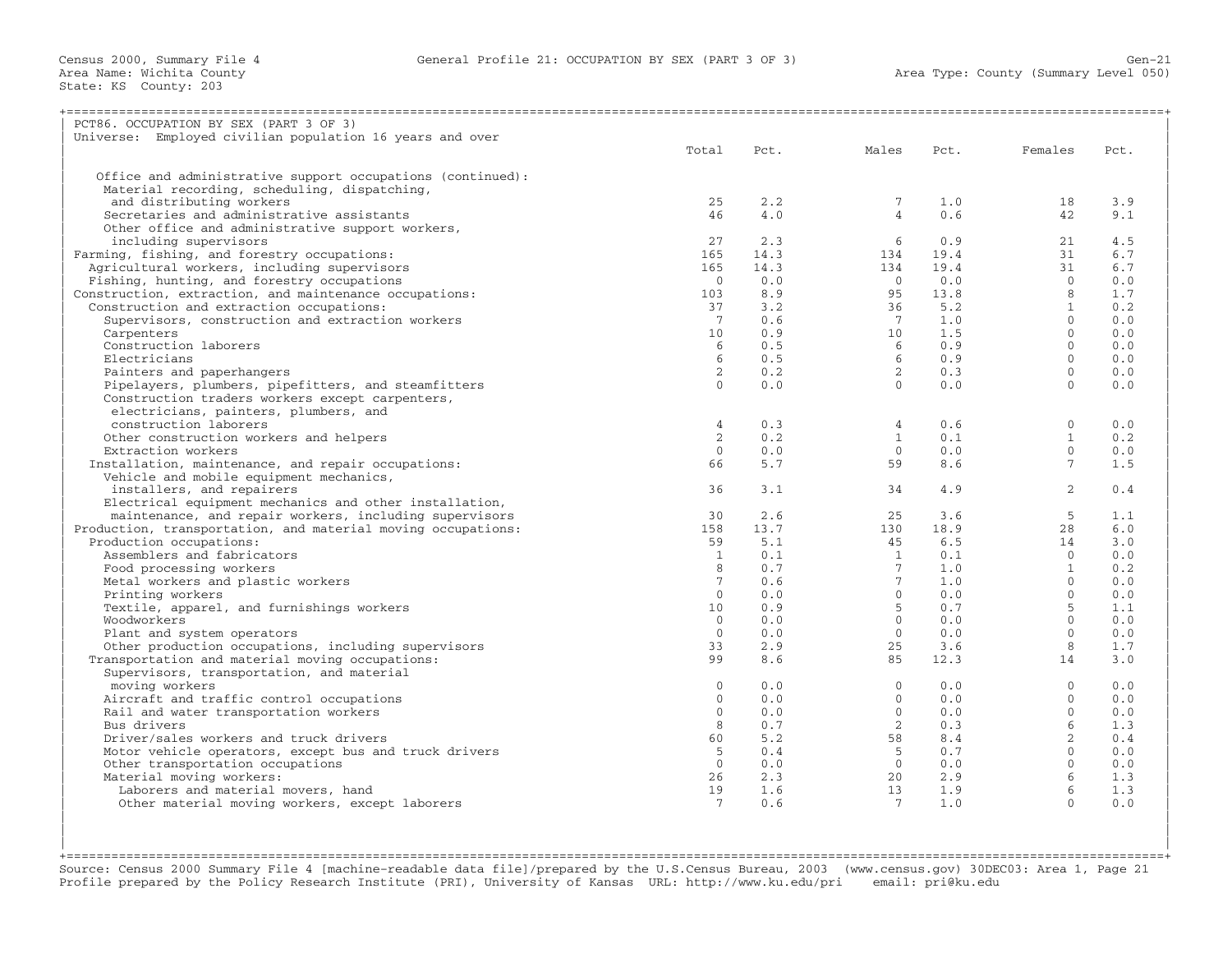| PCT87. CLASS OF WORKER BY SEX BY INDUSTRY                                     |             |                                        |               |                            |            |                      |            |
|-------------------------------------------------------------------------------|-------------|----------------------------------------|---------------|----------------------------|------------|----------------------|------------|
| Universe: Employed civilian population 16 years and over                      |             |                                        |               |                            |            |                      |            |
|                                                                               |             | Total                                  | Pct.          | Males                      | Pct.       | Females              | Pct.       |
| Total employed civilians 16 years and over:                                   |             |                                        | $1,152$ 100.0 | 689                        | 100.0      | 463                  | 100.0      |
| All industries except agriculture, forestry, fishing and hunting, and mining: |             | 755                                    | 65.5          | 347                        | 50.4       | 408                  | 88.1       |
| Private for-profit wage and salary workers:                                   |             | 397                                    | 34.5          | 213                        | 30.9       | 184                  | 39.7       |
| Employee of private company                                                   |             | 376                                    | 32.6          | 193                        | 28.0       | 183                  | 39.5       |
| Self-employed in own incorporated business                                    |             | 21                                     | 1.8           | 20                         | 2.9        | $\overline{1}$       | 0.2        |
| Private not-for-profit wage and salary workers                                |             | 77                                     | 6.7           | 2.1                        | 3.0        | 56                   | 12.1       |
| Local government workers                                                      |             | 127                                    | 11.0          | 50                         | 7.3        | 77                   | 16.6       |
| State government workers                                                      |             | 40                                     | 3.5           | 6                          | 0.9        | 34                   | 7.3        |
| Federal government workers                                                    |             | 14                                     | 1.2           | -5                         | 0.7        | $\overline{9}$       | 1.9        |
| Self-employed workers in own not incorporated business                        |             | 95                                     | 8.2           | 52                         | 7.5        | 43                   | 9.3        |
| Unpaid family workers                                                         |             | $5^{\circ}$                            | 0.4           | $\Omega$                   | 0.0        | -5                   | 1.1        |
| Agriculture, forestry, fishing and hunting, and mining:                       |             | 397                                    | 34.5          | 342                        | 49.6       | 55                   | 11.9       |
| Agriculture, forestry, fishing and hunting:                                   |             | 395                                    | 34.3          | 340                        | 49.3       | 55                   | 11.9       |
| Private for-profit wage and salary workers:                                   |             | 259                                    | 22.5          | 209                        | 30.3       | 50                   | 10.8       |
| Employee of private company                                                   |             | 214                                    | 18.6          | 170                        | 24.7       | 44                   | 9.5        |
| Self-employed in own incorporated business                                    |             | 45                                     | 3.9           | 39                         | 5.7        | 6                    | 1.3        |
| Private not-for-profit wage and salary workers                                |             | $\Omega$                               | 0.0           | $\Omega$                   | 0.0        | $\Omega$             | 0.0        |
| Local government workers                                                      |             | $2^{1}$                                | 0.2           | $2^{1}$                    | 0.3        | $\Omega$             | 0.0        |
| State government workers                                                      |             | $\Omega$                               | 0.0           | $\Omega$                   | 0.0        | $\Omega$             | 0.0        |
| Federal government workers                                                    |             | $\Omega$                               | 0.0           | $\Omega$                   | 0.0        | $\Omega$             | 0.0        |
| Self-employed workers in own not incorporated business                        |             | 110                                    | 9.5           | 110                        | 16.0       | $\Omega$             | 0.0        |
| Unpaid family workers                                                         |             | 24                                     | 2.1           | 19                         | 2.8        | 5                    | 1.1        |
| Mining:                                                                       |             | $2^{1}$                                | 0.2           | $\overline{2}$             | 0.3        | $\Omega$             | 0.0        |
| Private for-profit wage and salary workers:                                   |             | $\overline{2}$                         | 0.2           | $2^{\circ}$                | 0.3        | $\Omega$<br>$\Omega$ | 0.0        |
| Employee of private company<br>Self-employed in own incorporated business     |             | 2<br>$\Omega$                          | 0.2<br>0.0    | $\overline{2}$<br>$\Omega$ | 0.3<br>0.0 | $\Omega$             | 0.0        |
| Private not-for-profit wage and salary workers                                |             | $\Omega$                               | 0.0           | $\Omega$                   | 0.0        | $\Omega$             | 0.0<br>0.0 |
| Local government workers                                                      |             | $\Omega$                               | 0.0           | $\Omega$                   | 0.0        | $\Omega$             | 0.0        |
| State government workers                                                      |             | $\Omega$                               | 0.0           | $\Omega$                   | 0.0        | $\Omega$             | 0.0        |
| Federal government workers                                                    |             | $\Omega$                               | 0.0           | $\Omega$                   | 0.0        | $\Omega$             | 0.0        |
| Self-employed workers in own not incorporated business                        |             | $\Omega$                               | 0.0           | $\Omega$                   | 0.0        | $\Omega$             | 0.0        |
| Unpaid family workers                                                         |             | $\Omega$                               | 0.0           | $\Omega$                   | 0.0        | $\Omega$             | 0.0        |
|                                                                               |             |                                        |               |                            |            |                      |            |
| PCT94 THROUGH PCT102. SOURCE OF HOUSEHOLD INCOME IN 1999                      |             | PCT130. PER CAPITA INCOME IN 1999      |               |                            |            |                      |            |
| Universe: Households                                                          |             | Universe: Total Population             |               |                            |            |                      |            |
|                                                                               |             |                                        |               |                            |            |                      |            |
| Households                                                                    | Mean        | Per capita income                      |               |                            |            | \$16,720             |            |
| With Source                                                                   | From Source |                                        |               |                            |            |                      |            |
| Earnings<br>805                                                               | \$38,877    |                                        |               |                            |            |                      |            |
| Wage or salary income<br>703                                                  | \$33,828    | PCT35/PCT131. MEAN INCOME IN 1999      |               |                            |            |                      |            |
| Self-employment income<br>301                                                 | \$24,966    | Universe: Population 15 years and over |               |                            |            |                      |            |
| Interest, dividends or net rental income<br>406                               | \$10,058    |                                        |               |                            |            |                      |            |
| Social Security income<br>271                                                 | \$12,549    | Mean income                            |               |                            |            | \$21,779             |            |
| Supplemental Security Income (SSI)<br>20                                      | \$4,825     |                                        |               |                            |            |                      |            |
| Public assistance income<br>26                                                | \$4,115     |                                        |               |                            |            |                      |            |
| Retirement income<br>92                                                       | \$12,479    |                                        |               |                            |            |                      |            |
| 123<br>Other types of income                                                  | \$10,362    |                                        |               |                            |            |                      |            |
| ========================                                                      |             |                                        |               |                            |            |                      |            |

Source: Census 2000 Summary File 4 [machine−readable data file]/prepared by the U.S.Census Bureau, 2003 (www.census.gov) 30DEC03: Area 1, Page 22 Profile prepared by the Policy Research Institute (PRI), University of Kansas URL: http://www.ku.edu/pri email: pri@ku.edu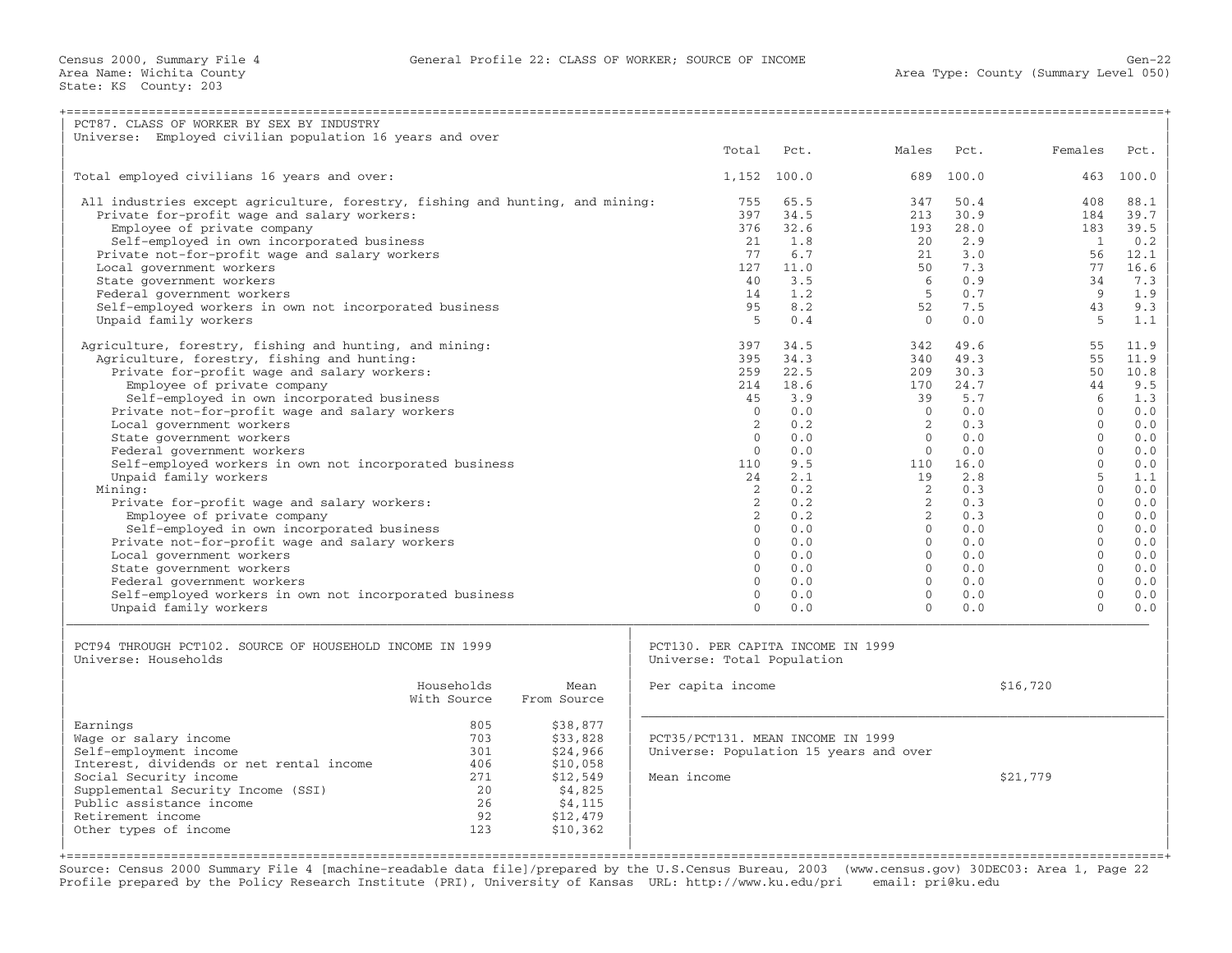Census 2000, Summary File 4 General Profile 23: HOUSEHOLD INCOME BY AGE OF HOUSEHOLDER; FAMILY INCOME BY FAMILY SIZE Gen−23 Area Name: Wichita County (Summary Level 050) (Area Type: County (Summary Level 050) State: KS County: 203

| PCT88/PCT91/PCT92/PCT93. HOUSEHOLD INCOME IN 1999 BY AGE OF HOUSEHOLDER<br>Universe: Households |          |          |          |          |                    |          |          |           |
|-------------------------------------------------------------------------------------------------|----------|----------|----------|----------|--------------------|----------|----------|-----------|
|                                                                                                 |          |          |          |          | AGE OF HOUSEHOLDER |          |          |           |
|                                                                                                 | All Ages | Under 25 | 25 to 34 | 35 to 44 | 45 to 54           | 55 to 64 | 65 to 74 | 75 & Over |
| Total households:                                                                               | 976      | 51       | 167      | 200      | 172                | 120      | 129      | 137       |
| Less than $$10,000$                                                                             | 89       |          | 20       | 19       |                    | 15       | 11       | 16        |
| \$10,000 to \$14,999                                                                            | 78       | 10       |          | 20       | 11                 |          |          | 20        |
| \$15,000 to \$19,999                                                                            | 96       | 13       |          | 17       |                    |          | 12       | 27        |
| \$20,000 to \$24,999                                                                            | 78       |          |          | 26       | 16                 |          | 14       |           |
| \$25,000 to \$29,999                                                                            | 68       |          | 17       | 13       | 12                 |          |          |           |
| \$30,000 to \$34,999                                                                            | 95       | 10       | 15       | 34       |                    |          | 14       | 10        |
| \$35,000 to \$39,999                                                                            | 57       | 10       | 12       |          | 14                 |          |          |           |
| \$40,000 to \$44,999                                                                            | 61       |          | 23       | 10       | 14                 |          |          |           |
| \$45,000 to \$49,999                                                                            | 73       |          | 11       | 15       | 13                 |          |          | 14        |
| \$50,000 to \$59,999                                                                            | 65       |          | 13       |          | 18                 | 17       |          |           |
| \$60,000 to \$74,999                                                                            | 86       |          | 23       | 11       | 25                 | 10       | 12.      |           |
| \$75,000 to \$99,999                                                                            | 69       |          |          | 16       | 17                 | 11       |          |           |
| \$100,000 to \$124,999                                                                          | 26       |          |          |          |                    |          |          |           |
| \$125,000 to \$149,999                                                                          | 16       |          |          |          | 10                 |          |          |           |
| \$150,000 to \$199,999                                                                          | 8        |          |          |          |                    |          |          |           |
| \$200,000 and more                                                                              | 11       |          |          |          |                    |          |          |           |
| Median                                                                                          | \$33,462 | \$19,250 | \$37,875 | \$30,463 | \$46,875           | \$46,667 | \$33,125 | \$25,417  |
| Mean                                                                                            | \$42,425 | \$23,888 | \$37,399 | \$34,486 | \$52,020           | \$59,270 | \$46,929 | \$35,999  |

| |

| PCT112/PCT113/PCT114/PCT117/PCT118/PCT125/PCT126/PCT127. FAMILY INCOME IN 1999 BY FAMILY SIZE | Two Universes: Families and nonfamily households

|                        | FAMILY SIZE |          |          |          |          |          |           |            |  |  |  |  |  |
|------------------------|-------------|----------|----------|----------|----------|----------|-----------|------------|--|--|--|--|--|
|                        | Total       |          |          |          |          |          | 7-or-more | Nonfamily  |  |  |  |  |  |
|                        | Families    | 2-person | 3-person | 4-person | 5-person | 6-person | person    | Households |  |  |  |  |  |
| Total:                 | 744         | 362      | 142      | 126      | 78       | 12       | 24        | 232        |  |  |  |  |  |
| Less than $$10,000$    | 50          | 18       |          |          |          |          | $\Omega$  | 39         |  |  |  |  |  |
| \$10,000 to \$14,999   | 34          | 15       |          | 11       |          |          | $\Omega$  | 44         |  |  |  |  |  |
| \$15,000 to \$19,999   | 52          | 25       | 12       |          |          |          |           | 48         |  |  |  |  |  |
|                        |             |          |          |          |          |          |           |            |  |  |  |  |  |
| \$20,000 to \$24,999   | 61          | 34       | 10       | 11       |          |          | $\Omega$  | 24         |  |  |  |  |  |
| \$25,000 to \$29,999   | 52          | 30       | 14       |          |          |          |           | 16         |  |  |  |  |  |
| \$30,000 to \$34,999   | 74          | 27       | 10       | 11       | 15       |          | 11        | 17         |  |  |  |  |  |
| \$35,000 to \$39,999   | 37          | 20       |          |          |          |          | $\Omega$  | 15         |  |  |  |  |  |
| \$40,000 to \$44,999   | 57          | 18       | 14       | 13       |          |          |           |            |  |  |  |  |  |
| \$45,000 to \$49,999   | 60          | 37       |          |          |          |          |           | 11         |  |  |  |  |  |
| \$50,000 to \$59,999   | 66          | 33       | 13       | 12       |          |          |           |            |  |  |  |  |  |
| \$60,000 to \$74,999   | 79          | 38       | 17       | 12       | 12       |          |           |            |  |  |  |  |  |
| \$75,000 to \$99,999   | 65          | 37       |          | 15       |          |          | $\Omega$  |            |  |  |  |  |  |
| \$100,000 to \$124,999 | 24          | 17       |          |          |          |          |           |            |  |  |  |  |  |
| \$125,000 to \$149,999 | 14          |          | 10       |          |          |          | $\Omega$  |            |  |  |  |  |  |
| \$150,000 to \$199,999 | 8           |          |          |          |          |          | $\Omega$  |            |  |  |  |  |  |
| \$200,000 and more     | 11          |          |          |          |          |          | $\Omega$  |            |  |  |  |  |  |
| Median                 | \$41,034    | \$43,636 | \$41,250 | \$40,833 | \$35,833 | \$12,500 | \$32,045  | \$18,661   |  |  |  |  |  |
| Mean                   | \$47,822    |          |          |          |          |          |           | \$23,669   |  |  |  |  |  |
| Less than $$200,000$   | \$45,406    |          |          |          |          |          |           | \$23,669   |  |  |  |  |  |
| \$200,000 or more      | \$208,818   |          |          |          |          |          |           |            |  |  |  |  |  |
|                        |             |          |          |          |          |          |           |            |  |  |  |  |  |
|                        |             |          |          |          |          |          |           |            |  |  |  |  |  |

+===================================================================================================================================================+ Source: Census 2000 Summary File 4 [machine−readable data file]/prepared by the U.S.Census Bureau, 2003 (www.census.gov) 30DEC03: Area 1, Page 23 Profile prepared by the Policy Research Institute (PRI), University of Kansas URL: http://www.ku.edu/pri email: pri@ku.edu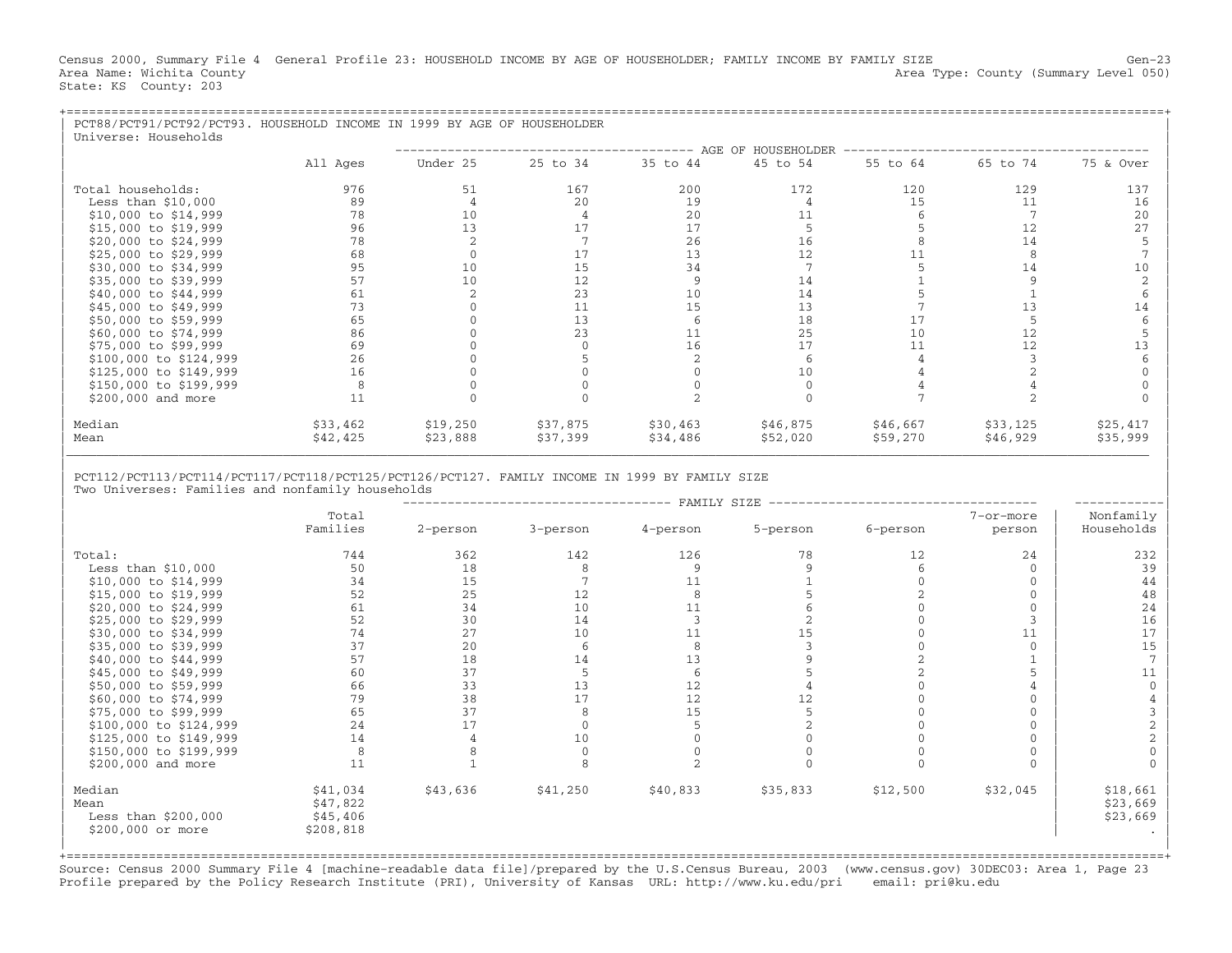| PCT30/PCT119/PCT120. MEDIAN AND MEAN FAMILY INCOME IN 1999 BY FAMILY TYPE BY AGE OF HOUSEHOLDER<br>Families<br>Universe: |                              |          |                         |          |                                          |          |                                               |           |  |
|--------------------------------------------------------------------------------------------------------------------------|------------------------------|----------|-------------------------|----------|------------------------------------------|----------|-----------------------------------------------|-----------|--|
|                                                                                                                          |                              |          |                         |          |                                          |          | - Other Families -------                      |           |  |
|                                                                                                                          | $---$ All Family Types $---$ |          | Married-couple Families |          | - Male Householder, -<br>no Wife Present |          | - Female Householder, -<br>no Husband Present |           |  |
|                                                                                                                          | Median                       | Mean     | Median                  | Mean     | Median                                   | Mean     | Median                                        | Mean      |  |
| Total families:                                                                                                          | \$41,034                     | \$47,822 | \$43,950                | \$50,867 | \$39,000                                 | \$43,770 | \$16,375                                      | \$19,543  |  |
| Householder 15 to 24 years                                                                                               |                              | \$24,591 | \$30,750                | \$28,474 | \$21,250                                 | \$17,833 | \$4,375                                       | \$8,333   |  |
| Householder 25 to 34 years                                                                                               |                              | \$39,841 | \$44,205                | \$45,557 | \$36,250                                 | \$28,717 | \$15,625                                      | \$14,795  |  |
| Householder 35 to 44 years                                                                                               |                              | \$35,291 | \$32,083                | \$39,377 | \$20,938                                 | \$19,178 | \$14,167                                      | \$19,338  |  |
| Householder 45 to 54 years                                                                                               |                              | \$57,622 | \$53,750                | \$58,591 | \$52,500                                 | \$58,580 | \$27,500                                      | \$25, 200 |  |
| Householder 55 to 59 years                                                                                               |                              | \$67,358 | \$58,125                | \$67,358 | \$0                                      |          | \$0                                           |           |  |
| Householder 60 to 64 years                                                                                               |                              | \$70,320 | \$45,625                | \$70,224 | \$80,488                                 | \$80,000 | \$53,750                                      | \$54,500  |  |
| Householder 65 to 74 years                                                                                               |                              | \$50,728 | \$38,125                | \$51,284 | \$61,250                                 | \$60,350 | \$40,417                                      | \$36,200  |  |
| Householder 75 and over                                                                                                  |                              | \$55,005 | \$46,250                | \$52,608 | \$90,158                                 | \$77,522 | \$16,250                                      | \$16,000  |  |
|                                                                                                                          |                              |          |                         |          |                                          |          |                                               |           |  |

| |

| |

| PCT121/PCT122/PCT123/PCT124. FAMILY INCOME IN 1999 BY FAMILY TYPE BY PRESENCE OF OWN CHILDREN UNDER 18 YEARS | Universe: Families

|                         |                              |          |                         |          |                         |          | Other Families          |          |  |  |  |  |  |
|-------------------------|------------------------------|----------|-------------------------|----------|-------------------------|----------|-------------------------|----------|--|--|--|--|--|
|                         | $---$ All Family Types $---$ |          | Married-couple Families |          | -- Male Householder, -- |          | - Female Householder, - |          |  |  |  |  |  |
|                         |                              |          |                         |          | no Wife Present         |          | no Husband Present      |          |  |  |  |  |  |
|                         | With Own                     | No Own   | With Own                | No Own   | With Own                | No Own   | With Own                | No Own   |  |  |  |  |  |
|                         | Children                     | Children | Children                | Children | Children                | Children | Children                | Children |  |  |  |  |  |
|                         | Under 18                     | Under 18 | Under 18                | Under 18 | Under 18                | Under 18 | Under 18                | Under 18 |  |  |  |  |  |
| Total families:         | 355                          | 389      | 279                     | 354      | 23                      | 27       | 53                      | 8        |  |  |  |  |  |
| Less than $$10,000$     | 36                           | 14       | 22                      | 14       |                         |          | 10                      |          |  |  |  |  |  |
| $$10,000$ to $$14,999$  | 22                           | 12       | 5                       | 11       |                         |          | 15                      |          |  |  |  |  |  |
| $$15,000$ to $$19,999$  | 26                           | 26       | 16                      | 23       |                         |          | 10                      |          |  |  |  |  |  |
| \$20,000 to \$24,999    | 32                           | 29       | 15                      | 29       | 10                      |          |                         |          |  |  |  |  |  |
| \$25,000 to \$29,999    | 23                           | 29       | 20                      | 28       |                         |          |                         |          |  |  |  |  |  |
| \$30,000 to \$34,999    | 46                           | 28       | 39                      | 27       |                         |          |                         |          |  |  |  |  |  |
| \$35,000 to \$39,999    | 17                           | 20       | 17                      | 13       |                         |          |                         |          |  |  |  |  |  |
| \$40,000 to \$44,999    | 36                           | 21       | 33                      | 15       |                         |          |                         |          |  |  |  |  |  |
| \$45,000 to \$49,999    | 20                           | 40       | 18                      | 40       |                         |          |                         |          |  |  |  |  |  |
| \$50,000 to \$59,999    | 26                           | 40       | 26                      | 34       |                         |          |                         |          |  |  |  |  |  |
| \$60,000 to \$74,999    | 36                           | 43       | 36                      | 40       |                         |          |                         |          |  |  |  |  |  |
| \$75,000 to \$99,999    | 22                           | 43       | 19                      | 36       |                         |          |                         |          |  |  |  |  |  |
| $$100,000$ to $$124,99$ |                              | 17       |                         | 17       |                         |          |                         |          |  |  |  |  |  |
| \$125,000 to \$149,99   |                              | 14       |                         | 14       |                         |          |                         |          |  |  |  |  |  |
| \$150,000 to \$199,99   |                              |          |                         |          |                         |          |                         |          |  |  |  |  |  |
| \$200,000 and more      |                              |          |                         |          |                         |          |                         |          |  |  |  |  |  |
| Median                  | \$33,295                     | \$47,731 | \$40,724                | \$47,870 | \$21,719                | \$51,875 | \$15,469                | \$36,250 |  |  |  |  |  |
| Mean                    | \$40,163                     | \$54,812 | \$45,425                | \$55,157 | \$28,687                | \$56,619 | \$17,445                | \$33,438 |  |  |  |  |  |

+===================================================================================================================================================+ Source: Census 2000 Summary File 4 [machine−readable data file]/prepared by the U.S.Census Bureau, 2003 (www.census.gov) 30DEC03: Area 1, Page 24 Profile prepared by the Policy Research Institute (PRI), University of Kansas URL: http://www.ku.edu/pri email: pri@ku.edu

| | | | | | | |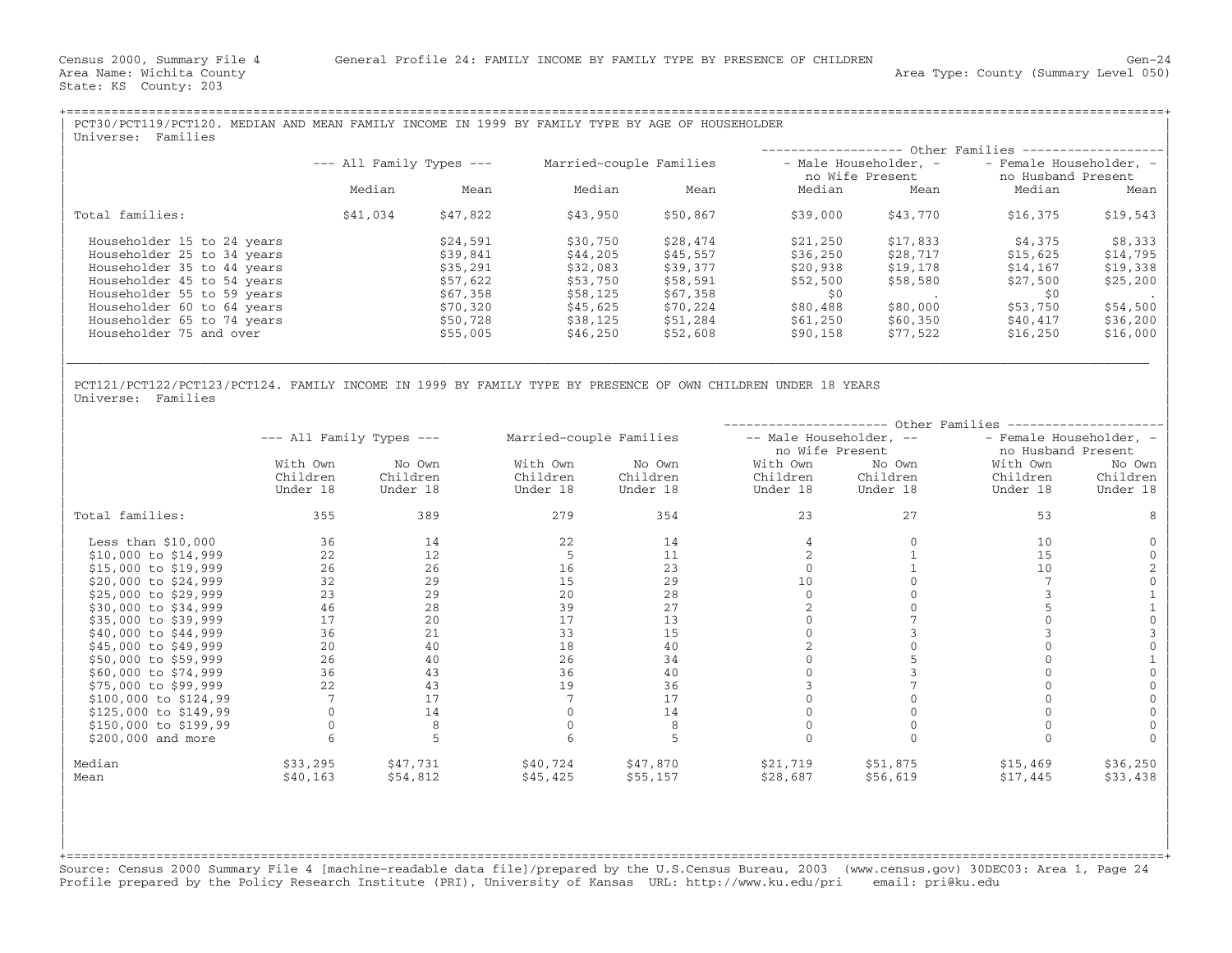Census 2000, Summary File 4 General Profile 25: FAMILY AND NONFAMILY HOUSEHOLD INCOME; EARNINGS BY WORK EXPERIENCE Gen−25 Area Name: Wichita County  $\blacksquare$  Area Type: County (Summary Level 050) State: KS County: 203

| PCT84/PCT115/PCT116. MEAN AND MEDIAN FAMILY INCOME IN 1999 | BY NUMBER OF WORKERS IN FAMILY IN 1999 |          |          | PCT27/PCT123/PCT124. MEDIAN AND MEAN FAMILY INCOME IN 1999 BY FAMILY TYPE<br>Universe: Families                     |          |          |           |
|------------------------------------------------------------|----------------------------------------|----------|----------|---------------------------------------------------------------------------------------------------------------------|----------|----------|-----------|
| Families<br>Universe:                                      |                                        |          |          |                                                                                                                     | Families | Median   | Mean      |
|                                                            | Families                               | Median   | Mean     |                                                                                                                     |          |          |           |
|                                                            |                                        |          |          | Total families:                                                                                                     | 744      | \$41,034 | \$47,822  |
| Total families:                                            | 744                                    | \$41,034 | \$47,822 | Married-couple families                                                                                             | 633      | \$43,950 | $$50,867$ |
| No workers                                                 | 77                                     | \$22,708 | \$30,394 | Other families:                                                                                                     | 111      | \$22,188 | \$30,456  |
| 1 worker                                                   | 254                                    | \$28,542 | \$40,755 | Male householder, no wife present                                                                                   | 50       | \$39,000 | $$43,770$ |
| 2 or more workers,                                         |                                        |          |          | Female householder, no husband present                                                                              | 61       | \$16,375 | $$19,543$ |
| husband & wife worked                                      | 357                                    | \$47,734 | \$55,239 |                                                                                                                     |          |          |           |
| 2 or more workers, other                                   | 56                                     | \$41,667 | \$56,554 |                                                                                                                     |          |          |           |
|                                                            |                                        |          |          |                                                                                                                     |          |          |           |
|                                                            |                                        |          |          | PCT31/PCT128/PCT129. MEDIAN AND MEAN NONFAMILY HOUSEHOLD INCOME IN 1999 BY SEX OF HOUSEHOLDER BY AGE OF HOUSEHOLDER |          |          |           |

Universe: Nonfamily households

|                               |                      |        |          |                         | Median -------------- |          | Mean--<br>$---$ Householder $---$ |          |  |
|-------------------------------|----------------------|--------|----------|-------------------------|-----------------------|----------|-----------------------------------|----------|--|
|                               | Nonfamily Households |        |          | $---$ Householder $---$ |                       |          |                                   |          |  |
|                               | Male                 | Female | Both     | Male                    | Female                | Both     | Male                              | Female   |  |
| All nonfamily households:     | 127                  | 105    | \$18,661 | \$20,417                | \$16,875              | \$23,669 | \$25,751                          | \$21,150 |  |
| Living alone total:           | 117                  | 105    |          | \$19,375                | \$16,875              |          | \$25,342                          | \$21,150 |  |
| Householder 15 to 64 years    | 92                   | 30     |          | \$19,722                | \$18,750              |          | \$23,772                          | \$27,850 |  |
| Householder 65 years and over | 25                   | 75     |          | \$18,750                | \$15,625              |          | \$31,120                          | \$18,469 |  |
| Not living alone total:       | 10                   |        |          | \$26,875                | \$0                   |          | \$30,540                          |          |  |
| Householder 15 to 64 years    | 10                   |        |          | \$26,875                | \$0                   |          | \$30,540                          |          |  |
| Householder 65 years and over |                      |        |          |                         | \$0                   |          |                                   |          |  |
|                               |                      |        |          |                         |                       |          |                                   |          |  |

## | PCT135/PCT136/PCT137/PCT138/PCT139/PCT140. EARNINGS IN 1999 BY SEX BY WORK EXPERIENCE | Universe: Population 16 years and over with earnings

|                          |          |       |          |          |          |       | Worked full-time, year-round in 1999 ----- |          |  |
|--------------------------|----------|-------|----------|----------|----------|-------|--------------------------------------------|----------|--|
|                          | Total    | Pct.  | Male     | Female   | Total    | Pct.  | Male                                       | Female   |  |
| Total universe:          | 1,361    | 100.0 | 795      | 566      | 766      | 100.0 | 539                                        | 227      |  |
| $$1$ to $$2,499$ or loss | 159      | 11.7  | 74       | 85       | 29       | 3.8   | 29                                         |          |  |
| \$2,500 to \$4,999       | 95       | 7.0   | 30       | 65       | 19       | 2.5   | 15                                         |          |  |
| \$5,000 to \$7,499       | 68       | 5.0   | 28       | 40       | 5        | 0.7   |                                            |          |  |
| \$7,500 to \$9,999       | 53       | 3.9   | -6       | 47       | 9        | 1.2   | $\overline{2}$                             |          |  |
| \$10,000 to \$12,499     | 123      | 9.0   | 39       | 84       | 73       | 9.5   | 28                                         | 45       |  |
| \$12,500 to \$14,999     | 60       | 4.4   | 32       | 28       | 36       | 4.7   | 13                                         | 23       |  |
| \$15,000 to \$17,499     | 71       | 5.2   | 41       | 30       | 30       | 3.9   | 12                                         | 18       |  |
| \$17,500 to \$19,999     | 60       | 4.4   | 36       | 24       | 47       | 6.1   | 25                                         | 22       |  |
| \$20,000 to \$22,499     | 99       | 7.3   | 79       | 20       | 90       | 11.7  | 74                                         | 16       |  |
| \$22,500 to \$24,999     | 63       | 4.6   | 39       | 24       | 47       | 6.1   | 27                                         | 20       |  |
| \$25,000 to \$29,999     | 154      | 11.3  | 114      | 40       | 126      | 16.4  | 98                                         | 28       |  |
| \$30,000 to \$34,999     | 104      | 7.6   | 65       | 39       | 69       | 9.0   | 50                                         | 19       |  |
| \$35,000 to \$39,999     | 69       | 5.1   | 50       | 19       | 43       | 5.6   | 31                                         | 12       |  |
| \$40,000 to \$44,999     | 51       | 3.7   | 42       |          | 35       | 4.6   | 34                                         |          |  |
| \$45,000 to \$49,999     | 34       | 2.5   | 31       |          | 28       | 3.7   | 28                                         |          |  |
| \$50,000 to \$54,999     | 16       | 1.2   | 12       |          | 16       | 2.1   | 12                                         |          |  |
| \$55,000 to \$64,999     | 23       | 1.7   | 20       |          | 16       | 2.1   | 13                                         |          |  |
| \$65,000 to \$74,999     | 15       | 1.1   | 13       |          | 10       | 1.3   | 10                                         |          |  |
| \$75,000 to \$99,999     | 19       | 1.4   | 19       |          | 17       | 2.2   | 17                                         |          |  |
| \$100,000 and more       | 25       | 1.8   | 25       |          | 21       | 2.7   | 21                                         |          |  |
| Median                   | \$19,646 |       | \$24,583 | \$11,369 | \$24,894 |       | \$27,523                                   | \$18,807 |  |
| Mean                     | \$23,251 |       | \$29,382 | \$14,640 | \$29,805 |       | \$33,683                                   | \$20,597 |  |
|                          |          |       |          |          |          |       |                                            |          |  |

+===================================================================================================================================================+ Source: Census 2000 Summary File 4 [machine−readable data file]/prepared by the U.S.Census Bureau, 2003 (www.census.gov) 30DEC03: Area 1, Page 25 Profile prepared by the Policy Research Institute (PRI), University of Kansas URL: http://www.ku.edu/pri email: pri@ku.edu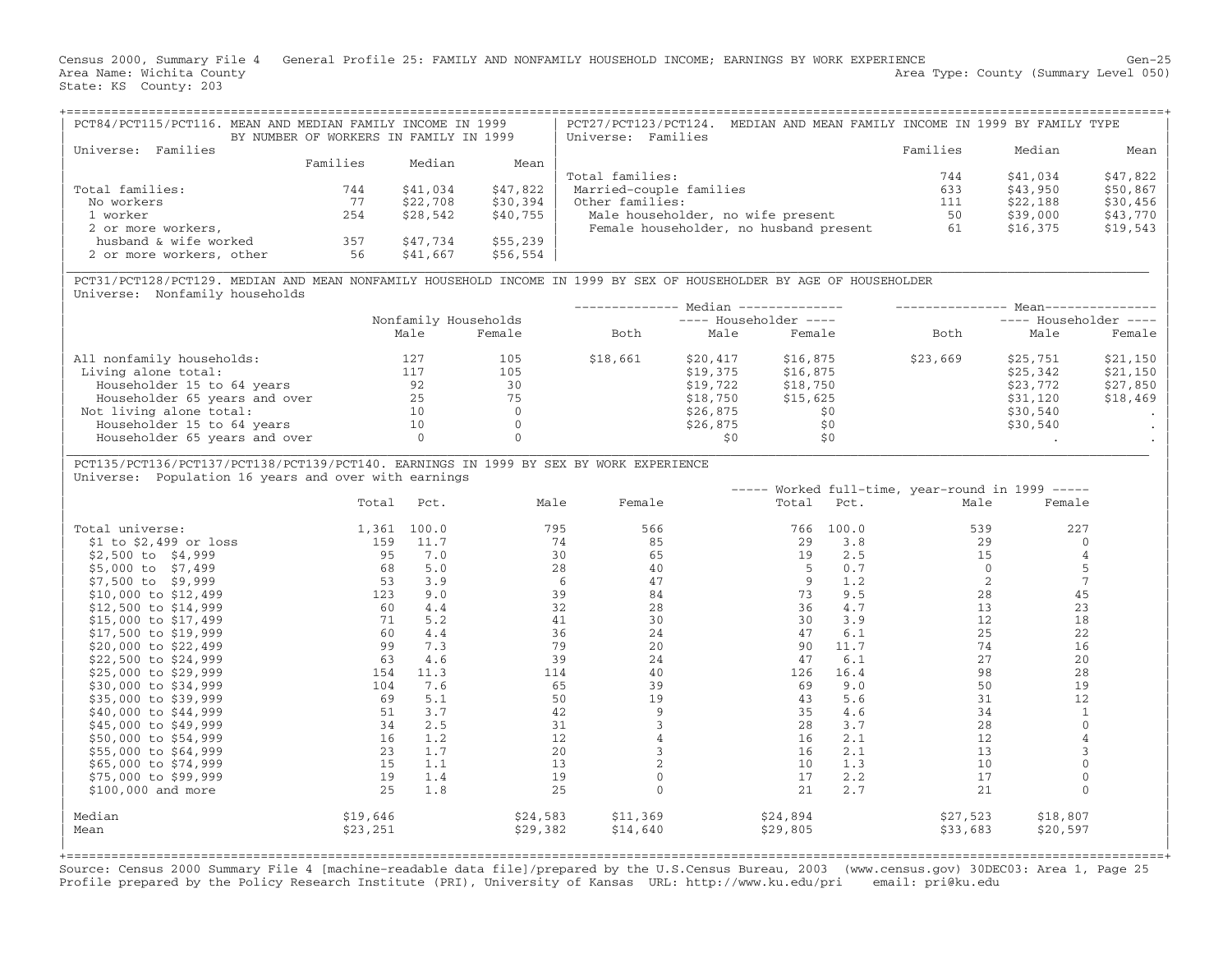| PCT142. POVERTY STATUS IN 1999 BY SEX BY AGE<br>Universe: Population for whom poverty status is determined $(*)$ |        |                |                |              |                                         |                |                |                                         |                        |                |        |
|------------------------------------------------------------------------------------------------------------------|--------|----------------|----------------|--------------|-----------------------------------------|----------------|----------------|-----------------------------------------|------------------------|----------------|--------|
|                                                                                                                  |        |                |                |              | ------ At or Above Poverty Level ------ |                |                | ------------------- Below Poverty Level |                        |                |        |
|                                                                                                                  |        |                |                |              |                                         |                | Pov.           |                                         | Pov.                   |                | Pov.   |
|                                                                                                                  | Total  |                | Total          | Male         | Female                                  | Total          | Rate           | Male                                    | Rate                   | Female         | Rate   |
| Total universe*:                                                                                                 | 2,506  |                | 2,135          | 1,110        | 1,025                                   | 371            | 14.8%          | 162                                     | 12.7%                  | 209            | 16.9%  |
| Under 5 years                                                                                                    | 206    |                | 146            | 78           | 68                                      | 60             | 29.1%          | 34                                      | 30.4%                  | 26             | 27.7%  |
| 5 years                                                                                                          | 20     |                | 15             | 3            | 12                                      | -5             | 25.0%          |                                         | 2<br>40.0%             | $\overline{3}$ | 20.0%  |
| 6 to 11 years                                                                                                    | 242    |                | 178            | 89           | 89                                      | 64             | 26.4%          | 27                                      | 23.3%                  | 37             | 29.4%  |
| 12 to 14 years                                                                                                   | 120    |                | 107            | 71           | 36                                      | 13             | 10.8%          |                                         | $\overline{4}$<br>5.3% | 9              | 20.0%  |
| 15 years                                                                                                         | 34     |                | 17             | 5            | 12                                      | 17             | 50.0%          |                                         | 3<br>37.5%             | 14             | 53.8%  |
| 16 and 17 years                                                                                                  | 100    |                | 87             | 32           | 55                                      | 13             | 13.0%          |                                         | 13.5%<br>5             | 8              | 12.7%  |
| 18 to 24 years                                                                                                   | 184    |                | 151            | 85           | 66                                      | 33             | 17.9%          | 15                                      | 15.0%                  | 18             | 21.4%  |
| 25 to 34 years                                                                                                   | 320    |                | 257            | 144          | 113                                     | 63             | 19.7%          | 21                                      | 12.7%                  | 42             | 27.1%  |
| 35 to 44 years                                                                                                   | 353    |                | 305            | 162          | 143                                     | 48             | 13.6%          | 30                                      | 15.6%                  | 18             | 11.2%  |
| 45 to 54 years                                                                                                   | 311    |                | 304            | 155          | 149                                     | 7              | 2.3%           |                                         | 3.7%<br>-6             | 1              | 0.7%   |
| 55 to 64 years                                                                                                   | 231    |                | 201            | 97           | 104                                     | 30             | 13.0%          | 12                                      | 11.0%                  | 18             | 14.8%  |
| 65 to 74 years                                                                                                   | 206    |                | 197            | 105          | 92                                      | 9              | 4.4%           |                                         | 2.8%<br>3              | 6              | 6.1%   |
| 75 years and over                                                                                                | 179    |                | 170            | 84           | 86                                      | 9              | 5.0%           |                                         | $\Omega$<br>0.0%       | 9              | 9.5%   |
| Universe: Population for whom poverty status is determined $(*)$                                                 |        |                |                |              |                                         |                |                |                                         |                        |                |        |
|                                                                                                                  |        |                | 0.50           | 0.75         | 1.00                                    | 1.25           | 1.30           | 1.50                                    | 1.75                   | 1.85           | 2.00   |
|                                                                                                                  |        | Under          | to             | to           | to                                      | to             | to             | to                                      | to                     | to             | and    |
|                                                                                                                  | Total  | 0.50           | 0.74           | 0.99         | 1.24                                    | 1.29           | 1.49           | 1.74                                    | 1.84                   | 1.99           | over   |
| Total universe*:                                                                                                 | 2,506  | 191            | 59             | 121          | 190                                     | 22             | 87             | 182                                     | 83                     | 76             | 1,495  |
| Cumulative percent:                                                                                              | 100.0% | 7.6%           | 10.0%          | 14.8%        | 22.4%                                   | 23.3%          | 26.7%          | 34.0%                                   | 37.3%                  | 40.3%          | 100.0% |
| Under 5 years                                                                                                    | 206    | 26             | 9              | 25           | 15                                      | 3              | 16             | 18                                      | 6                      | 9              | 79     |
| 5 years                                                                                                          | 20     | $\mathbf 0$    | $\mathbf{0}$   | -5           | 3                                       | $\mathbf{0}$   | $\overline{0}$ | 2                                       | 0                      | $\overline{2}$ | 8      |
| 6 to 11 years                                                                                                    | 242    | 31             | 9              | 24           | 36                                      | $\Omega$       | 9              | 29                                      | 9                      | $\overline{2}$ | 93     |
| 12 to 14 years                                                                                                   | 120    | 9              | $\overline{4}$ | $\mathbf{0}$ | 17                                      | $\mathbf{0}$   | 7              | 11                                      | 8                      | $\mathbf{0}$   | 64     |
| 15 years                                                                                                         | 34     | 11             | 5              | 1            | $\overline{3}$                          | $\Omega$       | 3              | 3                                       | $\Omega$               | $\Omega$       | 8      |
| 16 and 17 years                                                                                                  | 100    | $\overline{4}$ | $\overline{4}$ | -5           | 14                                      | $\mathbf{0}$   | $\mathbf{1}$   | $\overline{3}$                          | 10                     | $\mathbf{0}$   | 59     |
| 18 to 24 years                                                                                                   | 184    | 16             | 2              | 15           | 15                                      | 8              | 6              | 30                                      | 3                      | 4              | 85     |
| 25 to 34 years                                                                                                   | 320    | 39             | 9              | 15           | 18                                      | $\mathbf{0}$   | 9              | 27                                      | 1                      | 13             | 189    |
| 35 to 44 years                                                                                                   | 353    | 28             | 12             | 8            | 36                                      | $\Omega$       | 27             | 21                                      | 25                     | 14             | 182    |
| 45 to 54 years                                                                                                   | 311    | $\overline{4}$ | $\mathbf{1}$   | 2            | 12                                      | 2              | $\mathbf{0}$   | 12                                      | 2                      | 9              | 267    |
| 55 to 64 years                                                                                                   | 231    | 18             | $\mathbf{1}$   | 11           | 6                                       | $\mathbf{0}$   | $\overline{4}$ | $\overline{3}$                          | 5                      | 5              | 178    |
| 65 to 74 years                                                                                                   | 206    | 5              | 3              | 1            | 2                                       | $\overline{4}$ | 3              | 17                                      | 9                      | 2              | 160    |
| 75 years and over                                                                                                | 179    | $\overline{0}$ | $\Omega$       | 9            | 13                                      | 5              | 2              | 6                                       | 5                      | 16             | 123    |
| Number under 18:                                                                                                 | 722    | 81             | 31             | 60           | 88                                      | 3              | 36             | 66                                      | 33                     | 13             | 311    |
| Cumulative percent under 18:                                                                                     |        | 11.2%          | 15.5%          | 23.8%        | 36.0%                                   | 36.4%          | 41.4%          | 50.6%                                   | 55.1%                  | 56.9%          | 100.0% |
| Number 65 & over:                                                                                                | 385    | 5              | 3              | 10           | 15                                      | 9              | 5              | 23                                      | 14                     | 18             | 283    |
| Cumulative percent 65 & over:                                                                                    |        | 1.3%           | 2.1%           | 4.7%         | 8.6%                                    | 10.9%          | 12.2%          | 18.2%                                   | 21.8%                  | 26.5%          | 100.0% |

| \* Poverty universe includes all people EXCEPT (1) those in institutions, military group quarters, and college dormitories and (2) unrelated | individuals under 15 years old (children who are not related family members).

| | +===================================================================================================================================================+ Source: Census 2000 Summary File 4 [machine−readable data file]/prepared by the U.S.Census Bureau, 2003 (www.census.gov) 30DEC03: Area 1, Page 26 Profile prepared by the Policy Research Institute (PRI), University of Kansas URL: http://www.ku.edu/pri email: pri@ku.edu

|\_\_\_\_\_\_\_\_\_\_\_\_\_\_\_\_\_\_\_\_\_\_\_\_\_\_\_\_\_\_\_\_\_\_\_\_\_\_\_\_\_\_\_\_\_\_\_\_\_\_\_\_\_\_\_\_\_\_\_\_\_\_\_\_\_\_\_\_\_\_\_\_\_\_\_\_\_\_\_\_\_\_\_\_\_\_\_\_\_\_\_\_\_\_\_\_\_\_\_\_\_\_\_\_\_\_\_\_\_\_\_\_\_\_\_\_\_\_\_\_\_\_\_\_\_\_\_\_\_\_\_\_\_\_\_\_\_\_\_\_\_\_\_\_\_\_\_| | |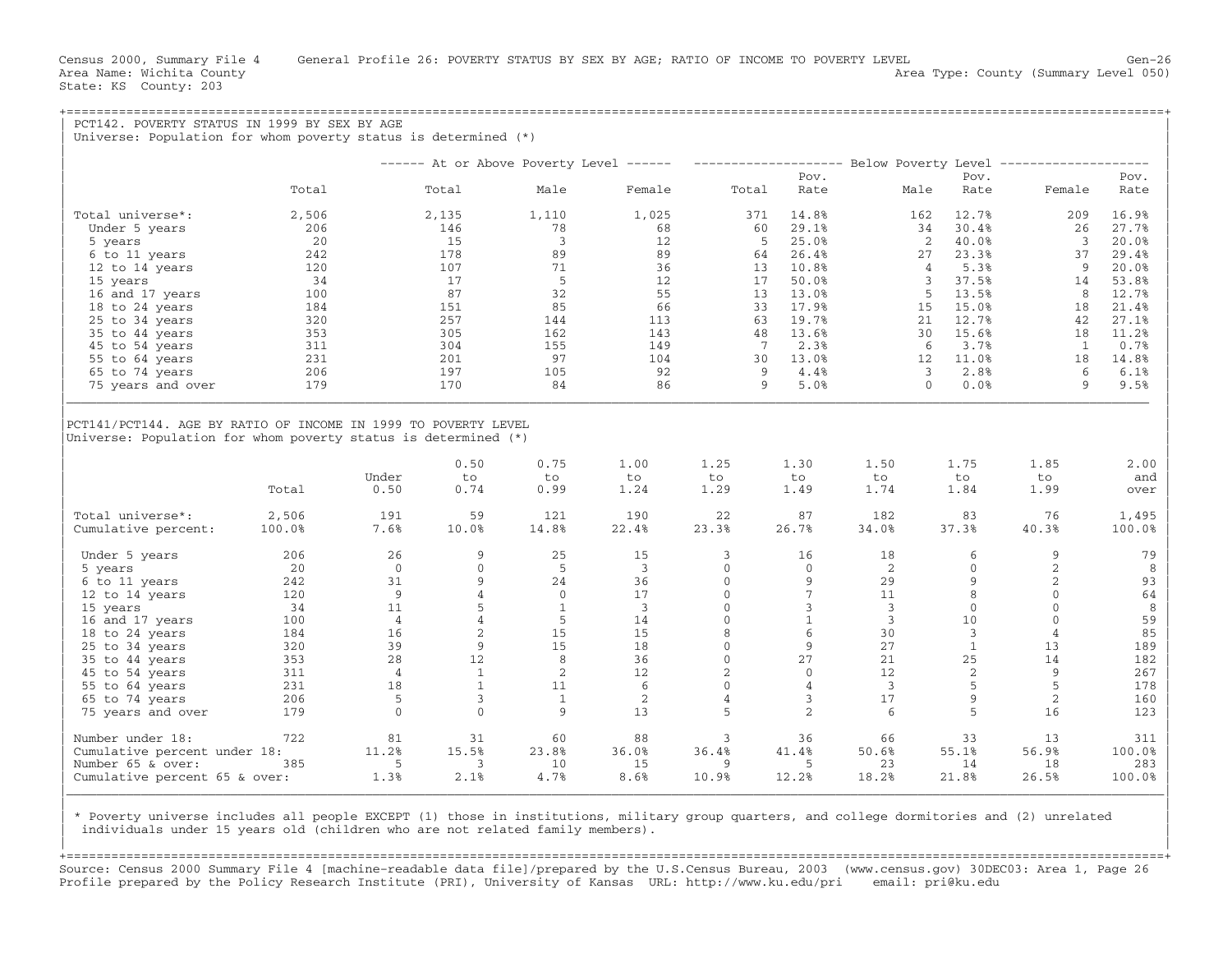Census 2000, Summary File 4 General Profile 27: ALTERNATIVE POVERTY LEVELS BY ED. ATTAINMENT/TYPE OF PUBLIC ASSISTANCE Gen−27 Area Name: Wichita County 1999 (Summary Level 050) Area Type: County (Summary Level 050) State: KS County: 203

| PCT145. RATIO OF INCOME IN 1999 TO POVERTY LEVEL BY AGE BY EDUCATIONAL ATTAINMENT |              |                                 |                   |              |                   |                                                                               |                   |              |              |                 |
|-----------------------------------------------------------------------------------|--------------|---------------------------------|-------------------|--------------|-------------------|-------------------------------------------------------------------------------|-------------------|--------------|--------------|-----------------|
| Universe: Population 18 years and over for whom poverty status is determined      |              |                                 |                   |              |                   |                                                                               |                   |              |              |                 |
|                                                                                   |              |                                 |                   | Under        | Pov.              | 1.00<br>to                                                                    | 1.25<br>$t \circ$ |              | 1.85<br>to   | 2.00<br>and     |
|                                                                                   |              | Total                           |                   | 1.00         | Rate              | 1.24                                                                          | 1.84              |              | 1.99         | Over            |
|                                                                                   |              |                                 |                   |              |                   |                                                                               |                   |              |              |                 |
| Total universe:                                                                   |              | 1,784                           |                   | 199          | 11.2%             | 102                                                                           | 236               |              | 63           | 1,184           |
| 18 to 24 years:                                                                   |              | 184                             |                   | 33           | 17.9%             | 1.5                                                                           | 47                |              | 4            | 85              |
| Less than 9th grade                                                               |              | 10                              |                   | 7            | 70.0%             | $\Omega$                                                                      | 2                 |              | $\Omega$     | $\mathbf{1}$    |
| 9th to 12th grade, no diploma                                                     |              | 59                              |                   | 19           | 32.2%             | 9                                                                             | 17                |              | $\Omega$     | 14              |
| High school graduate                                                              |              |                                 |                   |              |                   |                                                                               |                   |              |              |                 |
| (includes equivalency)                                                            |              | 41                              |                   | 7            | 17.1%             | $\overline{2}$                                                                | 14                |              | 2            | 16              |
| Some college, no degree                                                           |              | 51                              |                   | $\mathbf{0}$ | 0.0%              | $\mathbf{0}$                                                                  | 14                |              | $\mathbf 0$  | 37              |
| Associate degree                                                                  |              | 11                              |                   | $\mathbf{0}$ | 0.0%              | 2                                                                             | $\mathbf{0}$      |              | 2            | $7\phantom{.0}$ |
| Bachelor's degree or higher                                                       |              | 12.                             |                   | $\Omega$     | 0.0%              | 2                                                                             | $\Omega$          |              | $\Omega$     | 10              |
| 25 to 64 years:                                                                   |              | 1,215                           |                   | 148          | 12.2%             | 72                                                                            | 138               |              | 41           | 816             |
| Less than 9th grade                                                               |              | 105                             |                   | 18           | 17.1%             | 6                                                                             | 25                |              | 3            | 53              |
| 9th to 12th grade, no diploma                                                     |              | 130                             |                   | 34           | 26.2%             | 2                                                                             | 32                |              | $\mathbf{1}$ | 61              |
| High school graduate                                                              |              |                                 |                   |              |                   |                                                                               |                   |              |              |                 |
| (includes equivalency)                                                            |              | 359                             |                   | 43           | 12.0%             | 22                                                                            | 35                |              | 21           | 238             |
| Some college, no degree                                                           |              | 315                             |                   | 35           | 11.1%             | 26                                                                            | 27                |              | 11           | 216             |
| Associate degree                                                                  |              | 88                              |                   | -5           | 5.7%              | 10                                                                            | 7                 |              | $\Omega$     | 66              |
| Bachelor's degree or higher                                                       |              | 218                             |                   | 13           | 6.0%              | 6                                                                             | 12                |              | 5            | 182             |
| 65 years and over:                                                                |              | 385                             |                   | 18           | 4.7%              | 15                                                                            | 51                |              | 18           | 283             |
| Less than 9th grade                                                               |              | 98                              |                   | 6            | 6.1%              | $\overline{4}$                                                                | 27                |              | 2            | 59              |
| 9th to 12th grade, no diploma                                                     |              | 29                              |                   | $\mathbf{1}$ | 3.4%              | $\mathbf{0}$                                                                  | $\overline{4}$    |              | 2            | 22              |
| High school graduate                                                              |              |                                 |                   |              |                   |                                                                               |                   |              |              |                 |
| (includes equivalency)                                                            |              | 175                             |                   | 8            | 4.6%              | 11                                                                            | 8                 |              | 14           | 134             |
| Some college, no degree                                                           |              | 48                              |                   | 3            | 6.3%              | $\Omega$                                                                      | 11                |              | $\Omega$     | 34              |
| Associate degree                                                                  |              | $\mathbf{1}$                    |                   | $\Omega$     | 0.0%              | $\mathbf{0}$                                                                  | $\mathbf{0}$      |              | $\mathbf{0}$ | <sup>1</sup>    |
| Bachelor's degree or higher                                                       |              | 34                              |                   | $\cap$       | 0.0%              | $\Omega$                                                                      | $\mathbf{1}$      |              | $\Omega$     | 33              |
| PCT147. POVERTY STATUS IN 1999 BY PLACE OF BIRTH BY CITIZENSHIP                   |              |                                 |                   |              |                   | PCT146. RATIO OF INCOME IN 1999 TO POVERTY LEVEL BY TYPE OF PUBLIC ASSISTANCE |                   |              |              |                 |
| <b>STATUS</b>                                                                     |              |                                 |                   |              |                   | INCOME IN 1999                                                                |                   |              |              |                 |
| Universe: Population for whom poverty status is determined                        |              |                                 |                   |              |                   | Universe: Population for whom poverty status is determined                    |                   |              | 1.00         | 1.85            |
|                                                                                   |              | $---$ Income in 1999 $---$      |                   |              |                   |                                                                               |                   | Under        | to           | and             |
|                                                                                   |              |                                 | Below At or Above |              |                   |                                                                               | Total             | 1.00         | 1.84         | Over            |
|                                                                                   |              | Total Povety Level Povety Level |                   |              |                   |                                                                               |                   |              |              |                 |
|                                                                                   |              |                                 |                   |              | Total universe:   |                                                                               | 2,506             | 371          | 564          | 1,571           |
| Total universe:                                                                   | 2,506        | 371                             | 2,135             |              |                   | Supplemental Security Income                                                  | 19                | 3            | 8            | 8               |
| Native:                                                                           | 2,303        | 305                             | 1,998             |              |                   | Other public assistance income                                                | 24                | 9            | 8            | 7               |
| Born in the U.S.                                                                  | 2,291        | 297                             | 1,994             |              |                   | Both Supplemental Security                                                    |                   |              |              |                 |
| Born outside the U.S.                                                             | 12           | 8                               | $\overline{4}$    |              |                   | income and other public                                                       |                   |              |              |                 |
| In Puerto Rico                                                                    | $\Omega$     | $\Omega$                        | $\Omega$          |              | assistance income |                                                                               | 2                 | $\mathbf{0}$ | 2            | $\Omega$        |
| In U.S. Island Areas                                                              | $\mathbf{0}$ | $\mathbf{0}$                    | $\Omega$          |              |                   | No public assistance income                                                   | 2,461             | 359          | 546          | 1,556           |
| Abroad of American                                                                |              |                                 |                   |              |                   |                                                                               |                   |              |              |                 |
| parent (s)                                                                        | 12           | 8                               | $\overline{4}$    |              |                   |                                                                               |                   |              |              |                 |
| Foreign born:                                                                     | 203          | 66                              | 137               |              |                   |                                                                               |                   |              |              |                 |
| Naturalized citizen                                                               | 52           | 8                               | 44                |              |                   |                                                                               |                   |              |              |                 |
| Not a citizen                                                                     | 151          | 58                              | 93                |              |                   |                                                                               |                   |              |              |                 |
|                                                                                   |              |                                 |                   |              |                   |                                                                               |                   |              |              |                 |

+===================================================================================================================================================+ Source: Census 2000 Summary File 4 [machine−readable data file]/prepared by the U.S.Census Bureau, 2003 (www.census.gov) 30DEC03: Area 1, Page 27 Profile prepared by the Policy Research Institute (PRI), University of Kansas URL: http://www.ku.edu/pri email: pri@ku.edu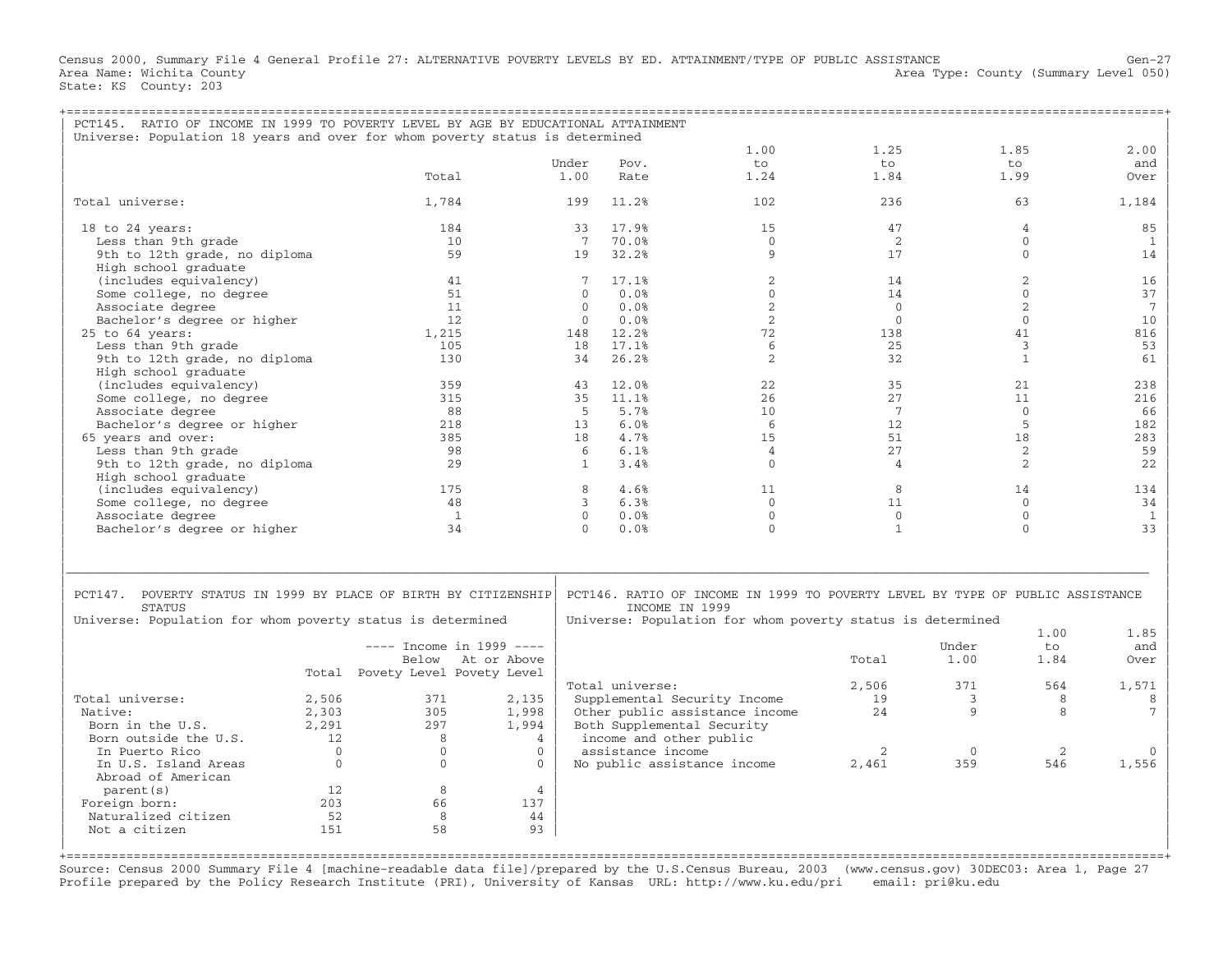Census 2000, Summary File 4 General Profile 28: POVERTY STATUS BY CITIZENSHIP STATUS, FAMILY TYPE & HOUSEHOLDER STATUS Gen−28 Area Name: Wichita County  $\blacksquare$  Area Type: County (Summary Level 050) State: KS County: 203

| PCT149. POVERTY STATUS IN 1999 BY CITIZENSHIP STATUS BY YEAR OF<br>ENTRY |       |                               | PCT150. POVERTY STATUS IN 1999 OF RELATED CHILDREN UNDER 18 YEARS BY FAMILY<br>TYPE BY AGE |     |                                   |             |  |  |  |  |
|--------------------------------------------------------------------------|-------|-------------------------------|--------------------------------------------------------------------------------------------|-----|-----------------------------------|-------------|--|--|--|--|
| Foreign-born population for whom poverty status is<br>Universe:          |       |                               | Universe: Related children under 18 years                                                  |     |                                   |             |  |  |  |  |
| determined                                                               |       |                               | $-----$ Income in 1999 ------                                                              |     |                                   |             |  |  |  |  |
|                                                                          |       | $-----$ Income in 1999 $----$ |                                                                                            |     | Below                             | At or Above |  |  |  |  |
|                                                                          | Below | At or Above                   |                                                                                            |     | Total Poverty Level Poverty Level |             |  |  |  |  |
|                                                                          |       | Poverty Level Poverty Level   |                                                                                            |     |                                   |             |  |  |  |  |
|                                                                          |       |                               | Total universe:                                                                            | 714 | 166                               | 548         |  |  |  |  |
| Total universe:                                                          | 66    | 137                           | In married-couple families:                                                                | 575 | 100                               | 475         |  |  |  |  |
| Naturalized citizen:                                                     |       | 44                            | Under 5 years                                                                              | 164 | 38                                | 126         |  |  |  |  |
| Year of entry 1995 to March 2000                                         |       |                               | 5 years                                                                                    | 15  |                                   | 12          |  |  |  |  |
| Year of entry 1990 to 1994                                               |       |                               | 6 to 17 years                                                                              | 396 | 59                                | 337         |  |  |  |  |
| Year of entry 1985 to 1989                                               |       | 16                            | In other families:                                                                         | 139 | 66                                | 73          |  |  |  |  |
| Year of entry 1980 to 1984                                               |       |                               | Male householder, no wife present                                                          | 45  | 15                                | 30          |  |  |  |  |
| Year of entry before 1980                                                |       | 20                            | Under 5 years                                                                              | 19  |                                   |             |  |  |  |  |
| Not a citizen:                                                           |       | 93                            | 5 years                                                                                    |     |                                   |             |  |  |  |  |
| Year of entry 1995 to March 2000                                         |       | 2.0                           | 6 to 17 years                                                                              | 2.4 |                                   |             |  |  |  |  |
| Year of entry 1990 to 1994                                               |       | 31                            | Female householder, no husband                                                             | 94  | 51                                |             |  |  |  |  |
| Year of entry 1985 to 1989                                               |       | 19                            | Under 5 years                                                                              | 23  | 18                                |             |  |  |  |  |
| Year of entry 1980 to 1984                                               |       |                               | 5 years                                                                                    |     |                                   |             |  |  |  |  |
| Year of entry before 1980                                                |       | 16                            | 6 to 17 years                                                                              | 68  | 31                                |             |  |  |  |  |

| PCT153. POVERTY STATUS IN 1999 OF UNRELATED INDIVIDUALS BY SEX BY AGE BY HOUSEHOLDER STATUS (INCLUDING LIVING ALONE) | Universe: Unrelated individuals for whom poverty status is determined

|                             | ---- Total Unrelated Individuals | $\qquad \qquad - \qquad - \qquad$ |          | Males |         | Females<br>. _ _ _ _ _ _ _ _ _ _ _ _ |       |          |          |
|-----------------------------|----------------------------------|-----------------------------------|----------|-------|---------|--------------------------------------|-------|----------|----------|
|                             |                                  | Below                             | At/Above |       | Below   | At/Above                             |       | Below    | At/Above |
|                             | Total                            | Poverty                           | Poverty  | Total | Poverty | Poverty                              | Total | Poverty  | Poverty  |
| Total universe:             | 277                              | 57                                | 220      | 148   | 20      | 128                                  | 129   | 37       | 92       |
| Under 25 years:             | 42                               | 15                                | 27       | 25    |         | 21                                   | 17    | 11       |          |
| Nonfamily householder:      | 19                               |                                   | 19       | 17    |         | 17                                   |       |          |          |
| Living alone                | 19                               |                                   | 19       | 17    |         | 17                                   |       |          |          |
| Not living alone            | $\Omega$                         |                                   | $\cap$   |       |         |                                      |       |          |          |
| Other unrelated individuals | 23                               | 15                                | 8        |       |         |                                      | 15    | 11       |          |
| 25 to 59 years:             | 127                              | 24                                | 103      | 94    | 16      | 78                                   | 33    |          | 25       |
| Nonfamily householder:      | 106                              | 10                                | 96       | 81    |         | 74                                   | 25    |          | 22       |
| Living alone                | 96                               | 10                                | 86       | 71    |         | 64                                   | 25    |          | 22       |
| Not living alone            | 10                               |                                   | 10       | 10    |         | 10                                   |       |          |          |
| Other unrelated individuals | 2.1                              | 14                                |          | 13    |         |                                      |       |          |          |
| $60$ to $64$ years:         |                                  |                                   |          |       |         |                                      |       |          |          |
| Nonfamily householder:      |                                  |                                   |          |       |         |                                      |       |          |          |
| Living alone                |                                  |                                   |          |       |         |                                      |       |          |          |
| Not living alone            |                                  |                                   |          |       |         |                                      |       |          |          |
| Other unrelated individuals |                                  |                                   |          |       |         |                                      |       |          |          |
| 65 to 74 years:             | 2.6                              |                                   | 20       |       |         |                                      | 21    |          | 15       |
| Nonfamily householder:      | 26                               |                                   | 20       |       |         |                                      | 2.1   |          | 15       |
| Living alone                | 26                               |                                   | 20       |       |         |                                      | 21    |          | 15       |
| Not living alone            |                                  |                                   |          |       |         |                                      |       |          |          |
| Other unrelated individuals |                                  |                                   |          |       |         |                                      |       |          |          |
| 75 years and over:          | 75                               |                                   | 66       | 20    |         | 20                                   | 55    |          | 46       |
| Nonfamily householder:      | 74                               |                                   | 65       | 20    |         | 20                                   | 54    |          | 45       |
| Living alone                | 74                               |                                   | 65       | 2.0   |         | 2.0                                  | 54    |          | 45       |
| Not living alone            |                                  |                                   | $\Omega$ |       |         | $\Omega$                             |       |          |          |
| Other unrelated individuals |                                  |                                   |          |       |         | $\cap$                               |       | $\Omega$ |          |
|                             |                                  |                                   |          |       |         |                                      |       |          |          |

Source: Census 2000 Summary File 4 [machine−readable data file]/prepared by the U.S.Census Bureau, 2003 (www.census.gov) 30DEC03: Area 1, Page 28 Profile prepared by the Policy Research Institute (PRI), University of Kansas URL: http://www.ku.edu/pri email: pri@ku.edu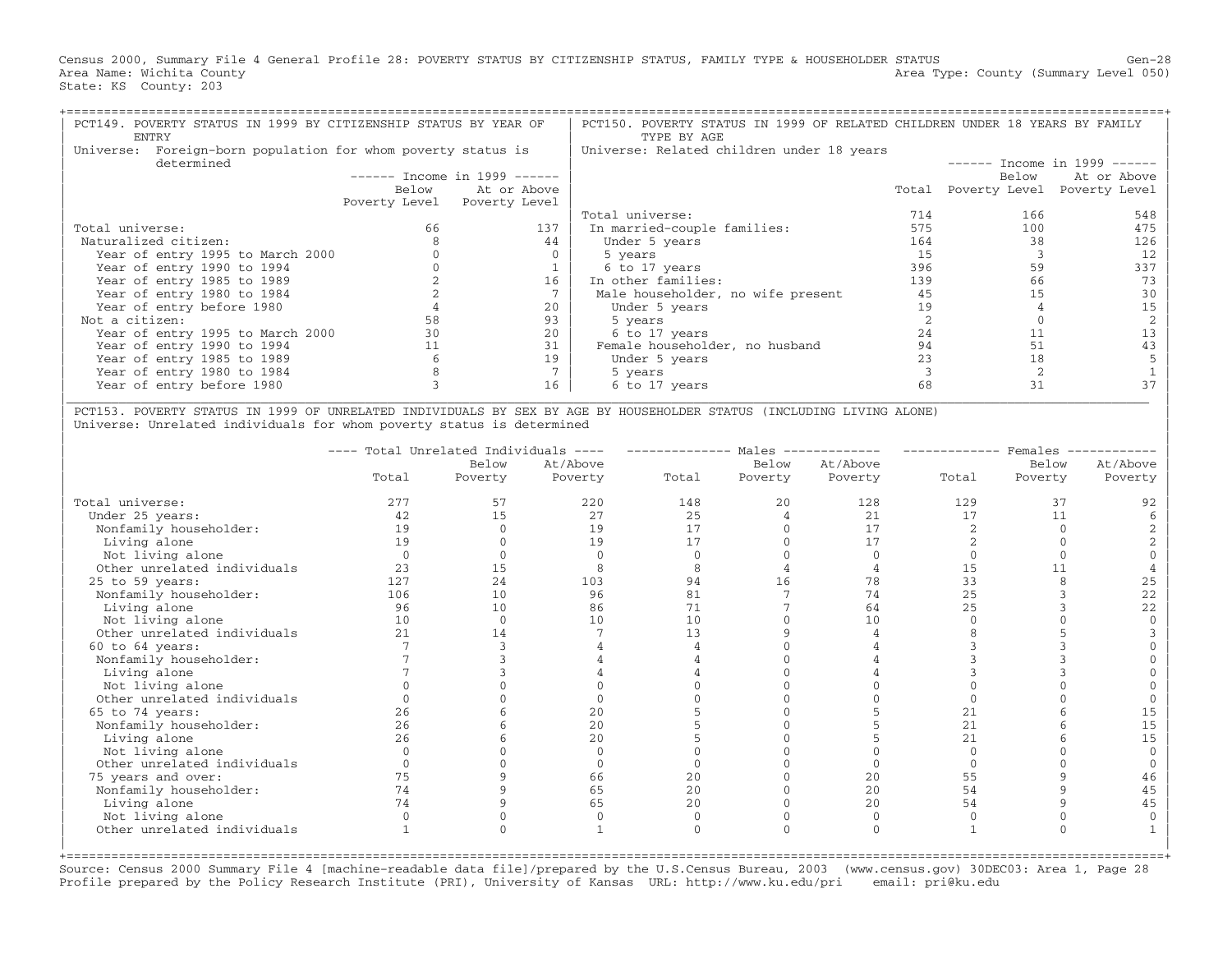Census 2000, Summary File 4 General Profile 29: POVERTY STATUS BY FAMILY TYPE BY DISABILITY STATUS AND INCOME SOURCES Gen−29 Area Name: Wichita County  $\blacksquare$  Area Type: County (Summary Level 050) State: KS County: 203

| PCT157. POVERTY STATUS IN 1999 OF FAMILIES BY FAMILY TYPE BY PRESENCE AND AGE<br>OF RELATED CHILDREN UNDER 18 YEARS<br>Universe: Families                                          | PCT143/PCT151/PCT152/PCT157/PCT158. INCOME DEFICIT IN 1999<br>FOR FAMILIES BY FAMILY TYPE AND UNRELATED INDIVIDUALS<br>Universes: Families and Unrelated Individuals with income<br>in 1999 below the poverty level |        |                |                                                    |                                                                         |                                                          |                                  |                     |                                                                                                                   |
|------------------------------------------------------------------------------------------------------------------------------------------------------------------------------------|---------------------------------------------------------------------------------------------------------------------------------------------------------------------------------------------------------------------|--------|----------------|----------------------------------------------------|-------------------------------------------------------------------------|----------------------------------------------------------|----------------------------------|---------------------|-------------------------------------------------------------------------------------------------------------------|
|                                                                                                                                                                                    |                                                                                                                                                                                                                     |        |                | - Families with Income in 1999 -                   |                                                                         |                                                          |                                  |                     |                                                                                                                   |
|                                                                                                                                                                                    |                                                                                                                                                                                                                     |        |                | Below Poverty At or Above                          |                                                                         |                                                          |                                  |                     | - Mean Income Deficit -                                                                                           |
|                                                                                                                                                                                    | All Families                                                                                                                                                                                                        | Number | Pct.           | Poverty                                            |                                                                         |                                                          |                                  |                     | Per Person                                                                                                        |
|                                                                                                                                                                                    |                                                                                                                                                                                                                     |        |                |                                                    |                                                                         |                                                          |                                  |                     | Per Family in Families                                                                                            |
| Total families:                                                                                                                                                                    | 744                                                                                                                                                                                                                 |        | 83 11.2%       | 661                                                |                                                                         |                                                          |                                  |                     |                                                                                                                   |
|                                                                                                                                                                                    |                                                                                                                                                                                                                     |        |                |                                                    | Total families:                                                         |                                                          |                                  | \$8,234             | \$2,065                                                                                                           |
| Married-couple families:                                                                                                                                                           | 633                                                                                                                                                                                                                 | 51     | 8.1%           | 582                                                |                                                                         | Married-couple families                                  |                                  | \$10,378            | \$2,520                                                                                                           |
| With related children under 18:                                                                                                                                                    | 283                                                                                                                                                                                                                 |        | 34 12.0%       | 249                                                | Other families:                                                         |                                                          |                                  | \$4,816             | \$1,274                                                                                                           |
| Under 5 years only                                                                                                                                                                 | 72                                                                                                                                                                                                                  |        | 9 12.5%        | 63                                                 |                                                                         | Male householder, no wife                                |                                  | \$5,288             | \$1,209                                                                                                           |
| Under 5 years and 5 to 17 years                                                                                                                                                    | 72                                                                                                                                                                                                                  |        | 9 12.5%        | 63                                                 |                                                                         | Female householder, no husband                           |                                  | \$4,658             | \$1,300                                                                                                           |
| 5 to 17 years only                                                                                                                                                                 | 139                                                                                                                                                                                                                 |        | 16 11.5%       | 123                                                |                                                                         |                                                          |                                  |                     |                                                                                                                   |
| No related children under 18                                                                                                                                                       | 350                                                                                                                                                                                                                 |        | 17 4.9%        | 333                                                |                                                                         | Total unrelated individuals:                             |                                  |                     | \$5,412                                                                                                           |
|                                                                                                                                                                                    |                                                                                                                                                                                                                     |        |                |                                                    | Males                                                                   |                                                          |                                  |                     | \$7,145                                                                                                           |
| Other families:                                                                                                                                                                    | 111                                                                                                                                                                                                                 |        | 32 28.8%       | 79                                                 | Females                                                                 |                                                          |                                  |                     | \$4,478                                                                                                           |
| Male householder, no wife:                                                                                                                                                         | 50                                                                                                                                                                                                                  |        | 8 16.0%        | 42                                                 |                                                                         |                                                          |                                  |                     |                                                                                                                   |
| With related children under 18:                                                                                                                                                    | 2.7                                                                                                                                                                                                                 |        | 8 29.6%        | 19                                                 |                                                                         |                                                          |                                  |                     |                                                                                                                   |
| Under 5 years only                                                                                                                                                                 | $\overline{4}$                                                                                                                                                                                                      |        | 2 50.0%        | 2                                                  |                                                                         | PCT159. POVERTY STATUS IN 1999 OF FAMILIES BY DISABILITY |                                  |                     |                                                                                                                   |
| Under 5 years and 5 to 17 years                                                                                                                                                    | 9                                                                                                                                                                                                                   |        | 1, 11.18       | 8                                                  |                                                                         | STATUS OF HOUSEHOLDER                                    |                                  |                     |                                                                                                                   |
| 5 to 17 years only                                                                                                                                                                 | 14                                                                                                                                                                                                                  | 5      | 35.7%          | 9                                                  | Universe: Families                                                      |                                                          |                                  |                     |                                                                                                                   |
| No related children under 18                                                                                                                                                       | 23                                                                                                                                                                                                                  |        | $0.0$ %        | 23                                                 |                                                                         |                                                          |                                  |                     |                                                                                                                   |
| Female householder, no husband:                                                                                                                                                    | 61                                                                                                                                                                                                                  |        | 24 39.3%       | 37                                                 | Total families:                                                         |                                                          |                                  |                     | 744                                                                                                               |
| With related children under 18:                                                                                                                                                    | 53                                                                                                                                                                                                                  |        | 24 45.3%       | 29                                                 |                                                                         | Income in 1999 below poverty level                       |                                  |                     | 83                                                                                                                |
| Under 5 years only                                                                                                                                                                 | 11                                                                                                                                                                                                                  |        | 7 63.6%        | $\overline{4}$                                     |                                                                         | Householder with a disability                            |                                  |                     | 21                                                                                                                |
| Under 5 years and 5 to 17 years                                                                                                                                                    | 8                                                                                                                                                                                                                   |        | 6 75.0%        | 2                                                  |                                                                         | Householder with no disability                           |                                  |                     | 62                                                                                                                |
| 5 to 17 years only                                                                                                                                                                 | 34                                                                                                                                                                                                                  |        | 11 32.4%       | 23                                                 |                                                                         | Income in 1999 at or above poverty level                 |                                  |                     | 661                                                                                                               |
| No related children under 18                                                                                                                                                       | 8                                                                                                                                                                                                                   |        | 0.0%           | 8                                                  |                                                                         | Householder with a disability                            |                                  |                     | 148                                                                                                               |
|                                                                                                                                                                                    |                                                                                                                                                                                                                     |        |                |                                                    |                                                                         | Householder with no disability                           |                                  |                     | 513                                                                                                               |
| PCT160. POVERTY STATUS IN 1999 OF FAMILIES BY FAMILY TYPE BY SOCIAL SECURITY INCOME BY SUPPLEMENTAL SECURITY INCOME (SSI) AND/OR PUBLIC<br>ASSISTANCE INCOME<br>Universe: Families |                                                                                                                                                                                                                     |        | Total          | ----- Below Poverty Level -----<br>Security Income | Families with Income in 1999<br>With Social   Without Social<br>in 1999 | Security Income<br>in 1999                               | With Social  <br>Security Income | in 1999             | Families with Income in 1999<br>--- At or Above Poverty Level ---<br>Without Social<br>Security Income<br>in 1999 |
| Total families:                                                                                                                                                                    |                                                                                                                                                                                                                     |        | 744            |                                                    | $\mathbf{3}$                                                            | 80                                                       |                                  | 170                 | 491                                                                                                               |
| Married-couple families:                                                                                                                                                           |                                                                                                                                                                                                                     |        | 633            |                                                    | 3                                                                       | 48                                                       |                                  | 154                 | 428                                                                                                               |
| With SSI and/or public assistance income in 1999                                                                                                                                   |                                                                                                                                                                                                                     |        | 25             |                                                    | $\mathbf{3}$                                                            | 1                                                        |                                  | $\overline{4}$      | 17                                                                                                                |
|                                                                                                                                                                                    |                                                                                                                                                                                                                     |        | 608            |                                                    | $\Omega$                                                                | 47                                                       |                                  | 150                 |                                                                                                                   |
| Without SSI and/or public assistance income in 1999                                                                                                                                |                                                                                                                                                                                                                     |        |                |                                                    |                                                                         |                                                          |                                  |                     | 411                                                                                                               |
|                                                                                                                                                                                    |                                                                                                                                                                                                                     |        |                |                                                    |                                                                         |                                                          |                                  |                     |                                                                                                                   |
| Other families:                                                                                                                                                                    |                                                                                                                                                                                                                     |        | 111            |                                                    | $\Omega$                                                                | 32                                                       |                                  | 16                  | 63                                                                                                                |
| Male householder, No wife present:                                                                                                                                                 |                                                                                                                                                                                                                     |        | 50             |                                                    | $\mathbf{0}$                                                            | 8                                                        |                                  | 12                  | 30                                                                                                                |
| With SSI and/or public assistance income in 1999                                                                                                                                   |                                                                                                                                                                                                                     |        | $\overline{3}$ |                                                    | $\overline{0}$                                                          | $\mathbf{0}$                                             |                                  | $\overline{3}$      | $\mathbf{0}$                                                                                                      |
| Without SSI and/or public assistance income in 1999<br>Female householder, No husband present:                                                                                     |                                                                                                                                                                                                                     |        | 47<br>61       |                                                    | $\Omega$<br>$\Omega$                                                    | 8<br>24                                                  |                                  | 9<br>$\overline{4}$ | 30<br>33                                                                                                          |

| With SSI and/or public assistance income in 1999 5 0 5 0 0 | Without SSI and/or public assistance income in 1999 | | +===================================================================================================================================================+ Source: Census 2000 Summary File 4 [machine−readable data file]/prepared by the U.S.Census Bureau, 2003 (www.census.gov) 30DEC03: Area 1, Page 29 Profile prepared by the Policy Research Institute (PRI), University of Kansas URL: http://www.ku.edu/pri email: pri@ku.edu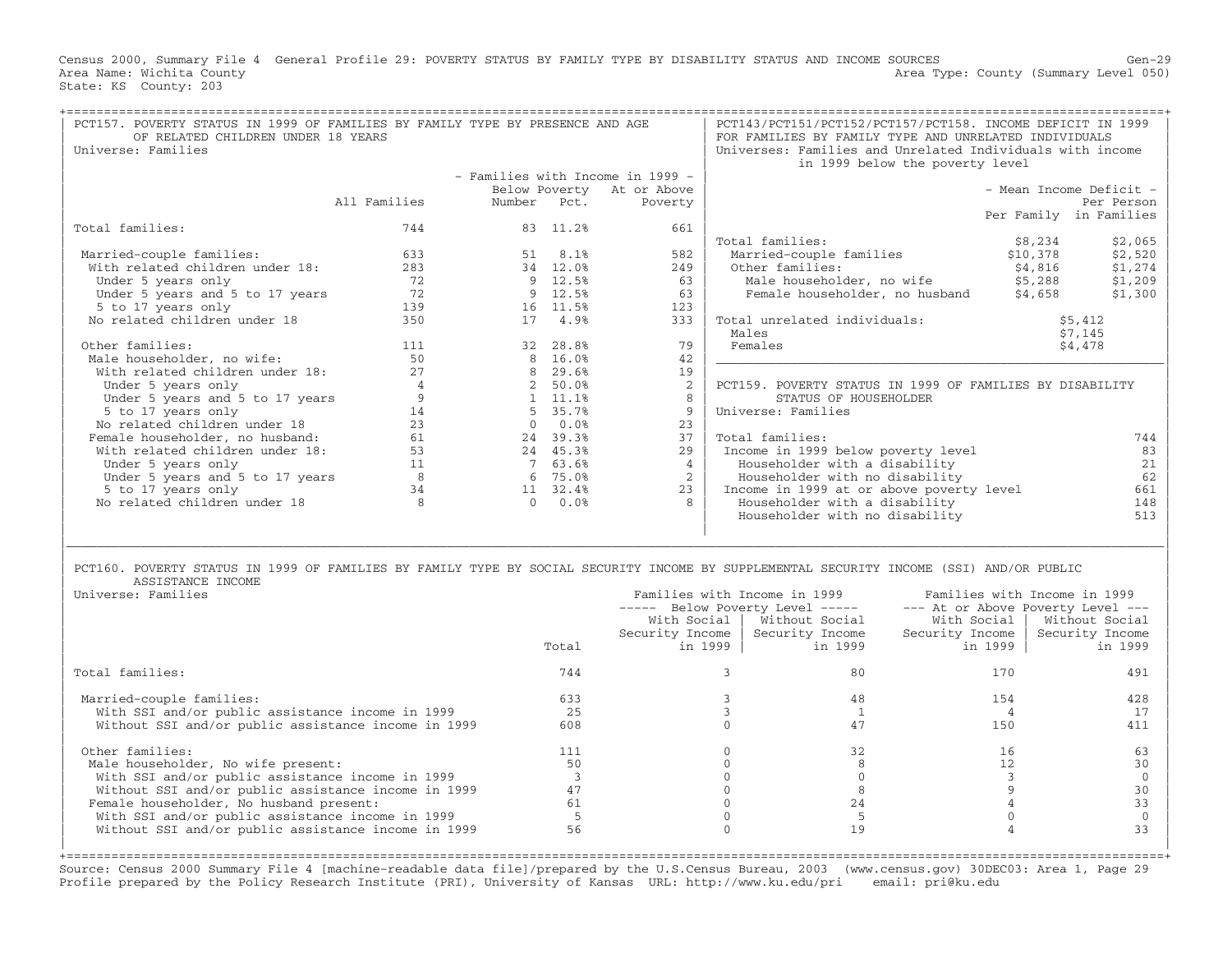Census 2000, Summary File 4 General Profile 30: POV. STATUS BY WORK EXPERIENCE BY FAMILY TYPE & PRESENCE OF CHILDREN Gen−30 Area Name: Wichita County 1999 (Summary Level 050) Area Type: County (Summary Level 050) State: KS County: 203

| PCT161. POVERTY STATUS IN 1999 OF FAMILIES BY FAMILY TYPE BY WORK EXPERIENCE OF HOUSEHOLDER AND SPOUSE<br>Universe: Families |  |                                       |                    |                                                                                                                                                                                                                                                                      |  |                                 |         |                        |  |                                               |     |  |
|------------------------------------------------------------------------------------------------------------------------------|--|---------------------------------------|--------------------|----------------------------------------------------------------------------------------------------------------------------------------------------------------------------------------------------------------------------------------------------------------------|--|---------------------------------|---------|------------------------|--|-----------------------------------------------|-----|--|
|                                                                                                                              |  |                                       |                    | - Householder Worked Full-Time, - :  - Householder Worked less than -  :  --- Householder Did Not Work ---<br>: Full-Time, Year-Round in 1999   :<br>Below Poverty At or Above : Below Poverty At or Above :<br>Number Pct.    Poverty :    Number Pct.    Poverty : |  | Below Poverty<br>Number Pct.    | in 1999 | At or Above<br>Poverty |  |                                               |     |  |
| Total families:                                                                                                              |  | 34 7.6%                               | 415 :              |                                                                                                                                                                                                                                                                      |  | 28 17.0%                        | 137 :   |                        |  | 21 16.2%                                      | 109 |  |
| Married-couple families:                                                                                                     |  | 24 6.3%                               | 355 :              |                                                                                                                                                                                                                                                                      |  | 17 11.6%                        | $129$ : |                        |  | 10 9.3%                                       | 98  |  |
| Spouse worked full-time,<br>year-round in 1999                                                                               |  | $0.0$ $0.0$ $8$                       | 127 :              |                                                                                                                                                                                                                                                                      |  | 4 16.7%                         | $20$ :  |                        |  | $0.0$ %                                       | 18  |  |
| Spouse worked less than full-time,<br>year-round in 1999                                                                     |  | $6\quad 4.3%$                         | 134 :              |                                                                                                                                                                                                                                                                      |  | 2, 3.0%                         | 64 :    |                        |  | $0.0$ %                                       |     |  |
| Spouse did not work in 1999                                                                                                  |  | 18 16.1%                              | 94 :               |                                                                                                                                                                                                                                                                      |  | 11 19.6%                        | 45 :    |                        |  | 10 14.1%                                      | 61  |  |
| Other families:<br>Male householder, no wife<br>Female householder, no husband                                               |  | 10 14.3%<br>$1 \quad 2.98$<br>9 25.7% | 60 :<br>34 :<br>26 | $\sim$ 1.                                                                                                                                                                                                                                                            |  | 11 57.9%<br>5 71.4%<br>6, 50.0% |         | 8 :<br>2 :<br>6 :      |  | 11 50.0%<br>$2, 25.0$ <sup>8</sup><br>9 64.3% |     |  |

| | | PCT157/PCT162. RATIO OF INCOME IN 1999 TO POVERTY LEVEL OF FAMILIES BY FAMILY TYPE BY PRESENCE AND AGE OF RELATED CHILDREN UNDER 18 YEARS OF AGE | Universe: Families

|\_\_\_\_\_\_\_\_\_\_\_\_\_\_\_\_\_\_\_\_\_\_\_\_\_\_\_\_\_\_\_\_\_\_\_\_\_\_\_\_\_\_\_\_\_\_\_\_\_\_\_\_\_\_\_\_\_\_\_\_\_\_\_\_\_\_\_\_\_\_\_\_\_\_\_\_\_\_\_\_\_\_\_\_\_\_\_\_\_\_\_\_\_\_\_\_\_\_\_\_\_\_\_\_\_\_\_\_\_\_\_\_\_\_\_\_\_\_\_\_\_\_\_\_\_\_\_\_\_\_\_\_\_\_\_\_\_\_\_\_\_\_\_\_\_\_\_|

|                                         | Total         | Under<br>1.00 | 1.00<br>to<br>1.29 | 1.30<br>to<br>1.49 | 1.50<br>to<br>1.84 | 1.85:<br>and :<br>Above : | Cumulative<br>Total<br>Under 1.50 | Cumulative<br>Total<br>Under 1.85 |
|-----------------------------------------|---------------|---------------|--------------------|--------------------|--------------------|---------------------------|-----------------------------------|-----------------------------------|
|                                         |               |               |                    |                    |                    |                           |                                   |                                   |
| Total families:                         | 744           | 83            | 46                 | 23                 | 66                 | 526:                      | 152                               | 218                               |
| Married-couple families:                | 633           | 51            | 35                 | 19                 | 50                 | 478 :                     | 105                               | 155                               |
| With related children under 18 yrs:     | 283           | 34            | 2.7                | 14                 | 33                 | 175:                      | 75                                | 108                               |
| Under 5 years only                      | 72            | 9             |                    | $\overline{2}$     |                    | 52:                       | 15                                | 20                                |
| Under 5 years and 5 to 17 years         | 72            | 9             |                    | 10                 | 14                 | 31:                       | 27                                | 41                                |
| 5 to 17 years only                      | 139           | 16            | 15                 |                    | 14                 | 92:                       | 33                                | 47                                |
| No related children under 18 years      | 350           | 17            | 8                  |                    | 17                 | 303 :                     | 30                                | 47                                |
|                                         |               |               |                    |                    |                    |                           |                                   |                                   |
|                                         |               | 32            | 11                 |                    | 16                 |                           | 47                                |                                   |
| Other families:                         | 111           |               |                    | 4                  |                    | 48 :                      |                                   | 63                                |
|                                         |               |               |                    |                    |                    |                           |                                   |                                   |
| Male householder, no wife present:      | 50            |               |                    |                    |                    | 33:                       | 12                                | 17                                |
| With related children under 18 yrs:     | 2.7           |               |                    |                    |                    | 10:                       | 12                                | 17                                |
| Under 5 years only                      |               |               |                    |                    |                    | 0:                        |                                   |                                   |
| Under 5 years and 5 to 17 years         |               |               |                    |                    |                    | 4:                        |                                   |                                   |
| 5 to 17 years only                      | 14            |               |                    |                    |                    | 6 :                       |                                   |                                   |
| No related children under 18 years      | 23            |               |                    |                    |                    | 23:                       |                                   |                                   |
|                                         |               |               |                    |                    |                    |                           |                                   |                                   |
| Female householder, no husband present: | 61            | 24            |                    |                    | 11                 | 15:                       | 35                                | 46                                |
| With related children under 18 yrs:     | 53            | 24            |                    |                    |                    | 10:                       | 35                                | 43                                |
| Under 5 years only                      | 11            |               |                    |                    |                    | 1:                        | 10                                | 10                                |
| Under 5 years and 5 to 17 years         | 8             |               |                    |                    |                    | 0:                        | -6                                | 8                                 |
| 5 to 17 years only                      | 34            | 11            |                    |                    |                    | 9:                        | 19                                | 25                                |
| No related children under 18 years      | $\mathcal{R}$ | $\mathbf{0}$  |                    |                    |                    | 5:                        | $\Omega$                          |                                   |
|                                         |               |               |                    |                    |                    |                           |                                   |                                   |

Source: Census 2000 Summary File 4 [machine−readable data file]/prepared by the U.S.Census Bureau, 2003 (www.census.gov) 30DEC03: Area 1, Page 30 Profile prepared by the Policy Research Institute (PRI), University of Kansas URL: http://www.ku.edu/pri email: pri@ku.edu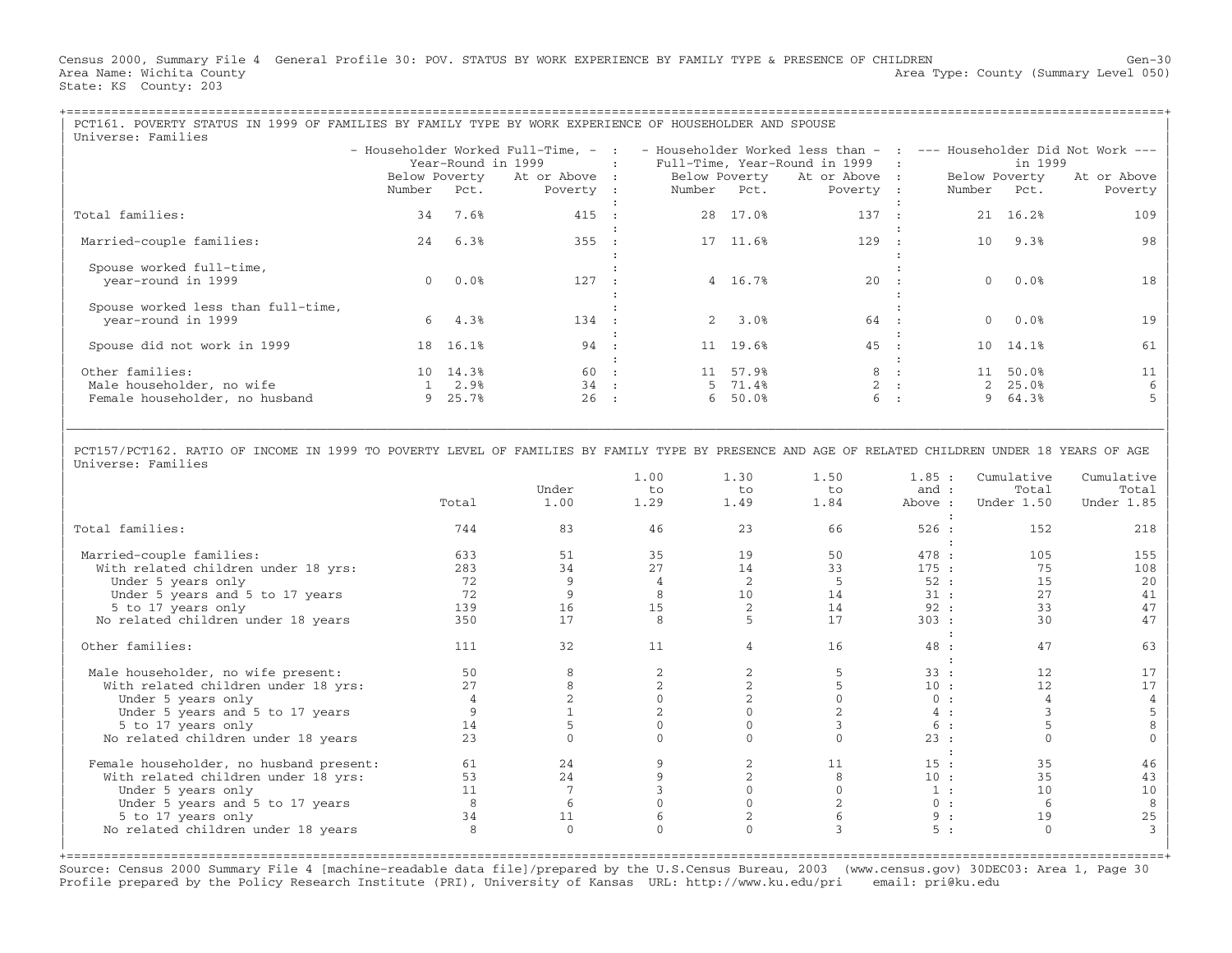|                                                                           |       |                                |               | -------------- Households With Income in 1999 Below Poverty Level --------------   |                |                 |                            |
|---------------------------------------------------------------------------|-------|--------------------------------|---------------|------------------------------------------------------------------------------------|----------------|-----------------|----------------------------|
|                                                                           | Total | $---$ All Ages $---$<br>Number | Pct.          | Under 25                                                                           | 25 to 44       | 45 to 64        | 65 & Over                  |
| Total households:                                                         | 976   | 111                            | 11.4          | 8                                                                                  | 65             | 20              | 18                         |
| Family households:                                                        | 744   | 83                             | 11.2          | 8                                                                                  | 60             | 12 <sup>°</sup> | 3                          |
| Married-couple families                                                   | 633   | 51                             | 8.1           | $\overline{4}$                                                                     | 33             | 11              | 3                          |
| Other families:                                                           | 111   | 32                             | 28.8          | $\overline{4}$                                                                     | 27             | $\overline{1}$  | $\mathbf 0$<br>$\mathbf 0$ |
| Male householder, no wife present                                         | 50    | 8 <sup>1</sup>                 | 16.0          | 2                                                                                  | 6              | $\Omega$        | $\mathbf{0}$               |
| Female householder, no husband present                                    | 61    | 24                             | 39.3          | 2                                                                                  | 21             | 1               |                            |
| Nonfamily households:                                                     | 232   | 28                             | 12.1          | $\Omega$                                                                           | $-5$           | 8               | 15                         |
| Male householder                                                          | 127   | $7\phantom{0}$                 | 5.5           | $\Omega$                                                                           | 2              | 5               |                            |
| Female householder                                                        | 105   | 21                             | 20.0          | $\Omega$                                                                           | 3              | 3               | 15                         |
|                                                                           |       |                                |               | ------------ Households With Income in 1999 At or Above Poverty Level ------------ |                |                 |                            |
|                                                                           |       | All Ages                       |               | Under 25                                                                           | 25 to 44       | 45 to 64        | 65 & Over                  |
| Total households:                                                         |       | 865                            |               | 43                                                                                 | 302            | 272             | 248                        |
| Family households:                                                        |       | 661                            |               | 24                                                                                 | 255            | 219             | 163                        |
| Married-couple families                                                   |       | 582                            |               | 19                                                                                 | 215            | 203             | 145                        |
| Other families:                                                           |       | 79                             |               | 5                                                                                  | 40             | 16              | 18                         |
| Male householder, no wife present                                         |       | 42                             |               | $\overline{4}$                                                                     | 15             | 12              | 11                         |
| Female householder, no husband present                                    |       | 37                             |               | $\mathbf{1}$                                                                       | 25             | $\overline{4}$  |                            |
| Nonfamily households:                                                     |       | 204                            |               | 19                                                                                 | 47             | 53              | 85                         |
| Male householder                                                          |       | 120                            |               | 17                                                                                 | 43             | 35              | 25                         |
| Female householder                                                        |       | 84                             |               | $\overline{2}$                                                                     | $\overline{4}$ | 18              | 60                         |
| PCT163/PCT164. RATIO OF INCOME IN 1999 TO POVERTY LEVEL BY HOUSEHOLD TYPE |       |                                |               |                                                                                    |                |                 |                            |
| Universe: Households (*)                                                  |       |                                |               |                                                                                    |                |                 |                            |
|                                                                           |       |                                |               | 1.00                                                                               | 1.50           |                 |                            |
|                                                                           |       |                                | Under Poverty | to                                                                                 |                | and             |                            |
|                                                                           | Total | 1.00                           | Rate          | 1.49                                                                               |                | Over            |                            |
| Total households:                                                         | 976   | 111                            | 11.4%         | 100                                                                                |                | 765             |                            |
| Family households:                                                        | 744   | 83                             | 11.2%         | 69                                                                                 |                | 592             |                            |
| Married-couple families                                                   | 633   | 51                             | 8.1%          | 54                                                                                 |                | 528             |                            |
| Other families:                                                           | 111   | 32                             | 28.8%         | 15                                                                                 |                | 64              |                            |
| Male householder, no wife present                                         | 50    | 8 <sup>1</sup>                 | 16.0%         | $\overline{4}$                                                                     |                | 38              |                            |
| Female householder, no husband present                                    | 61    |                                | 24 39.3%      | 11                                                                                 |                | 26              |                            |
| Nonfamily households:                                                     | 232   | 28                             | 12.1%         | 31                                                                                 |                | 173             |                            |
| Male householder                                                          | 127   | 7                              | 5.5%          | 18                                                                                 |                | 102             |                            |
| Female householder                                                        | 105   | 21                             | 20.0%         | 13                                                                                 |                | 71              |                            |
|                                                                           |       |                                |               |                                                                                    |                |                 |                            |

| | +===================================================================================================================================================+ Source: Census 2000 Summary File 4 [machine−readable data file]/prepared by the U.S.Census Bureau, 2003 (www.census.gov) 30DEC03: Area 1, Page 31 Profile prepared by the Policy Research Institute (PRI), University of Kansas URL: http://www.ku.edu/pri email: pri@ku.edu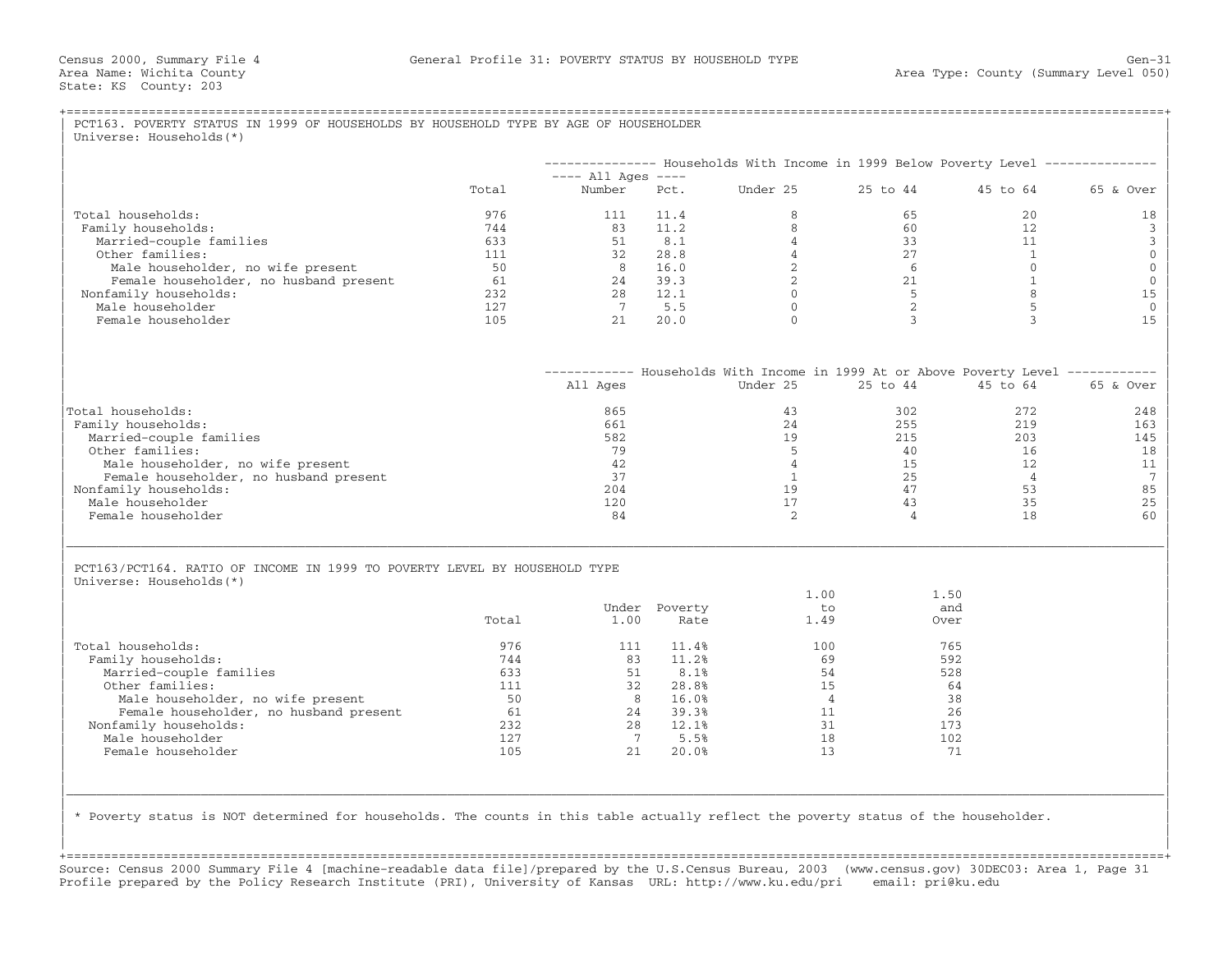| HCT1. URBAN AND RURAL<br>Universe: Occupied housing units                                      |            |              | Number                       | Pct.               | HCT2/HCT4/HCT7. OCCUPIED HOUSING UNITS AND HOUSEHOLD POPULATION BY TENURE<br>Two universes: Occupied housing units and population |                |              |                                            |                              |
|------------------------------------------------------------------------------------------------|------------|--------------|------------------------------|--------------------|-----------------------------------------------------------------------------------------------------------------------------------|----------------|--------------|--------------------------------------------|------------------------------|
| Occupied housing units:                                                                        |            |              | 967                          | 100.0              |                                                                                                                                   | Total<br>Units | Pct.         | Population<br>in Occupied<br>Housing Units | Average<br>Household<br>Size |
| Urban:<br>Inside urbanized areas                                                               |            |              | $\mathbf{0}$<br>$\mathbf{0}$ | 0.0<br>0.0         | Occupied housing units:                                                                                                           | 967            | 100.0        | 2,506                                      | 2.59                         |
| Inside urban clusters<br>Rural:                                                                |            |              | $\Omega$<br>967              | 0.0<br>100.0       | Owner occupied                                                                                                                    | 718            | 74.3         | 1,738                                      | 2.42                         |
| Farm<br>Nonfarm                                                                                |            |              | 108<br>859                   | 11.2<br>88.8       | Renter occupied                                                                                                                   | 249            | 25.7         | 768                                        | 3.08                         |
| HCT3/HCT10. HOUSEHOLD SIZE BY AGE OF HOUSEHOLDER BY TENURE<br>Universe: Occupied housing units |            |              |                              |                    | HCT5/HCT6. HOUSEHOLD SIZE BY TENURE<br>Universe: Occupied housing units                                                           |                |              |                                            |                              |
| Age of<br>Householder                                                                          | Total      | Pct.         | Owner<br>Occupied            | Renter<br>Occupied |                                                                                                                                   | Total          | Pct.         | Owner<br>Occupied                          | Renter<br>Occupied           |
| All households:<br>15 to 24                                                                    | 967<br>43  | 100.0<br>4.4 | 718<br>22                    | 249<br>21          | All household sizes:                                                                                                              | 967            | 100.0        | 718                                        | 249                          |
| 25 to 34                                                                                       | 150        | 15.5         | 76                           | 74                 | 1-person household                                                                                                                | 233            | 24.1         | 164                                        | 69                           |
| 35 to 44                                                                                       | 179        | 18.5         | 118                          | 61                 | 2-person household                                                                                                                | 354            | 36.6         | 287                                        | 67                           |
| 45 to 54                                                                                       | 172        | 17.8         | 135                          | 37                 | 3-person household                                                                                                                | 140            | 14.5         | 97                                         | 43                           |
| 55 to 59                                                                                       | 89         | 9.2          | 82                           | $7\phantom{.0}$    | 4-person household                                                                                                                | 130            | 13.4         | 91                                         | 39                           |
| 60 to 64                                                                                       | 60         | 6.2          | 54                           | 6                  | 5-person household                                                                                                                | 74             | 7.7          | 55                                         | 19                           |
| 65 to 74<br>75 to 84                                                                           | 152<br>88  | 15.7<br>9.1  | 124<br>77                    | 28<br>11           | 6-person household                                                                                                                | 11             | 1.1          | 5                                          | 6                            |
| 85 and over                                                                                    | 34         | 3.5          | 30                           | $\overline{4}$     | 7-or-more person<br>household                                                                                                     | 25             | 2.6          | 19                                         | 6                            |
|                                                                                                |            |              |                              |                    |                                                                                                                                   |                |              |                                            |                              |
| 1-person<br>household:                                                                         | 233        | 24.1         | 164                          | 69                 |                                                                                                                                   |                |              |                                            |                              |
| 15 to 24                                                                                       | 16         | 1.7          | $7\phantom{.0}$              | 9                  | HCT14. ROOMS BY TENURE                                                                                                            |                |              |                                            |                              |
| 25 to 34                                                                                       | 18         | 1.9          | $\overline{2}$               | 16                 | Universe: Occupied housing units                                                                                                  |                |              |                                            |                              |
| 35 to 44                                                                                       | 30         | 3.1          | 18                           | 12 <sup>°</sup>    |                                                                                                                                   |                |              |                                            |                              |
| 45 to 54                                                                                       | 33         | 3.4          | 27                           | 6                  |                                                                                                                                   |                |              | Owner                                      | Renter                       |
| 55 to 64                                                                                       | 34         | 3.5          | 29                           | 5                  |                                                                                                                                   | Total          | Pct.         | Occupied                                   | Occupied                     |
| 65 to 74                                                                                       | 34         | 3.5          | 25                           | $\mathsf{q}$       |                                                                                                                                   |                |              |                                            |                              |
| 75 and over                                                                                    | 68         | 7.0          | 56                           | 12                 | Total occupied units:                                                                                                             | 967            | 100.0        | 718                                        | 249                          |
| 2-or-more                                                                                      |            |              |                              |                    | 1 room                                                                                                                            | 15             | 1.6          | 6                                          | 9                            |
| person                                                                                         |            |              |                              |                    | 2 rooms                                                                                                                           | 11             | 1.1          | $7\phantom{.0}$                            | $\overline{4}$               |
| household:                                                                                     | 734        | 75.9         | 554                          | 180                | 3 rooms                                                                                                                           | 64             | 6.6          | 31                                         | 33                           |
| 15 to 24                                                                                       | 27         | 2.8          | 15                           | 12                 | 4 rooms                                                                                                                           | 125            | 12.9         | 78                                         | 47                           |
| 25 to 34                                                                                       | 132        | 13.7         | 74                           | 58                 | 5 rooms                                                                                                                           | 187            | 19.3         | 143                                        | 44                           |
| 35 to 44<br>45 to 54                                                                           | 149<br>139 | 15.4<br>14.4 | 100<br>108                   | 49<br>31           | 6 rooms<br>7 rooms                                                                                                                | 212<br>158     | 21.9<br>16.3 | 158<br>130                                 | 54<br>28                     |
| 55 to 64                                                                                       | 115        | 11.9         | 107                          | 8                  | 8 rooms                                                                                                                           | 101            | 10.4         | 88                                         | 13                           |
| 65 to 74                                                                                       | 118        | 12.2         | 99                           | 19                 | 9 or more rooms                                                                                                                   | 94             | 9.7          | 77                                         | 17                           |
| 75 and over                                                                                    | 54         | 5.6          | 51                           | $\mathcal{L}$      |                                                                                                                                   |                |              |                                            |                              |
|                                                                                                |            |              |                              |                    |                                                                                                                                   |                |              |                                            |                              |

Source: Census 2000 Summary File 4 [machine−readable data file]/prepared by the U.S.Census Bureau, 2003 (www.census.gov) 30DEC03: Area 1, Page 32 Profile prepared by the Policy Research Institute (PRI), University of Kansas URL: http://www.ku.edu/pri email: pri@ku.edu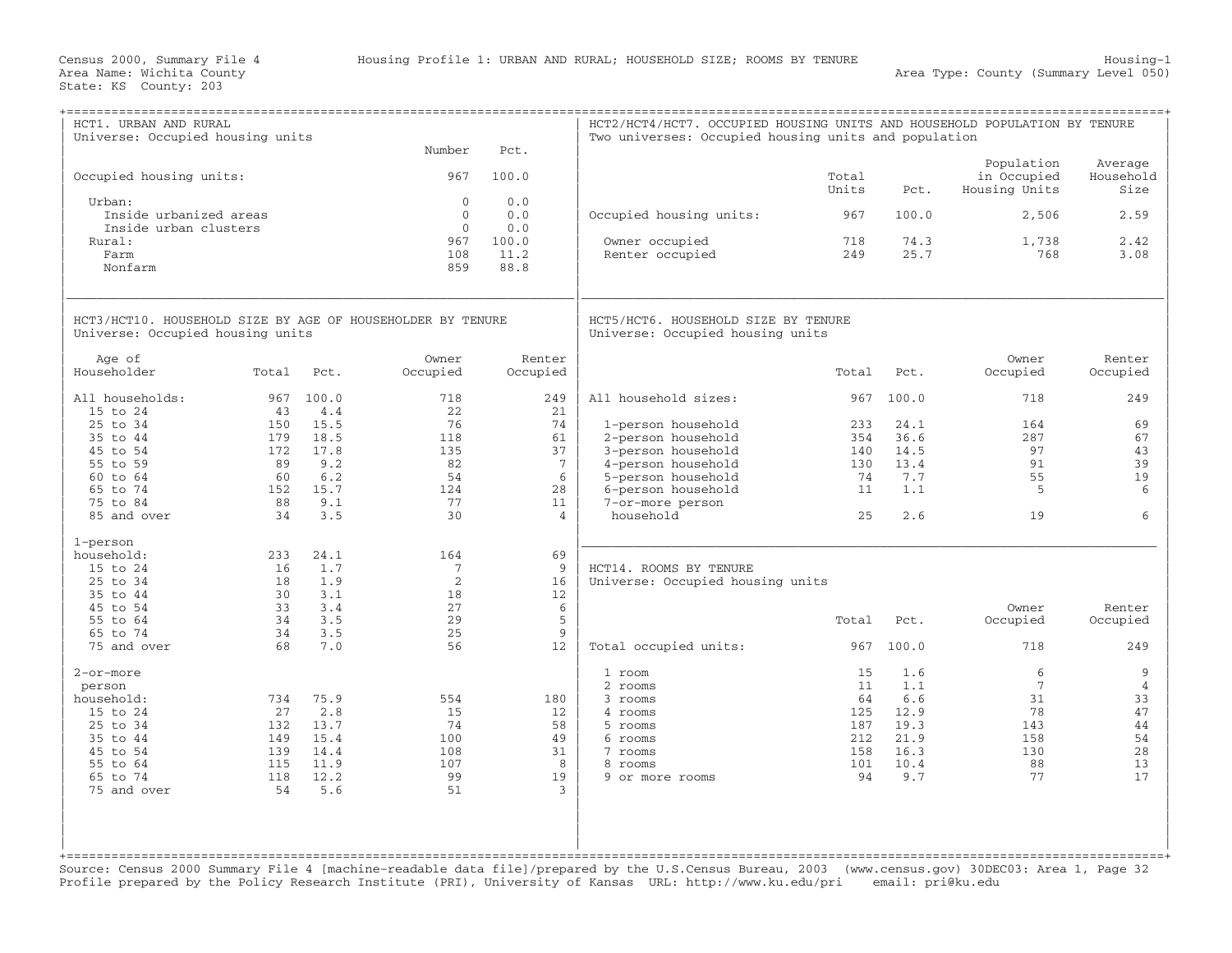| HCT9. HOUSEHOLD TYPE (INCLUDING LIVING ALONE) BY AGE OF HOUSEHOLDER BY TENURE |                            |                                    |                                  |                |                               |                  |                      |                    |
|-------------------------------------------------------------------------------|----------------------------|------------------------------------|----------------------------------|----------------|-------------------------------|------------------|----------------------|--------------------|
| Universe: Occupied housing units                                              |                            |                                    |                                  |                |                               |                  |                      |                    |
|                                                                               | All Ages                   | 15 to 24                           | 25 to 34                         | 35 to 44       | 45 to 54                      | 55 to 64         | 65 to 74             | 75 & over          |
|                                                                               |                            |                                    |                                  |                |                               |                  |                      |                    |
| Total occupied units:                                                         | 967                        | 43                                 | 150                              | 179            | 172                           | 149              | 152                  | 122                |
| Family households:                                                            | 727                        | 27                                 | 128                              | 149            | 136                           | 115              | 118                  | 54                 |
| Married-couple families                                                       | 612                        | 18                                 | 98                               | 117            | 121                           | 111              | 107                  | 40                 |
| Other families:                                                               | 115                        | 9                                  | 30                               | 32             | 15                            | $\overline{4}$   | 11                   | 14                 |
| Male householder, no wife                                                     | 54                         | 5                                  | 11                               | 11             | 11                            | 2                | 2                    | 12                 |
| Female householder, no husband                                                | 61                         | $\overline{4}$                     | 19                               | 21             | $\overline{4}$                | 2                | $\overline{9}$       | 2                  |
| Nonfamily households:                                                         | 240                        | 16                                 | 22                               | 30             | 36                            | 34               | 34                   | 68                 |
| Male householder:                                                             | 130                        | 14                                 | 14                               | 30             | 24                            | 24               | 6                    | 18                 |
| Living alone                                                                  | 123<br>$\overline{7}$      | 14<br>$\bigcirc$                   | 10<br>$\overline{4}$             | 30<br>$\Omega$ | 21<br>$\overline{\mathbf{3}}$ | 24<br>$\bigcirc$ | 6<br>$\Omega$        | 18<br>$\mathbf{0}$ |
| Not living alone<br>Female householder:                                       | 110                        | 2                                  | 8                                | $\Omega$       | 12                            | 10               | 28                   | 50                 |
| Living alone                                                                  | 110                        | $\overline{2}$                     | 8                                | $\overline{0}$ | 12                            | 10               | 28                   | 50                 |
| Not living alone                                                              | $\overline{0}$             | $\Omega$                           | $\Omega$                         | $\Omega$       | $\Omega$                      | $\bigcirc$       | $\Omega$             | $\Omega$           |
|                                                                               |                            |                                    |                                  |                |                               |                  |                      |                    |
|                                                                               |                            |                                    |                                  |                |                               |                  |                      |                    |
|                                                                               | All Ages                   | 15 to 24                           | 25 to 34                         | 35 to 44       | 45 to 54                      | 55 to 64         | 65 to 74             | 75 & over          |
| Owner occupied units:                                                         | 718                        | 22                                 | 76                               | 118            | 135                           | 136              | 124                  | 107                |
| Family households:                                                            | 552                        | 15                                 | 72                               | 100            | 108                           | 107              | 99                   | 51                 |
| Married-couple families                                                       | 479                        | 9                                  | 62                               | 82             | 98                            | 103              | 88                   | 37                 |
| Other families:                                                               | 73                         | 6                                  | 10 <sup>°</sup>                  | 18             | 10                            | $\overline{4}$   | 11                   | 14                 |
| Male householder, no wife                                                     | 35                         | 3                                  | $\overline{4}$                   | $5^{\circ}$    | $7\phantom{.0}$               | 2                | 2                    | 12                 |
| Female householder, no husband                                                | 38                         | 3                                  | 6                                | 13             | $\overline{3}$                | 2                | 9                    | 2                  |
| Nonfamily households:                                                         | 166<br>83                  | $7\overline{ }$<br>$7\overline{ }$ | $\overline{4}$<br>$\overline{2}$ | 18<br>18       | 27<br>17                      | 29<br>20         | 25<br>$\overline{3}$ | 56<br>16           |
| Male householder:<br>Living alone                                             | 81                         | $\overline{7}$                     | $\mathbf{0}$                     | 18             | 17                            | 20               | $\overline{3}$       | 16                 |
| Not living alone                                                              | $\overline{\phantom{0}}^2$ | $\mathbf{0}$                       | $\overline{2}$                   | $\overline{0}$ | $\overline{0}$                | $\overline{0}$   | $\mathbf{0}$         | $\mathbf 0$        |
| Female householder:                                                           | 83                         | $\Omega$                           | $\overline{2}$                   | $\Omega$       | 10                            | 9                | 22                   | 40                 |
| Living alone                                                                  | 83                         | $\Omega$                           | 2                                | $\Omega$       | 10                            | $\mathbf{Q}$     | 22                   | 40                 |
| Not living alone                                                              | $\Omega$                   | $\Omega$                           | $\Omega$                         | $\Omega$       | $\Omega$                      | $\Omega$         | $\Omega$             | $\Omega$           |
|                                                                               |                            |                                    |                                  |                |                               |                  |                      |                    |
|                                                                               |                            |                                    |                                  |                |                               |                  |                      |                    |
|                                                                               | All Ages                   | 15 to 24                           | 25 to 34                         | 35 to 44       | 45 to 54                      | 55 to 64         | 65 to 74             | 75 & over          |
| Renter occupied units:                                                        | 249                        | 21                                 | 74                               | 61             | 37                            | 13               | 28                   | 15                 |
| Family households:                                                            | 175                        | 12                                 | 56                               | 49             | 28                            | 8                | 19                   | 3                  |
| Married-couple families                                                       | 133                        | 9                                  | 36                               | 35             | 23                            | 8                | 19                   | 3                  |
| Other families:                                                               | 42                         | $\mathbf{3}$                       | 20                               | 14             | 5                             | $\mathbf{0}$     | $\mathbf 0$          | $\mathbf 0$        |
| Male householder, no wife                                                     | 19                         | $\overline{2}$                     | $7\phantom{.0}$                  | 6              | $\overline{4}$                | $\mathbf{0}$     | $\mathbf{0}$         | $\mathbf 0$        |
| Female householder, no husband                                                | 23<br>74                   | $\mathbf{1}$<br>9                  | 13<br>18                         | 8<br>12        | $\mathbf{1}$<br>9             | $\Omega$<br>5    | $\Omega$<br>9        | $\mathbf{0}$<br>12 |
| Nonfamily households:<br>Male householder:                                    | 47                         | $7\overline{ }$                    | 12.                              | 12             | $\overline{7}$                | $\overline{4}$   | 3                    | 2                  |
| Living alone                                                                  | 42                         | $7\phantom{.}$                     | 10                               | 12             | 4                             | $\overline{4}$   | 3                    | 2                  |
| Not living alone                                                              | 5                          | $\mathbf{0}$                       | 2                                | $\overline{0}$ | 3                             | $\mathbf{0}$     | $\mathbf{0}$         | $\mathbb O$        |
| Female householder:                                                           | 27                         | 2                                  | 6                                | $\mathbf{0}$   | $\overline{c}$                | $\mathbf{1}$     | 6                    | 10                 |
| Living alone                                                                  | 27                         | 2                                  | 6                                | $\mathbf{0}$   | $\overline{2}$                | $\mathbf{1}$     | 6                    | 10                 |
| Not living alone                                                              | $\Omega$                   | $\Omega$                           | $\Omega$                         | $\Omega$       | $\Omega$                      | $\Omega$         | $\Omega$             | $\Omega$           |

+===================================================================================================================================================+ Source: Census 2000 Summary File 4 [machine−readable data file]/prepared by the U.S.Census Bureau, 2003 (www.census.gov) 30DEC03: Area 1, Page 33 Profile prepared by the Policy Research Institute (PRI), University of Kansas URL: http://www.ku.edu/pri email: pri@ku.edu

| |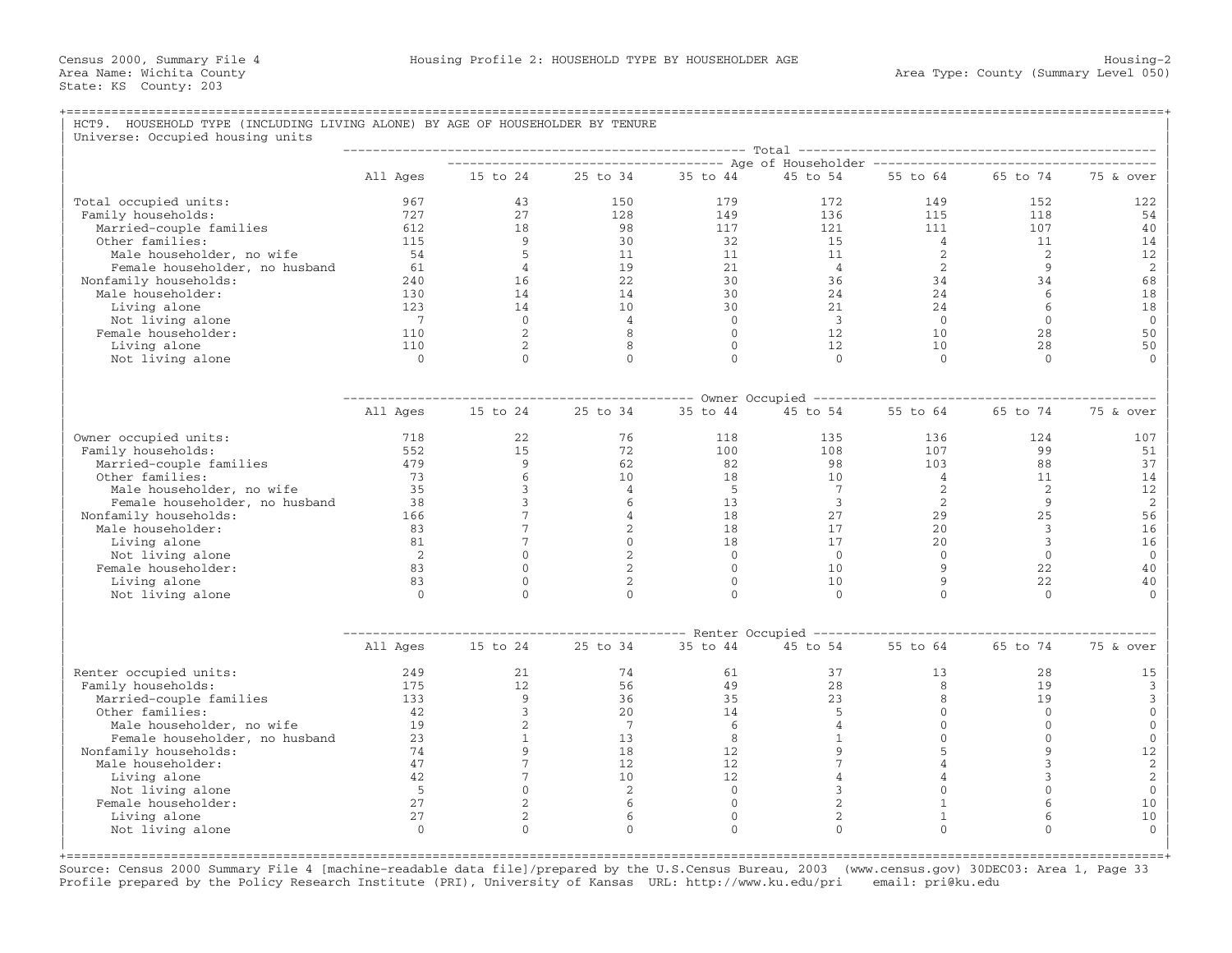| HCT8. HOUSEHOLD TYPE AND PRESENCE AND AGE OF OWN CHILDREN BY TENURE<br>Universe: Occupied housing units |       |       |              |             | HCT11. OCCUPANTS PER ROOM BY TENURE<br>Universe: Occupied housing units |               |       |          |          |
|---------------------------------------------------------------------------------------------------------|-------|-------|--------------|-------------|-------------------------------------------------------------------------|---------------|-------|----------|----------|
|                                                                                                         |       |       | Owner        | Renter      |                                                                         |               |       |          |          |
|                                                                                                         | Total | Pct.  | Occupied     | Occupied    |                                                                         |               |       | Owner    | Renter   |
|                                                                                                         |       |       |              |             |                                                                         | Total         | Pct.  | Occupied | Occupied |
| All occupied housing units:                                                                             | 967   | 100.0 | 718          | 249         |                                                                         |               |       |          |          |
|                                                                                                         |       |       |              |             | Total units:                                                            | 967           | 100.0 | 718      | 249      |
| Family households:                                                                                      | 727   | 75.2  | 552          | 175         |                                                                         |               |       |          |          |
| Married-couple families:                                                                                | 612   | 63.3  | 479          | 133         | $0.50$ or less                                                          | 694           | 71.8  | 543      | 151      |
| With own children under 18:                                                                             | 257   | 26.6  | 185          | 72          | $0.51$ to $1.00$                                                        | 226           | 23.4  | 142      | 84       |
| Under 6 years only                                                                                      | 64    | 6.6   | 41           | 23          | $1.01$ to $1.50$                                                        | 31            | 3.2   | 22       | 9        |
| Under 6 and 6 to 17 years                                                                               | 66    | 6.8   | 35           | 31          | $1.51$ to $2.00$                                                        | 13            | 1.3   | 8        |          |
| 6 to 17 years only                                                                                      | 127   | 13.1  | 109          | 18          | $2.01$ or more                                                          | $\mathcal{L}$ | 0.3   |          |          |
| No own children under 18                                                                                | 355   | 36.7  | 294          | 61          |                                                                         |               |       |          |          |
|                                                                                                         |       |       |              |             |                                                                         |               |       |          |          |
| Other families (No spouse present):                                                                     | 115   | 11.9  | 73           | 42          |                                                                         |               |       |          |          |
| Male householder, no wife:                                                                              | 54    | 5.6   | 35           | 19          | HCT30. BEDROOMS BY TENURE                                               |               |       |          |          |
| With own children under 18:                                                                             | 22    | 2.3   | 12           | 10          | Universe: Occupied housing units                                        |               |       |          |          |
| Under 6 years only                                                                                      | 3     | 0.3   | $\mathbf{1}$ | 2           |                                                                         |               |       |          |          |
| Under 6 and 6 to 17 years                                                                               | 4     | 0.4   | 4            | $\mathbf 0$ |                                                                         |               |       | Owner    | Renter   |
| 6 to 17 years only                                                                                      | 15    | 1.6   |              | 8           |                                                                         | Total         | Pct.  | Occupied | Occupied |
| No own children under 18                                                                                | 32    | 3.3   | 23           | 9           |                                                                         |               |       |          |          |
| Female householder, no husband:                                                                         | 61    | 6.3   | 38           | 23          | Total units:                                                            | 967           | 100.0 | 718      | 249      |
| With own children under 18:                                                                             | 48    | 5.0   | 25           | 23          |                                                                         |               |       |          |          |
| Under 6 years only                                                                                      | 13    | 1.3   | 6            | 7           | No bedroom                                                              | 17            | 1.8   | 8        | 9        |
| Under 6 and 6 to 17 years                                                                               | 9     | 0.9   | -6           | 3           | 1 bedroom                                                               | 66            | 6.8   | 30       | 36       |
| 6 to 17 years only                                                                                      | 26    | 2.7   | 13           | 13          | 2 bedrooms                                                              | 221           | 22.9  | 158      | 63       |
| No own children under 18                                                                                | 13    | 1.3   | 13           | $\Omega$    | 3 bedrooms                                                              | 431           | 44.6  | 344      | 87       |
|                                                                                                         |       |       |              |             | 4 bedrooms                                                              | 163           | 16.9  | 120      | 43       |
| Nonfamily households:                                                                                   | 240   | 24.8  | 166          | 74          | 5 or more                                                               |               |       |          |          |
| Householder living alone:                                                                               | 233   | 24.1  | 164          | 69          | bedrooms                                                                | 69            | 7.1   | 58       | 11       |
| Male householder                                                                                        | 123   | 12.7  | 81           | 42          |                                                                         |               |       |          |          |
| Female householder                                                                                      | 110   | 11.4  | 83           | 27          |                                                                         |               |       |          |          |
| Householder not living alone                                                                            | 7     | 0.7   | 2            | 5           |                                                                         |               |       |          |          |
|                                                                                                         |       |       |              |             |                                                                         |               |       |          |          |

| | HCT17/HCT18. OCCUPIED HOUSING UNITS AND POPULATION BY UNITS IN STRUCTURE BY TENURE Two universes: Occupied housing units and population

|                     | ----------- |       | Occupied Housing Units ---------- ---- |              |       | Population in Occupied Housing Units ---- | - Persons per Household - |        |         |                      |        |
|---------------------|-------------|-------|----------------------------------------|--------------|-------|-------------------------------------------|---------------------------|--------|---------|----------------------|--------|
|                     | Total       | Pct.  | Owner                                  | Renter       | Total | Pct.                                      | Owner                     | Renter | Total   | Owner                | Renter |
| Total units:        | 967         | 100.0 | 718                                    | 249          |       | 2,506 100.0                               | 1,738                     | 768    | 2.59    | 2.42                 | 3.08   |
| 1, detached         | 798         | 82.5  | 635                                    | 163          | 2,039 | 81.4                                      | 1,514                     | 525    | 2.56    | 2.38                 | 3.22   |
| 1, attached         | 14          | 1.4   |                                        | 14           | 35    | 1.4                                       |                           | 35     | 2.50    | $\ddot{\phantom{0}}$ | 2.50   |
|                     |             | 0.4   |                                        |              | 19    | 0.8                                       |                           | 19     | 4.75    | $\ddot{\phantom{0}}$ | 4.75   |
| $3$ or $4$          | 24          | 2.5   |                                        | 24           | 52    | 2.1                                       |                           | 52     | 2.17    | $\sim$               | 2.17   |
| $5$ to $9$          |             | 0.4   |                                        |              |       | 0.2                                       |                           |        | 1.00    | $\cdot$              | 1.00   |
| 10 to 19            |             | 0.0   |                                        |              |       | 0.0                                       |                           |        | $\cdot$ | $\cdot$              |        |
| 20 to 49            |             | 0.0   |                                        |              |       | 0.0                                       |                           |        | $\cdot$ | $\cdot$              |        |
| 50 or more          |             | 0.0   |                                        |              |       | 0.0                                       |                           |        |         |                      |        |
| Mobile home         | 120         | 12.4  | 80                                     | 40           | 355   | 14.2                                      | 222                       | 133    | 2.96    | 2.78                 | 3.33   |
| Boat, RV, van, etc. |             | 0.3   |                                        | $\mathbf{0}$ |       | 0.1                                       | 2                         |        | 0.67    | 0.67                 |        |

|\_\_\_\_\_\_\_\_\_\_\_\_\_\_\_\_\_\_\_\_\_\_\_\_\_\_\_\_\_\_\_\_\_\_\_\_\_\_\_\_\_\_\_\_\_\_\_\_\_\_\_\_\_\_\_\_\_\_\_\_\_\_\_\_\_\_\_\_\_\_\_\_\_\_\_\_\_\_\_\_\_\_\_\_\_\_\_\_\_\_\_\_\_\_\_\_\_\_\_\_\_\_\_\_\_\_\_\_\_\_\_\_\_\_\_\_\_\_\_\_\_\_\_\_\_\_\_\_\_\_\_\_\_\_\_\_\_\_\_\_\_\_\_\_\_\_\_|

+===================================================================================================================================================+ Source: Census 2000 Summary File 4 [machine−readable data file]/prepared by the U.S.Census Bureau, 2003 (www.census.gov) 30DEC03: Area 1, Page 34 Profile prepared by the Policy Research Institute (PRI), University of Kansas URL: http://www.ku.edu/pri email: pri@ku.edu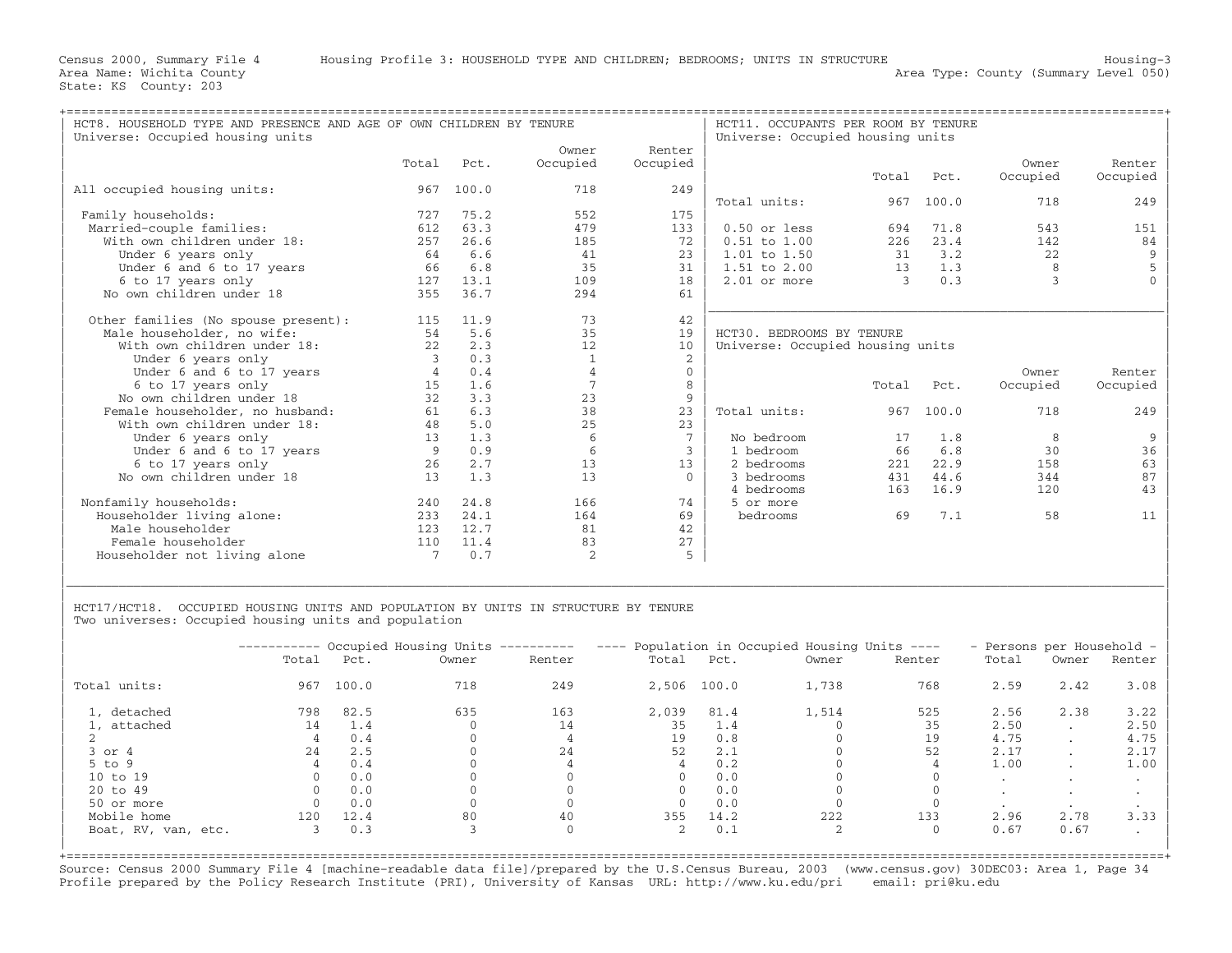| HCT21/HCT22. YEAR STRUCTURE BUILT BY TENURE<br>Universe: Occupied housing units                                                                   |                |                  |                   |                    | HCT29. HOUSE HEATING FUEL BY TENURE<br>Universe: Occupied housing units                                   |                                  |            |                     |                                    |
|---------------------------------------------------------------------------------------------------------------------------------------------------|----------------|------------------|-------------------|--------------------|-----------------------------------------------------------------------------------------------------------|----------------------------------|------------|---------------------|------------------------------------|
| Year Built                                                                                                                                        | Total          | Pct.             | Owner<br>Occupied | Renter<br>Occupied |                                                                                                           | Total                            | Pct.       | Owner<br>Occupied   | Renter<br>Occupied                 |
| Total occupied units:                                                                                                                             |                | 967 100.0        | 718               | 249                | Total occupied units:                                                                                     |                                  | 967 100.0  | 718                 | 249                                |
| Built 1999 to March 2000                                                                                                                          | $\overline{9}$ | 0.9              | 9                 | $\Omega$           | Utility gas                                                                                               | 747                              | 77.2       | 575                 | 172                                |
| Built 1995 to 1998                                                                                                                                | 9              | 0.9              | 9                 | $\Omega$           | Bottled, tank, LP gas                                                                                     |                                  | 123 12.7   | 83                  | 40                                 |
| Built 1990 to 1994                                                                                                                                | 29             | $3 \cdot 0$      | 27                | 2                  | Electricity                                                                                               | 87                               | 9.0        | 50<br>$\bigcap$     | 37                                 |
| Built 1980 to 1989                                                                                                                                | 60             | 6.2              | 35                | 25                 | Fuel oil, kerosene, etc.                                                                                  | $\overline{0}$<br>$\overline{0}$ | 0.0<br>0.0 | $\overline{0}$      | $\mathbf 0$                        |
| Built 1970 to 1979                                                                                                                                | 161            | 225 23.3<br>16.6 | 169<br>131        | 56<br>30           | Coal or coke<br>Wood                                                                                      | 10                               | 1.0        | 10                  | $\mathbb O$<br>$\mathsf{O}\xspace$ |
| Built 1960 to 1969<br>Built 1950 to 1959                                                                                                          |                | 167 17.3         | 115               | 52                 |                                                                                                           | $\overline{0}$                   | 0.0        | $\overline{0}$      | $\mathbb O$                        |
| Built 1940 to 1949                                                                                                                                | 118            | 12.2             | 89                | 29                 | Solar energy<br>Other fuel                                                                                | $\overline{0}$                   | 0.0        | $\Omega$            | $\mathbb O$                        |
| Built 1939 or earlier                                                                                                                             | 189            | 19.5             | 134               | 55                 | No fuel used                                                                                              | $\bigcirc$                       | 0.0        | $\Omega$            |                                    |
|                                                                                                                                                   |                |                  |                   |                    |                                                                                                           |                                  |            |                     |                                    |
| Median year structure built                                                                                                                       | 1961           |                  | 1962              | 1958               |                                                                                                           |                                  |            |                     |                                    |
| HCT24/HCT25. YEAR HOUSEHOLDER MOVED INTO UNIT BY TENURE<br>Universe: Occupied housing units                                                       |                |                  |                   |                    | HCT32/HCT34. VEHICLES AVAILABLE BY TENURE<br>Universe: Occupied housing units                             |                                  |            |                     |                                    |
| Year Moved Into Unit                                                                                                                              | Total          | Pct.             | Owner<br>Occupied | Renter<br>Occupied |                                                                                                           |                                  | Total Pct. | Owner<br>Occupied   | Renter<br>Occupied                 |
| Total occupied units:                                                                                                                             |                | 967 100.0        | 718               | 249                | Total occupied units:                                                                                     |                                  | 967 100.0  | 718                 | 249                                |
| Moved in 1999 to March 2000                                                                                                                       |                | 148 15.3         | 57                | 91                 | No vehicle available                                                                                      | 30                               | 3.1        | 12                  | 18                                 |
| Moved in 1995 to 1998                                                                                                                             |                | 226 23.4         | 136               | 90                 | 1 vehicle available                                                                                       | 275                              | 28.4       | 177                 | 98                                 |
| Moved in 1990 to 1994                                                                                                                             |                | 172 17.8         | 142               | 30                 | 2 vehicles available                                                                                      | 394                              | 40.7       | 301                 | 93                                 |
| Moved in 1980 to 1989                                                                                                                             |                | 133 13.8         | 121               | 12                 | 3 vehicles available                                                                                      | 165                              | 17.1       | 130                 | 35                                 |
| Moved in 1970 to 1979                                                                                                                             | 145            | 15.0             | 129               | 16                 | 4 vehicles available                                                                                      | 64                               | 6.6        | 62                  | 2                                  |
| Moved in 1969 or earlier                                                                                                                          | 143            | 14.8             | 133               | 10                 | 5 or more vehicles                                                                                        |                                  |            |                     |                                    |
| Median year householder                                                                                                                           |                |                  |                   |                    | available                                                                                                 | 39                               | 4.0        | 36                  | $\mathbf{3}$                       |
| moved into unit                                                                                                                                   | 1992           |                  | 1988              | 1998               | Mean vehicles available                                                                                   | 2.09                             |            | 2.25                | 1.65                               |
| HCT31. TELEPHONE SERVICE AVAILABLE BY AGE OF HOUSEHOLDER BY TENURE<br>Universe: Occupied housing units                                            |                |                  |                   |                    |                                                                                                           |                                  |            |                     |                                    |
| Age of                                                                                                                                            |                |                  |                   | Owner              | ------ With Telephone Service Available ------- - ------ No Telephone Service Available -------<br>Renter |                                  |            | Owner               | Renter                             |
| Householder                                                                                                                                       | Total          |                  | Total<br>Pct.     | Occupied           | Occupied                                                                                                  | Total<br>Pct.                    |            | Occupied            | Occupied                           |
| All ages:                                                                                                                                         | 967            |                  | 951 98.3          | 712                | 239                                                                                                       | 16                               | 1.7        | 6                   | 10                                 |
| 15 to 24                                                                                                                                          | 43             |                  | 4.4<br>43         | 22                 | 21                                                                                                        | $\Omega$                         | 0.0        | $\mathbf{0}$        | $\mathbf{0}$                       |
| 25 to 34                                                                                                                                          | 150            |                  | 148 15.3          | 74                 | 74                                                                                                        | 2                                | 0.2        | 2                   | $\mathbf 0$                        |
| 35 to 44                                                                                                                                          | 179            |                  | 175 18.1          | 118                | 57                                                                                                        | $\overline{4}$                   | 0.4        | $\mathbf{0}$        | 4                                  |
| 45 to 54                                                                                                                                          | 172            |                  | 168 17.4          | 135                | 33                                                                                                        | $\overline{4}$                   | 0.4        | $\mathbf{0}$        | $\overline{4}$                     |
| 55 to 64                                                                                                                                          | 149            |                  | 145<br>15.0       | 132                | 13                                                                                                        | $\overline{4}$                   | 0.4        | $\overline{4}$      | $\mathbf{0}$                       |
| 65 to 74                                                                                                                                          | 152            |                  | 150 15.5          | 124                | 26                                                                                                        | $\overline{2}$                   | 0.2        | $\mathsf{O}\xspace$ | $\overline{c}$                     |
| 75 and over                                                                                                                                       | 122            |                  | 122<br>12.6       | 107                | 15                                                                                                        | $\Omega$                         | 0.0        | $\Omega$            | $\Omega$                           |
| Source: Census 2000 Summary File 4 [machine-readable data file]/prepared by the U.S.Census Bureau, 2003 (www.census.gov) 30DEC03: Area 1, Page 35 |                |                  |                   |                    |                                                                                                           |                                  |            |                     |                                    |

Profile prepared by the Policy Research Institute (PRI), University of Kansas URL: http://www.ku.edu/pri email: pri@ku.edu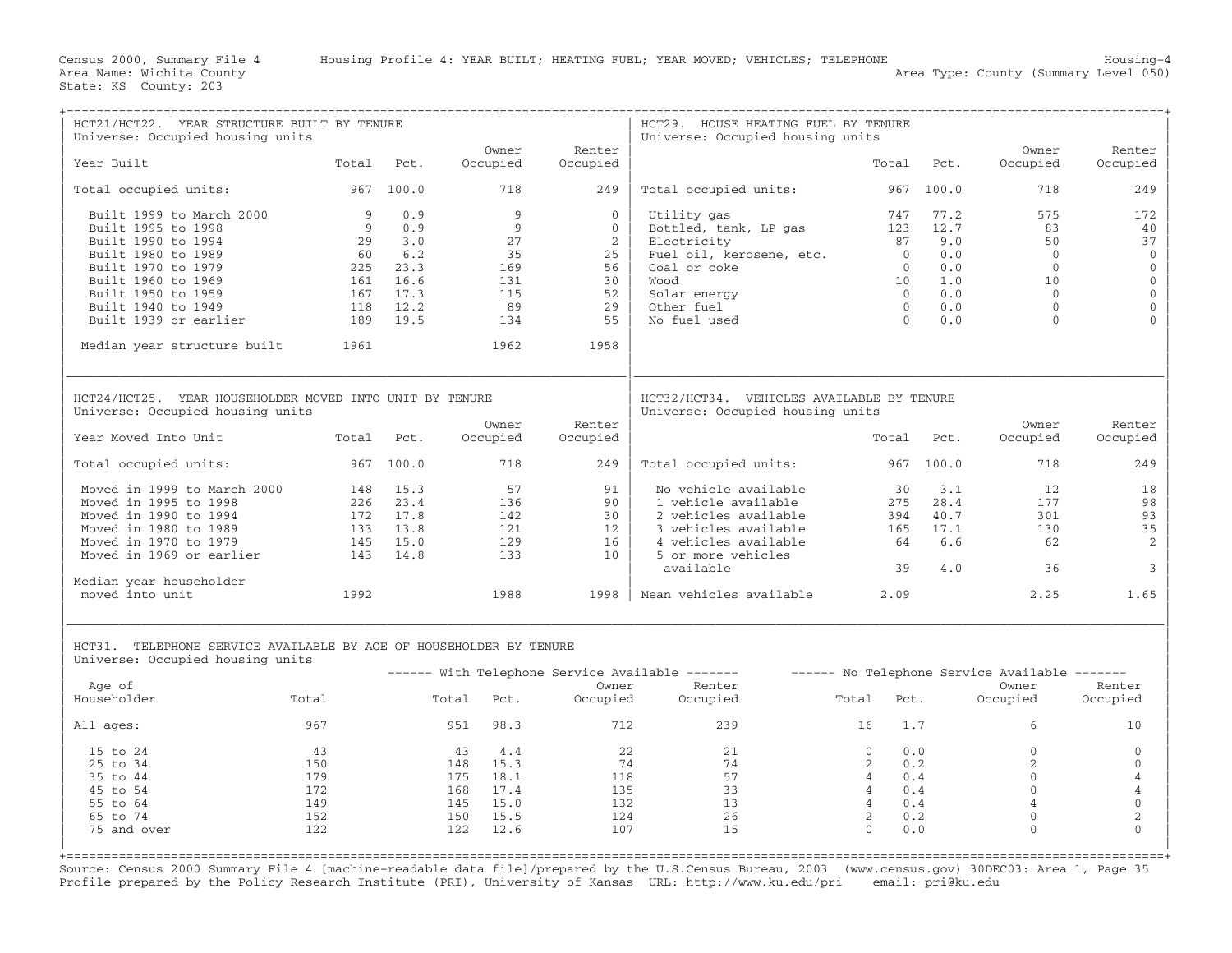| HOUSEHOLD INCOME IN 1999 BY TENURE<br>HCT35/HCT36.<br>Universe: Occupied housing units |          |       |          |          | HCT41.<br>PLUMBING FACILITIES BY TENURE<br>Universe: Occupied housing units |       |       |              |          |
|----------------------------------------------------------------------------------------|----------|-------|----------|----------|-----------------------------------------------------------------------------|-------|-------|--------------|----------|
|                                                                                        |          |       |          |          |                                                                             |       |       | Owner        | Renter   |
|                                                                                        |          |       | Owner    | Renter   |                                                                             | Total | Pct.  | Occupied     | Occupied |
|                                                                                        | Total    | Pct.  | Occupied | Occupied | Total occupied units:                                                       | 967   | 100.0 | 718          | 249      |
| Total occupied units:                                                                  | 967      | 100.0 | 718      | 249      | Complete plumbing                                                           |       |       |              |          |
| Less than $$5,000$                                                                     | 40       | 4.1   | 24       | 16       | facilities                                                                  | 960   | 99.3  | 715          | 245      |
| $$5,000$ to \$9,999                                                                    | 51       | 5.3   | 28       | 23       | Lacking complete                                                            |       |       |              |          |
| $$10,000$ to $$14,999$                                                                 | 77       | 8.0   | 57       | 20       | plumbing facilities                                                         | 7     | 0.7   | 3            |          |
| $$15,000$ to $$19,999$                                                                 | 93       | 9.6   | 71       | 22       |                                                                             |       |       |              |          |
| \$20,000 to \$24,999                                                                   | 73       | 7.5   | 42       | 31       |                                                                             |       |       |              |          |
| \$25,000 to \$34,999                                                                   | 155      | 16.0  | 108      | 47       | $HCT43$ .<br>KITCHEN FACILITIES BY TENURE                                   |       |       |              |          |
| \$35,000 to \$49,999                                                                   | 178      | 18.4  | 122      | 56       | Universe: Occupied housing units                                            |       |       |              |          |
| \$50,000 to \$74,999                                                                   | 168      | 17.4  | 149      | 19       |                                                                             |       |       | Owner        | Renter   |
| \$75,000 to \$99,999                                                                   | 69       | 7.1   | 60       | 9        |                                                                             | Total | Pct.  | Occupied     | Occupied |
| \$100,000 to \$149,999                                                                 | 40       | 4.1   | 34       |          |                                                                             |       |       |              |          |
| \$150,000 or More                                                                      | 23       | 2.4   | 23       | $\Omega$ | Total occupied units:                                                       | 967   | 100.0 | 718          | 249      |
|                                                                                        |          |       |          |          | Complete kitchen                                                            |       |       |              |          |
| Median household income                                                                | \$34,345 |       | \$39,063 | \$28,523 | facilities                                                                  | 964   | 99.7  | 718          | 246      |
| Mean household income                                                                  | \$43,245 |       | \$47,209 | \$31,812 | Lacking complete                                                            |       |       |              |          |
|                                                                                        |          |       |          |          | kitchen facilities                                                          | 3     | 0.3   | $\mathbf{0}$ |          |
|                                                                                        |          |       |          |          |                                                                             |       |       |              |          |

## | | HCT89. POVERTY STATUS IN 1999 BY AGE OF HOUSEHOLDER BY TENURE Universe: Occupied housing units

| Age of      | $--$ All Occupied $--$<br>Housing Units |       | $---Total---$ |      | -Owner Occupied- |      | Income in 1999 Below Poverty Level ------------<br>-Renter Occupied- |      | Income in 1999 At or Above Poverty Level | Owner    | Renter   |
|-------------|-----------------------------------------|-------|---------------|------|------------------|------|----------------------------------------------------------------------|------|------------------------------------------|----------|----------|
| Householder | Number                                  | Pct.  | Number        | Pct. | Number           | Pct. | Number                                                               | Pct. | Total                                    | Occupied | Occupied |
| All ages:   | 967                                     | 100.0 | 115           | 11.9 | 69               | 7.1  | 46                                                                   | 4.8  | 852                                      | 649      | 203      |
| 15 to 24    | 43                                      | 4.4   | 8             | 0.8  |                  | 0.3  |                                                                      | 0.5  | 35                                       | 19       | 16       |
| 25 to 34    | 150                                     | 15.5  | 28            | 2.9  |                  | 1.1  |                                                                      | 1.8  | 122                                      | 65       | 57       |
| 35 to 44    | 179                                     | 18.5  | 33            | 3.4  | 22               | 2.3  |                                                                      | 1.1  | 146                                      | 96       | 50       |
| 45 to 54    | 172                                     | 17.8  |               | 0.5  |                  | 0.2  |                                                                      | 0.3  | 167                                      | 133      | 34       |
| 55 to 59    | 89                                      | 9.2   |               | 0.6  |                  | 0.4  |                                                                      | 0.2  | 83                                       | 78       |          |
| 60 to 64    | 60                                      | 6.2   |               | 1.2  | 12               | 1.2  |                                                                      | 0.0  | 48                                       | 42       |          |
| 65 to 74    | 152                                     | 15.7  | 14            | 1.4  | 8                | 0.8  | 6                                                                    | 0.6  | 138                                      | 116      | 22       |
| 75 to 84    | 88                                      | 9.1   |               | 0.9  |                  | 0.7  |                                                                      | 0.2  | 79                                       | 70       | -9       |
| 85 and over | 34                                      | 3.5   |               | 0.0  | $\Omega$         | 0.0  | 0                                                                    | 0.0  | 34                                       | 30       |          |

| HCT90/HCT91. POVERTY STATUS IN 1999 BY RECEIPT OF PUBLIC ASSISTANCE INCOME & SOCIAL SECURITY INCOME IN 1999 | Universe: Occupied housing units

|                                                              | $--$ All Occupied $--$<br>Housing Units<br>Number | Pct.         | $---$ Total $---$<br>Number | Pct.        | $---$ Income in 1999 Below Poverty Level $---$<br>Owner<br>Occupied | Renter<br>Occupied | Income in 1999 At/Above Poverty Level<br>Total | Owner<br>Occupied | Renter<br>Occupied |
|--------------------------------------------------------------|---------------------------------------------------|--------------|-----------------------------|-------------|---------------------------------------------------------------------|--------------------|------------------------------------------------|-------------------|--------------------|
| Total occupied units:                                        | 967                                               | 100.0        | 115                         | 11.9        | 69                                                                  | 46                 | 852                                            | 649               | 203                |
| With public assistance income<br>No public assistance income | 30<br>937                                         | 3.1<br>96.9  | 102                         | 1.3<br>10.5 | 66                                                                  | 10<br>36           | 835                                            | 15<br>634         | 201                |
| With social security income<br>No social security income     | 281<br>686                                        | 29.1<br>70.9 | 29<br>86                    | 3.0<br>8.9  | 19<br>50                                                            | 10<br>36           | 252<br>600                                     | 220<br>429        | 32<br>171          |

| |

+===================================================================================================================================================+ Source: Census 2000 Summary File 4 [machine−readable data file]/prepared by the U.S.Census Bureau, 2003 (www.census.gov) 30DEC03: Area 1, Page 36 Profile prepared by the Policy Research Institute (PRI), University of Kansas URL: http://www.ku.edu/pri email: pri@ku.edu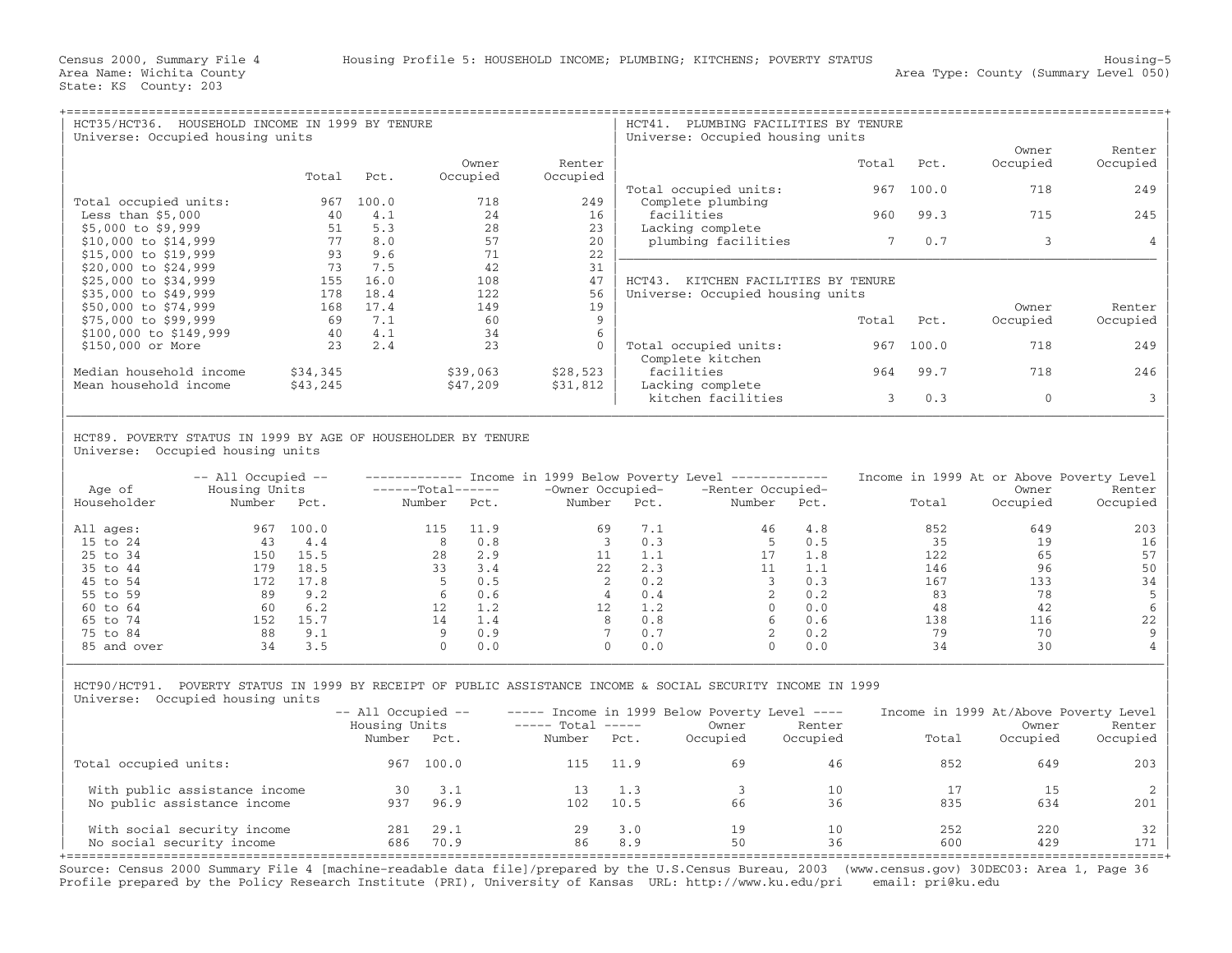+===================================================================================================================================================+

| | | - Contract Rent - : −−− Gross Rent -−− Number Pct. : Number Pct. | : | Specified renter−occupied units: 159 100.0 | | Specified units: 224 100.0 : 224 100.0 | Complete kitchen facilities: 159 100.0 |  $|\hspace{.6cm}$  Meals included in rent  $|\hspace{.6cm}$  Meals included in rent  $|\hspace{.6cm}$  0  $\rangle$  0.0  $|\hspace{.6cm}$ | With cash rent: 159 71.0 : 159 71.0 | No meals included in rent 159 100.0 | | Less than \$100 6 2.7 : 6 2.7 | Lacking complete kitchen facilities: 0 0.0 | | \$100−\$149 20 8.9 : 6 2.7 | Meals included in rent 0 0.0 | | \$150−\$199 17 7.6 : 6 2.7 | No meals included in rent 0 0.0 | | \$200−\$249 22 9.8 : 15 6.7 |\_\_\_\_\_\_\_\_\_\_\_\_\_\_\_\_\_\_\_\_\_\_\_\_\_\_\_\_\_\_\_\_\_\_\_\_\_\_\_\_\_\_\_\_\_\_\_\_\_\_\_\_\_\_\_\_\_\_\_\_\_\_\_\_\_\_\_\_\_\_\_\_ | | \$250−\$299 30 13.4 : 13 5.8 | | | \$300−\$349 26 11.6 : 12 5.4 | HCT45. AGE OF HOUSEHOLDER BY MEALS INCLUDED IN RENT | | \$350−\$399 17 7.6 : 11 4.9 | Universe: Specified renter−occupied housing units paying cash rent | | \$400−\$449 14 6.3 : 10 4.5 | | | \$450−\$499 2 0.9 : 22 9.8 | − Meals Included − No Meals Included | | \$500−\$549 0 0.0 : 26 11.6 | Age of in Rent in Rent | | \$550−\$599 0 0.0 : 5 2.2 | Householder Total Pct. Number Pct. Number Pct. | | \$600−\$649 5 2.2 : 9 4.0 | | | \$650−\$699 0 0.0 : 4 1.8 | All ages: 159 100.0 0 0.0 159 100.0 | | \$700−\$749 0 0.0 : 5 2.2 | 15 to 54 125 78.6 0 0.0 125 78.6 | | \$750−\$799 0 0.0 : 2 0.9 | 55 to 64 11 6.9 0 0.0 11 6.9 | | \$800−\$899 0 0.0 : 2 0.9 | 65 to 74 10 6.3 0 0.0 10 6.3 | | \$900−\$999 0 0.0 : 0 0.0 | 75 and over 13 8.2 0 0.0 13 8.2 | | \$1,000−\$1,249 0 0.0 : 5 2.2 |\_\_\_\_\_\_\_\_\_\_\_\_\_\_\_\_\_\_\_\_\_\_\_\_\_\_\_\_\_\_\_\_\_\_\_\_\_\_\_\_\_\_\_\_\_\_\_\_\_\_\_\_\_\_\_\_\_\_\_\_\_\_\_\_\_\_\_\_\_\_\_\_ | | \$1,250−\$1,499 0 0.0 : 0 0.0 | | | \$1,500−\$1,999 0 0.0 : 0 0.0 | HCT45/HCT54. MEAN GROSS RENT BY MEALS INCLUDED IN RENT | | \$2,000 or more 0 0.0 : 0 0.0 | Universe: Specified renter−occupied housing units paying cash rent | | No cash rent 65 29.0 : 65 29.0 | | | specified renter−occupied units: \$430 | Specified renter−occupied units: \$430 | \$430 | \$430 | \$430 | \$430 | \$ | Median rent \$274 : \$451 | Meals included in rent . |

| HCT46/HCT48/HCT50/HCT51/HCT52/HCT53. CONTRACT RENT; GROSS RENT<br>Universe: Specified renter-occupied housing units |                   |                         |           |                        | HCT44.<br>KITCHEN FACILITIES BY MEALS INCLUDED IN RENT<br>Universe: Specified renter-occupied housing units paying cash rent |                                      |        |       |  |  |
|---------------------------------------------------------------------------------------------------------------------|-------------------|-------------------------|-----------|------------------------|------------------------------------------------------------------------------------------------------------------------------|--------------------------------------|--------|-------|--|--|
|                                                                                                                     | - Contract Rent - |                         | $\sim$ 1. | $---$ Gross Rent $---$ |                                                                                                                              |                                      | Number | Pct.  |  |  |
|                                                                                                                     | Number            | Pct.                    |           | Number                 | Pct.                                                                                                                         |                                      |        |       |  |  |
|                                                                                                                     |                   |                         |           |                        |                                                                                                                              | Specified renter-occupied units:     | 159    | 100.0 |  |  |
| Specified units:                                                                                                    | 224               | 100.0                   |           | 224                    | 100.0                                                                                                                        | Complete kitchen facilities:         | 159    | 100.0 |  |  |
|                                                                                                                     |                   |                         |           |                        |                                                                                                                              | Meals included in rent               |        | 0.0   |  |  |
| With cash rent:                                                                                                     | 159               | 71.0                    |           | 159                    | 71.0                                                                                                                         | No meals included in rent            | 159    | 100.0 |  |  |
| Less than \$100                                                                                                     |                   | 2.7                     | $\sim$ 1. | h                      | 2.7                                                                                                                          | Lacking complete kitchen facilities: |        | 0.0   |  |  |
| \$100-\$149                                                                                                         | 2.0               | 8.9                     | $\sim$ 1  | 6.                     | 2.7                                                                                                                          | Meals included in rent               |        | 0.0   |  |  |
| \$150-\$199                                                                                                         |                   | 7.6                     |           | 6                      | 2.7                                                                                                                          | No meals included in rent            |        | 0.0   |  |  |
| $A \cap A \cap A \cap A$                                                                                            | $\cap$ $\cap$     | $\cap$ $\cap$ $\subset$ |           | 1 E .                  | $\sim$ $\sim$                                                                                                                |                                      |        |       |  |  |

|       |       |          |     |                                       | in Rent                     |
|-------|-------|----------|-----|---------------------------------------|-----------------------------|
| Total | Pct.  | Number   |     |                                       | Pct.                        |
|       |       |          |     |                                       |                             |
| 159   | 100.0 | 0        | 0.0 | 159                                   | 100.0                       |
| 125   | 78.6  | $\Omega$ | 0.0 | 125                                   | 78.6                        |
| 11    | 6.9   | $\Omega$ | 0.0 | 11                                    | 6.9                         |
| 10    | 6.3   | $\Omega$ | 0.0 | 10                                    | 6.3                         |
| 13    | 8.2   | 0        | 0.0 | 13                                    | 8.2                         |
|       |       |          |     |                                       |                             |
|       |       |          |     | - Meals Included -<br>in Rent<br>Pct. | No Meals Included<br>Number |

|             |       |       | Specified renter-occupied units: | 543U |
|-------------|-------|-------|----------------------------------|------|
| Median rent |       | \$45⊥ | Meals included in rent           |      |
| Mean rent   | \$262 | \$430 | No meals included in rent        |      |
|             |       |       |                                  |      |

HCT57. GROSS RENT BY BEDROOMS

Universe: Specified renter-occupied housing units

|                  | $---$ Total | $\qquad \qquad - - - - -$ | $---$ None     | ------- 1<br>$\qquad \qquad - - - - -$ |        | Bedrooms -----------------<br>$------ 2$<br>________ |              |      | $---$ 3 or More $---$ |      |
|------------------|-------------|---------------------------|----------------|----------------------------------------|--------|------------------------------------------------------|--------------|------|-----------------------|------|
|                  | Number      | Pct.                      | Number         | Pct.                                   | Number | Pct.                                                 | Number       | Pct. | Number                | Pct. |
| Specified units: | 224         | 100.0                     | $\overline{4}$ | 1.8                                    | 36     | 16.1                                                 | 63           | 28.1 | 121                   | 54.0 |
| With cash rent:  | 159         | 71.0                      | 4              | 1.8                                    | 36     | 16.1                                                 | 48           | 21.4 |                       | 31.7 |
| Less than \$200  | 18          | 8.0                       |                | 0.9                                    | 12     | 5.4                                                  | 4            | 1.8  | $\Omega$              | 0.0  |
| \$200 to \$299   | 28          | 12.5                      |                | 0.9                                    | 12     | 5.4                                                  | 13           | 5.8  |                       | 0.4  |
| \$300 to \$499   | 55          | 24.6                      | $\Omega$       | 0.0                                    |        | 3.1                                                  | 26           | 11.6 | 22                    | 9.8  |
| \$500 to \$749   | 49          | 21.9                      | $\Omega$       | 0.0                                    |        | 1.8                                                  | 5            | 2.2  | 40                    | 17.9 |
| \$750 to \$999   |             | 1.8                       | $\Omega$       | 0.0                                    |        | 0.4                                                  | $\Omega$     | 0.0  |                       | 1.3  |
| $$1,000$ or More |             | 2.2                       | 0              | 0.0                                    |        | 0.0                                                  | $\mathbf{0}$ | 0.0  |                       | 2.2  |
| No cash rent     | 65          | 29.0                      | $\Omega$       | 0.0                                    |        | 0.0                                                  | 15           | 6.7  | 50                    | 22.3 |

|\_\_\_\_\_\_\_\_\_\_\_\_\_\_\_\_\_\_\_\_\_\_\_\_\_\_\_\_\_\_\_\_\_\_\_\_\_\_\_\_\_\_\_\_\_\_\_\_\_\_\_\_\_\_\_\_\_\_\_\_\_\_\_\_\_\_\_\_\_\_\_\_\_\_\_\_\_\_\_\_\_\_\_\_\_\_\_\_\_\_\_\_\_\_\_\_\_\_\_\_\_\_\_\_\_\_\_\_\_\_\_\_\_\_\_\_\_\_\_\_\_\_\_\_\_\_\_\_\_\_\_\_\_\_\_\_\_\_\_\_\_\_\_\_\_\_\_| | |

+===================================================================================================================================================+Source: Census 2000 Summary File 4 [machine−readable data file]/prepared by the U.S.Census Bureau, 2003 (www.census.gov) 30DEC03: Area 1, Page 37 Profile prepared by the Policy Research Institute (PRI), University of Kansas URL: http://www.ku.edu/pri email: pri@ku.edu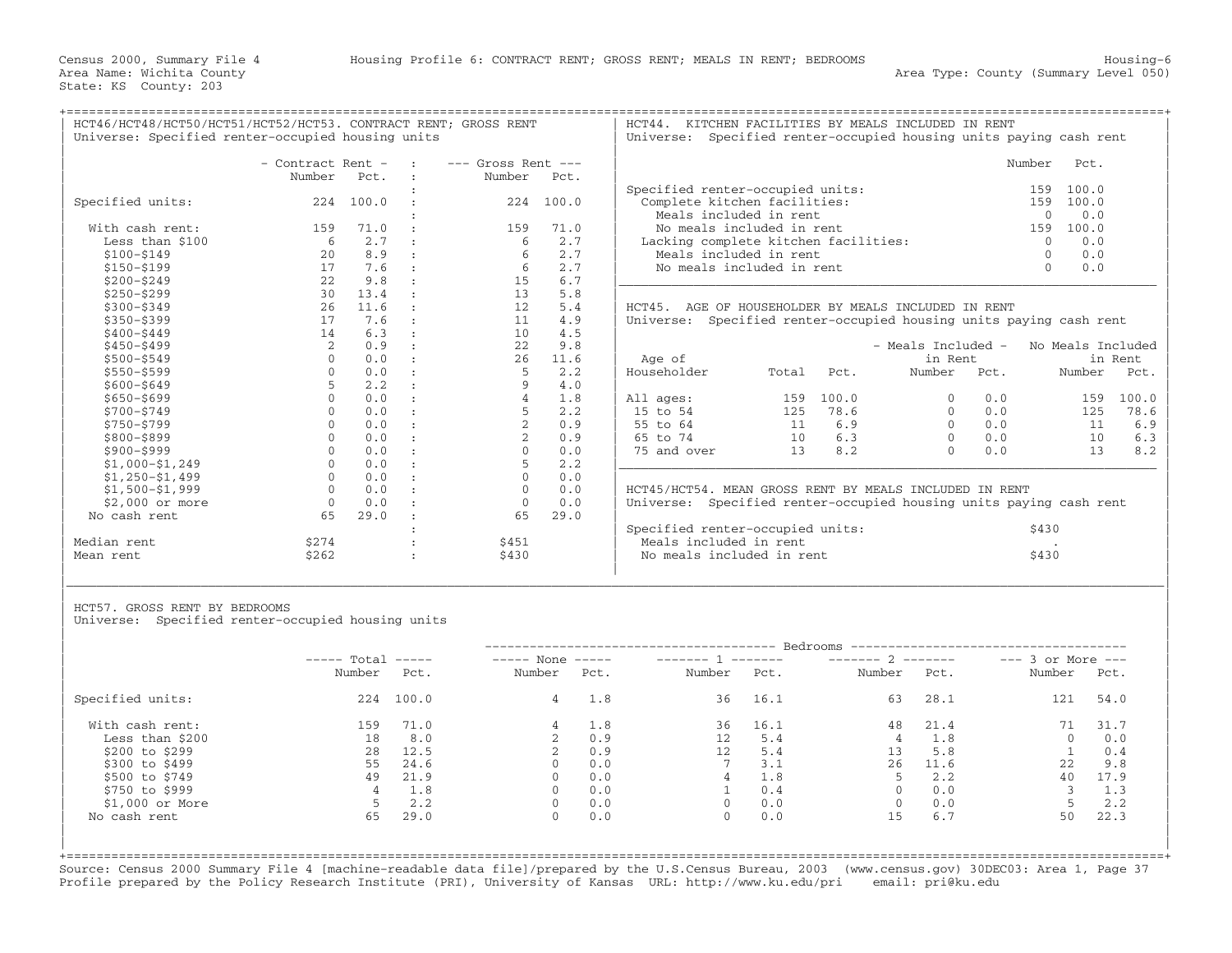## +===================================================================================================================================================+ HCT56. GROSS RENT BY HOUSEHOLD INCOME IN 1999 Universe: Specified renter-occupied housing units | | | | | All Specified −−−−−−−−−−−−−−−−−−−−−−−−−−−−−−−−− Household Income in 1999 −−−−−−−−−−−−−−−−−−−−−−−−−−−−−−−−−−− | | Renter−Occupied \$10,000 \$20,000 \$35,000 \$50,000 \$75,000 | | Housing Units Less than to to to to to \$100,000 | | Number Pct. \$10,000 \$19,999 \$34,999 \$49,999 \$74,999 \$99,999 or more | | | | Specified units: 224 100.0 37 39 78 45 19 6 0 | | | | With cash rent: 159 71.0 31 33 57 25 9 4 0 | | Less than \$100 6 2.7 6 0 0 0 0 0 0 | | \$100 to \$199 12 5.4 4 3 2 3 0 0 0 | | \$200 to \$299 28 12.5 6 5 11 6 0 0 0 | | \$300 to \$399 23 10.3 0 4 12 4 3 0 0 | | \$400 to \$499 32 14.3 0 6 17 5 2 2 0 | | \$500 to \$599 31 13.8 10 10 7 2 2 0 0 | | \$600 to \$699 13 5.8 4 0 6 1 2 0 0 | | \$700 to \$799 7 3.1 1 2 0 2 0 2 0 | | \$800 to \$899 2 0.9 0 0 2 0 0 0 0 | | \$900 to \$999 0 0.0 0 0 0 0 0 0 0 |  $|\qquad \text{ $>$1,000$ to $1,249$} \qquad \qquad \qquad 5 \qquad 2.2 \qquad \qquad 0 \qquad \qquad 3 \qquad \qquad 0 \qquad \qquad 2 \qquad \qquad 0 \qquad \qquad 0 \qquad \qquad 0 \qquad \qquad 0 \qquad$ | \$1,250 to \$1,499 0 0.0 0 0 0 0 0 0 0 | | \$1,500 to \$1,999 0 0.0 0 0 0 0 0 0 0 | | \$2,000 or more 0 0.0 0 0 0 0 0 0 0 | | No cash rent 65 29.0 6 6 21 20 10 2 0 | | | |\_\_\_\_\_\_\_\_\_\_\_\_\_\_\_\_\_\_\_\_\_\_\_\_\_\_\_\_\_\_\_\_\_\_\_\_\_\_\_\_\_\_\_\_\_\_\_\_\_\_\_\_\_\_\_\_\_\_\_\_\_\_\_\_\_\_\_\_\_\_\_\_\_\_\_\_\_\_\_\_\_\_\_\_\_\_\_\_\_\_\_\_\_\_\_\_\_\_\_\_\_\_\_\_\_\_\_\_\_\_\_\_\_\_\_\_\_\_\_\_\_\_\_\_\_\_\_\_\_\_\_\_\_\_\_\_\_\_\_\_\_\_\_\_\_\_\_| | | | HCT59/HCT60. GROSS RENT AS A PERCENTAGE OF HOUSEHOLD INCOME IN 1999 | HCT55/HCT62. MEAN GROSS RENT BY UNITS IN STRUCTURE<br>Universe: Specified renter-occupied housing units | Universe: Specified renter-occupied housing units Universe: Specified renter-occupied housing units paying cash rent | | | Percentage of | Specified renter-occupied units: \$430 | Specified renter-occupied units: \$430 | Specified renter-occupied units: Number Pct. | Specification occupied ants.<br>1. detached or attached  $\frac{1}{478}$  $\vert$  1, detached or attached  $\vert$  3.178  $\vert$ | Specified renter−occupied units: 224 100.0 | 2 to 4 \$238 |  $\vert$  5 to 19  $\vert$  5 to 19  $\vert$  5 to 19  $\vert$  5 to 19  $\vert$  5 to 19  $\vert$  5 to 19  $\vert$  5 to 19  $\vert$  5 to 19  $\vert$  5 to 19  $\vert$  5 to 19  $\vert$  5 to 19  $\vert$  5 to 19  $\vert$  5 to 19  $\vert$  5 to 19  $\vert$  5 to 19  $\vert$  5 to 19  $\vert$  5 to 19  $\vert$  Less than 10 percent  $\vert$  18  $\vert$  8.0  $\vert$  20 to 49  $\vert$  .  $\vert$  . |  $10$  to 14 percent  $32$   $14.3$  | 50 or more .  $\qquad \qquad$ | 15 to 19 percent 26 11.6 | Mobile home \$479 | | 20 to 24 percent 17 7.6 | Boat, RV, van, etc. . | | 25 to 29 percent 14 6.3 | | | 30 to 34 percent 12 5.4 |\_\_\_\_\_\_\_\_\_\_\_\_\_\_\_\_\_\_\_\_\_\_\_\_\_\_\_\_\_\_\_\_\_\_\_\_\_\_\_\_\_\_\_\_\_\_\_\_\_\_\_\_\_\_\_\_\_\_\_\_\_\_\_\_\_\_\_\_\_\_\_\_\_\_\_ |  $\begin{array}{cccc} | & 35 \text{ to } 39 \text{ percent} \end{array}$   $\begin{array}{cccc} 4 & 1.8 \end{array}$  $\vert$  40 to 49 percent  $\vert$  12  $\vert$  5.4  $\vert$  HCT58. INCLUSION OF UTILITIES IN RENT  $\vert$ | 50 percent or more 22 9.8 | Universe: Specified renter−occupied housing units | | Not computed 67 29.9 | Number Pct. | | | | | Median percentage of 1999 | Specified renter−occupied units: 224 100.0 | household income spent 151 and the spent 151 and the spent of the spent of the spent of the spent of the spent  $\frac{151}{N_0}$  extra for one or more utilities 151 67.4  $\vert$  on gross rent  $\vert$  20.7%  $\vert$  Pay extra for one or more utilities  $\vert$  151  $\vert$  67.4  $\vert$  $\vert$  No extra payment for any utilities  $\vert$  32.6  $\vert$ | | | | | | | |

+===================================================================================================================================================+Source: Census 2000 Summary File 4 [machine−readable data file]/prepared by the U.S.Census Bureau, 2003 (www.census.gov) 30DEC03: Area 1, Page 38 Profile prepared by the Policy Research Institute (PRI), University of Kansas URL: http://www.ku.edu/pri email: pri@ku.edu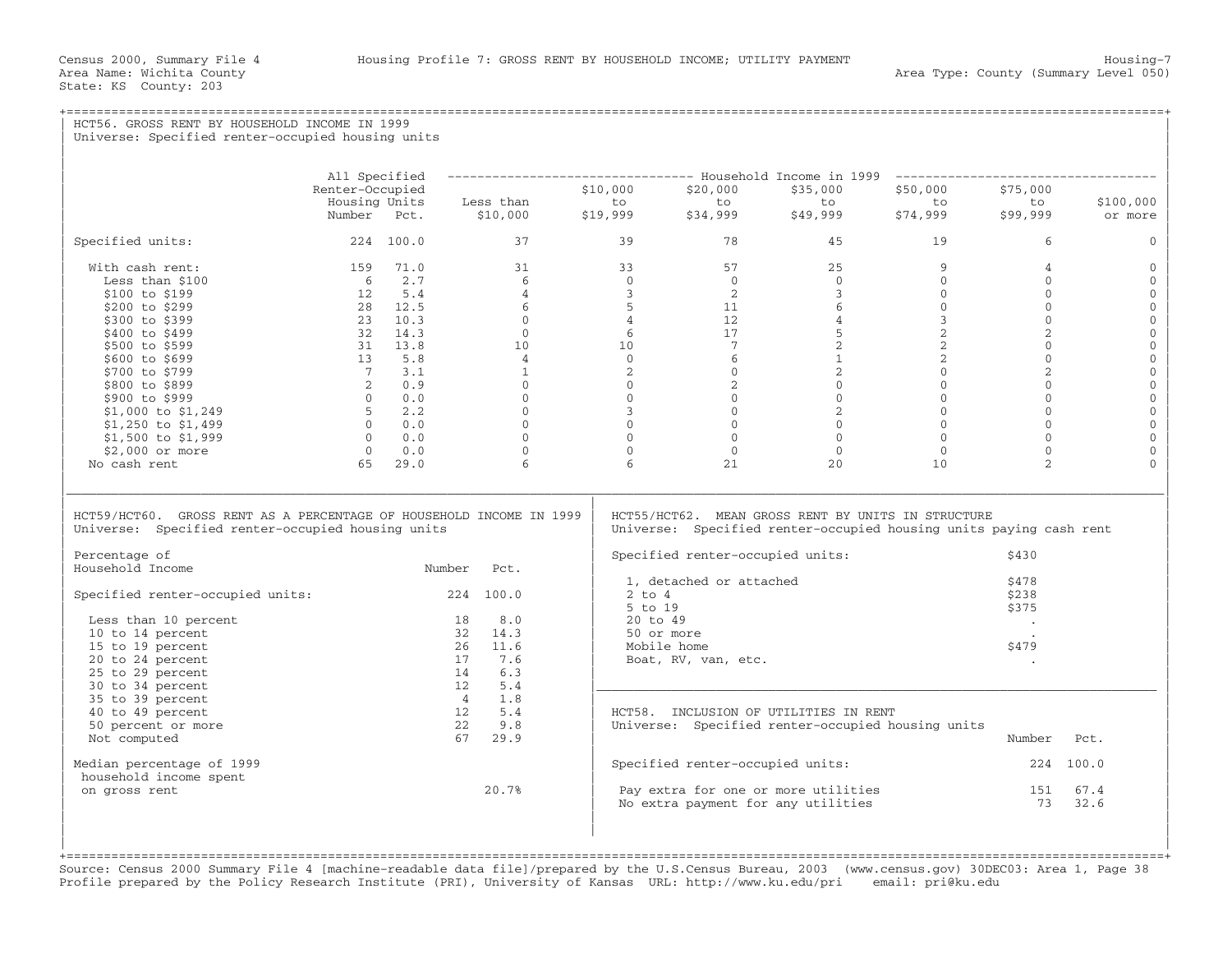| HCT61. GROSS RENT AS A PERCENTAGE OF HOUSEHOLD INCOME IN 1999 BY AGE OF HOUSEHOLDER<br>Universe: Specified renter-occupied housing units                                                                                                                                                     |                                                       |           |                                                                                      |                                                                                        |                                                                              |                |                      |                        |                                            |  |  |  |  |
|----------------------------------------------------------------------------------------------------------------------------------------------------------------------------------------------------------------------------------------------------------------------------------------------|-------------------------------------------------------|-----------|--------------------------------------------------------------------------------------|----------------------------------------------------------------------------------------|------------------------------------------------------------------------------|----------------|----------------------|------------------------|--------------------------------------------|--|--|--|--|
| Percentage of                                                                                                                                                                                                                                                                                | $---$ All Ages $---$                                  |           |                                                                                      | ------------------------------------ Age of Householder ------------------------------ |                                                                              |                |                      |                        |                                            |  |  |  |  |
| Household Income                                                                                                                                                                                                                                                                             | Number Pct.                                           |           |                                                                                      |                                                                                        | 15 to 24  25 to 34  35 to 44  45 to 54                                       |                | 55 to 64             | 65 to 74               | 75 & over                                  |  |  |  |  |
| Specified units:                                                                                                                                                                                                                                                                             |                                                       | 224 100.0 | 18                                                                                   | 66                                                                                     | 55                                                                           | 31             | 13 <sup>7</sup>      | 26                     | 15                                         |  |  |  |  |
| Less than 20 percent                                                                                                                                                                                                                                                                         |                                                       | 76 33.9   | 5                                                                                    | 29                                                                                     | 16                                                                           | $7^{\circ}$    | 8                    | 6                      |                                            |  |  |  |  |
| 20 to 24 percent                                                                                                                                                                                                                                                                             |                                                       | 17 7.6    | $\overline{0}$                                                                       | $\overline{2}$                                                                         | 10                                                                           | $\overline{2}$ | 1                    | $\overline{0}$         | $\frac{5}{2}$                              |  |  |  |  |
| 25 to 29 percent                                                                                                                                                                                                                                                                             |                                                       |           |                                                                                      |                                                                                        | $\overline{4}$                                                               | $\overline{0}$ | $\overline{2}$       | $\overline{2}$         |                                            |  |  |  |  |
| 30 to 34 percent                                                                                                                                                                                                                                                                             | $\begin{array}{cc} 14 & 6.3 \\ 12 & 5.4 \end{array}$  |           | $\frac{2}{3}$                                                                        | $\frac{2}{2}$                                                                          | $\overline{\mathbf{3}}$                                                      | 2              | $\overline{0}$       | $\Omega$               | $\begin{array}{c} 2 \\ 2 \\ 2 \end{array}$ |  |  |  |  |
| 35 percent or more                                                                                                                                                                                                                                                                           | $38$ $17.0$                                           |           | $\overline{5}$                                                                       | $\frac{17}{14}$                                                                        | 11                                                                           | 1              | $\overline{0}$       | 2                      |                                            |  |  |  |  |
| Not computed                                                                                                                                                                                                                                                                                 |                                                       | 67 29.9   | $\frac{1}{3}$                                                                        |                                                                                        | 11                                                                           | 19             | 2                    | 16                     | $\overline{c}$                             |  |  |  |  |
| HCT62. GROSS RENT AS A PERCENTAGE OF HOUSEHOLD INCOME IN 1999 BY UNITS IN STRUCTURE<br>Universe: Specified renter-occupied housing units                                                                                                                                                     | All Specified<br>Renter-Occupied                      |           |                                                                                      |                                                                                        | ------------------------------------ Units in Structure -------------------- |                |                      |                        |                                            |  |  |  |  |
| Percentage of                                                                                                                                                                                                                                                                                | Housing Units                                         |           | 1, Detached                                                                          |                                                                                        |                                                                              |                |                      |                        |                                            |  |  |  |  |
| Household Income                                                                                                                                                                                                                                                                             | Number Pct.                                           |           | or Attached 2 to 4 5 to 19                                                           |                                                                                        |                                                                              | 20 to 49       |                      | 50 or More Mobile Home | Van, etc.                                  |  |  |  |  |
| Specified units:                                                                                                                                                                                                                                                                             |                                                       | 224 100.0 | 152                                                                                  | 28                                                                                     | $\overline{4}$                                                               | $\Omega$       | $\Omega$             | 40                     | $\Omega$                                   |  |  |  |  |
| Less than 20 percent                                                                                                                                                                                                                                                                         | 76 33.9                                               |           | 48                                                                                   | 14                                                                                     | $\overline{0}$                                                               | $\overline{0}$ | $\mathbf{0}$         | 14                     | $\Omega$                                   |  |  |  |  |
| 20 to 24 percent                                                                                                                                                                                                                                                                             |                                                       | 17 7.6    |                                                                                      | 4                                                                                      | $\overline{0}$                                                               | $\overline{0}$ | $\mathbf{0}$         | 2                      | $\mathbf 0$                                |  |  |  |  |
| 25 to 29 percent                                                                                                                                                                                                                                                                             | $\begin{array}{cc} 17 & 7.0 \\ 14 & 6.3 \end{array}$  |           |                                                                                      | $\frac{4}{6}$                                                                          | 2                                                                            | $\overline{0}$ | $\mathbf{0}$         | $\circ$                | $\Omega$                                   |  |  |  |  |
| 30 to 34 percent                                                                                                                                                                                                                                                                             |                                                       |           | $\begin{array}{c} 11 \\ 6 \\ 7 \end{array}$<br>$\begin{array}{c} 6 \\ 7 \end{array}$ | $\overline{2}$                                                                         | $\Omega$                                                                     | $\Omega$       | $\Omega$             | 3                      | $\Omega$                                   |  |  |  |  |
| 35 percent or more                                                                                                                                                                                                                                                                           | $\begin{array}{cc} 12 & 5.4 \\ 38 & 17.0 \end{array}$ |           | 27                                                                                   | $\Omega$                                                                               | 2                                                                            | $\Omega$       | $\mathbf{0}$         | 9                      | $\Omega$                                   |  |  |  |  |
| Not computed                                                                                                                                                                                                                                                                                 |                                                       | 67 29.9   | 53                                                                                   | 2                                                                                      | $\Omega$                                                                     | $\Omega$       | $\Omega$             | 12                     |                                            |  |  |  |  |
| HCT63. GROSS RENT AS A PERCENTAGE OF HOUSEHOLD INCOME IN 1999 BY HOUSEHOLD INCOME<br>Universe: Specified renter-occupied housing units<br>All Specified<br>----------- Household Income in 1999 -------------<br>Renter-Occupied<br>\$10,000<br>\$20,000<br>\$35,000<br>\$50,000<br>\$75,000 |                                                       |           |                                                                                      |                                                                                        |                                                                              |                |                      |                        |                                            |  |  |  |  |
| Percentage of<br>Household Income                                                                                                                                                                                                                                                            | Number Pct.                                           |           | Housing Units Less than<br>\$10,000                                                  | to<br>\$19,999                                                                         | to<br>\$34,999                                                               | to<br>\$49,999 | to<br>to<br>\$74,999 | to<br>\$99,999         | \$100,000<br>or more                       |  |  |  |  |
| Specified units:                                                                                                                                                                                                                                                                             |                                                       | 224 100.0 | 37                                                                                   | 39                                                                                     | 78                                                                           | 45             | 19                   | 6                      | $\Omega$                                   |  |  |  |  |
| Less than 20 percent                                                                                                                                                                                                                                                                         | 76 33.9                                               |           | 2                                                                                    | 5 <sup>5</sup>                                                                         | 33                                                                           | 23             | 9                    | $\overline{4}$         | 0                                          |  |  |  |  |
| 20 to 24 percent                                                                                                                                                                                                                                                                             |                                                       | 17 7.6    | $\overline{\phantom{0}}$ 2                                                           | $\sim$ 1                                                                               | 14                                                                           | $\bigcirc$     | $\Omega$             | $\Omega$               | $\mathbf{0}$                               |  |  |  |  |
| 25 to 29 percent                                                                                                                                                                                                                                                                             | 14 6.3                                                |           | $\overline{\phantom{a}}$                                                             | 6                                                                                      | 6                                                                            | $\overline{0}$ | $\overline{0}$       | $\mathbf{0}$           | $\mathbf{0}$                               |  |  |  |  |
| 30 to 34 percent                                                                                                                                                                                                                                                                             |                                                       | 12 5.4    | $\overline{2}$                                                                       | $7\overline{ }$                                                                        | $\overline{1}$                                                               | 2              | $\overline{0}$       | $\mathbf{0}$           | $\Omega$                                   |  |  |  |  |
| 35 percent or more                                                                                                                                                                                                                                                                           | 38 17.0                                               |           | 21                                                                                   | 14                                                                                     | $\overline{\mathbf{3}}$                                                      | $\overline{0}$ | $\overline{0}$       | $\mathbf{0}$           | $\Omega$                                   |  |  |  |  |
| Not computed                                                                                                                                                                                                                                                                                 |                                                       | 67 29.9   | $\mathcal{R}$                                                                        | 6                                                                                      | 21                                                                           | 20             | 10                   | $\mathfrak{D}$         |                                            |  |  |  |  |
|                                                                                                                                                                                                                                                                                              |                                                       |           |                                                                                      |                                                                                        |                                                                              |                |                      |                        |                                            |  |  |  |  |

Source: Census 2000 Summary File 4 [machine−readable data file]/prepared by the U.S.Census Bureau, 2003 (www.census.gov) 30DEC03: Area 1, Page 39 Profile prepared by the Policy Research Institute (PRI), University of Kansas URL: http://www.ku.edu/pri email: pri@ku.edu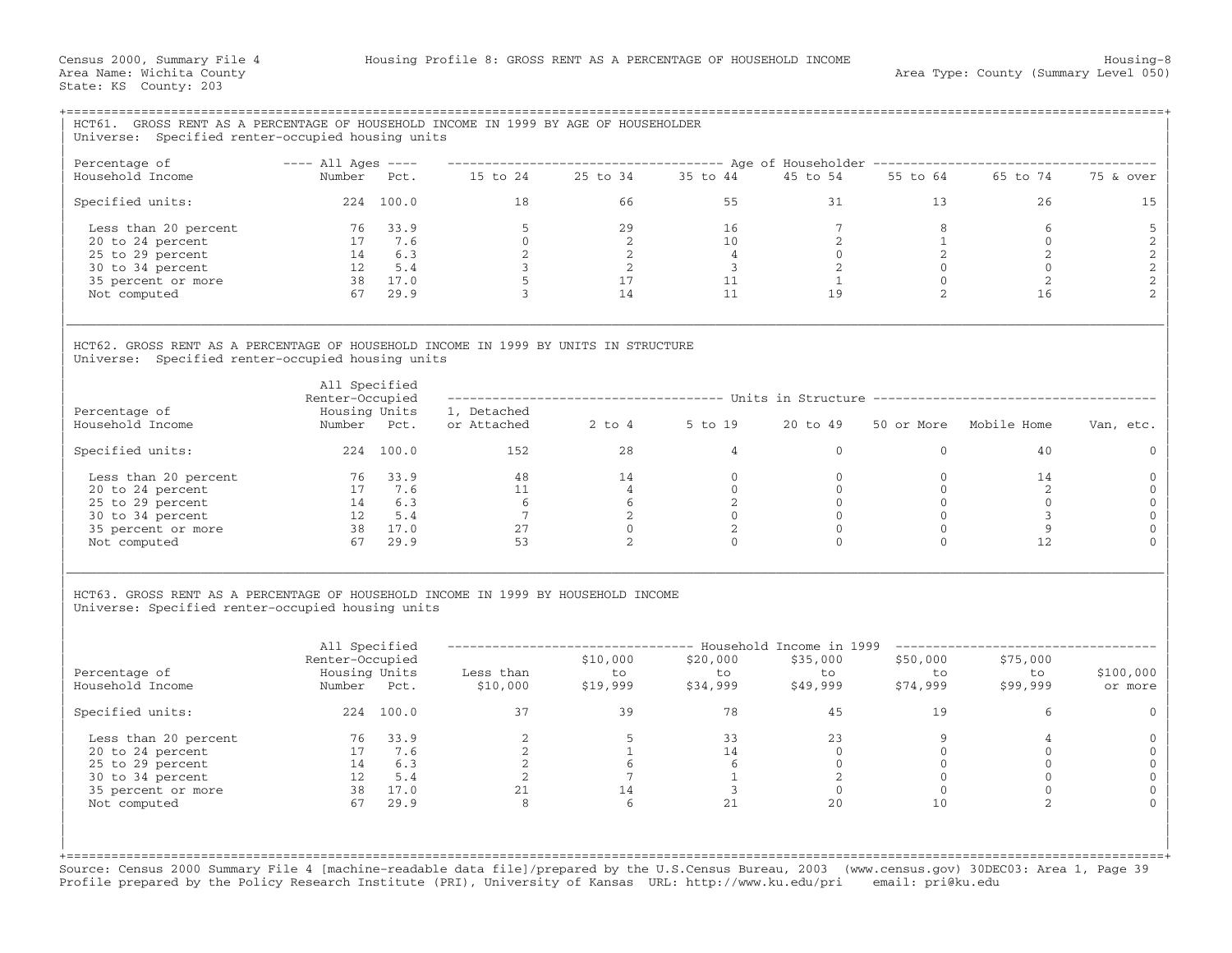| HCT64/HCT65/HCT66/HCT67. VALUE<br>Universe: Specified owner-occupied housing units |                                |              | HCT73/HCT75/HCT76/HCT77. MORTGAGE STATUS AND SELECTED MONTHLY OWNER COSTS<br>Universe: Specified owner-occupied housing units |          |              |                                                  |                                                                                         |                     |
|------------------------------------------------------------------------------------|--------------------------------|--------------|-------------------------------------------------------------------------------------------------------------------------------|----------|--------------|--------------------------------------------------|-----------------------------------------------------------------------------------------|---------------------|
| Value                                                                              | Number                         | Pct.         |                                                                                                                               |          |              |                                                  |                                                                                         | Without a           |
|                                                                                    |                                |              | Monthly Costs                                                                                                                 |          | Total        | With a<br>Mortgage<br>$\sim$ 1.                  | Monthly Costs                                                                           | Mortgage            |
| Specified units:                                                                   | 512                            | 100.0        |                                                                                                                               |          |              |                                                  |                                                                                         |                     |
|                                                                                    |                                |              | Specified units:                                                                                                              |          | 512          | 262<br>$\cdot$ :                                 | Total:                                                                                  | 250                 |
| Less than $$10,000$                                                                | 9                              | 1.8          |                                                                                                                               |          |              | $\cdot$                                          |                                                                                         |                     |
| $$10,000 - $14,999$                                                                | 13                             | 2.5          | Less than \$200                                                                                                               |          | 54           | 2<br>$\mathbf{r}$                                | Less than \$100                                                                         | $\mathbf{0}$        |
| $$15,000 - $19,999$                                                                | 40<br>22                       | 7.8<br>4.3   | \$200 to \$299<br>\$300 to \$399                                                                                              |          | 67<br>78     | -5<br>$\sim$ 10 $\,$<br>12                       | \$100 to \$149<br>\$150 to \$199                                                        | 21<br>31            |
| $$20,000 - $24,999$<br>$$25,000 - $29,999$                                         | 30                             | 5.9          | \$400 to \$499                                                                                                                |          | 59           | $\sim$ 10<br>29<br>$\sim$ 10                     | \$200 to \$249                                                                          | 32                  |
| $$30,000 - $34,999$                                                                | 44                             | 8.6          | \$500 to \$599                                                                                                                |          | 60           | 41<br>$\sim$ 10                                  | \$250 to \$299                                                                          | 30                  |
| $$35,000 - $39,999$                                                                | 15                             | 2.9          | \$600 to \$699                                                                                                                |          | 54           | 40<br>$\sim$ 1.                                  | \$300 to \$349                                                                          | 21                  |
| $$40,000 - $49,999$                                                                | 54                             | 10.5         | \$700 to \$799                                                                                                                |          | 59           | 55<br>$\sim$ 100                                 | \$350 to \$399                                                                          | 45                  |
| $$50,000 - $59,999$                                                                | 55                             | 10.7         | \$800 to \$899                                                                                                                |          | 25           | 22<br>$\sim$ 100                                 | \$400 to \$499                                                                          | 30                  |
| $$60,000 - $69,999$                                                                | 40                             | 7.8          | \$900 to \$999                                                                                                                |          | 16           | 16<br>$\sim 100$                                 | \$500 to \$599                                                                          | 19                  |
| $$70,000 - $79,999$                                                                | 50                             | 9.8          | $$1,000$ or more:                                                                                                             |          | 40           | 40<br>$\sim$ 100                                 | \$600 to \$699                                                                          | 14                  |
| $$80,000 - $89,999$                                                                | 28                             | 5.5          | \$1,000 to \$1,249                                                                                                            |          | N/A          | 2.0<br>$\sim$ 100                                | \$700 to \$799                                                                          | $\overline{4}$      |
| $$90,000 - $99,999$                                                                | 47                             | 9.2          | $$1,250$ to $$1,499$                                                                                                          |          | N/A          | 10<br>$\sim$ 100 $\pm$                           | \$800 to \$899                                                                          | $\mathbf{3}$        |
| $$100,000 - $124,999$                                                              | 37                             | 7.2          | $$1,500$ to $$1,999$                                                                                                          |          | N/A          | 9<br>$\sim$ 100                                  | \$900 to \$999                                                                          | $\mathbf{0}$        |
| $$125,000 - $149,999$                                                              | 14                             | 2.7          | \$2,000 to \$2,499                                                                                                            |          | N/A          | $\Omega$<br>$\sim$ 100                           | \$1,000 or more                                                                         | $\Omega$            |
| $$150,000 - $174,999$                                                              | 2                              | 0.4          | \$2,500 to \$2,999                                                                                                            |          | N/A          | $\mathbf{0}$<br>$\cdot$ :                        |                                                                                         |                     |
| $$175,000 - $199,999$                                                              | $\overline{4}$                 | 0.8          | \$3,000 or more                                                                                                               |          | N/A          | $\mathbf{1}$<br>$\mathbf{r}$                     |                                                                                         |                     |
| $$200,000 - $249,999$                                                              | $\mathbf{0}$                   | 0.0          |                                                                                                                               |          |              | $\mathbf{r}$                                     |                                                                                         |                     |
| $$250,000 - $299,999$                                                              | $\overline{4}$<br>$\mathbf{0}$ | 0.8<br>0.0   | Median monthly costs<br>Mean monthly costs                                                                                    |          | N/A<br>\$550 | \$704<br>$\cdot$<br>\$748<br>$\sim$ 1            |                                                                                         | \$326<br>\$341      |
| \$300,000-\$399,999<br>\$400,000-\$499,999                                         | $\overline{4}$                 | 0.8          |                                                                                                                               |          |              |                                                  |                                                                                         |                     |
| $$500,000 - $749,999$                                                              | $\Omega$                       | 0.0          |                                                                                                                               |          |              |                                                  |                                                                                         |                     |
| \$750,000-\$999,999                                                                | $\mathbf{0}$                   | 0.0          |                                                                                                                               |          |              |                                                  |                                                                                         |                     |
| \$1,000,000 or more                                                                | $\Omega$                       | 0.0          |                                                                                                                               |          |              |                                                  |                                                                                         |                     |
|                                                                                    |                                |              | Mean value for                                                                                                                |          |              |                                                  |                                                                                         |                     |
| Lower value quartile                                                               | \$31,600                       |              | specified owner-occupied                                                                                                      |          |              |                                                  |                                                                                         |                     |
| Median value                                                                       | \$55,300                       |              | housing units                                                                                                                 |          | \$64,321     | \$64,265                                         |                                                                                         | \$64,380            |
| Upper value quartile                                                               | \$84,300                       |              |                                                                                                                               |          |              |                                                  |                                                                                         |                     |
|                                                                                    |                                |              |                                                                                                                               |          |              |                                                  |                                                                                         |                     |
| HCT69/HCT81. MEAN VALUE BY AGE OF                                                  |                                |              | HCT70/HCT17. MEAN VALUE BY UNITS                                                                                              |          |              | HCT72. MORTGAGE STATUS                           |                                                                                         |                     |
| HOUSEHOLDER                                                                        |                                |              | IN STRUCTURE                                                                                                                  |          |              | Universe: Specified owner-occupied housing units |                                                                                         |                     |
| Universe: Specified owner-occupied                                                 |                                |              | Universe: Owner-occupied housing units                                                                                        |          |              |                                                  |                                                                                         |                     |
| housing units                                                                      |                                |              |                                                                                                                               |          |              | Specified units:                                 |                                                                                         | 512                 |
|                                                                                    |                                | Total units: |                                                                                                                               | \$62,723 |              |                                                  |                                                                                         |                     |
| All Ages:                                                                          | \$64,321                       |              |                                                                                                                               |          |              |                                                  | Housing units with a mortgage, contract                                                 |                     |
|                                                                                    |                                |              | 1, detached                                                                                                                   | \$68,681 |              | to purchase, or similar debt:                    |                                                                                         | 262                 |
| Householder 15 to 24                                                               | \$28,846                       |              | 1, attached                                                                                                                   | $\cdot$  |              |                                                  | With either a second mortgage or home                                                   |                     |
| Householder 25 to 34                                                               | \$59,875                       | $2^{1}$      |                                                                                                                               | $\cdot$  |              | equity loan, but not both:                       |                                                                                         | 28                  |
| Householder 35 to 44                                                               | \$62,534                       | $3$ or $4$   |                                                                                                                               |          |              | Second mortgage only                             |                                                                                         | 13                  |
| Householder 45 to 54                                                               | \$58,119                       | 5 or more    |                                                                                                                               |          |              | Home equity loan only                            |                                                                                         | 15                  |
| Householder 55 to 64<br>Householder 65 to 74                                       | \$69,618<br>\$86,314           |              | Mobile home                                                                                                                   | \$17,594 |              |                                                  | Both second mortgage and home equity loan<br>No second mortgage and no home equity loan | $\mathbf{0}$<br>234 |
| Householder 75 and over                                                            | \$50,333                       |              | Boat, RV, van, etc.                                                                                                           | \$5,000  |              |                                                  |                                                                                         |                     |
|                                                                                    |                                |              |                                                                                                                               |          |              | Housing units without a mortgage                 |                                                                                         | 250                 |
|                                                                                    |                                |              |                                                                                                                               |          |              |                                                  |                                                                                         |                     |
|                                                                                    |                                |              |                                                                                                                               |          |              |                                                  |                                                                                         |                     |

+===================================================================================================================================================+ Source: Census 2000 Summary File 4 [machine−readable data file]/prepared by the U.S.Census Bureau, 2003 (www.census.gov) 30DEC03: Area 1, Page 40 Profile prepared by the Policy Research Institute (PRI), University of Kansas URL: http://www.ku.edu/pri email: pri@ku.edu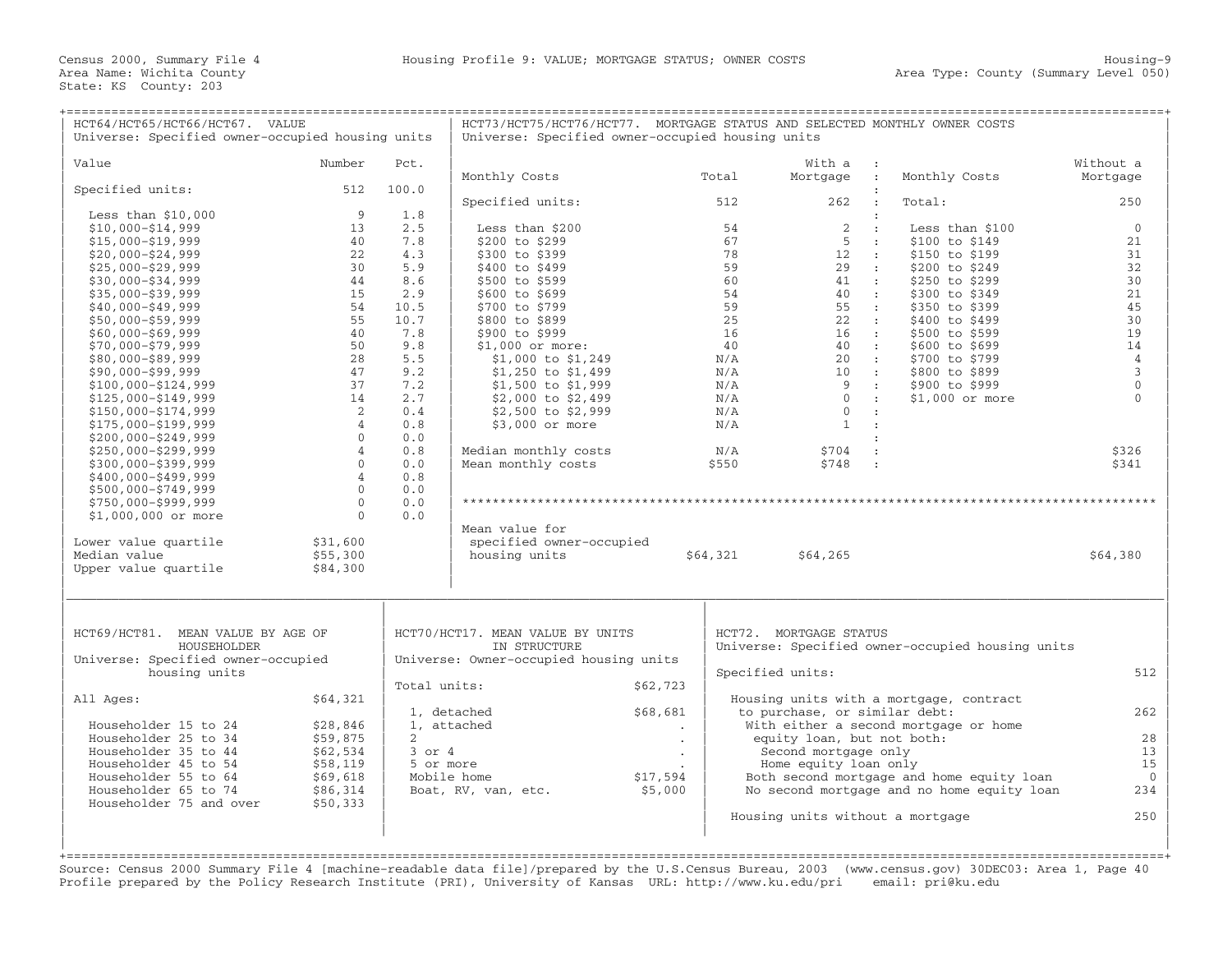| HCT71. VALUE BY HOUSEHOLD INCOME IN 1999<br>Universe: Specified owner-occupied housing units                |                                                                                                                                  |                                                                                          |                                                                                                      |                                                    |                            |                                                          |                                                                                   |                                                           |                                |  |  |
|-------------------------------------------------------------------------------------------------------------|----------------------------------------------------------------------------------------------------------------------------------|------------------------------------------------------------------------------------------|------------------------------------------------------------------------------------------------------|----------------------------------------------------|----------------------------|----------------------------------------------------------|-----------------------------------------------------------------------------------|-----------------------------------------------------------|--------------------------------|--|--|
|                                                                                                             |                                                                                                                                  |                                                                                          |                                                                                                      |                                                    |                            |                                                          |                                                                                   |                                                           |                                |  |  |
|                                                                                                             | All Specified                                                                                                                    |                                                                                          |                                                                                                      |                                                    |                            |                                                          | ------------------------------- Household Income in 1999 ------------------------ |                                                           |                                |  |  |
|                                                                                                             | Owner-Occupied                                                                                                                   |                                                                                          |                                                                                                      | \$10,000                                           | \$20,000                   | \$35,000                                                 | \$50,000                                                                          | \$75,000                                                  |                                |  |  |
| Value                                                                                                       | Housing Units                                                                                                                    |                                                                                          | Less than                                                                                            | to<br>$$19,999$ $$34,999$                          | to                         | to                                                       | to to                                                                             | to<br>\$99,999                                            | \$100,000                      |  |  |
|                                                                                                             | Number Pct.                                                                                                                      |                                                                                          | \$10,000                                                                                             |                                                    |                            |                                                          |                                                                                   |                                                           | or more                        |  |  |
| Specified units: 512 100.0                                                                                  |                                                                                                                                  |                                                                                          | 27                                                                                                   | 84                                                 | 98                         | 95                                                       | 121                                                                               | 50                                                        | 37                             |  |  |
| Less than $$10,000$                                                                                         |                                                                                                                                  | 9 1.8                                                                                    | 2                                                                                                    | $\Omega$                                           | $\overline{0}$             | $0 \qquad \qquad$                                        | 7                                                                                 | $\overline{0}$                                            | $\overline{0}$                 |  |  |
| \$10,000 to \$19,999                                                                                        |                                                                                                                                  | 53 10.4                                                                                  | $\overline{3}$                                                                                       |                                                    | $\frac{0}{19}$<br>13       | 7                                                        | $7^{\circ}$                                                                       | $2^{\circ}$                                               | 2                              |  |  |
| \$20,000 to \$29,999                                                                                        |                                                                                                                                  | 52 10.2                                                                                  | $\overline{4}$                                                                                       |                                                    | 10 <sup>1</sup>            | 10                                                       | $\overline{5}$                                                                    | $\overline{4}$                                            | $\sqrt{4}$                     |  |  |
| \$30,000 to \$39,999                                                                                        |                                                                                                                                  | 59 11.5                                                                                  | 6                                                                                                    |                                                    | 19                         | 14                                                       | $7^{\circ}$                                                                       | $\overline{0}$                                            | $\mathsf 3$                    |  |  |
| \$40,000 to \$49,999                                                                                        |                                                                                                                                  | 54 10.5                                                                                  | 2                                                                                                    | $\begin{bmatrix} 15 \\ 10 \\ 6 \\ 4 \end{bmatrix}$ | 13 <sup>7</sup>            | 23                                                       | $-5$                                                                              | 5                                                         | $\overline{0}$                 |  |  |
| \$50,000 to \$59,999                                                                                        |                                                                                                                                  | 55 10.7                                                                                  |                                                                                                      |                                                    | 15                         | $\overline{4}$                                           | 22                                                                                | $6\overline{6}$                                           | $\mathbb O$                    |  |  |
| \$60,000 to \$69,999                                                                                        | 40 7.8                                                                                                                           |                                                                                          |                                                                                                      | 8                                                  | $\overline{7}$             | 7 <sup>7</sup>                                           | 8 <sup>1</sup>                                                                    | 6                                                         | $\sqrt{4}$                     |  |  |
| \$70,000 to \$79,999                                                                                        |                                                                                                                                  |                                                                                          |                                                                                                      | $\overline{4}$                                     | 6                          | 7                                                        | 25                                                                                | $\overline{2}$                                            | $\mathbb O$                    |  |  |
| \$80,000 to \$89,999                                                                                        |                                                                                                                                  |                                                                                          |                                                                                                      | $\begin{array}{c}\n4 \\ 0 \\ 6\n\end{array}$<br>5  | 6                          | 7                                                        | 6                                                                                 |                                                           | $\sqrt{2}$                     |  |  |
| \$90,000 to \$99,999                                                                                        | $\begin{array}{ccc} 50 & 9.8 \\ 28 & 5.5 \\ 47 & 9.2 \\ 57 & 11.1 \\ 4 & 1.3 \end{array}$                                        |                                                                                          | $\begin{bmatrix} 0 \\ 0 \\ 0 \\ 0 \end{bmatrix}$<br>$\begin{bmatrix} 0 \\ 0 \\ 0 \\ 0 \end{bmatrix}$ | 8                                                  | $\overline{0}$             | $6\overline{}$<br>$\begin{array}{c} 6 \\ 10 \end{array}$ | 13                                                                                | $\begin{array}{c}\n\bullet \\ 17 \\ \bullet\n\end{array}$ | 14                             |  |  |
| \$100,000 to \$199,999                                                                                      |                                                                                                                                  |                                                                                          |                                                                                                      | 5                                                  | $\overline{9}$<br>$\Omega$ |                                                          | 14                                                                                |                                                           | $\sqrt{2}$                     |  |  |
| \$200,000 to \$299,999                                                                                      | $\begin{array}{cc} 4 & 0.8 \\ 4 & 0.8 \end{array}$                                                                               |                                                                                          |                                                                                                      | $\Omega$                                           |                            | $\Omega$                                                 | $\overline{2}$                                                                    |                                                           | $\sqrt{2}$                     |  |  |
| \$300,000 to \$499,999<br>\$500,000 or more                                                                 |                                                                                                                                  | $0 \qquad 0.0$                                                                           | $\Omega$                                                                                             | $\overline{0}$<br>$\Omega$                         | $\mathbf{0}$<br>$\Omega$   | $\overline{0}$<br>$\Omega$                               | $\overline{0}$<br>$\Omega$                                                        | $\overline{0}$<br>$\Omega$                                | $\overline{4}$<br>$\mathbf{0}$ |  |  |
| HCT79/HCT80. SELECTED MONTHLY OWNER COSTS AS A PERCENTAGE<br>OF HOUSEHOLD INCOME IN 1999 BY MORTGAGE STATUS |                                                                                                                                  | HCT84/HCT85/HCT86. REAL ESTATE TAXES<br>Universe: Specified owner-occupied housing units |                                                                                                      |                                                    |                            |                                                          |                                                                                   |                                                           |                                |  |  |
| Universe: Specified owner-occupied housing units                                                            |                                                                                                                                  |                                                                                          |                                                                                                      |                                                    |                            |                                                          |                                                                                   | Number                                                    | Pct.                           |  |  |
| Percentage of                                                                                               | $---$ Total $---$                                                                                                                |                                                                                          | With a                                                                                               | Without a                                          |                            |                                                          |                                                                                   |                                                           |                                |  |  |
| Household Income                                                                                            | Number Pct.                                                                                                                      |                                                                                          | Mortgage                                                                                             | Mortgage                                           |                            | Specified units:                                         |                                                                                   | 512                                                       | 100.0                          |  |  |
| Specified units:                                                                                            | $512$ $100.0$                                                                                                                    |                                                                                          | 262                                                                                                  | 250                                                |                            | Less than \$200<br>\$200 to \$299                        |                                                                                   | 29<br>30                                                  | 5.7<br>5.9                     |  |  |
| Less than 10 percent                                                                                        | 150 29.3                                                                                                                         |                                                                                          | 34                                                                                                   | 116                                                |                            | \$300 to \$399                                           |                                                                                   | 34                                                        | 6.6                            |  |  |
| 10 to 14 percent                                                                                            | 99 19.3                                                                                                                          |                                                                                          | 64                                                                                                   | 35                                                 |                            | \$400 to \$599                                           |                                                                                   | 83                                                        | 16.2                           |  |  |
| 15 to 19 percent                                                                                            | 84 16.4                                                                                                                          |                                                                                          | 56                                                                                                   | 28                                                 |                            | \$600 to \$799                                           |                                                                                   | 68                                                        | 13.3                           |  |  |
| 20 to 24 percent                                                                                            |                                                                                                                                  |                                                                                          |                                                                                                      | 14                                                 |                            | \$800 to \$999                                           |                                                                                   | 51                                                        | 10.0                           |  |  |
| 25 to 29 percent                                                                                            | $\begin{array}{cccc} 84 & 16.4 \\ 54 & 10.5 \\ 28 & 5.5 \\ 33 & 6.4 \\ 14 & 2.7 \\ 18 & 3.5 \\ 22 & 4.3 \\ 10 & 2.0 \end{array}$ |                                                                                          | $\frac{58}{40}$                                                                                      | 16                                                 |                            | $$1,000$ to $$1,499$                                     |                                                                                   | 124                                                       | 24.2                           |  |  |
| 30 to 34 percent                                                                                            |                                                                                                                                  |                                                                                          | 22<br>$\begin{array}{c} 22 \\ 12 \\ 12 \\ 10 \\ \end{array}$                                         | 11                                                 |                            | \$1,500 to \$1,999                                       |                                                                                   | 40                                                        | 7.8                            |  |  |
| 35 to 39 percent                                                                                            |                                                                                                                                  |                                                                                          |                                                                                                      | $\overline{2}$                                     |                            | \$2,000 to \$2,999                                       |                                                                                   | 39                                                        | 7.6                            |  |  |
| 40 to 49 percent                                                                                            |                                                                                                                                  |                                                                                          |                                                                                                      | 6                                                  |                            | \$3,000 to \$3,999                                       |                                                                                   | 10                                                        | 2.0                            |  |  |
| 50 percent or more                                                                                          |                                                                                                                                  |                                                                                          |                                                                                                      | 12                                                 |                            | \$4,000 to \$4,999                                       |                                                                                   | $\overline{4}$                                            | 0.8                            |  |  |
| Not computed                                                                                                |                                                                                                                                  |                                                                                          | $\overline{0}$                                                                                       | 10                                                 |                            | \$5,000 to \$7,499                                       |                                                                                   | $\Omega$                                                  | 0.0                            |  |  |
|                                                                                                             |                                                                                                                                  |                                                                                          |                                                                                                      |                                                    |                            | \$7,500 to \$9,999                                       |                                                                                   | $\Omega$                                                  | 0.0                            |  |  |
| Median percentage of                                                                                        |                                                                                                                                  |                                                                                          |                                                                                                      |                                                    |                            | $$10,000$ or more                                        |                                                                                   | $\overline{0}$                                            | 0.0                            |  |  |
| 1999 household income                                                                                       | 15.1%                                                                                                                            |                                                                                          |                                                                                                      |                                                    |                            | No taxes paid                                            |                                                                                   | $\Omega$                                                  | 0.0                            |  |  |
| spent on home ownership                                                                                     |                                                                                                                                  |                                                                                          | 17.9%                                                                                                | 10.6%                                              |                            | Median Real Estate Taxes<br>Mean Real Estate Taxes       |                                                                                   | \$847<br>\$978                                            |                                |  |  |
|                                                                                                             |                                                                                                                                  |                                                                                          |                                                                                                      |                                                    |                            |                                                          |                                                                                   |                                                           |                                |  |  |

+===================================================================================================================================================+ Source: Census 2000 Summary File 4 [machine−readable data file]/prepared by the U.S.Census Bureau, 2003 (www.census.gov) 30DEC03: Area 1, Page 41 Profile prepared by the Policy Research Institute (PRI), University of Kansas URL: http://www.ku.edu/pri email: pri@ku.edu

| |